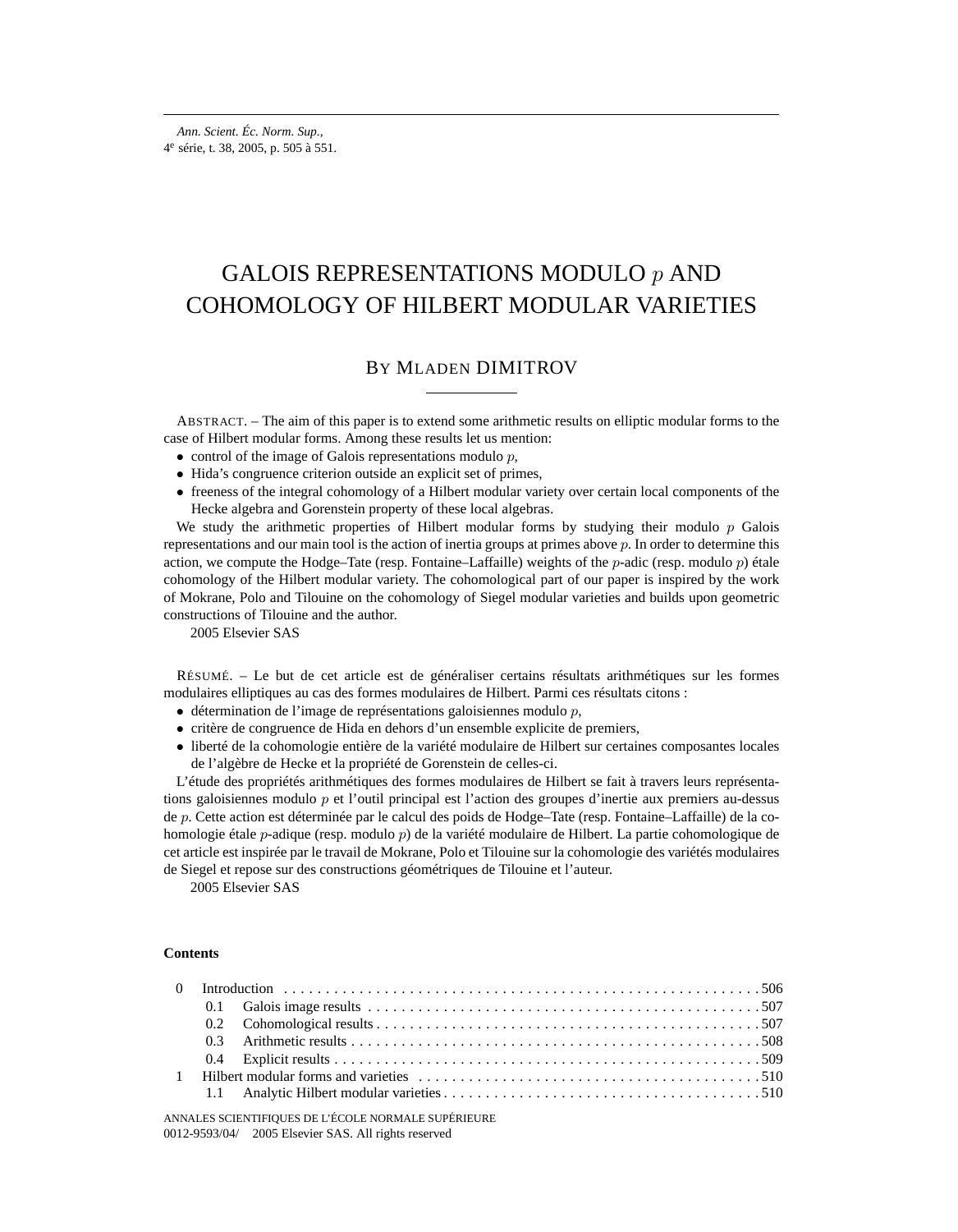|                | 1.2  |                                                                                                                         |  |
|----------------|------|-------------------------------------------------------------------------------------------------------------------------|--|
|                | 1.3  |                                                                                                                         |  |
|                | 1.4  |                                                                                                                         |  |
|                | 1.5  |                                                                                                                         |  |
|                | 1.6  |                                                                                                                         |  |
|                | 1.7  |                                                                                                                         |  |
|                | 1.8  |                                                                                                                         |  |
|                | 1.9  |                                                                                                                         |  |
|                | 1.10 |                                                                                                                         |  |
|                | 1.11 |                                                                                                                         |  |
|                | 1.12 |                                                                                                                         |  |
|                | 1.13 |                                                                                                                         |  |
|                | 1.14 |                                                                                                                         |  |
| 2              |      |                                                                                                                         |  |
|                | 2.1  |                                                                                                                         |  |
|                | 2.2  | The Bernstein-Gelfand-Gelfand complex over $\overline{\mathbb{Q}}$ 520                                                  |  |
|                | 2.3  | Hodge–Tate decomposition of $H^{\bullet}(M \otimes \overline{\mathbb{Q}}_p, \mathbb{V}_n(\overline{\mathbb{Q}}_p))$ 520 |  |
|                | 2.4  |                                                                                                                         |  |
|                | 2.5  | Hodge–Tate weights of $\otimes \text{Ind}_{F}^{\mathbb{Q}} \rho$ in the crystalline case 523                            |  |
|                | 2.6  |                                                                                                                         |  |
|                | 2.7  |                                                                                                                         |  |
| 3              |      |                                                                                                                         |  |
|                | 3.1  | Lifting of characters and irreducibility criterion for $\bar{\rho}$ 526                                                 |  |
|                | 3.2  |                                                                                                                         |  |
|                | 3.3  |                                                                                                                         |  |
|                | 3.4  |                                                                                                                         |  |
|                | 3.5  |                                                                                                                         |  |
| $\overline{4}$ |      |                                                                                                                         |  |
|                | 4.1  | Vanishing of certain local components of the boundary cohomology 533                                                    |  |
|                | 4.2  |                                                                                                                         |  |
|                | 4.3  |                                                                                                                         |  |
|                | 4.4  |                                                                                                                         |  |
|                | 4.5  |                                                                                                                         |  |
| 5              |      | Fontaine-Laffaille weights of Hilbert modular varieties 539                                                             |  |
|                | 5.1  |                                                                                                                         |  |
|                | 5.2  |                                                                                                                         |  |
|                | 5.3  |                                                                                                                         |  |
| 6              |      | Integral cohomology over certain local components of the Hecke algebra 544                                              |  |
|                | 6.1  |                                                                                                                         |  |
|                | 6.2  | Localized cohomology of the Hilbert modular variety 545                                                                 |  |
|                | 6.3  | On the Gorenstein property of the Hecke algebra546                                                                      |  |
|                | 6.4  |                                                                                                                         |  |
|                |      |                                                                                                                         |  |
|                |      |                                                                                                                         |  |
|                |      |                                                                                                                         |  |

# **0. Introduction**

Let F be a totally real number field of degree d, ring of integers  $\mathfrak o$  and different  $\mathfrak d$ . Denote by F the Galois closure of F in  $\mathbb Q$  and by  $J_F$  the set of all embeddings of F into  $\mathbb Q \subset \mathbb C$ .

We fix an ideal  $\mathfrak{n} \subset \mathfrak{o}$  and we put  $\Delta = N_{F/\mathbb{Q}}(\mathfrak{n} \mathfrak{d}).$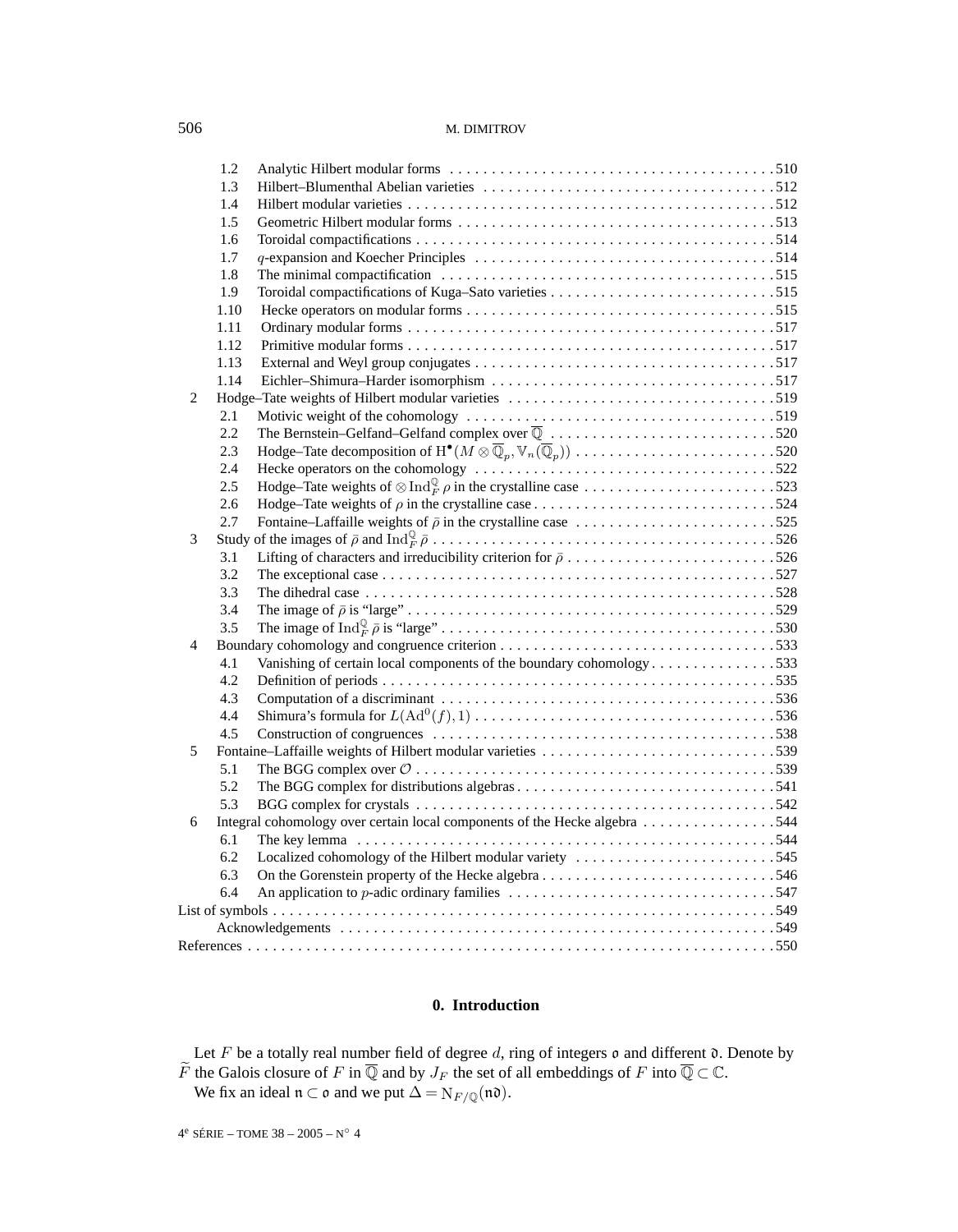For a weight  $k = \sum_{\tau \in J_F} k_{\tau} \tau \in \mathbb{Z}[J_F]$  as in Definition 1.1 we put  $k_0 = \max\{k_{\tau} | \tau \in J_F\}$ . If  $\psi$  is a Hecke character of F of conductor dividing n and type 2 –  $k_0$  at infinity, we denote by  $S_k(\mathfrak{n}, \psi)$  the corresponding space of Hilbert modular cuspforms (see Definition 1.3).

Let  $f \in S_k(\mathfrak{n}, \psi)$  be a newform, that is, a primitive normalized eigenform. For all ideals  $\mathfrak{a} \subset \mathfrak{o}$ , we denote by  $c(f, \mathfrak{a})$  the eigenvalue of the standard Hecke operator  $T_{\mathfrak{a}}$  on f.

Let p be a prime number and let  $\iota_p : \overline{\mathbb{Q}} \hookrightarrow \overline{\mathbb{Q}}_p$  be an embedding.

Denote by E a sufficiently large p-adic field with ring of integers  $\mathcal{O}$ , maximal ideal  $\mathcal{P}$  and residue field  $\kappa$ .

# **0.1. Galois image results**

The absolute Galois group of a field L is denoted by  $G_L$ . By results of Taylor [40,41] and Blasius and Rogawski [1] there exists a continuous representation  $\rho = \rho_{f,p} : \mathcal{G}_F \to GL_2(E)$ which is absolutely irreducible, totally odd, unramified outside  $np$  and such that for each prime ideal  $v$  of  $\rho$ , not dividing  $p$ n, we have:

$$
\text{tr}(\rho(\text{Frob}_v)) = \iota_p(c(f, v)), \qquad \text{det}(\rho(\text{Frob}_v)) = \iota_p(\psi(v)) \operatorname{N}_{F/\mathbb{Q}}(v),
$$

where  $Frob_v$  denotes a geometric Frobenius at  $v$ .

By taking a Galois stable  $\mathcal{O}\text{-}$ lattice, we define  $\bar{\rho} = \rho_{f,p} \mod \mathcal{P} : \mathcal{G}_F \to \text{GL}_2(\kappa)$ , whose semisimplification is independent of the particular choice of a lattice.

The following proposition is a generalization to the Hilbert modular case of results of Serre [37] and Ribet [35] on elliptic modular forms (see Propositions 3.1, 3.8 and 3.17).

PROPOSITION 0.1. – (i) *For all but finitely many primes* p*,*

 $({\bf Irr}_{\bar{\rho}})$   $\bar{\rho}$  *is absolutely irreducible.* 

(ii) *If* f *is not a theta series, then for all but finitely many primes* p*,*

 $(\mathbf{LI}_{\overline{\rho}})$  *there exists a power q of p such that*  $SL_2(\mathbb{F}_q) \subset \text{im}(\overline{\rho}) \subset \kappa^{\times} GL_2(\mathbb{F}_q)$ *.* 

(iii) *Assume that* f *is not a twist by a character of any of its internal conjugates and is not a theta series. Then for all but finitely many primes* p*,*

 $(LI_{\text{Ind}\bar{\rho}})$  *there exist a power q of p, a partition*  $J_F = \coprod_{i \in I} J_F^i$  *and for all*  $\tau \in J_F^i$  *an element*  $\sigma_{i,\tau} \in \text{Gal}(\mathbb{F}_q/\mathbb{F}_p)$  *such that*  $(\tau \neq \tau' \implies \sigma_{i,\tau} \neq \sigma_{i,\tau'})$  *and*  $\text{Ind}_{F}^{\mathbb{Q}} \bar{\rho}: \mathcal{G}_{\widehat{F}''} \to \text{SL}_2(\mathbb{F}_q)^{J_F}$  *factors*<br>*as a surjection*  $G_{i,\tau}$  is  $\text{SL}_2(\mathbb{F}_q)$  followed by the map  $(M)$  is *as a surjection*  $\mathcal{G}_{\widehat{F}''} \to \mathrm{SL}_2(\mathbb{F}_q)^I$  *followed by the map*  $(M_i)_{i \in I} \mapsto (M_i^{\sigma_{i,\tau}})_{i \in I, \tau \in J_F^i}$ *, where*  $\widehat{F}''$  *durates the composition of*  $\widetilde{F}$  *multhe find field of*  $(L, J^0, \tau) = 1$  ( $\text{Tr } (J$ *denotes the compositum of*  $\widetilde{F}$  *and the fixed field of*  $(\mathrm{Ind}_F^{\mathbb{Q}} \bar{\rho})^{-1} (\mathrm{SL}_2(\mathbb{F}_q)^{J_F})$ *.* 

# **0.2. Cohomological results**

Let  $Y_{\mathbb{Z}[\frac{1}{\Delta}]}$  be the Hilbert modular variety of level  $K_1(\mathfrak{n})$  (see Section 1.4). Consider the p-adic étale cohomology  $H^{\bullet}(Y_{\overline{0}}, V_n(\overline{\mathbb{Q}}_p))$ , where  $V_n(\overline{\mathbb{Q}}_p)$  denotes the local system of weight  $n = \sum_{\tau \in J_F} (k_{\tau} - 2)\tau \in \mathbb{N}[J_F]$  (see Section 2.1). By a result of Brylinski and Labesse [3] the subspace  $W_f := \bigcap_{\mathfrak{a} \subset \mathfrak{o}} \ker(T_{\mathfrak{a}} - c(f, \mathfrak{a}))$  of  $H^d(Y_{\overline{\mathbb{Q}}}, \mathbb{V}_n(\overline{\mathbb{Q}}_p))$  is isomorphic, as  $\mathcal{G}_{\widetilde{F}}$ -module and after semi-simplification, to the tensor induced representation  $\bigotimes \operatorname{Ind}_F^{\mathbb Q} \rho.$ 

Assume that

**(I)** p does not divide ∆.

Then Y has smooth toroidal compactifications over  $\mathbb{Z}_p$  (see [10]). For each  $J \subset J_F$ , we put  $|p(J)| = \sum_{\tau \in J} (k_0 - m_{\tau} - 1) + \sum_{\tau \in J_F \setminus J} m_{\tau}$ , where  $m_{\tau} = (k_0 - k_{\tau})/2 \in \mathbb{N}$ . By applying a method of Chai and Faltings [15, Chapter VI] one can prove (see [11, Theorem 7.8, Corollary 7.9]).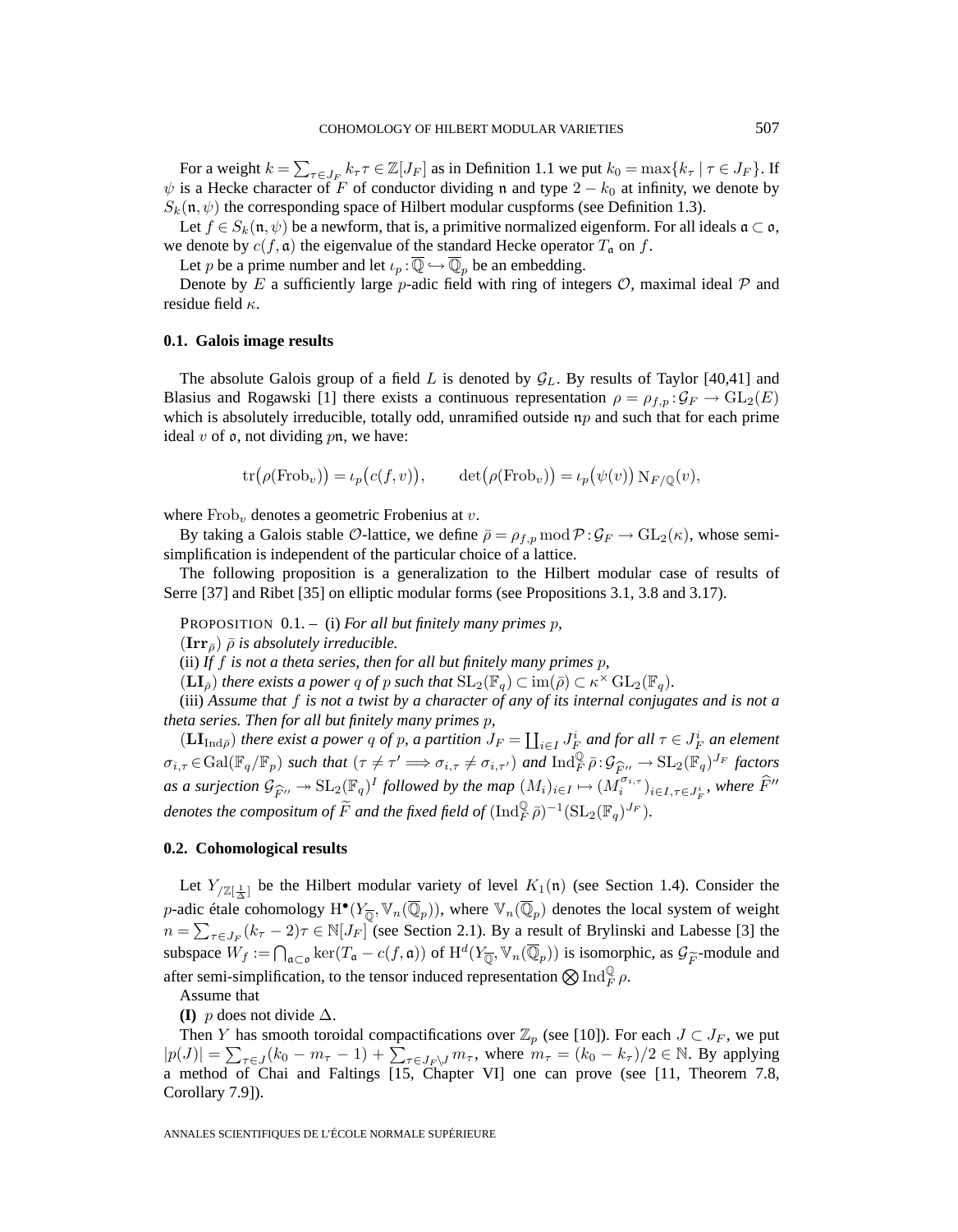THEOREM 0.2. – *Assume that* p *does not divide* ∆*. Then*

- (i) *the Galois representation*  $H^j(Y_{\overline{0}}, V_n(\overline{\mathbb{Q}}_p))$  *is crystalline at p and its Hodge–Tate weights belong to the set*  $\{|p(J)|, J \subset J_F, |J| \leqslant j\}$ , and
- (ii) *the Hodge–Tate weights of*  $W_f$  *are given by the multiset*  $\{|p(J)|, J \subset J_F\}$ *.*

For our main arithmetic applications we need to establish a modulo p version of the above theorem. This is achieved under the following additional assumption:

**(II)**  $p-1 > \sum_{\tau \in J_F} (k_{\tau} - 1).$ The integer  $\sum_{\tau \in J_F} (k_{\tau} - 1)$  is equal to the difference  $|p(J_F)| - |p(\emptyset)|$  between the largest and smallest Hodge–Tate weights of the cohomology of the Hilbert modular variety. We use **(I)** and **(II)** in order to apply Fontaine–Laffaille's Theory [17] as well as Faltings' Comparison Theorem modulo p [14]. By adapting to the case of Hilbert modular varieties some techniques developed by Mokrane, Polo and Tilouine [31,33] for Siegel modular varieties, such as the construction of an integral Bernstein–Gelfand–Gelfand complex for distribution algebras, we compute the Fontaine–Laffaille weights of  $H^{\bullet}(Y_{\overline{0}}, \mathbb{V}_n(\kappa))$  (see Theorem 5.13).

## **0.3. Arithmetic results**

Consider the  $\mathcal{O}$ -module of interior cohomology  $H^d_!(Y, \mathbb{V}_n(\mathcal{O}))'$ , defined as the image of  $H_c^d(Y, \mathbb{V}_n(\mathcal{O}))$  in  $H^d(Y, \mathbb{V}_n(E))$ . Let  $\mathbb{T} = \mathcal{O}[T_\mathfrak{a}, \mathfrak{a} \subset \mathfrak{o}]$  be the full Hecke algebra acting on it, and let  $\mathbb{T}' \subset \mathbb{T}$  be the subalgebra generated by the Hecke operators outside a finite set of places containing those dividing np. Denote by m the maximal ideal of  $\mathbb T$  corresponding to f and  $\iota_p$  and put  $\mathfrak{m}' = \mathfrak{m} \cap \mathbb{T}'$ .

THEOREM 0.3. – *Assume that the conditions* (**I**) *and* (**II**) *from Section* 0.2 *hold.* (i) *If*  $(\mathbf{Irr}_{\bar{\rho}})$  *holds,*  $d(p-1) > 5 \sum_{\tau \in J_F} (k_{\tau} - 1)$  *and* 

 $\mathcal{L}(\textbf{MW})$  *the middle weight*  $\frac{|p(J_F)|+|p(\emptyset)|}{2} = \frac{d(k_0-1)}{2}$  does not belong to  $\{|p(J)|, J \subset J_F\}$ *, then* the local component  $H_{\partial}^{\bullet}(Y, \mathbb{V}_n(\mathcal{O}))_{\mathfrak{m}'}$  of the boundary cohomology vanishes, and the Poincaré pairing  $\mathrm{H}^d(\mathrm{Y}, \mathbb{V}_n(\mathcal{O}))'_{\mathfrak{m}'} \times \mathrm{H}^d(\mathrm{Y}, \mathbb{V}_n(\mathcal{O}))'_{\mathfrak{m}'} \to \mathcal{O}$  is a perfect duality.

(ii) If  $(\mathbf{LI}_{\mathrm{Ind}\bar{\rho}})$  *holds, then*  $\mathrm{H}^{\bullet}(Y, \mathbb{V}_n(\mathcal{O}))_{\mathfrak{m}'} = \mathrm{H}^d(Y, \mathbb{V}_n(\mathcal{O}))_{\mathfrak{m}'}$  *is a free*  $\mathcal{O}\text{-module of finite}$ *rank and its Pontryagin dual is isomorphic to*  $\mathrm{H}^d(Y, \mathbb{V}_n(E/\mathcal{O}))_{\mathfrak{m}'}$ .

The proof involves a "local–global" Galois argument. The first part is proved in Theorem 4.4 using Lemma 4.2(ii) and a theorem of Pink [32] on the étale cohomology of a local system restricted to the boundary of Y. The second part is proved in Theorem 6.6 using Lemma 6.5 and the computation of the Fontaine–Laffaille weights of the cohomology from Theorem 5.13. The technical assumptions are needed in the lemmas. Since the conclusion of Lemma 6.5 is stronger then the one of Lemma  $4.2(ii)$  we see that the results of Theorems  $0.3(i)$  and A (see below) remain true under the assumptions (**I**), (**II**) and ( $LI_{Ind\bar{p}}$ ).

Let  $L^*(\text{Ad}^0(f), s)$  be the imprimitive adjoint L-function of f and let  $\Gamma(\text{Ad}^0(f), s)$  be the corresponding Euler factor (see Section 4.4). We denote by  $\Omega_f \in \mathbb{C}^\times/\mathcal{O}^\times$  any two complementary periods defined by the Eichler–Shimura–Harder isomorphism (see Section 4.2).

THEOREM A (Theorem 4.11). – Let f and p be such that  $(I)$ ,  $(\text{Irr}_{\bar{p}})$  and  $(MW)$  hold, and  $p-1 > \max(1, \frac{5}{d}) \sum_{\tau \in J_F} (k_{\tau} - 1)$ . Assume that  $\iota_p(\frac{\Gamma(\text{Ad}^0(f),1)L^*(\text{Ad}^0(f),1)}{\Omega_f^+\Omega_f^-}) \in \mathcal{P}$ . Then there *exists another normalized eigenform*  $g \in S_k(\mathfrak{n}, \psi)$  *such that*  $f \equiv g \pmod{P}$ *, in the sense that*  $c(f, \mathfrak{a}) \equiv c(g, \mathfrak{a}) \pmod{\mathcal{P}}$  *for each ideal*  $\mathfrak{a} \subset \mathfrak{o}$ *.* 

The proof follows closely the original one given by Hida [21] in the elliptic modular case, and uses Theorem 0.3(i) as well as a formula of Shimura relating  $L^*(\text{Ad}^0(f), 1)$  to the Petersson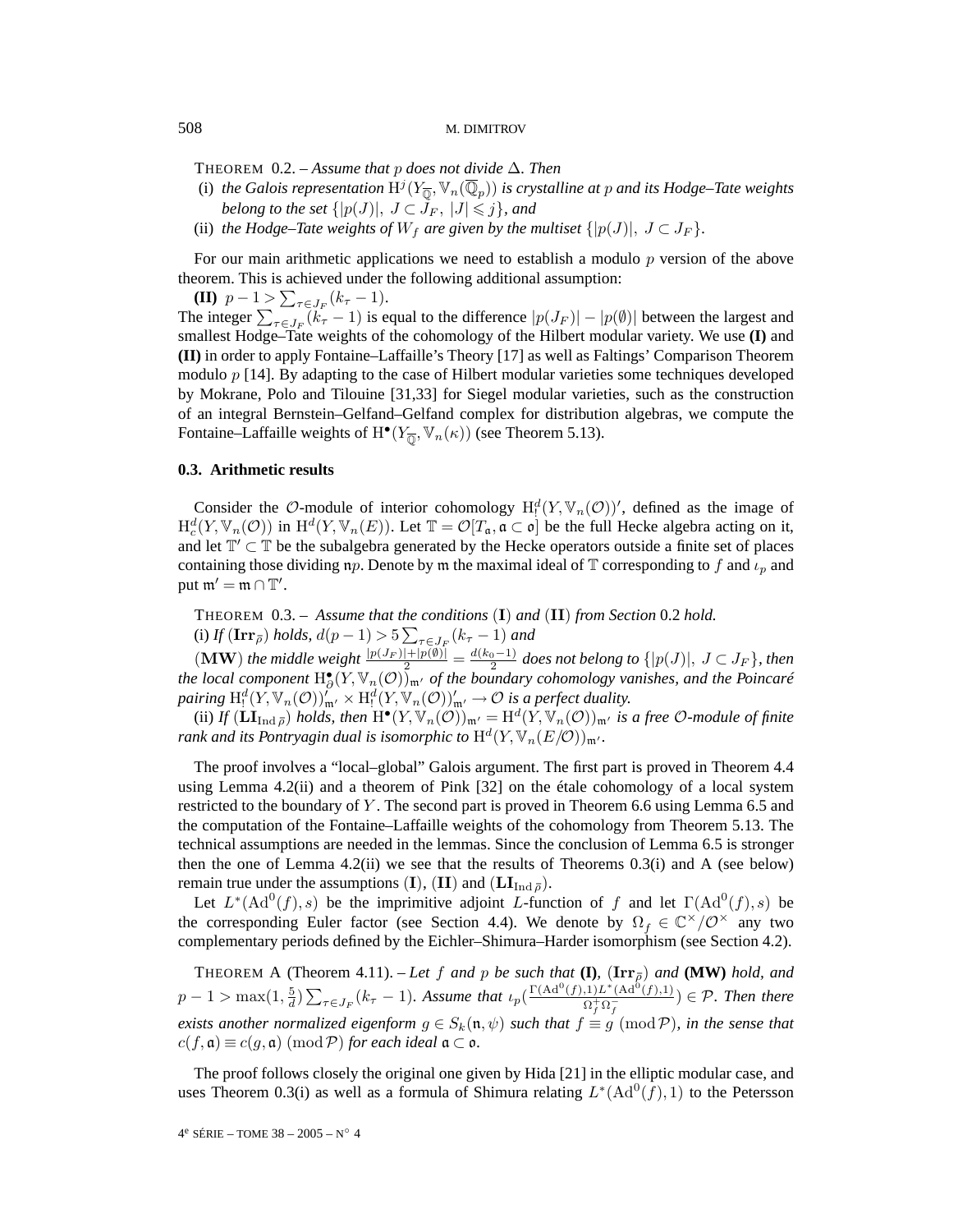inner product of  $f$  (see (19)). Let us note that Ghate [18] has obtained a very similar result when the weight k is parallel. A converse for Theorem A is provided by the second part of the following

THEOREM B (Theorem 6.7). – Let f and p be such that (I), (II) and ( $\text{LI}_{\text{Ind } \bar{\rho}}$ ) hold. Then

- (i)  $H^{\bullet}(Y, \mathbb{V}_n(\kappa))[\mathfrak{m}]=H^d(Y, \mathbb{V}_n(\kappa))[\mathfrak{m}]$  *is a*  $\kappa$ *-vector space of dimension*  $2^d$ *.*
- (ii)  $H^{\bullet}(Y, \mathbb{V}_n(\mathcal{O}))_{\mathfrak{m}} = H^d(Y, \mathbb{V}_n(\mathcal{O}))_{\mathfrak{m}}$  *is free of rank*  $2^d$  *over*  $\mathbb{T}_{\mathfrak{m}}$ *.*

(iii)  $\mathbb{T}_m$  *is Gorenstein.* 

By [30] it is enough to prove (i), which is a consequence of Theorem 0.3(ii) and the  $q$ expansion principle Section 1.7. This theorem is due, under milder assumptions, to Mazur [30] for  $F = \mathbb{Q}$  and  $k = 2$ , and to Faltings and Jordan [16] for  $F = \mathbb{Q}$ . The Gorenstein property is proved by Diamond [8] when F is quadratic and  $k = (2, 2)$  under the assumptions **(I)**, **(II)** and  $(\mathbf{Irr}_{\bar{\rho}})$ . We expect that Diamond's approach via intersection cohomology could be generalized in order to prove the Gorenstein property of  $\mathbb{T}_m$  under the assumptions **(I)**, **(II)** and  $(L\mathbf{I}_{\bar{p}})$  (see Lemma 4.2(i) and Remark 4.3).

When f is ordinary at p (see Definition 1.13) we can replace the assumptions **(I)** and **(II)** of Theorems A and B by the weaker assumptions that p does not divide  $N_{F/\mathbb{Q}}(d)$  and that k (mod  $p - 1$ ) satisfies **(II)** (see Corollary 6.10). The proof uses Hida's families of p-adic ordinary Hilbert modular forms. We prove an exact control theorem for the ordinary part of the cohomology of the Hilbert modular variety, and give a new proof of Hida's exact control theorem for the ordinary Hecke algebra (see Proposition 6.9).

Theorems A and B prove that the congruence ideal associated to the  $\mathcal{O}$ -algebra homomorphism  $\mathbb{T} \to \mathcal{O}, T_{\mathfrak{a}} \mapsto \iota_p(c(f, \mathfrak{a}))$  is generated by  $\iota_p\left(\frac{\Gamma(\mathrm{Ad}^0(f),1)L^*(\mathrm{Ad}^0(f),1)}{\Omega_f^+\Omega_f}\right)$ . In a subsequent paper [12] we relate it to the fitting ideal of the Bloch–Kato Selmer group associated to  $\text{Ad}^0(\rho)\otimes E/\mathcal{O}.$  An interesting question is whether  $\Omega_f$  are the periods involved in the Bloch–Kato conjecture for the

motive  $\text{Ad}^0(f)$  constructed by Blasius and Rogawski [1] (see the work of Diamond, Flach and Guo [9] for the elliptic modular case).

# **0.4. Explicit results**

By a classical theorem of Dickson, if  $(\mathbf{Irr}_{\overline{p}})$  holds but  $(\mathbf{LI}_{\overline{p}})$  fails, then the image of  $\overline{p}$  in  $PGL_2(\kappa)$  should be isomorphic to a dihedral, tetrahedral, octahedral or icosahedral group. Using this fact as well as Proposition 3.1, Section 3.2, Propositions 3.5 and 3.13 we obtain the following corollary to Theorems A and B.

Denote by  $\mathfrak{o}^{\times}_{+}$  (respectively  $\mathfrak{o}^{\times}_{n,1}$ ) the group of totally positive (respectively congruent to 1 modulo n) units of o.

COROLLARY 0.4. – Let  $\epsilon$  be any element of  $\mathfrak{o}_+^{\times} \cap \mathfrak{o}_{\mathfrak{n},1}^{\times}$ . (i) *Assume*  $d = 2$  *and*  $k = (k_0, k_0 - 2m_1)$ *, with*  $m_1 \neq 0$ *. If* 

$$
p \nmid \Delta \operatorname{N}_{F/\mathbb{Q}} \left( (\epsilon^{m_1} - 1)(\epsilon^{k_0 - m_1 - 1} - 1) \right)
$$

*and*  $p - 1 > 4(k_0 - m_1 - 1)$  *then Theorem A holds. If additionally the image of*  $\bar{\rho}$  *in*  $PGL_2(\kappa)$  *is not a dihedral group then Theorem B also holds.* 

(ii) *Assume*  $d = 3$ , id  $\neq \tau \in J_F$  *and*  $k = (k_0, k_0 - 2m_1, k_0 - 2m_2)$ *, with*  $0 < m_1 + m_2 \neq$  $\frac{k_0-1}{2}$ . If

$$
p \n\n\wedge \Delta \mathcal{N}_{\widetilde{F}/\mathbb{Q}} \left( (\tau(\epsilon)^{m_1} - \epsilon^{-m_2}) (\tau(\epsilon)^{m_1} - \epsilon^{m_2+1-k_0}) (\tau(\epsilon)^{m_1+1-k_0} - \epsilon^{m_2}) \right) \times (\tau(\epsilon)^{k_0-m_1-1} - \epsilon^{m_2+1-k_0})
$$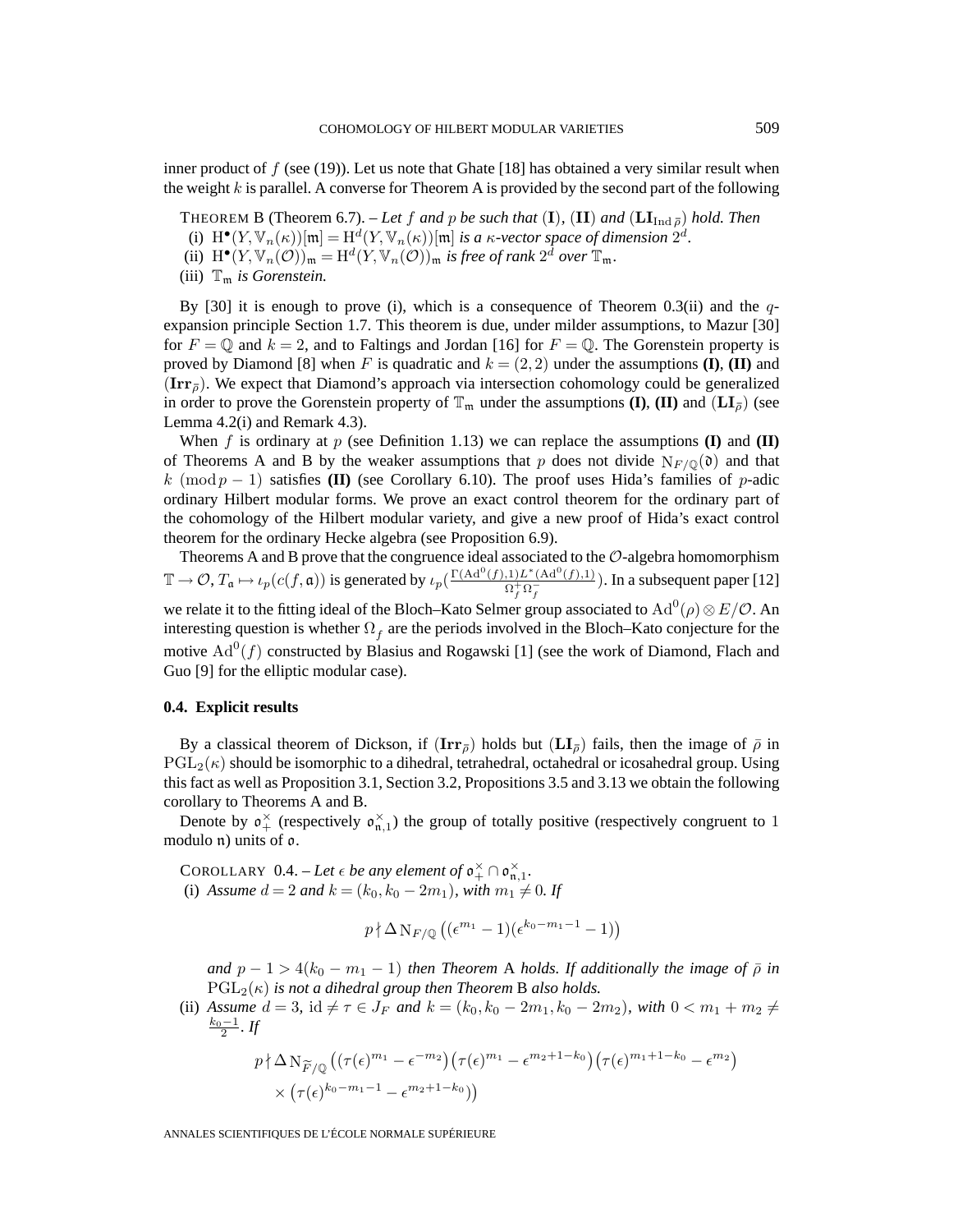*and*  $p - 1 > \frac{5}{3}(3k_0 - 2m_1 - 2m_2 - 3)$  *then Theorem* A *holds. If additionally the image of*  $\bar{\rho}$  *in* PGL<sub>2</sub>( $\kappa$ ) *is not a dihedral group then Theorem* **B** *also holds.* 

# **1. Hilbert modular forms and varieties**

We define the algebraic groups  $D_{\sqrt{Q}} = \text{Res}_{\mathbb{Q}}^F \mathbb{G}_m$ ,  $G_{\sqrt{Q}} = \text{Res}_{\mathbb{Q}}^F \text{GL}_2$  and  $G_{\sqrt{Q}}^* = G \times_D \mathbb{G}_m$ , where the fiber product is relative to the reduced norm map  $\nu$ :  $G \rightarrow D$ . The standard Borel subgroup of  $G$ , its unipotent radical and its standard maximal torus are denoted by  $B$ ,  $U$  and  $T$ , respectively. We identify  $D \times D$  with T, by  $(u, \epsilon) \mapsto \begin{pmatrix} u\epsilon & 0 \\ 0 & u^{-1} \end{pmatrix}$ .

# **1.1. Analytic Hilbert modular varieties**

Let  $D(\mathbb{R})_+$  (respectively  $G(\mathbb{R})_+$ ) be the identity component of  $D(\mathbb{R})=(F \otimes \mathbb{R})^\times$  (respectively of  $G(\mathbb{R})$ . The group  $G(\mathbb{R})_+$  acts by linear fractional transformations on the space  $\mathfrak{H}_F = \{z \in F \otimes \mathbb{C} \mid \text{ im}(z) \in D(\mathbb{R})_+\}$ . We have  $\mathfrak{H}_F \cong \mathfrak{H}^{J_F}$ , where  $\mathfrak{H} = \{z \in \mathbb{C} \mid \text{ im}(z) > 0\}$ is the Poincaré's upper half-plane (the isomorphism being given by  $\xi \otimes z \mapsto (\tau(\xi)z)_{\tau \in J_F}$ , for  $\xi \in F$ ,  $z \in \mathbb{C}$ ). We consider the unique group action of  $G(\mathbb{R})$  on the space  $\mathfrak{H}_F$  extending the action of  $G(\mathbb{R})_+$  and such that, on each copy of  $\mathfrak H$  the element  $\begin{pmatrix} -1 & 0 \\ 0 & 1 \end{pmatrix}$  acts by  $z \mapsto -\overline{z}$ . We put  $\underline{i} = (\sqrt{-1}, \ldots, \sqrt{-1}) \in \mathfrak{H}_F$ ,  $K^+_{\infty} = \text{Stab}_{G(\mathbb{R})_+}(\underline{i}) = \text{SO}_2(F \otimes \mathbb{R})D(\mathbb{R})$  and  $K_{\infty} = \text{Stab}_{G(\mathbb{R})}(\underline{i}) = O_2(F \otimes \mathbb{R})D(\mathbb{R}).$ 

We denote by  $\hat{\mathbb{Z}} = \prod_l \mathbb{Z}_l$  the profinite completion of  $\mathbb{Z}$  and we put  $\hat{\mathfrak{o}} = \hat{\mathbb{Z}} \otimes \mathfrak{o} = \prod_v \mathfrak{o}_v$ , where v runs over all the finite places of F. Let  $\mathbb A$  (respectively  $\mathbb A_f$ ) be the ring of adèles (respectively finite adèles) of Q. We consider the following open compact subgroup of  $G(\mathbb{A}_f)$ :

$$
K_1(\mathfrak{n}) = \left\{ \begin{pmatrix} a & b \\ c & d \end{pmatrix} \in G(\widehat{\mathbb{Z}}) \mid d - 1 \in \mathfrak{n}, \ c \in \mathfrak{n} \right\}.
$$

The adélic Hilbert modular variety of level  $K_1(\mathfrak{n})$  is defined as

$$
Y^{\mathrm{an}}=Y_1(\mathfrak{n})^{\mathrm{an}}=G(\mathbb{Q})\backslash G(\mathbb{A})/K_1(\mathfrak{n})K_\infty^+.
$$

By the Strong Approximation Theorem, the connected components of  $Y<sup>an</sup>$  are indexed by the narrow ideal class group  $\text{Cl}_F^+ = D(\mathbb{A})/D(\mathbb{Q})D(\mathbb{Z})D(\mathbb{R})_+$  of  $\overline{F}$ . For each fractional ideal c of  $F$ we put  $\mathfrak{c}^* = \mathfrak{c}^{-1} \mathfrak{d}^{-1}$ . We define the following congruence subgroup of  $G(\mathbb{Q})$ :

$$
\Gamma_1(\mathfrak{c},\mathfrak{n}) = \left\{ \begin{pmatrix} a & b \\ c & d \end{pmatrix} \in G(\mathbb{Q}) \cap \begin{pmatrix} \mathfrak{o} & \mathfrak{c}^* \\ \mathfrak{con} & \mathfrak{o} \end{pmatrix} \mid ad - bc \in \mathfrak{o}_+^{\times}, d \equiv 1 \pmod{\mathfrak{n}} \right\}.
$$

Put  $M^{\text{an}} = M_1(\mathfrak{c}, \mathfrak{n})^{\text{an}} = \Gamma_1(\mathfrak{c}, \mathfrak{n}) \backslash \mathfrak{H}_F$ . Then we have  $Y_1(\mathfrak{n})^{\text{an}} \simeq \coprod_{i=1}^{h_F^+} M_1(\mathfrak{c}_i, \mathfrak{n})^{\text{an}}$ , where the ideals  $\mathfrak{c}_i$ ,  $1 \leqslant i \leqslant h_F^+$ , form a set of representatives of  $\mathrm{Cl}_F^+$ .

Put  $\mathfrak{H}_F = \mathfrak{H}_F \coprod \mathbb{P}^1(F)$ . The minimal compactification  $M^{*}$  and of  $M^{an}$  is defined as  $M^{*}$  and  $\Gamma_1(\mathfrak{c}, \mathfrak{n})\backslash \mathfrak{H}_F^*$ . It is an analytic normal projective space whose boundary  $M^{*an}\backslash M^{an}$  is a finite union of closed points, called the *cusps* of  $M^{\rm an}$ .

The same way, by replacing G by  $G^*$ , we define  $\Gamma_1^1(\mathfrak{c},\mathfrak{n})$ ,  $M^{1,\mathrm{an}} = M_1^1(\mathfrak{c},\mathfrak{n})^{\mathrm{an}}$  and  $M^{1*,\mathrm{an}}$ .

# **1.2. Analytic Hilbert modular forms**

For the definition of the C-vector space of Hilbert modular forms we follow [24].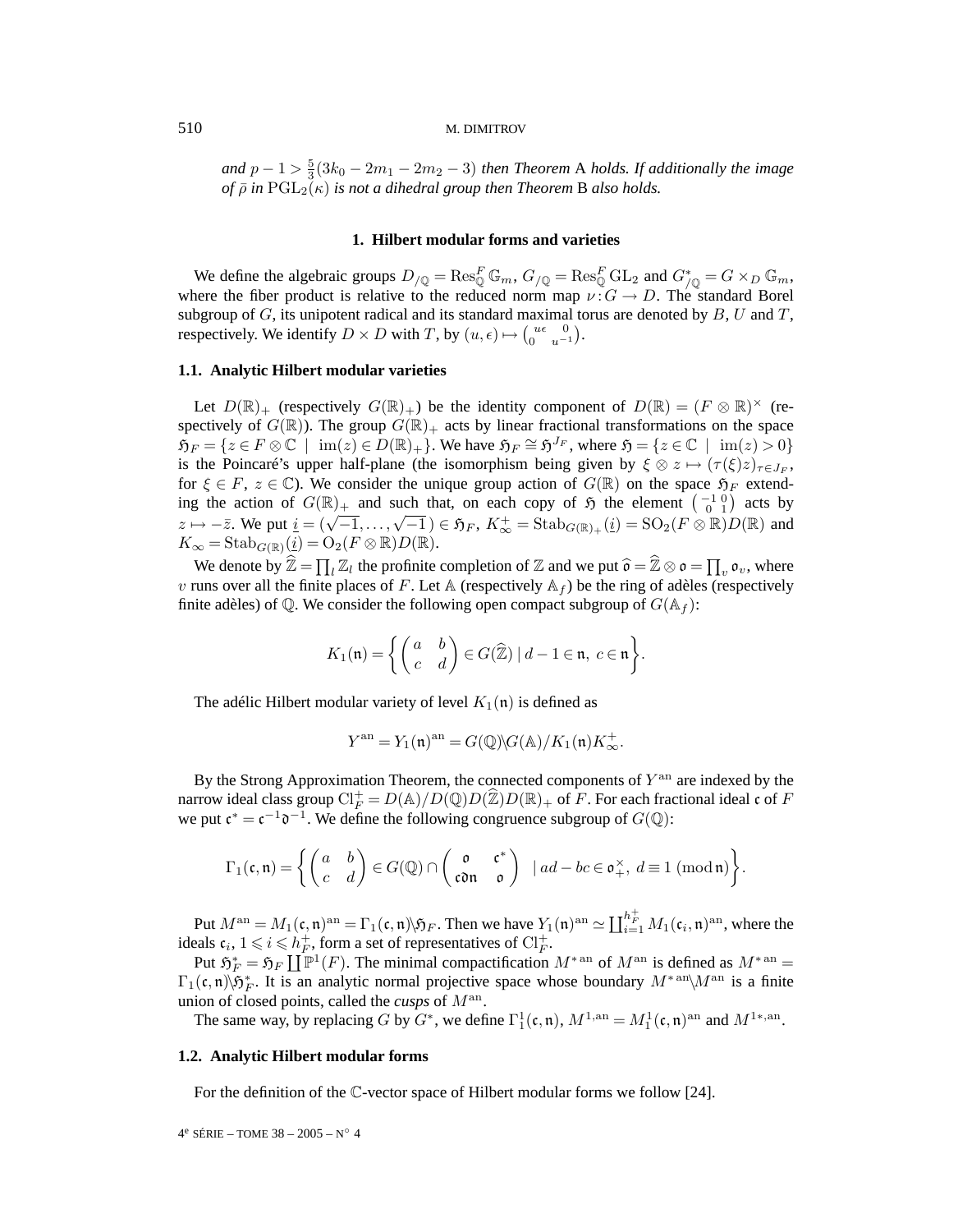DEFINITION 1.1. – An element  $k = \sum_{\tau \in J_F} k_{\tau} \tau \in \mathbb{Z}[J_F]$  is called a weight. We always assume that the  $k_\tau$ 's are  $\geq 2$  and have the same parity. We put  $k_0 = \max\{k_\tau \mid \tau \in J_F\}$ ,  $n_0 = k_0 - 2, t = \sum_{\tau \in J_F} \tau$ ,  $n = \sum_{\tau \in J_F} n_{\tau} \tau = k - 2t$  and  $m = \sum_{\tau \in J_F} m_{\tau} \tau = (k_0 t - k)/2$ .

For  $z \in \mathfrak{H}_F$ ,  $\gamma = \begin{pmatrix} a & b \\ c & d \end{pmatrix}$  we put  $j_J(\gamma, z) = c \cdot z^J + d \in D(\mathbb{C})$ , where

$$
z_{\tau}^{J} = \begin{cases} z_{\tau}, & \tau \in J, \\ \bar{z}_{\tau}, & \tau \in J_F \backslash J. \end{cases}
$$

DEFINITION 1.2. – The space  $G_{k,J}(K_1(\mathfrak{n}))$  of adélic Hilbert modular forms of weight k, level  $K_1(\mathfrak{n})$  and type  $J \subset J_F$  at infinity is the C-vector space of the functions  $g: G(\mathbb{A}) \to \mathbb{C}$ satisfying the following three conditions:

(i)  $g(axy) = g(x)$  for all  $a \in G(\mathbb{Q})$ ,  $y \in K_1(\mathfrak{n})$  and  $x \in G(\mathbb{A})$ .

(ii)  $g(x\gamma) = \nu(\gamma)^{k+m-t} j_J(\gamma, \underline{i})^{-k} g(x)$ , for all  $\gamma \in K_{\infty}^+$  and  $x \in G(\mathbb{A})$ .

For all  $x \in G(\mathbb{A}_f)$  define  $g_x : \mathfrak{H}_F \to \mathbb{C}$ , by  $z \mapsto \nu(\gamma)^{t-k-m} j_J(\gamma, \underline{i})^k g(x\gamma)$ , where  $\gamma \in G(\mathbb{R})_+$ is such that  $z = \gamma \cdot i$ . By (ii)  $g_x$  does not depend on the particular choice of  $\gamma$ .

(iii)  $g_x$  is holomorphic at  $z_\tau$ , for  $\tau \in J$  and anti-holomorphic at  $z_\tau$ , for  $\tau \in J_F\setminus J$  (when  $F = \mathbb{Q}$ ) an extra condition of holomorphy at cusps is needed).

The space  $S_{k,J}(K_1(\mathfrak{n}))$  of adélic Hilbert modular cuspforms is the subspace of  $G_{k,J}(K_1(\mathfrak{n}))$ consisting of functions satisfying the following additional condition:

(iv)  $\int_{U(\mathbb{Q})\backslash U(\mathbb{A})} g(ux) du = 0$  for all  $x \in G(\mathbb{A})$  and all additive Haar measures du on  $U(\mathbb{A})$ .

The conditions (i) and (ii) of the above definition imply that for all  $g \in G_{k,J}(K_1(\mathfrak{n}))$  there exists a Hecke character  $\psi$  of F of conductor dividing n and of type  $-n_0t$  at infinity, such that for all  $x \in G(\mathbb{A})$  and for all  $z \in D(\mathbb{Q})D(\widehat{\mathbb{Z}})D(\mathbb{R})$ , we have  $g(zx) = \psi(z)^{-1}g(x)$ .

DEFINITION 1.3. – Let  $\psi$  be a Hecke character of F of conductor dividing n and of type  $-n_0t$  at infinity. The space  $S_{k,J}(\mathfrak{n}, \psi)$  (respectively  $G_{k,J}(\mathfrak{n}, \psi)$ ) is defined as the subspace of  $S_{k,J}(K_1(\mathfrak{n}))$  (respectively  $G_{k,J}(K_1(\mathfrak{n}))$ ) of elements g satisfying  $g(zx) = \psi(z)^{-1}g(x)$  for all  $x \in G(\mathbb{A})$  and for all  $z \in D(\mathbb{A})$ . When  $J = J_F$  this space is denoted by  $S_k(\mathfrak{n}, \psi)$  (respectively by  $G_k(\mathfrak{n}, \psi)$ ).

Since the characters of the ideal class group  $\text{Cl}_F = D(\mathbb{A})/D(\mathbb{O})D(\hat{\mathbb{Z}})D(\mathbb{R})$  of F form a basis of the complex valued functions on this set, we have:

(1) 
$$
G_{k,J}(K_1(\mathfrak{n})) = \bigoplus_{\psi} G_{k,J}(\mathfrak{n},\psi), \qquad S_{k,J}(K_1(\mathfrak{n})) = \bigoplus_{\psi} S_{k,J}(\mathfrak{n},\psi)
$$

where  $\psi$  runs over the Hecke characters of F of conductor dividing n and infinity type  $-n_0t$ . Let Γ be a congruence subgroup of  $G(\mathbb{Q})$ . We recall the classical definition:

DEFINITION 1.4. – The space  $G_{k,J}(\Gamma;\mathbb{C})$  of Hilbert modular forms of weight k, level  $\Gamma$  and type  $J \subset J_F$  at infinity is the C-vector space of the functions  $g : \mathfrak{H}_F \to \mathbb{C}$  which are holomorphic at  $z_{\tau}$ , for  $\tau \in J$ , anti-holomorphic at  $z_{\tau}$ , for  $\tau \in J_F\setminus J$ , and such that for every  $\gamma \in \Gamma$  we have  $g(\gamma(z)) = \nu(\gamma)^{t-k-m} j_J(\gamma, z)^k g(z).$ 

The space  $S_{k,J}(\Gamma;\mathbb{C})$  of Hilbert modular cuspforms is the subspace of  $G_{k,J}(\Gamma;\mathbb{C})$ , consisting of functions vanishing at all cusps.

Put  $x_i = \binom{\eta_i}{0}$ , where  $\eta_i$  is the idèle associated to the ideal  $\mathfrak{c}_i$ ,  $1 \leq i \leq h_F^+$ . The map  $g \mapsto (g_{x_i})_{1 \leq i \leq h_F^+}$  (see Definition 1.2) induces isomorphisms: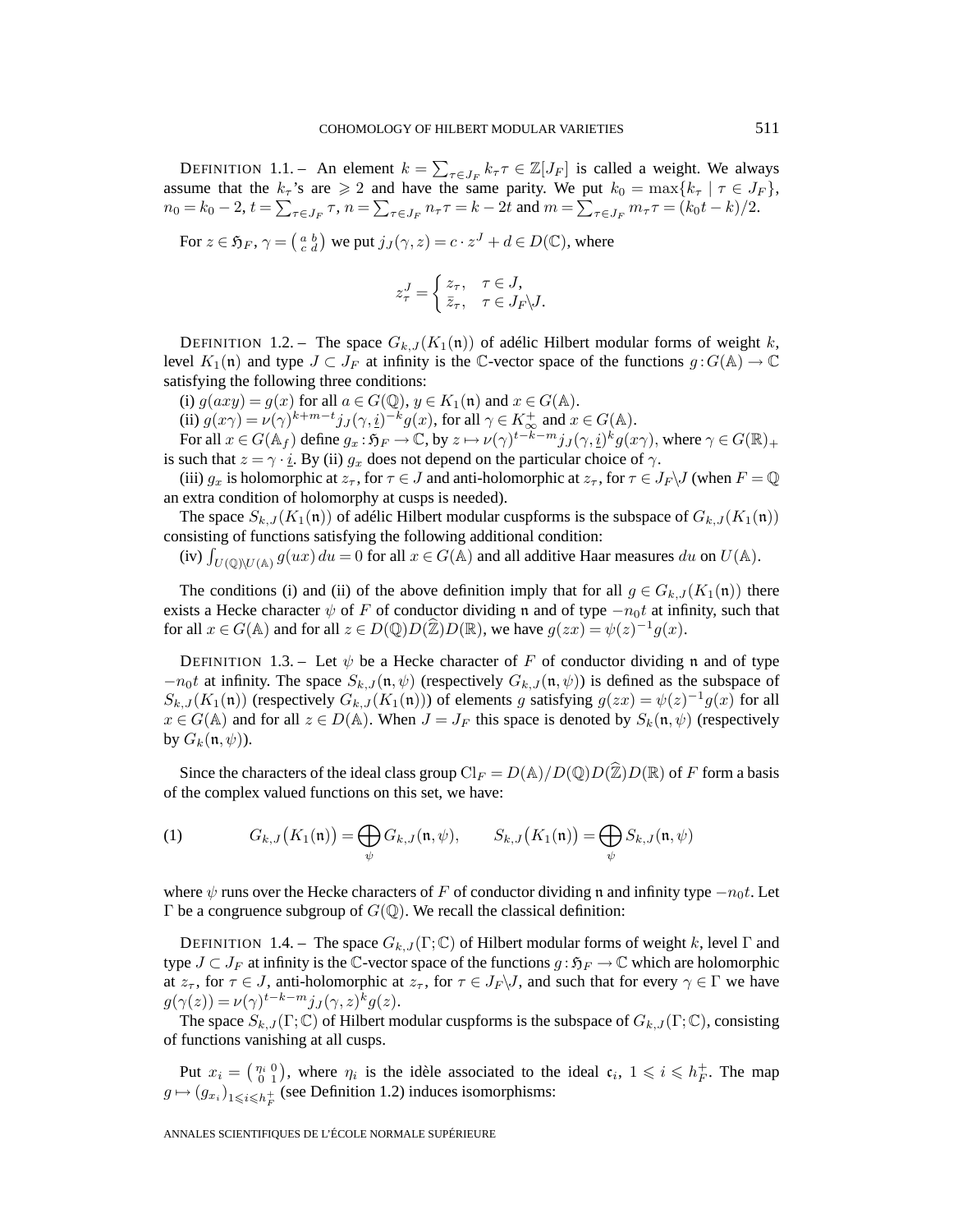$$
G_{k,J}(K_1(\mathfrak{n})) \simeq \bigoplus_{1 \leqslant i \leqslant h_F^+} G_{k,J}(\Gamma_1(\mathfrak{c}_i, \mathfrak{n}); \mathbb{C}),
$$
  

$$
S_{k,J}(K_1(\mathfrak{n})) \simeq \bigoplus_{1 \leqslant i \leqslant h_F^+} S_{k,J}(\Gamma_1(\mathfrak{c}_i, \mathfrak{n}); \mathbb{C}).
$$

(2)

Let 
$$
d\mu(z) = \prod_{\tau \in J_F} y_{\tau}^{-2} dx_{\tau} dy_{\tau}
$$
 be the standard Haar measure on  $\mathfrak{H}_F$ .

DEFINITION 1.5. –

(i) The Petersson inner product of two cuspforms  $g, h \in S_{k,J}(K_1(\mathfrak{n}))$  is given by the formula

$$
(g,h)_{K_1(\mathfrak{n})} = \sum_{i=1}^{h_F^+} \int\limits_{\Gamma_1(\mathfrak{c}_i,\mathfrak{n}) \backslash \mathfrak{H}_F} \overline{g_i(z)} h_i(z) y^k \, d\mu(z),
$$

where  $(g_i)_{1\leq i\leq h_F^+}$  (respectively  $(h_i)_{1\leq i\leq h_F^+}$ ) is the image of g (respectively h) under the isomorphism (2).

(ii) The Petersson inner product of two cuspforms  $g, h \in S_{k,J}(\mathfrak{n}, \psi)$  is given by

$$
(g,h)_{\mathfrak{n}} = \int_{G(\mathbb{Q})\backslash G(\mathbb{A})/D(\mathbb{A})K_1(\mathfrak{n})K_\infty^+} \overline{g(x)}h(x)|\nu(x)|_{\mathbb{A}}^{-n_0} d\mu(x).
$$

# **1.3. Hilbert–Blumenthal Abelian varieties**

A sheaf over a scheme S which is locally free of rank one over  $\mathfrak{o} \otimes \mathcal{O}_S$ , is called an *invertible* o*-bundle* on S.

DEFINITION 1.6. – A Hilbert–Blumenthal Abelian variety (HBAV) over a  $\mathbb{Z}[\frac{1}{N_{F/\mathbb{Q}}(0)}]$ -scheme S is an Abelian scheme  $\pi: A \to S$  of relative dimension d together with an injection  $\mathfrak{o} \hookrightarrow \text{End}(A/S)$ , such that  $\underline{\omega}_{A/S} := \pi_* \Omega^1_{A/S}$  is an invertible  $\mathfrak{o}$ -bundle on S.

Let c be a fractional ideal of F and  $c_+$  be the cone of totally positive elements in c. Given a HBAV  $A/S$ , the functor assigning to a S-scheme X the set  $A(X) \otimes_{\mathfrak{o}} c$  is representable by another HBAV, denoted by  $A \otimes_{\mathfrak{o}} \mathfrak{c}$ . Then  $\mathfrak{o} \hookrightarrow \text{End}(A/S)$  yields  $\mathfrak{c} \hookrightarrow \text{Hom}_{\mathfrak{o}}(A, A \otimes_{\mathfrak{o}} \mathfrak{c})$ . The dual of a HBAV A is denoted by  $A^t$ .

DEFINITION 1.7. –

(i) A c-polarization on a HBAV  $A/S$  is an o-linear isomorphism  $\lambda: A \otimes_{\mathfrak{o}} \mathfrak{c} \longrightarrow A^t$ , such that under the induced isomorphism  $\text{Hom}_{\mathfrak{o}}(A, A \otimes_{\mathfrak{o}} \mathfrak{c}) \cong \text{Hom}_{\mathfrak{o}}(A, A^t)$  elements of c (respectively  $c_{+}$ ) correspond exactly to symmetric elements (respectively polarizations). (ii) A c-polarization class  $\overline{\lambda}$  is an orbit of c-polarizations under  $\sigma_+^{\times}$ .

Let  $(\mathbb{G}_m \otimes \mathfrak{d}^{-1})[\mathfrak{n}]$  be the reduced subscheme of  $\mathbb{G}_m \otimes \mathfrak{d}^{-1}$ , defined as the intersection of the kernels of multiplications by elements of n. Its Cartier dual is isomorphic to the finite group scheme  $\mathfrak{o}/\mathfrak{n}$ .

DEFINITION 1.8. – A  $\mu_n$ -level structure on a HBAV  $A/S$  is an o-linear closed immersion  $\alpha: (\mathbb{G}_m \otimes \mathfrak{d}^{-1})[\mathfrak{n}] \hookrightarrow A$  of group schemes over S.

# **1.4. Hilbert modular varieties**

We consider the contravariant functor  $\mathcal{M}^1$  (respectively  $\mathcal{M}$ ) from the category of  $\mathbb{Z}[\frac{1}{\Delta}]$ -schemes to the category of sets, assigning to a scheme S the set of isomorphism classes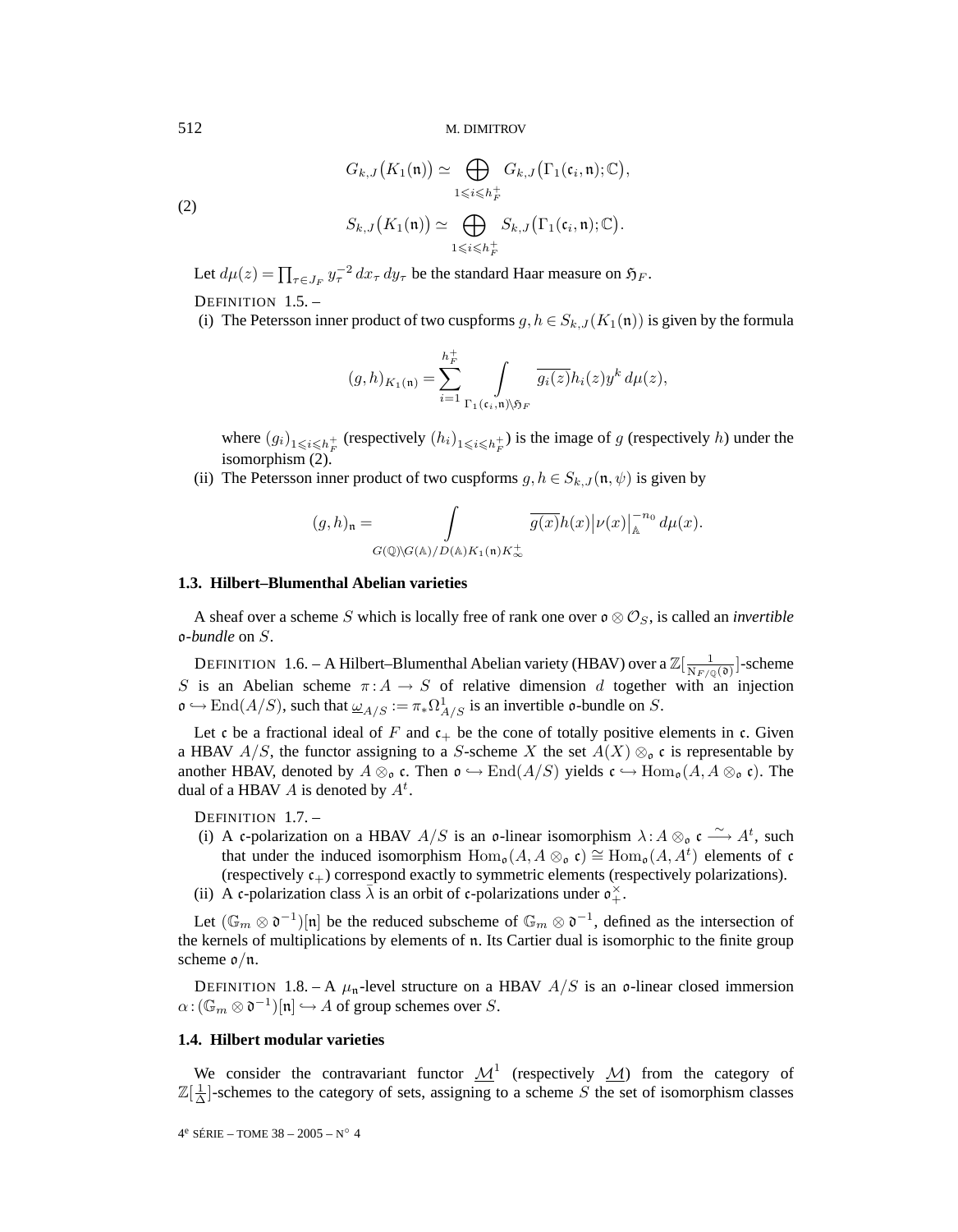of triples  $(A, \lambda, \alpha)$  (respectively  $(A, \lambda, \alpha)$ ) where A is a HBAV over S endowed with a cpolarization  $\lambda$  (respectively a c-polarization class  $\overline{\lambda}$ ) and a  $\mu_n$ -level structure  $\alpha$ . Assume the following condition:

**(NT)** n does not divide 2, nor 3, nor  $N_{F/\mathbb{Q}}(\mathfrak{d})$ .

Then  $\Gamma_1(\mathfrak{c}, \mathfrak{n})$  is torsion free, and the functor  $\underline{\mathcal{M}}^1$  is representable by a quasi-projective, smooth, geometrically connected  $\mathbb{Z}[\frac{1}{\Delta}]$ -scheme  $M^1 = M_1^1(\mathfrak{c}, \mathfrak{n})$  endowed with a universal HBAV  $\pi: A \to M^1$ . By definition, the sheaf  $\underline{\omega}_{A/M^1} = \pi_* \Omega^1_{A/M^1}$  is an invertible o-bundle on  $M^1$ . Consider the first de Rham cohomology sheaf  $\mathcal{H}^1_{\mathrm{dR}}(\mathcal{A}/M^1) = R^1 \pi_* \Omega^{\bullet}_{\mathcal{A}/M^1}$  on  $M^1$ . The Hodge filtration yields an exact sequence:

$$
0\rightarrow \underline{\omega}_{\mathcal{A}/M^1}\rightarrow \mathcal{H}^1_{\mathrm{dR}}\big(\mathcal{A}/M^1\big)\rightarrow \underline{\omega}_{\mathcal{A}/M^1}^\vee\otimes \mathfrak{co}^{-1}\rightarrow 0.
$$

Therefore  $\mathcal{H}^1_{\mathrm{dR}}(\mathcal{A}/M^1)$  is locally free of rank two over  $\mathfrak{o}\otimes \mathcal{O}_{M^1}.$ 

The functor  $M$  admits a coarse moduli space  $M = M_1(\mathfrak{c}, \mathfrak{n})$ , which is a quasi-projective, smooth, geometrically connected  $\mathbb{Z}[\frac{1}{\Delta}]$ -scheme. The finite group  $\mathfrak{o}_{+}^{\times}/\mathfrak{o}_{\mathfrak{n},1}^{\times 2}$  acts properly and discontinuously on  $M^1$  by  $[\epsilon]:(A,\lambda,\alpha)/S \mapsto (A,\epsilon\lambda,\alpha)/S$  and the quotient is given by M. This group acts also on  $\underline{\omega}_{\mathcal{A}/M^1}$  and on  $\mathcal{H}^1_{\rm dR}(\mathcal{A}/M^1)$  by acting on the de Rham complex  $\Omega^\bullet_{\mathcal{A}/M^1}$ ([ $\epsilon$ ] acts on  $\underline{\omega}_{\mathcal{A}/M^1}$  by  $\epsilon^{-1/2}[\epsilon]^*$ ).

These actions are defined over the ring of integers of the number field  $F(\epsilon^{1/2}, \epsilon \in \mathfrak{o}_+^{\times})$ . Let  $\mathfrak{o}'$  be the ring of integers of  $\widetilde{F}(\epsilon^{1/2}, \epsilon \in \mathfrak{o}_+^{\times})$ . For every  $\mathbb{Z}[\frac{1}{\Delta}]$ -scheme S we put

$$
S' = S \times \text{Spec} \left( \mathfrak{o}' \left[ \frac{1}{\Delta} \right] \right).
$$

The sheaf of  $\mathfrak{o}_{+}^{\times}/\mathfrak{o}_{\mathfrak{n},1}^{\times 2}$ -invariants of  $\underline{\omega}_{\mathcal{A}/M^1}$  (respectively of  $\mathcal{H}^1_{\mathrm{dR}}(\mathcal{A}/M^1)$ ) is locally free of rank one (respectively two) over  $\mathfrak{o} \otimes \mathcal{O}_{M'}$  and is denoted by  $\underline{\omega}$  (respectively  $\mathcal{H}_{\mathrm{dR}}^1$ ).

We put  $Y = Y_1(\mathfrak{n}) = \coprod_{i=1}^{h_F^+} M_1(\mathfrak{c}_i, \mathfrak{n})$  and  $Y^1 = Y_1^1(\mathfrak{n}) = \coprod_{i=1}^{h_F^+} M_1^1(\mathfrak{c}_i, \mathfrak{n})$ , where the ideals  $c_i$ ,  $1 \leq i \leq h_F^+$ , form a set of representatives of  $Cl_F^+$ .

# **1.5. Geometric Hilbert modular forms**

Under the action of  $\rho$ , the invertible  $\rho$ -bundle  $\omega$  on  $M'$  decomposes as a direct sum of line bundles  $\underline{\omega}_{\tau}$ ,  $\tau \in J_F$ . For every  $k = \sum_{\tau} k_{\tau} \tau \in \mathbb{Z}[J_F]$  we define the line bundle  $\underline{\omega}^k = \bigotimes_{\tau} \underline{\omega}_{\tau}^{\otimes k_{\tau}}$ on  $M'$ .

One should be careful to observe, that the global section of  $\omega^k$  on  $M^{\text{an}}$  is given by the cocycle  $\gamma \mapsto \nu(\gamma)^{-k/2} j(\gamma, z)^k$ , meanwhile we are interested in finding a geometric interpretation of the cocycle  $\gamma \mapsto \nu(\gamma)^{t-k-m} j(\gamma, z)^k$  used in Definition 1.4.

The universal polarization class  $\bar{\lambda}$  endows  $\mathcal{H}^1_{\text{dR}}$  with a perfect symplectic  $\mathfrak{o}$ -linear pairing. Consider the invertible  $\mathfrak{o}$ -bundle  $\underline{\nu} := \wedge_{\mathfrak{o} \otimes \mathcal{O}_{M'}}^2 \mathcal{H}_{\mathrm{dR}}^1$  on  $M'$ . Note that  $(k+m-t) - \frac{k}{2} = \frac{n_0}{2}t$ .

DEFINITION 1.9. – Let R be an  $\mathfrak{o}'[\frac{1}{\Delta}]$ -algebra. A Hilbert modular form of weight k, level  $\Gamma_1(\mathfrak{c},\mathfrak{n})$  and coefficients in R is a global section of  $\underline{\omega}^k \otimes \underline{\nu}^{-n_0 t/2}$  over  $M \times_{\text{Spec}(\mathbb{Z}[\frac{1}{\Delta}])} \text{Spec}(R)$ . We denote by  $G_k(\Gamma_1(\mathfrak{c},\mathfrak{n});R) = \mathrm{H}^0(M \times_{\mathrm{Spec}(\mathbb{Z}[\frac{1}{\Delta}])} \mathrm{Spec}(R), \underline{\omega}^k \otimes \underline{\nu}^{-n_0t/2})$  the R-module of these Hilbert modular forms.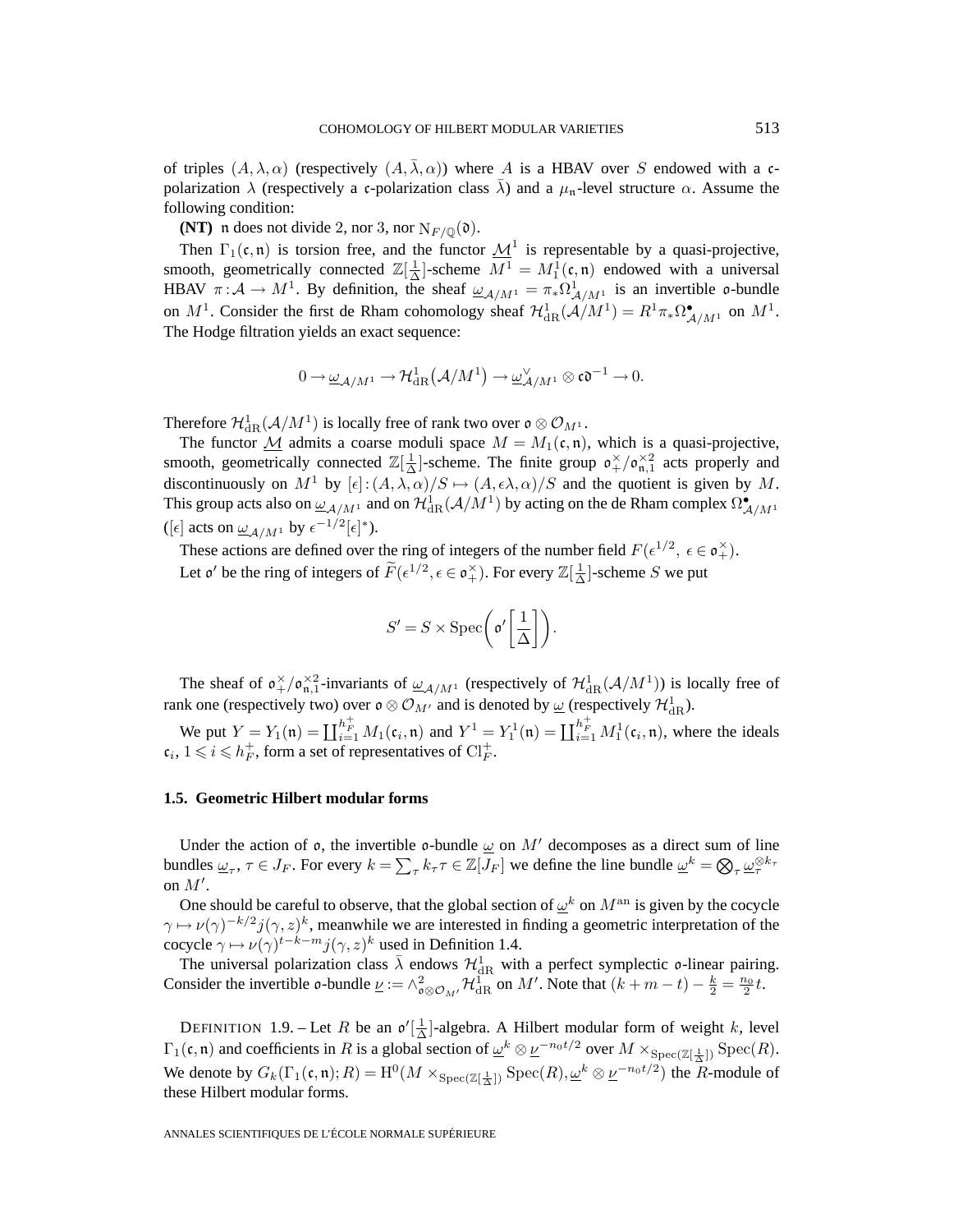#### **1.6. Toroidal compactifications**

The toroidal compactifications of the moduli space of c-polarized HBAV with *principal* level structure have been constructed by Rapoport [34]. Several modifications need to be made in order to treat the case of  $\mu_n$ -level structure. These are described in [10, Theorem 7.2].

Let  $\Sigma$  be a smooth  $\Gamma_1^1(\mathfrak{c}, \mathfrak{n})$ -admissible collection of fans (see [10, Definition 7.1]). Then, there exists an open immersion of  $M^1$  into a proper and smooth  $\mathbb{Z}[\frac{1}{\Delta}]$ -scheme  $\overline{M^1} = M^1_{\Sigma}$ , called the toroidal compactification of  $M^1$  with respect to  $\Sigma$ . The universal HBAV  $\pi : A \to M^1$  extends uniquely to a semi-Abelian scheme  $\bar{\pi} : \mathfrak{G} \to \overline{M^1}$ . The group scheme  $\mathfrak{G}$  is endowed with an action of  $\mathfrak o$  and its restriction to  $\overline{M^1}\backslash M^1$  is a torus. Moreover, the sheaf  $\underline{\omega}_{\mathfrak G/\overline{M^1}}$  of  $\mathfrak G$ -invariants sections

of  $\bar{\pi}_* \Omega^1_{\mathfrak{G}/\overline{M^1}}$  is an invertible o-bundle on  $\overline{M^1}$  extending  $\underline{\omega}_{\mathcal{A}/M^1}$ .

The scheme  $\overline{M^1}\backslash M^1$  is a divisor with normal crossings and the formal completion of  $\overline{M^1}$ along this divisor can be completely determined in terms of  $\Sigma$  (see [10, Theorem 7.2]). For the sake of simplicity, we will only describe the completion of  $\overline{M^1}$  along the connected component of  $M^1\backslash M^1$  corresponding to the standard cusp at  $\infty$ . Let  $\Sigma^\infty\in\Sigma$  be the fan corresponding to the cusp at  $\infty$ . It is a complete, smooth fan of  $\mathfrak{c}_+^* \cup \{0\}$ , stable by the action of  $\mathfrak{o}_{\mathfrak{n},1}^{\times 2}$ , and containing a finite number of cones modulo this action. Put  $R_{\infty} = \mathbb{Z}[q^{\xi}, \xi \in \mathfrak{c}]$  and  $S_{\infty} = \text{Spec}(R_{\infty}) =$  $\mathbb{G}_m \otimes \mathfrak{c}^*$ . Associated to the fan  $\Sigma^{\infty}$ , there is a toroidal embedding  $S_{\infty} \hookrightarrow S_{\Sigma^{\infty}}$  (it is obtained by gluing the affine toric embeddings  $S_{\infty} \hookrightarrow S_{\infty,\sigma} = \text{Spec}(\mathbb{Z}[q^{\xi}, \xi \in \mathfrak{c} \cap \check{\sigma}])$  for  $\sigma \in \Sigma^{\infty}$ ). Let  $S_{\Sigma^{\infty}}^{\wedge}$  be the formal completion of  $S_{\Sigma^{\infty}}$  along  $S_{\Sigma^{\infty}}\backslash S_{\infty}$ . By construction, the formal completion of  $\overline{M^1}$  along the connected component of  $\overline{M^1}\setminus M^1$  corresponding to the standard cusp at  $\infty$  is isomorphic to  $S_{\Sigma^{\infty}}^{\wedge}/\mathfrak{o}_{\mathfrak{n},1}^{\times 2}$ .

Assume that  $\sum$  is  $\Gamma_1(\mathfrak{c}, \mathfrak{n})$ -admissible (for the cusp at  $\infty$  it means that  $\Sigma^{\infty}$  is stable under the action of  $\mathfrak{o}_+^{\times}$ ). Then the finite group  $\mathfrak{o}_+^{\times}/\mathfrak{o}_{\mathfrak{n},1}^{\times 2}$  acts properly and discontinuously on  $\overline{M^1}$  and the quotient  $\overline{M} = M_{\Sigma}$  is a proper and smooth  $\mathbb{Z}[\frac{1}{\Delta}]$ -scheme, containing M as an open subscheme. Again by construction, the formal completion of  $\overline{M}$  along the connected component of  $\overline{M}\setminus M$ corresponding to the standard cusp at  $\infty$  is isomorphic to  $S_{\Sigma}^{\wedge} \sim / \mathfrak{o}_+^{\times}$ .

The invertible  $\phi$ -bundle  $\underline{\omega}_{\mathfrak{G}/\overline{M^1}}$  on  $\overline{M^1}$  descends to an invertible  $\phi$ -bundle on  $\overline{M}'$ , extending  $ω$ . We still denote this extension by  $ω$ . For each  $k ∈ \mathbb{Z}[J_F]$  this gives us an extension of  $ω^k$  to a line bundle on  $\overline{M}'$ , still denoted by  $\omega^k$ .

# **1.7.** q**-expansion and Koecher Principles**

If  $F \neq \mathbb{Q}$  the Koecher Principle states that

(3) 
$$
H^{0}(M \times \text{Spec}(R), \underline{\omega}^{k} \otimes \underline{\nu}^{-n_{0}t/2}) = H^{0}(\overline{M} \times \text{Spec}(R), \underline{\omega}^{k} \otimes \underline{\nu}^{-n_{0}t/2}).
$$

For a proof we refer to [10, Theorem 8.3]. For simplicity, we will only describe the q-expansion at the standard (unramified) cusp at  $\infty$ . For every  $\sigma \in \Sigma^{\infty}$  and every  $\mathfrak{o}'[\frac{1}{\Delta}]$ -algebra R, the pullback of  $\underline{\omega}$  to  $S_{\Sigma^{\infty}}^{\wedge}\times \operatorname{Spec}(R)$  is canonically isomorphic to  $\mathfrak{o}\otimes \mathcal{O}_{S_{\Sigma^{\infty}}^{\wedge}}\otimes \overline{R}.$  Thus

$$
H^{0}(S_{\Sigma^{\infty}}^{\wedge} \times \text{Spec}(R)/\mathfrak{o}_{+}^{\times}, \underline{\omega}^{k} \otimes \underline{\nu}^{-n_{0}t/2})
$$
  
= 
$$
\left\{\sum_{\xi \in \mathfrak{c}_{+} \cup \{0\}} a_{\xi} q^{\xi} \mid a_{\xi} \in R, a_{u^{2} \epsilon \xi} = u^{k} \epsilon^{k+m-t} a_{\xi}, \forall (u, \epsilon) \in \mathfrak{o}_{\mathfrak{n},1}^{\times} \times \mathfrak{o}_{+}^{\times}\right\}.
$$

This construction associates to each  $g \in G_k(\Gamma_1(\mathfrak{c}, \mathfrak{n}); R)$  an element  $g_{\infty} = \sum_{\xi \in \mathfrak{c}_+ \cup \{0\}} a_{\xi}(g) q^{\xi}$ , called the q-expansion of g at the cusp at  $\infty$ . The element  $a_0(q) \in R$  is the value of g at the cusp at  $\infty$ .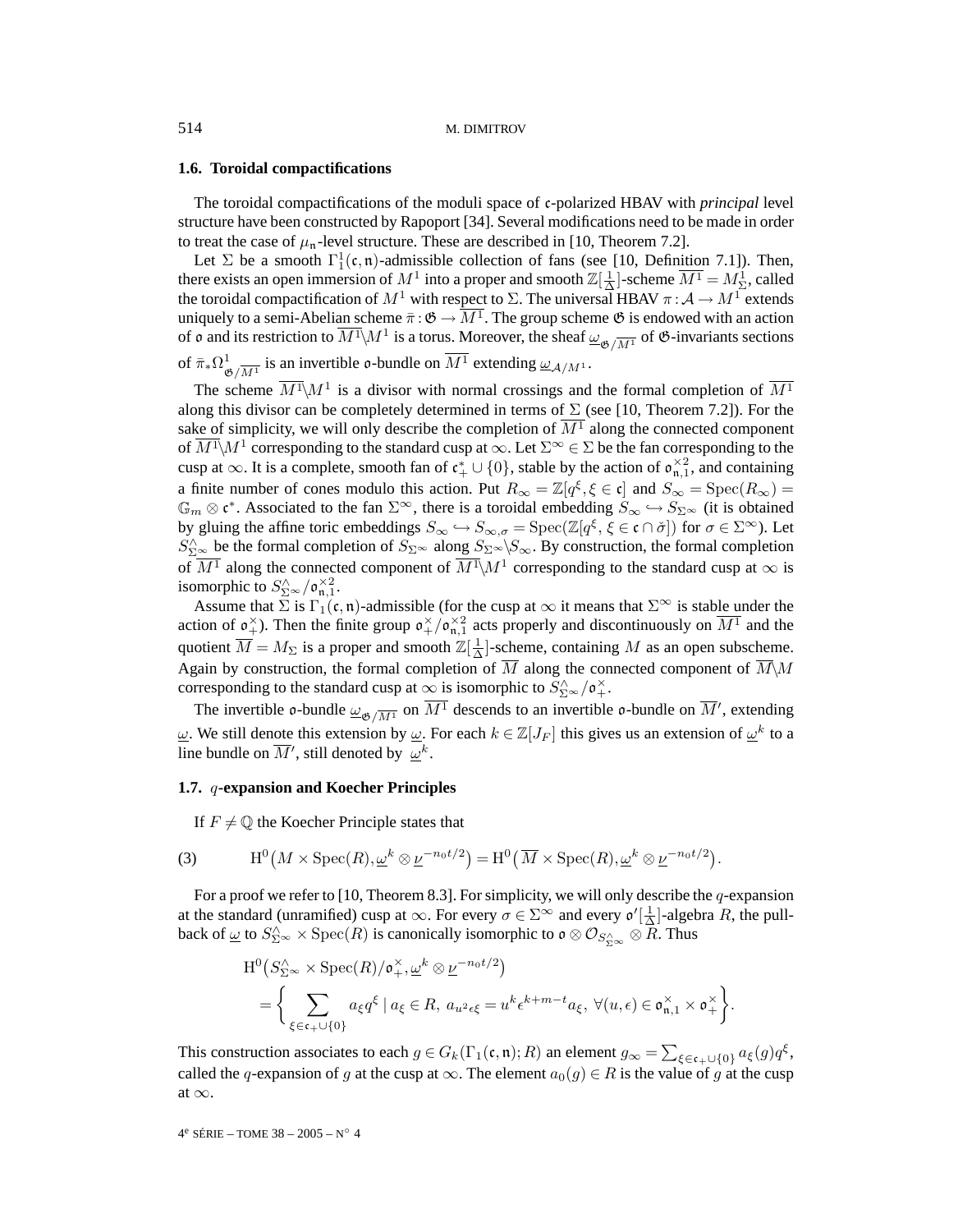PROPOSITION 1.10. – *Let* R *be a*  $\mathfrak{o}'[\frac{1}{\Delta}]$ -algebra.

- (i) (q-expansion Principle)  $G_k(\Gamma_1(\mathfrak{c}, \mathfrak{n}); R) \to R[[q^{\xi}, \xi \in \mathfrak{c}_+ \cup \{0\}]], g \mapsto g_{\infty}$  is injective.
- (ii) If there exists  $g \in G_k(\Gamma_1(\mathfrak{c},\mathfrak{n});R)$  such that  $a_0(g) \neq 0$ , then  $\epsilon^{k+m-t} 1$  is a zero-divisor *in R, for all*  $\epsilon \in \mathfrak{o}_+^{\times}$ *.*

# **1.8. The minimal compactification**

There exists a projective, normal  $\mathbb{Z}[\frac{1}{\Delta}]$ -scheme  $M^{1*}$ , containing  $M^1$  as an open dense subscheme and such that the scheme  $\overline{M}^{\rceil*} \setminus M^1$  is finite and étale over  $\mathbb{Z}[\frac{1}{\Delta}]$ . Moreover, for each toroidal compactification  $\overline{M^1}$  of  $M^1$  there is a natural surjection  $\overline{M^1} \to M^{1*}$  inducing the identity map on  $M^1$ . The scheme  $M^{1*}$  is called the minimal compactification of  $M^1$ . The action of  $\mathfrak{o}_{+}^{\times}/\mathfrak{o}_{\mathfrak{n},1}^{\times 2}$  on  $M^1$  extends to an action on  $M^{1*}$  and the minimal compactification  $M^*$  of M is defined as the quotient for this action. In general  $M^{1*} \to M^*$  is not étale.

We summarize the above discussion in the following commutative diagram:



#### **1.9. Toroidal compactifications of Kuga–Sato varieties**

Let s be a positive integer. Let  $\pi_s : A^s \to M^1$  be the s-fold fiber product of  $\pi : A \to M^1$  and  $(\bar{\pi})_s : \mathfrak{G}^s \to \overline{M^1}$  be the s-fold fiber product of  $\bar{\pi} : \mathfrak{G} \to \overline{M^1}$ .

Let  $\tilde{\Sigma}$  be a  $(\sigma \oplus \sigma) \rtimes \Gamma_1^1(\sigma, \mathfrak{n})$ -admissible, polarized, equidimensional, smooth collection of fans, above the  $\Gamma^1_1(\mathfrak{c},\mathfrak{n})$ -admissible collection of fans  $\Sigma$  of Section 1.6. Using Faltings–Chai's method [15], the main result of [11, Section 6] is the following: there exists an open immersion of a  $\mathcal{A}^s$  into a projective smooth  $\mathbb{Z}[\frac{1}{\Delta}]$ -scheme  $\overline{\mathcal{A}^s} = \mathcal{A}^s_{\widetilde{\Sigma}}$ , and a proper, semi-stable homomorphism  $\overline{\Xi} \cdot \overline{\mathcal{A}^s}$   $\rightarrow \overline{\mathcal{M}}$  artending  $\overline{\Xi}$   $\rightarrow \overline{\mathcal{M}}^s$  and such that  $\overline{\pi}_s : \overline{\mathcal{A}^s} \to \overline{M^1}$  extending  $\pi_s : \mathcal{A}^s \to M^1$  and such that  $\overline{\mathcal{A}^s} \setminus \mathcal{A}^s$  is a relative normal crossing divisor above  $\overline{M^1}\backslash M^1$ . Moreover,  $\overline{\mathcal{A}^s}$  contains  $\mathfrak{G}^s$  as an open dense subscheme and  $\mathfrak{G}^s$  acts on  $\overline{\mathcal{A}^s}$ extending the translation action of  $\mathcal{A}^s$  on itself.

The sheaf  $\mathcal{H}^1_{\text{log-dR}}(\overline{\mathcal{A}}/\overline{M^1}) = R^1 \overline{\pi_1}_* \Omega^{\bullet}_{\overline{\mathcal{A}}/\overline{M^1}}(\text{dlog}\infty)$  is independent of the particular choice of  $\Sigma$  above  $\Sigma$  and is endowed with a filtration:

$$
0\to \underline{\omega}_{\mathfrak{G}/\overline{M^1}}\to \mathcal{H}^1_{\text{log-dR}}\left(\overline{\mathcal{A}}/\overline{M^1}\right)\to \underline{\omega}_{\mathfrak{G}/\overline{M^1}}^{\vee}\otimes \mathfrak{co}^{-1}\to 0.
$$

It descends to a sheaf  $\mathcal{H}^1_{\log^{-dR}}$  on  $\overline{M}$  which fits in the following exact sequence:

$$
0 \to \underline{\omega} \to \mathcal{H}^1_{\log^{-}dR} \to \underline{\omega}^{\vee} \otimes \mathfrak{co}^{-1} \to 0.
$$

#### **1.10. Hecke operators on modular forms**

Let  $\mathbb{Z}[K_1(\mathfrak{n})]G(\mathbb{A}_f)/K_1(\mathfrak{n})$  be the free Abelian group with basis the double cosets of  $K_1(\mathfrak{n})$ in  $G(\mathbb{A}_f)$ . It is endowed with algebra structure, where the product of two basis elements is given by:

(4) 
$$
\left[K_1(\mathfrak{n})xK_1(\mathfrak{n})\right] \cdot \left[K_1(\mathfrak{n})yK_1(\mathfrak{n})\right] = \sum_i \left[K_1(\mathfrak{n})x_iyK_1(\mathfrak{n})\right],
$$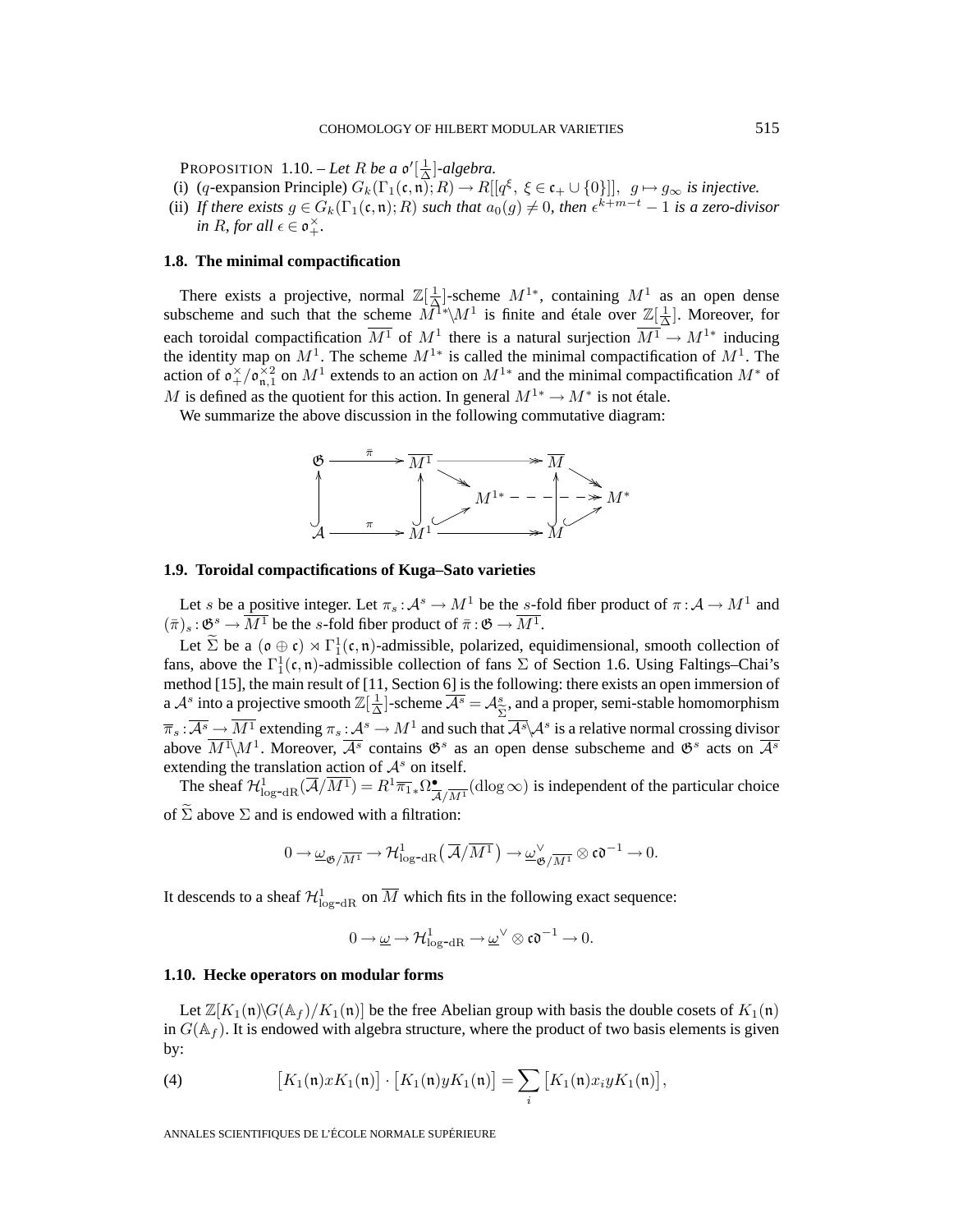where  $[K_1(\mathfrak{n})xK_1(\mathfrak{n})] = \coprod_i K_1(\mathfrak{n})x_i$ . For  $g \in S_{k,J}(K_1(\mathfrak{n}))$  we put:

$$
g|_{[K_1(\mathfrak{n})xK_1(\mathfrak{n})]}(\cdot)=\sum_i g\big(\cdot x_i^{-1}\big).
$$

This defines an action of the algebra  $\mathbb{Z}[K_1(\mathfrak{n})\backslash G(\mathbb{A}_f)/K_1(\mathfrak{n})]$  on  $S_{k,J}(K_1(\mathfrak{n}))$  (respectively on  $G_{k,J}(K_1(\mathfrak{n}))$ . Since this algebra is not commutative when  $\mathfrak{n} \neq \mathfrak{o}$ , we will define a commutative subalgebra. Consider the semi-group:

$$
\Delta(\mathfrak{n}) = \left\{ \begin{pmatrix} a & b \\ c & d \end{pmatrix} \in G(\mathbb{A}_f) \cap M_2(\hat{\mathfrak{o}}) \mid d_v \in \mathfrak{o}_v^{\times}, \ c_v \in \mathfrak{n}_v \text{ for all } v \text{ dividing } \mathfrak{n} \right\}.
$$

The abstract Hecke algebra of level  $K_1(\mathfrak{n})$  is defined as  $\mathbb{Z}[K_1(\mathfrak{n})\setminus\Delta(\mathfrak{n})/K_1(\mathfrak{n})]$  endowed with the convolution product (4). This algebra has the following explicit description.

For each ideal  $\mathfrak{a} \subset \mathfrak{o}$  we define the Hecke operator  $T_{\mathfrak{a}}$  as the finite sum of double cosets  $[K_1(\mathfrak{n})xK_1(\mathfrak{n})]$  contained in the set  $\{x \in \Delta(\mathfrak{n}) \mid \nu(x)\mathfrak{o} = \mathfrak{a}\}$ . In the same way, for an ideal  $\mathfrak{a} \subset \mathfrak{o}$ which is prime to n, we define the Hecke operator  $S_a$  by the double coset for  $K_1(\mathfrak{n})$  containing the scalar matrix of the idèle attached to the ideal a.

For each finite place v of F, we have  $T_v = K_1(\mathfrak{n})\left(\begin{array}{c} \infty_v 0 \\ 0 \end{array}\right) K_1(\mathfrak{n})$  and for each v not dividing  $\mathfrak{n}$ we have  $S_v = K_1(\mathfrak{n}) \begin{pmatrix} \infty_v & 0 \\ 0 & \infty_v \end{pmatrix} K_1(\mathfrak{n})$ , where  $\infty_v$  is an uniformizer of  $F_v$ .

Then, the abstract Hecke algebra of level  $K_1(n)$  is isomorphic to the polynomial algebra in the variables  $T_v$ , where v runs over the prime ideals of F, and the variables  $S_{\overline{n}}^{\pm 1}$ , where v runs over the prime ideals of  $F$  not dividing n. The action of Hecke algebra obviously preserves the decomposition (1) and moreover,  $S_v$  acts on  $S_{k,J}(\mathfrak{n}, \psi)$  as the scalar  $\psi(v)$ .

Let  $\mathbb{T}(\mathbb{C})$  be the subalgebra of  $\text{End}_{\mathbb{C}}(S_{k,J}(K_1(\mathfrak{n})))$  generated by the operators  $S_v$  for  $v \nmid \mathfrak{n}$ and  $T_v$  for all v (we will see in Section 1.13 that  $\mathbb{T}(\mathbb{C})$  does not depend on J).

The algebra  $\mathbb{T}(\mathbb{C})$  is commutative, but not semi-simple in general. Nevertheless, for  $v \nmid n$  the operators  $S_v$  and  $T_v$  are normal with respect to the Petersson inner product (see Definition 1.5). Denote by  $\mathbb{T}'(\mathbb{C})$  the subalgebra of  $\mathbb{T}(\mathbb{C})$  generated by the Hecke operators outside a finite set of places containing those dividing n. The algebra  $\mathbb{T}'(\mathbb{C})$  is semi-simple, that is to say  $S_{k,J}(K_1(\mathfrak{n}))$ has a basis of eigenvectors for  $\mathbb{T}'(\mathbb{C})$ .

We will now describe the relation between Fourier coefficients and eigenvalues for the Hecke operators. By (2) we can associate to  $g \in S_k(K_1(\mathfrak{n}))$  a family of classical cuspforms  $g_i \in S_k(\Gamma_1(\mathfrak{c}_i, \mathfrak{n}); \mathbb{C})$ , where  $\mathfrak{c}_i$  are representatives of the narrow ideal class group  $\mathrm{Cl}_F^+$ .

Each form  $g_i$  is determined by its q-expansion at the cusp  $\infty$  of  $M_1(\mathfrak{c}_i, \mathfrak{n})^{\text{an}}$ . For each fractional ideal  $\mathfrak{a} = \mathfrak{c}_i \xi$ , with  $\xi \in F_+^{\times}$ , we put  $c(g, \mathfrak{a}) = \xi^m a_{\xi}(g_i)$ . By Section 1.7 for each  $\epsilon \in \mathfrak{o}_+^{\times}$ , we have  $a_{\epsilon\xi} = \epsilon^{k+m-t} a_{\xi}$  and therefore the definition of  $c(g, \mathfrak{a})$  does not depend on the choice of  $\xi$  (nor on the particular choice of the ideals  $c_i$ ; see [20, IV.4.2.9]).

DEFINITION 1.11. – We say that  $g \in S_k(K_1(\mathfrak{n}))$  is an *eigenform*, if it is an eigenvector for  $\mathbb{T}(\mathbb{C})$ . In this case  $g \in S_k(\mathfrak{n}, \psi)$  for some Hecke character  $\psi$ , called the *central character* of g. We say that an eigenform g is *normalized* if  $c(g, \mathfrak{o}) = 1$ .

LEMMA 1.12 ([24, Proposition 4.1, Theorem 5.2], [20, (4.64)]). – *If*  $q \in S_k(K_1(\mathfrak{n}))$  *is a normalized eigenform, then the eigenvalue of*  $T_a$  *on* g *is equal to the Fourier coefficient*  $c(g, \mathfrak{a})$ *. The pairing*  $\mathbb{T}(\mathbb{C}) \times S_k(K_1(\mathfrak{n})) \to \mathbb{C}$ ,  $(T, g) \mapsto c(g|_T, \mathfrak{o})$  *is a perfect duality.* 

A consequence of this lemma and the  $q$ -expansion Principle (see Section 1.7) is the Weak Multiplicity One Theorem stating that two normalized eigenforms having the same eigenvalues are equal.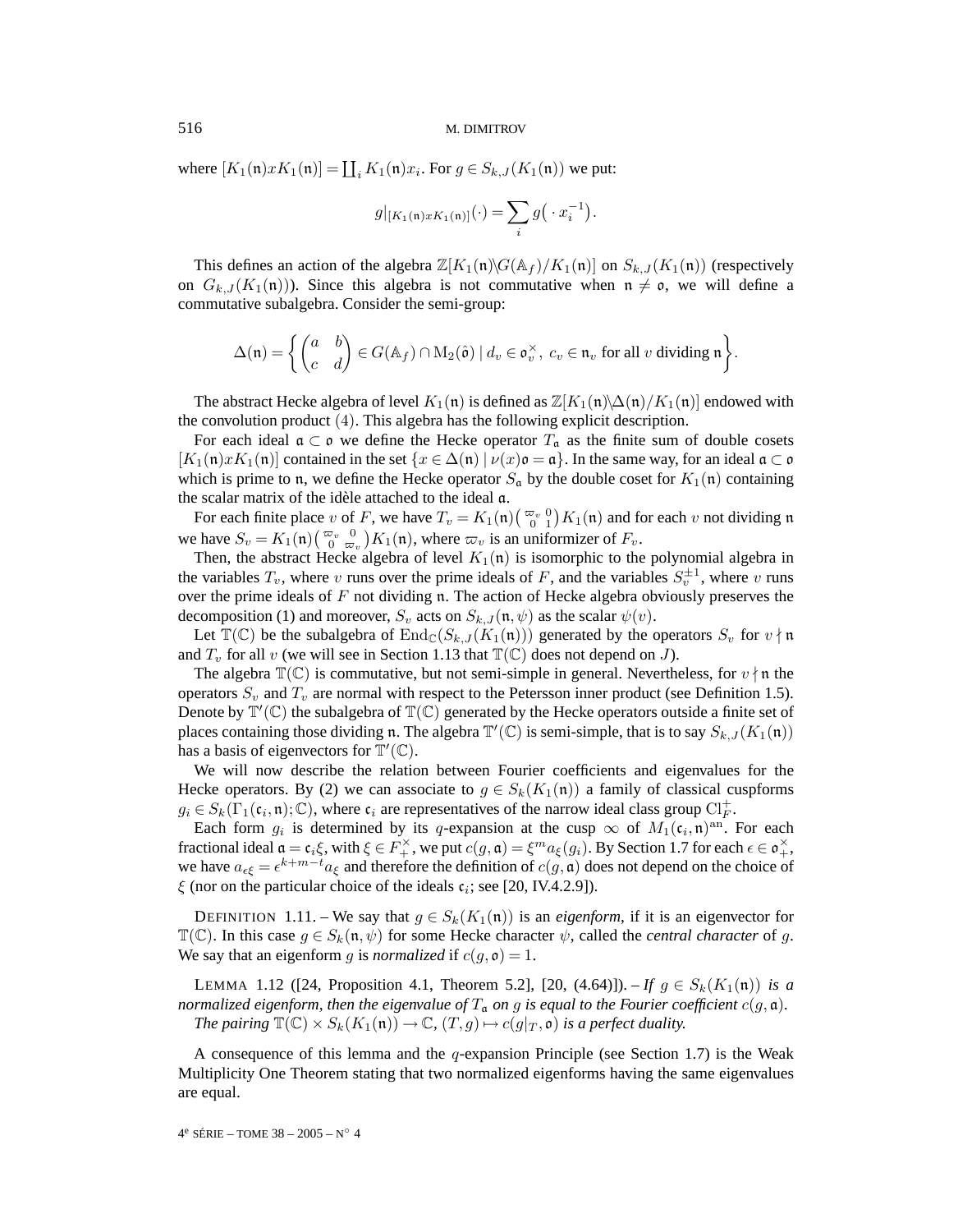# **1.11. Ordinary modular forms**

When the weight  $k$  is non-parallel, the definition of the Hecke operators should be slightly modified. We put  $T_{0,v} = \varpi_v^{-m} T_v$  and  $S_{0,v} = \varpi_v^{-2m} S_v$  (see [24, Section 3]; in the applications our base ring will be the  $p$ -adic ring  $O$  which satisfies the assumptions of this reference).

The advantage of the Hecke operators  $T_{0,v}$  and  $S_{0,v}$  is that they preserve in an optimal way the O-integral structures on the space of Hilbert modular forms and on the cohomology of the Hilbert modular variety.

DEFINITION 1.13. – A normalized Hilbert modular eigenform is *ordinary* at p if for all primes p of F dividing p, the image by  $\iota_p$  of its  $T_{0,p}$ -eigenvalue is a p-adic unit.

#### **1.12. Primitive modular forms**

For each  $n_1$  dividing n and divisible by the conductor of  $\psi$ , and for all  $n_2$  dividing  $nn_1^{-1}$  we consider the linear map

$$
S_k(\mathfrak{n}_1, \psi) \to S_k(\mathfrak{n}, \psi), \qquad g \mapsto g|\mathfrak{n}_2
$$

where  $g|\mathfrak{n}_2$  is determined by the relation  $c(\mathfrak{a}, g|\mathfrak{n}_2) = c(\mathfrak{a}\mathfrak{n}_2^{-1}, g)$ .

We define the subspace  $S_k^{\text{old}}(\mathfrak{n}, \psi)$  of  $S_k(\mathfrak{n}, \psi)$  as the subspace generated by the images of all these linear maps. This space is preserved by the Hecke operators outside n. We define the space  $S_k^{\text{new}}(\mathfrak{n}, \psi)$  of the primitive modular forms as the orthogonal of  $S_k^{\text{old}}(\mathfrak{n}, \psi)$  in  $S_k(\mathfrak{n}, \psi)$ with respect to the Petersson inner product (see Definition 1.5). Since the Hecke operators outside n are normal for the Petersson inner product, the direct sum decomposition  $S_k(\mathfrak{n}, \psi)$  =  $S_k^{\text{new}}(\mathfrak{n},\psi) \oplus S_k^{\text{old}}(\mathfrak{n},\psi)$  is preserved by  $\mathbb{T}'(\mathbb{C})$ . The Strong Multiplicity One Theorem, due to Miyake in the Hilbert modular case, asserts that if  $f \in S_k^{\text{new}}(\mathfrak{n}, \psi)$  is an eigenform for  $\mathbb{T}'(\mathbb{C})$ , then it is an eigenform for  $\mathbb{T}(\mathbb{C})$ .

A normalized primitive eigenform is called a *newform*.

# **1.13. External and Weyl group conjugates**

For an element  $\sigma \in \text{Aut}(\mathbb{C})$  we define the *external conjugate* of  $g \in S_k(K_1(\mathfrak{n}))$  as the unique element  $g^{\sigma} \in S_k(K_1(\mathfrak{n}))$  satisfying  $c(g^{\sigma}, \mathfrak{a}) = c(g, \mathfrak{a})^{\sigma}$  for each ideal  $\mathfrak{a}$  of  $\mathfrak{o}$ .

We identify  $\{\pm 1\}^{J_F}$  with the Weyl group  $K_{\infty}/K_{\infty}^+$  of G by sending  $\epsilon_J = (-1_J, 1_{J_F\backslash J})$  to  $c_J K^+_{\infty}$ , where for all  $\tau \in J_F$ ,  $\det(c_{J,\tau}) < 0$  if and only if  $\tau \in J$ . The length of  $\epsilon_J$  is |J|.

We have an action of the Weyl group on the space of Hilbert modular forms. More precisely,  $\epsilon_J$ acts as the double class  $[K_1(\mathfrak{n})c_JK_1(\mathfrak{n})]$  and maps bijectively  $S_k(K_1(\mathfrak{n}))$  onto  $S_{k,J_F\setminus J}(K_1(\mathfrak{n})).$ The action of  $\epsilon_J$  commutes with the action of the Hecke operators. For an element  $g \in S_k(K_1(\mathfrak{n}))$ we put  $g_J = \epsilon_{J_F \setminus J} \cdot g$ .

#### **1.14. Eichler–Shimura–Harder isomorphism**

Let R be an O-algebra and let  $V_n(R)$  be the polynomial ring over R in the variables  $(X_{\tau}, Y_{\tau})_{\tau \in J_F}$  which are homogeneous of degree  $n_{\tau}$  in  $(X_{\tau}, Y_{\tau})$ . We have a pairing (perfect if  $n_0!$  is invertible in R)

> $\overline{ }$ ,

(5) 
$$
\langle , \rangle : V_n(R) \times V_n(R) \to R, \text{ given by}
$$

$$
\langle \sum_{0 \leq j \leq n} a_j X^{n-j} Y^j, \sum_{0 \leq j \leq n} b_j X^{n-j} Y^j \rangle = \sum_{0 \leq j \leq n} (-1)^j a_j b_{n-j} {n \choose j}
$$
where 
$$
{n \choose j} = \prod_{\tau \in J_F} {n_{\tau} \choose j_{\tau}}.
$$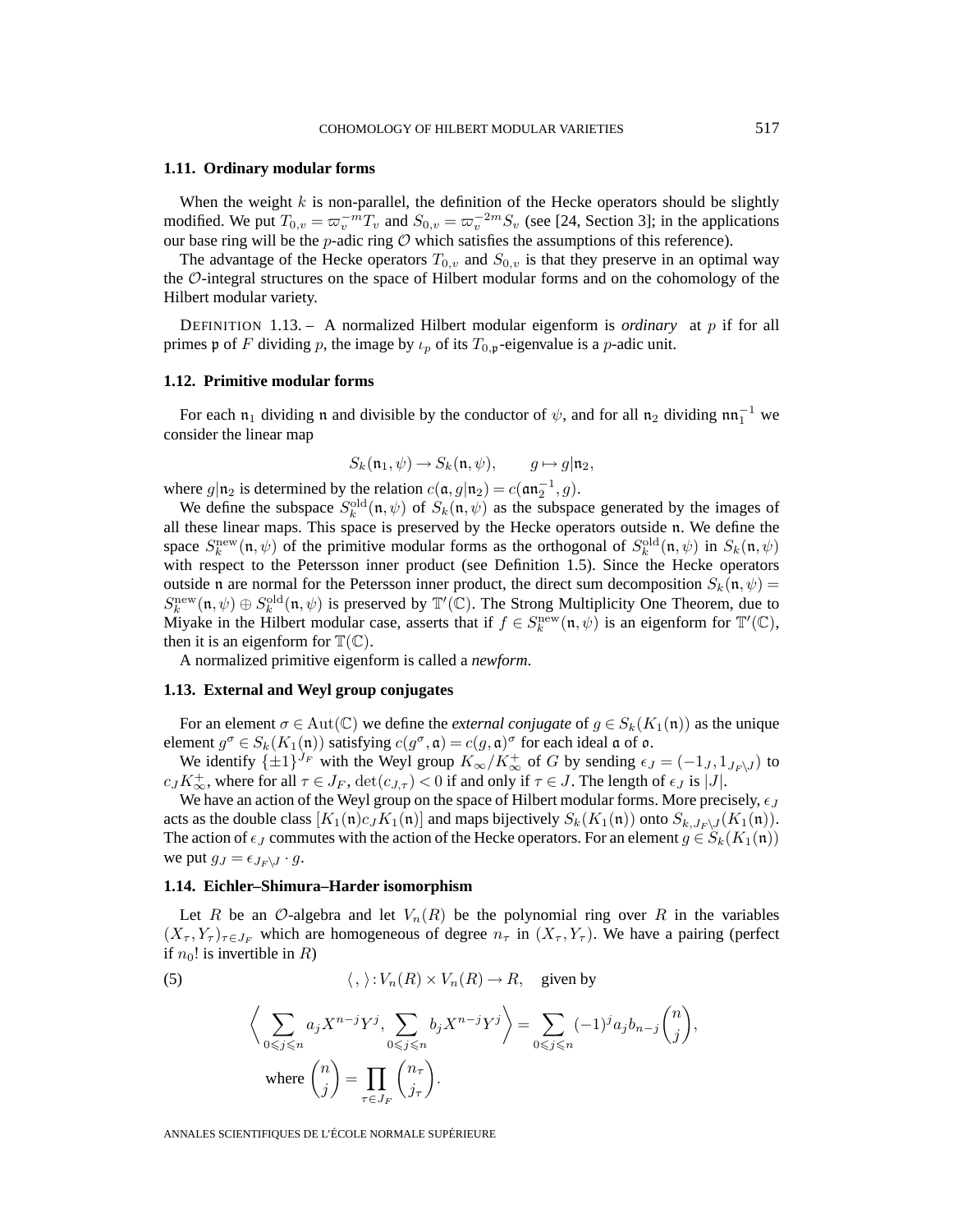The R-module  $V_n(R)$  realizes the algebraic representation  $V_n = \bigotimes_{\tau} (\text{Sym}^{n_{\tau}} \otimes \det^{m_{\tau}})$  of  $G(R)$ . We endow  $V_n(R)$  with an action of  $(M_2(\mathcal{O}) \cap GL_2(E))^{J_F}$  given by

$$
\gamma \cdot P\big((X_{\tau}, Y_{\tau})_{\tau \in J_F}\big) = \nu(\gamma)^m P\big(\big(\det(\gamma)\gamma^{-1}\big)^t (X_{\tau}, Y_{\tau})_{\tau \in J_F}\big).
$$

Let  $\mathbb{V}_n(R)$  be the sheaf of continuous (thus locally constant) sections of

$$
G(\mathbb{Q})\backslash G(\mathbb{A})\times V_n(R)/K_1(\mathfrak{n})K_\infty^+\rightarrow G(\mathbb{Q})\backslash G(\mathbb{A})/K_1(\mathfrak{n})K_\infty^+=Y^{\mathrm{an}},
$$

where  $y \in K_1(\mathfrak{n}) K^+_{\infty}$  acts on  $V_n(R)$  via its p-part  $y_p$ .

For each  $y \in \Delta(\mathfrak{n})$  the map  $[y]: G(\mathbb{A}) \times V_n(R) \to G(\mathbb{A}) \times V_n(R)$ ,  $(x, v) \mapsto (xy, y_p.v)$  is a homomorphism of sheaves. This induces an action of the Hecke operator  $[K_1(\mathfrak{n})yK_1(\mathfrak{n})]$  on  $\mathrm{H}^d(Y^{\mathrm{an}}, \mathbb{V}_n(R))$  preserving the cuspidal cohomology  $\mathrm{H}^d_{\mathrm{cusp}}(Y^{\mathrm{an}}, \mathbb{V}_n(R)).$ 

The action of  $\epsilon_J$  on  $(M^{\text{an}}, \mathbb{V}_n^{\text{an}})$  given by  $\epsilon_J \cdot ((z_J, z_{J_F\setminus J}), v) = ((-\overline{z}_J, z_{J_F\setminus J}), v)$  induces an action of the Weyl group on  $\mathrm{H}^d(Y^{\mathrm{an}}, \mathbb{V}_n^{\mathrm{an}})$  commuting with the Hecke action.

By Harder [19] we know that if  $n \neq 0$  then  $H_!^d(Y^{\text{an}}, \mathbb{V}_n(\mathbb{C})) = H_{\text{cusp}}^d(Y^{\text{an}}, \mathbb{V}_n(\mathbb{C}))$ .

By (5) we have a Poincaré pairing  $\langle , \rangle : H^d(Y^{\rm an}, \mathbb{V}_n(R)) \times H^d_c(Y^{\rm an}, \mathbb{V}_n(R)) \to R$ .

Let  $\eta$  be the idèle corresponding to the ideal n and let  $\iota = \begin{pmatrix} 0 & 1 \\ -\eta & 0 \end{pmatrix}$  be the Atkin–Lehner involution. By putting  $[x, y] = \langle x, \iota y \rangle$  we obtain a new pairing

(6) 
$$
[,]: H_!^d(Y^{\mathrm{an}}, \mathbb{V}_n(R)) \times H_!^d(Y^{\mathrm{an}}, \mathbb{V}_n(R)) \to R,
$$

which is Hecke-equivariant. We call it the *twisted Poincaré pairing*.

Now we state the Eichler–Shimura–Harder isomorphism:

THEOREM 1.14 (Hida [25]).  $-If n \neq 0$ , then there exists an isomorphism:

(7) 
$$
\delta: \bigoplus_{\psi} \bigoplus_{J \subset J_F} S_{k,J}(\mathfrak{n}, \psi) \cong \mathrm{H}^d_!(Y^{\mathrm{an}}, \mathbb{V}_n(\mathbb{C})),
$$

*where*  $\psi$  *runs over the Hecke characters of conductor dividing*  $\mathfrak{n}$  *and type*  $-n_0t$  *at infinity. This isomorphism is equivariant for the actions of the Hecke algebra and the Weyl group.*

For each  $J \subset J_F$  let  $\hat{\epsilon}_J$ : { $\pm 1$ }<sup> $J_F$ </sup>  $\rightarrow$  { $\pm 1$ } be the unique character of the Weyl group sending  $\epsilon_{\tau} = (-1_{\tau}, 1^{\tau})$  to 1, if  $\tau \in J$ , and to  $-1$  if  $\tau \in J_F\backslash J$ . The restriction of the Eichler–Shimura– Harder isomorphism (7) to  $S_{k,J}(\mathfrak{n}, \psi)$ , followed by the projection on the  $(\psi, \hat{\epsilon}_J)$ -part yields a Hecke equivariant isomorphism

 $\overline{1}$ 

(8) 
$$
\delta_J \colon S_{k,J}(\mathfrak{n},\psi) \cong \mathrm{H}^d_!(Y,\mathbb{V}_n(\mathbb{C}))[\psi,\hat{\epsilon}_J].
$$

*Remark* 1.15. – We have a direct sum decomposition:

(9) 
$$
\mathrm{H}^d\big(M^{\mathrm{an}}, \mathbb{V}_n(\mathbb{C})\big) = \bigoplus_{J \subset J_F} \mathrm{H}^d\big(M^{\mathrm{an}}, \mathbb{V}_n(\mathbb{C})\big) \widehat{[\epsilon_J \otimes c]}.
$$

where  $c$  denotes the complex conjugation on the coefficients. This decomposition is finer than the usual Hodge decomposition, whose graded pieces are given by  $(0 \le a \le d)$ :

$$
\operatorname{gr}^a \operatorname{H}^d(M^{\operatorname{an}}, \mathbb{V}_n(\mathbb{C})) = \bigoplus_{J \subset J_F, |J| = a} \operatorname{H}^d(M^{\operatorname{an}}, \mathbb{V}_n(\mathbb{C})) \widehat{[\epsilon_J \otimes c]}.
$$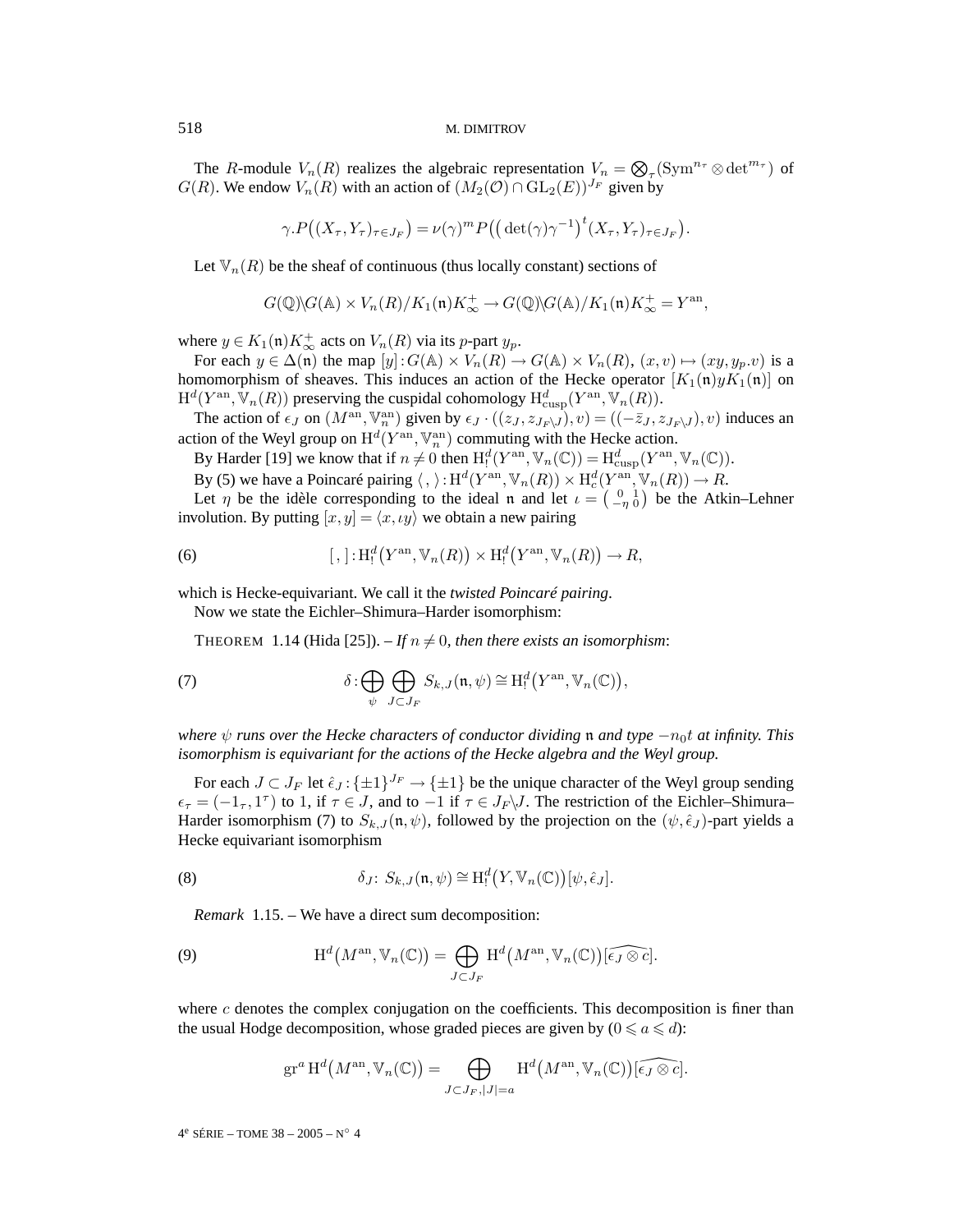The transcendental decomposition (9) has an algebraic interpretation, via the so-called BGG complex, that we will describe in the next section.

# **2. Hodge–Tate weights of Hilbert modular varieties**

The aim of this section is to determine the Hodge–Tate weights of the  $p$ -adic étale cohomology of a Hilbert modular variety  $\mathrm{H}^\bullet(M_{\overline{\mathbb{Q}}_p}, \mathbb{V}_n(\overline{\mathbb{Q}}_p))$  as well as those of the  $p$ -adic Galois representation associated to a Hilbert modular form. In all this section we assume

**(I)** p does not divide  $\Delta = N_{F/\mathbb{Q}}(\mathfrak{n}\mathfrak{d}).$ 

The proof relies on Faltings' Comparison Theorem [14] relating the étale cohomology of M with coefficients in the local system  $\mathbb{V}_n(\mathbb{Q}_p)$  to the de Rham logarithmic cohomology of the corresponding vector bundle  $\overline{V}_n$  over a smooth toroidal compactification M of M. The Hodge– Tate weights are given by the jumps of the Hodge filtration of the associated de Rham complex. These are computed, following [15], using the so-called Bernstein–Gelfand–Gelfand complex (BGG complex).

Instead of using Faltings' Comparison Theorem, one can apply Tsuji's results to the étale cohomology with constant coefficients of the Kuga–Sato variety  $A<sup>s</sup>$  (s-fold fiber product of the universal Abelian variety A above the fine moduli space  $M^1$  associated to M; see [11, Section 6] for the construction of toroidal compactifications of  $\mathcal{A}^s$ ).

For each subset J of  $J_F$  we put  $p(J) = \sum_{\tau \in J} (k_0 - m_\tau - 1)\tau + \sum_{\tau \in J_F \setminus J} m_\tau \tau \in \mathbb{Z}[J_F]$  and for each  $a = \sum_{\tau \in J_F} a_{\tau} \tau \in \mathbb{Z}[J_F]$  we put  $|a| = \sum_{\tau \in J_F} a_{\tau} \in \mathbb{Z}$ .

# **2.1. Motivic weight of the cohomology**

Consider the smooth sheaf  $R^1 \pi_* \overline{\mathbb{Q}}_p$  on  $M^1$ , where  $\pi : A \to M^1$  is the universal HBAV. It corresponds to a representation of the fundamental group of  $M^1$  in  $G(\overline{\mathbb{Q}}_p)$ . By composing this representation with the algebraic representation  $V_n$  of G of highest weight n (see Section 1.14), we obtain a smooth sheaf on  $M<sup>1</sup>$  (thus on  $Y<sup>1</sup>$ ). It descends to a smooth sheaf on Y, denoted by  $\mathbb{V}_n(\mathbb{Q}_p).$ 

Let  $W_f = \bigcap_{\mathfrak{a} \subset \mathfrak{o}} \ker(T_{\mathfrak{a}} - c(f, \mathfrak{a}))$  be the subspace of  $H^d(Y_{\overline{\mathbb{Q}}}, \mathbb{V}_n(\overline{\mathbb{Q}}_p))$  corresponding to the Hilbert modular newform  $f \in S_k(\mathfrak{n}, \psi)$ . Put  $s = \sum_{\tau} (n_{\tau} + 2m_{\tau}) = dn_0$ .

PROPOSITION 2.1. – W<sub>f</sub> is pure of weight  $d + s$ , that is to say for all prime  $l \nmid p\Delta$  the *eigenvalues of the geometric Frobenius*  $Frob_l$  *at l are Weil numbers of absolute value*  $l^{\frac{d+s}{2}}$ .

*Proof.* – Since f is cuspidal  $W_f \subset H^d_!(Y_{\overline{\mathbb{Q}}}, \mathbb{V}_n(\overline{\mathbb{Q}}_p))$ . We recall that  $Y_{\overline{\mathbb{Q}}}$  is a disjoint union of its connected components  $M_{\overline{\mathbb{Q}}} = M_1(\mathfrak{c}_i, \mathfrak{n})_{\overline{\mathbb{Q}}}$ , where the  $\mathfrak{c}_i$ 's form a set of representatives of  $\mathrm{Cl}_F^+$ . Let c be one of the  $c_i$ 's and  $M^1 = M_1^1(c, n)$ . For  $* = \emptyset$ , c we have

$$
\mathrm{H}^{0}\left(\mathfrak{o}_{+}^{\times}/\mathfrak{o}_{\mathfrak{n},1}^{\times 2},\mathrm{H}_{*}^{d}\left(M_{\overline{\mathbb{Q}}}^{1},\mathbb{V}_{n}(\overline{\mathbb{Q}}_{p})\right)\right)=\mathrm{H}_{*}^{d}\left(M_{\overline{\mathbb{Q}}},\mathbb{V}_{n}(\overline{\mathbb{Q}}_{p})\right),
$$

and therefore, it is enough to prove that  $H_!^d(M_{\overline{Q}}^1, \mathbb{V}_n(\overline{Q}_p))$  is pure of weight  $d + s$ . We use Deligne's method [4]. Let  $\pi : A \to M^1$  be the universal Abelian variety (see Section 1.4). The sheaf  $\mathbb{V}_n(\overline{\mathbb{Q}}_p)$  corresponds to the representation  $\bigotimes_{\tau \in J_F} \mathrm{Sym}^{n_{\tau}} \otimes \mathrm{det}^{m_{\tau}}$  of the group  $G^*$  and can therefore be cut out by algebraic correspondences in  $(R^1\pi_*\overline{\mathbb{Q}}_p)^{\otimes s}$ . Let  $\pi_s:\mathcal{A}^s\to M^1$  be the Kuga–Sato variety. By the Kunneth's formula we have

$$
\mathrm{H}^d_!(M^1_{\overline{\mathbb{Q}}},\left(R^1\pi_*\overline{\mathbb{Q}}_p\right)^{\otimes s}) \subset \mathrm{H}^d_!(M^1_{\overline{\mathbb{Q}}},R^s\pi_{s*}\overline{\mathbb{Q}}_p) \subset \mathrm{H}^{d+s}_!(\mathcal{A}_{\overline{\mathbb{Q}}}^s,\overline{\mathbb{Q}}_p) \subset \mathrm{H}^{d+s}_!(\overline{\mathcal{A}_{\overline{\mathbb{Q}}}^s},\overline{\mathbb{Q}}_p),
$$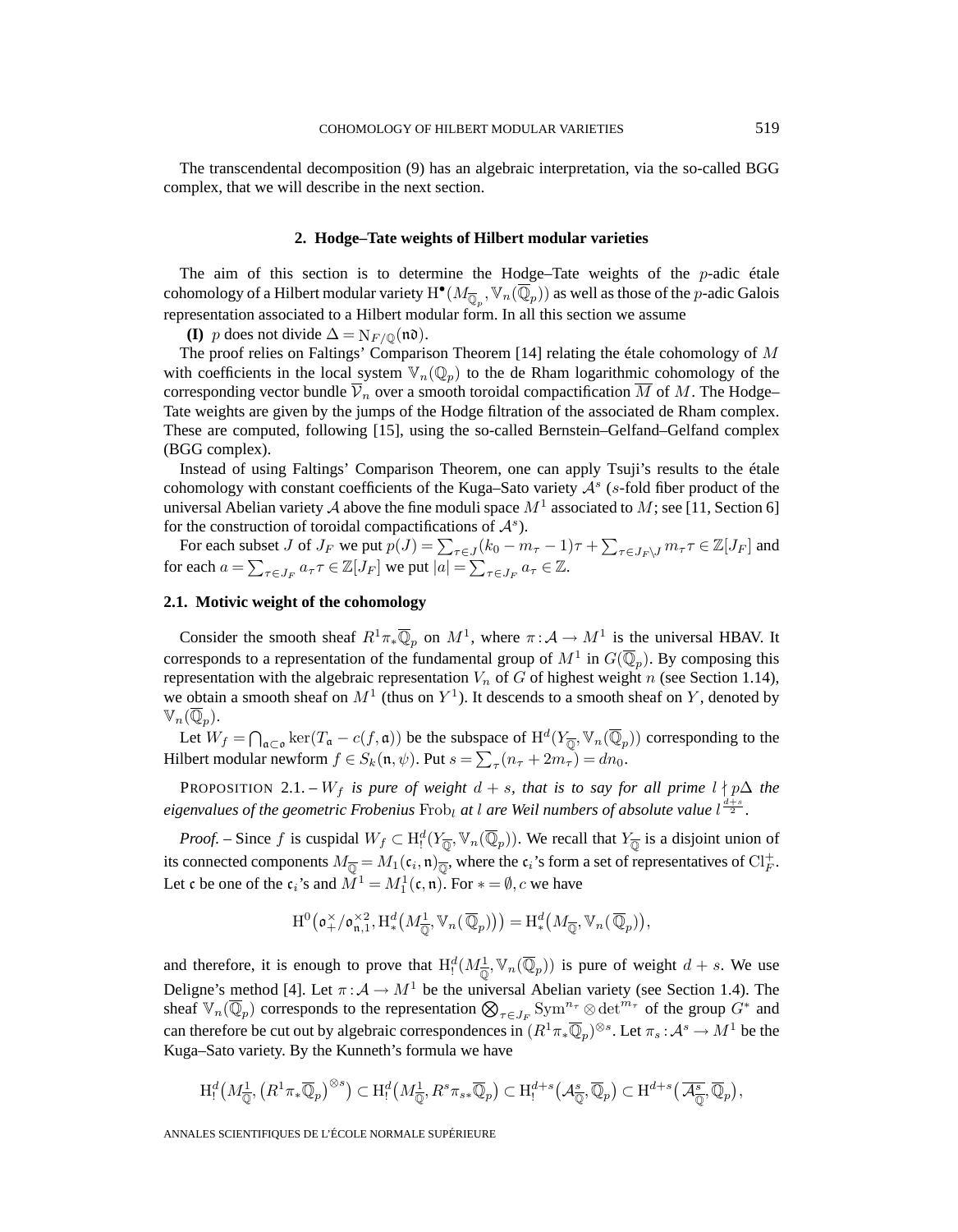where the middle inclusion comes from the degeneration of the Leray spectral sequence  $E_{2*}^{i,j} = H^i_*(M_{\overline{Q}}^1, R^j \pi_{s*} \overline{\mathbb{Q}}_p) \Rightarrow H^{i+j}_*(\mathcal{A}_{\overline{Q}}^s, \overline{\mathbb{Q}}_p)$  for  $* = \emptyset$ , c (see [4]). The proposition is then a consequence of the Weil conjectures for the eigenvalues of the Frobenius, proved by Deligne [5].  $\Box$ 

# **2.2. The Bernstein–Gelfand–Gelfand complex over** Q

In this and the next sections we describe, following Faltings [13], an algebraic construction of the transcendental decomposition of the Betti cohomology described in (9).

All the objects in this section are defined over a characteristic zero field splitting G.

Let  $\mathfrak g$ ,  $\mathfrak b$ ,  $\mathfrak t$  and  $\mathfrak u$  denote the Lie algebras of  $G, B, T$  and  $U$ , respectively. Consider the canonical splitting  $\mathfrak{g} = \mathfrak{b} \oplus \mathfrak{u}^-$ . Let  $U(\mathfrak{g})$ ,  $U(\mathfrak{b})$  be the enveloping algebras of  $\mathfrak{g}$  and  $\mathfrak{b}$ , respectively.

The aim of this section is to write down a resolution of  $V_n$  of the type:

$$
0 \leftarrow V_n \leftarrow U(\mathfrak{g}) \otimes_{U(\mathfrak{b})} K_n^{\bullet},
$$

where the  $K_n^j$  are finite-dimensional semi-simple b-modules, with explicit simple components.

We start by the case  $n = 0$ . If we put  $K_0^j = \bigwedge^j (\mathfrak{g}/\mathfrak{b})$  we obtain the so-called *bar-resolution* of  $V_0$ . Since  $\bigwedge^i(\mathfrak{g}/\mathfrak{b})$  is a b-module with trivial u-action we deduce that  $K_0^j = \bigoplus W_\mu$  with  $\mu$ running over the weights of  $B$  that are sums of  $j$  distinct negative roots.

By tensoring this resolution with  $V_n$  we obtain Koszul's complex:

(10) 
$$
0 \leftarrow V_n \leftarrow U(\mathfrak{g}) \otimes_{U(\mathfrak{b})} \left( \bigwedge^j (\mathfrak{g}/\mathfrak{b}) \otimes V_n|_{\mathfrak{b}} \right),
$$

which is a resolution of  $V_n$  by b-modules  $\bigwedge^i(\mathfrak{g}/\mathfrak{b}) \otimes V_n\vert_{\mathfrak{b}}$ , not semi-simple in general.

The BGG complex that we are going to define is a direct factor of Koszul's complex cut by the action of the center  $U(\mathfrak{g})^G$  of  $U(\mathfrak{g})$ .

Denote by  $\chi_n$  the weight n character of  $U(\mathfrak{g})^G$ . It is a classical result that

LEMMA 2.2. –  $\chi_n = \chi_\mu$  *if, and only if, there exists*  $J \subset J_F$  *such that*  $\mu = \epsilon_J (n + t) - t$ *.* 

By taking the  $\chi_n$ -part of the bar resolution (10) of  $V_n$  we obtain a complex:

(11) 
$$
0 \leftarrow V_n \leftarrow U(\mathfrak{g}) \otimes_{U(\mathfrak{b})} K_n^{\bullet}, \quad \text{with } K_n^i = \bigoplus_{J \subset J_F, |J|=i} W_{\epsilon_J(n+t)-t},
$$

which is still a resolution of  $V_n$ , as a direct factor of a resolution. We call this resolution the BGG complex.

# **2.3. Hodge–Tate decomposition of**  $H^{\bullet}(M \otimes \overline{\mathbb{Q}}_p, \mathbb{V}_n(\overline{\mathbb{Q}}_p))$

In this paragraph we summarize the results of [11, Section 7]. The algebraic groups  $G, B, T$ and D of Section 1 have models over  $\mathbb{Z}$ , denoted by the same letters. For a scheme S, we put  $S'=S\times \mathrm{Spec}(\mathfrak{o}'[\frac{1}{\Delta}]).$ 

By Section 1.9 we can extend the vector bundles  $\omega$  and  $\mathcal{H}^1_{\mathrm{dR}}$  to  $\overline{M}'$ . Only the construction depends on a choice of a toroidal compactification  $\bar{\pi} : \overline{\mathcal{A}} \to \overline{M^1}$  of  $\pi : \mathcal{A} \to M^1$ .

The sheaf  $\underline{\mathfrak{M}}_D = \underline{\mathrm{Isom}}_{\mathfrak{0} \otimes \mathcal{O}_{\overline{M}'}}(\underline{\omega}, \mathfrak{o} \otimes \mathcal{O}_{\overline{M}'})$  is a  $D'$ -torsor over  $\overline{M}'$  (for the Zariski topology). We have a functor  $\mathcal{F}_D$  from the category of algebraic representations of  $D'$  to the category of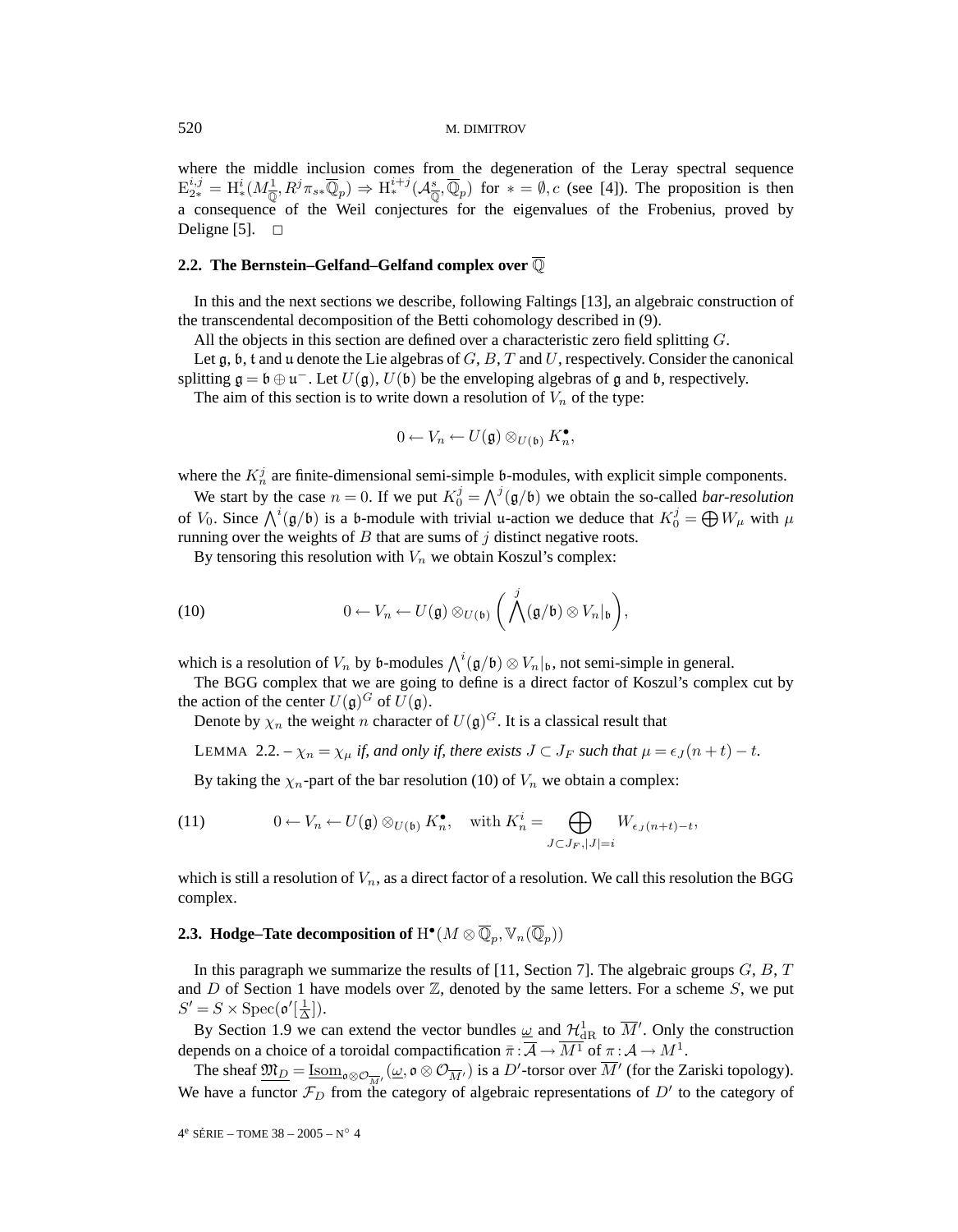vector bundles on  $\overline{M}'$  which are direct sums of invertible bundles. To an algebraic representation W of D',  $\mathcal{F}_D$  associates the fiber product  $\overline{\mathcal{W}} := \mathfrak{M}_D \overset{D'}{\times} W$ .

The sheaf  $\underline{\mathfrak{M}}_B = \underline{\mathrm{Isom}}_{\mathfrak{0} \otimes \mathcal{O}_{\overline{M}'}}^{\text{fil}}(\mathcal{H}^1_{\log^{-dR}}, (\mathfrak{0} \otimes \mathcal{O}_{\overline{M}'})^2)$  is a  $B'$ -torsor over  $\overline{M}'$ . We have a functor  $\mathcal{F}_B$  from the category of algebraic representations of  $B'$  to the category of filtered vector bundles on  $\overline{M}'$  whose graded are sums of invertible bundles. To an algebraic representation V of B',  $\mathcal{F}_B$ associates the fiber product  $\overline{\mathcal{V}} := \mathfrak{M}_B \overset{B'}{\times} V$ .

A representation of  $G$  (respectively  $T$ ) can be considered as a representation of  $B$  by restriction (respectively by making U act trivially). Thus, we may define a filtered vector bundle  $\overline{\mathcal{V}}_n$  on  $\overline{M}'$  associated to the algebraic representation  $V_n$  of G, and an invertible bundle  $\overline{W}_{n,n_0}$  on  $\overline{M}'$ associated to the algebraic representation of  $T = D \times D$ , given by  $(u, \epsilon) \mapsto u^n \epsilon^m$ .

The sheaf  $\underline{\mathfrak{M}}_{G} = \underline{\mathrm{Isom}}_{\mathfrak{0} \otimes \mathcal{O}_{\overline{M}'}} (\mathcal{H}^1_{\log^{-1}R}, (\mathfrak{0} \otimes \mathcal{O}_{\overline{M}'})^2)$  is a  $G'$ -torsor over  $\overline{M}'$ . We have a functor  $\mathcal{F}_G$  from the category of algebraic representations of  $G'$  to the category of flat vector bundles on  $\overline{M}'$  (that is vector bundles endowed with an integrable quasi-nilpotent logarithmic connection).

To any algebraic representation V of B',  $\mathcal{F}_G$  associates the fiber product  $\overline{\mathcal{V}}^{\nabla} := \mathfrak{M}_G \overset{G'}{\times} V$ . For  $j \in \mathbb{N}$ , we put  $\mathcal{H}^j_{\log^{-dR}}(\overline{M}', \overline{\mathcal{V}}) = R^j \theta_*(\overline{\mathcal{V}}^\nabla \otimes \Omega^\bullet_{\overline{M}'}(\text{dlog}\infty))$ , where  $\theta : \overline{M}' \to \text{Spec}(\mathfrak{o}'[\frac{1}{\Delta}])$ denotes the structural homomorphism.

By Faltings' Comparison Theorem [14], the  $\mathcal{G}_{\mathbb{Q}_p}$ -representation  $\mathrm{H}^\bullet(M^1_{\overline{\mathbb{Q}}_p}, \mathbb{V}_n(\overline{\mathbb{Q}}_p))$  is crystalline, hence de Rham, and we have a canonical isomorphism

$$
\mathrm{H}^{\bullet}\left(M^1_{\overline{\mathbb{Q}}_p}, \mathbb{V}_n(\overline{\mathbb{Q}}_p)\right) \otimes B_{\mathrm{dR}} \cong \mathcal{H}^{\bullet}_{\mathrm{log-dR}}\left(\overline{M^1}_{/\overline{\mathbb{Q}}_p}, \overline{\mathcal{V}}_n\right) \otimes B_{\mathrm{dR}}.
$$

By [11, Section 7] the Hodge to de Rham spectral sequence

$$
E_1^{i,j} = H^{i+j}(\overline{M^1}_{/\overline{\mathbb{Q}}_p},gr^i(\overline{\mathcal{V}}_n \otimes \Omega_{\overline{M^1}}^{\bullet}(\text{dlog }\infty))) \Longrightarrow \mathcal{H}_{\text{log-dR}}^{i+j}(\overline{M^1}_{/\overline{\mathbb{Q}}_p},\overline{\mathcal{V}}_n),
$$

degenerates at  $E_1$  (the filtration being the tensor product of the two Hodge filtrations). In order to compute the jumps of the resulting filtration we introduce the BGG complex:

$$
\overline{\mathcal{K}}_n^i = \bigoplus_{J \subset J_F, |J| = i} \overline{\mathcal{W}}_{\epsilon_J(n+t) - t, n_0}.
$$

The fact that  $\overline{\mathcal{K}}_n^{\bullet}$  is a complex follows from (11) and from the following isomorphism (see [15, Proposition VI.5.1])

(12) 
$$
\text{Hom}_{U(\mathfrak{g})}(U(\mathfrak{g}) \otimes_{U(\mathfrak{b})} W_1), (U(\mathfrak{g}) \otimes_{U(\mathfrak{b})} W_2) \to \text{Diff.Op.}(\overline{\mathcal{W}}_2, \overline{\mathcal{W}}_1).
$$

Define a filtration on  $\overline{\mathcal{K}}_n^{\bullet}$  by  $\textnormal{Fil}^i \overline{\mathcal{K}}_n^{\bullet} = \bigoplus_{J \subset J_F, |p(J)| \geqslant i} \overline{\mathcal{W}}_{\epsilon_J(n+t)-t, n_0}$ .

The image of Koszul's complex (10) by the contravariant functor  $W \mapsto \overline{W}$  is equal to the de Rham complex. Since the BGG complex is a direct (filtered) factor of the Koszul's complex, we obtain:

THEOREM 2.3 [11, Theorem 7.8]. –

(i) *There is a quasi-isomorphism of filtered complexes*

$$
\overline{\mathcal{K}}_n^{\bullet} \hookrightarrow \overline{\mathcal{V}}_n \otimes \Omega_{\overline{M^1}}^{\bullet}(\text{dlog }\infty).
$$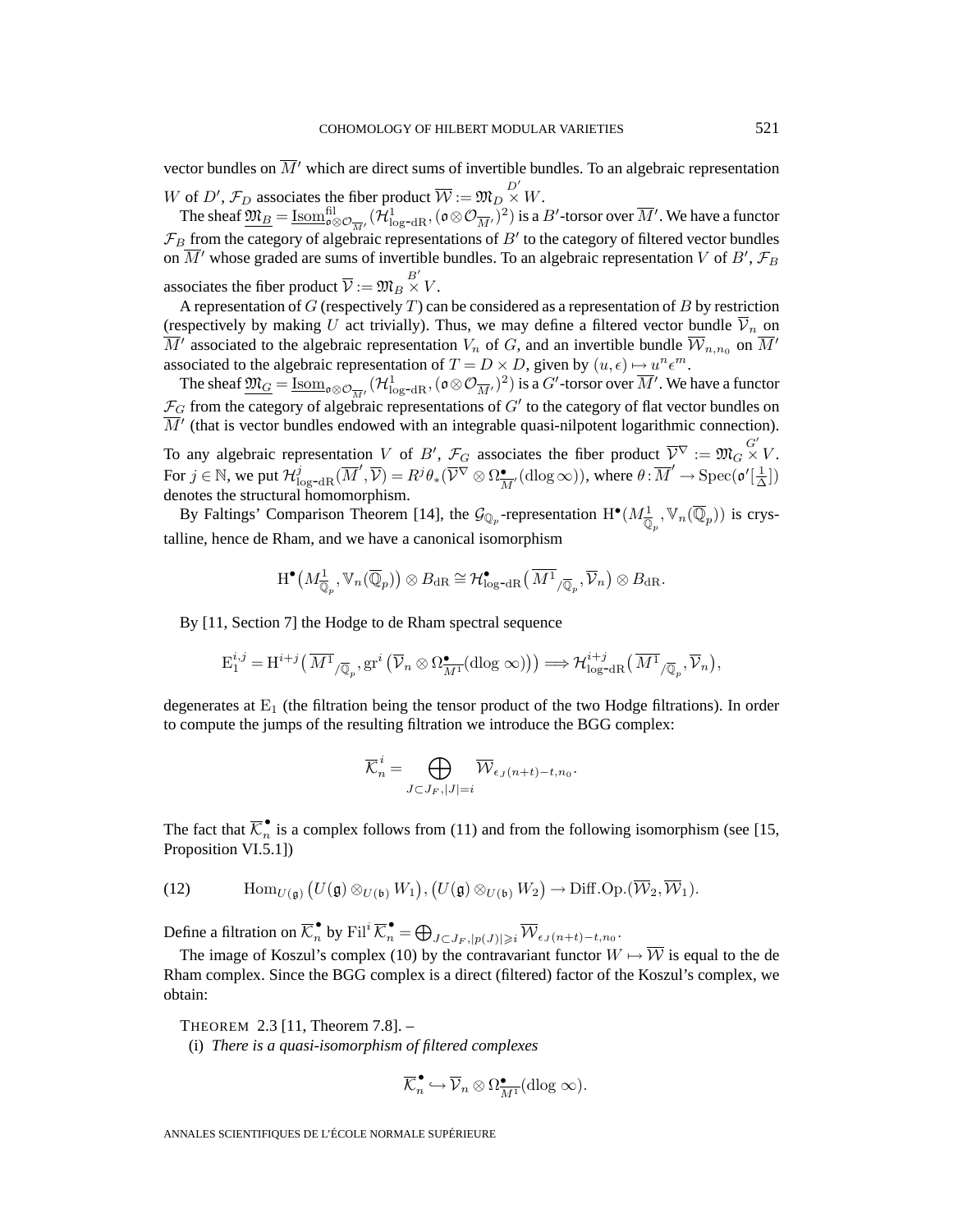(ii) *The spectral sequence given by the Hodge filtration*

$$
E_1^{i,j} = \bigoplus_{J \subset J_F, |p(J)| = i} H^{i+j-|J|}(\overline{M^1}_{/\overline{\mathbb{Q}}_p}, \overline{\mathcal{W}}_{\epsilon_J(n+t)-t, n_0}) \Longrightarrow \mathcal{H}_{\log^{-}dR}^{i+j}(\overline{M^1}_{/\overline{\mathbb{Q}}_p}, \overline{\mathcal{V}}_n)
$$

*degenerates at* E1*.*

(iii) *For all*  $j \le d$ , the Hodge–Tate weights of the *p*-adic representation  $H^j(M_{\overline{\mathbb{Q}}_p}^1, \mathbb{V}_n(\overline{\mathbb{Q}}_p))$ *belong to the set*  $\{|p(J)|, |J| \leq j\}$ *.* 

# **2.4. Hecke operators on the cohomology**

We describe the standard Hecke operator  $T_a$  as a correspondence on  $Y^1$ . We are indebted to M. Kisin for pointing us out that the usual definition of Hecke operators on Y extends to  $Y^1$  (see [29, §1.9–1.11]). Note that the corresponding Hecke action on analytic modular forms for  $G^*$ (see Section 1.10) is not easy to write down, because the double class for the Hecke operator  $T_v$ does not belong to  $G^*(\mathbb{A}_f)$ , unless v is inert in F.

Recall that  $Y_1^1(\mathfrak{n}) = \coprod_{i=1}^{h_F^+} M_1^1(\mathfrak{c}_i, \mathfrak{n})$ , where  $\mathfrak{c}_1, \ldots, \mathfrak{c}_{h_F^+}$  form a set of representatives of  $\mathrm{Cl}_F^+$ .

Assume that  $c_i$  a and  $c_j$  have the same class in  $Cl_F^+$ . Consider the contravariant functor  $\mathcal{M}^1_\mathfrak{a}$ from the category of  $\mathbb{Z}[\frac{1}{\Delta}]$ -schemes to the category of sets, assigning to a scheme S the set of isomorphism classes of quintuples  $(A, \lambda, \alpha, C, \beta)$  where  $(A, \lambda, \alpha)/S$  is a c<sub>i</sub>-polarized HBAV with  $\mu_n$ -level structure, C is a closed subscheme of  $A[\mathfrak{a}]$  which is  $\mathfrak{o}$ -stable, disjoint from  $\alpha(\mathbb{G}_m \otimes \mathfrak{d}^{-1})$  and locally isomorphic to the constant group scheme  $\mathfrak{o}/\mathfrak{a}$  over S, and  $\beta$  is an  $\mathfrak{o}_{\mathfrak{n},1}^{\times 2}$ -orbit of isomorphisms  $(\mathfrak{c}_i \mathfrak{a}, (\mathfrak{c}_i \mathfrak{a})_+) \stackrel{\sim}{\longrightarrow} (\mathfrak{c}_j, \mathfrak{c}_{j+}).$ 

We have a projection  $\underline{\mathcal{M}}^1_\mathfrak{a} \to \underline{\mathcal{M}}^1$ ,  $(A, \lambda, \alpha, C, \beta) \mapsto (A, \lambda, \alpha)$  which is relatively representable by  $\pi_1: M^1_{\frak{a}}(\frak{c}_i, \frak{n}) \to M^1_1(\frak{c}_i, \frak{n})$ . We have also a projection  $\pi_2: M^1_{\frak{a}}(\frak{c}_i, \frak{n}) \to M^1_1(\frak{c}_j, \frak{n})$  coming from  $(A, \lambda, \alpha, C, \beta) \mapsto (A/C, \lambda', \alpha')$ , where  $\alpha'$  is the composed map of  $\alpha$  and  $A \to A/C$  and  $\lambda'$ is a c<sub>j</sub>-polarization of  $A/C$  (defined via  $\lambda$  and  $\beta$ ).

Put  $Y^1_{\mathfrak{a}} = \coprod_{i=1}^{h_F^+} M^1_{\mathfrak{a}}(\mathfrak{c}_i, \mathfrak{n})$ . As  $\mathfrak{c}_i \mapsto \mathfrak{c}_j \simeq \mathfrak{c}_i \mathfrak{a}$  is a permutation of  $\mathrm{Cl}_F^+$ , we get two finite projections  $\pi_1, \pi_2: Y^1_{\mathfrak{a}} \to Y^1$ :



From this diagram we obtain  $\pi_2^* \mathcal{H}_{\rm dR}^1 \to \pi_1^* \mathcal{H}_{\rm dR}^1$ . Therefore, for every algebraic representation V of G, we have  $\pi_2^* V^\nabla \to \pi_1^* V^\nabla$ . By composing this morphism by  $\pi_{1*}$  and taking the trace, we obtain  $\mathcal{V}^{\nabla} \to \pi_{1*}\pi_2^*\mathcal{V}^{\nabla} \to \pi_{1*}\pi_1^*\mathcal{V}^{\nabla} \to \mathcal{V}^{\nabla}$ . This gives an action of  $T_{\mathfrak{a}}$  on  $\mathrm{H}^{\bullet}(Y^1, \mathcal{V}^{\nabla})$ .

The same way, the above diagram gives  $\pi_2^* \underline{\omega} \to \pi_1^* \underline{\omega}$  and  $\pi_2^* \underline{\nu} \to \pi_1^* \underline{\nu}$ . Therefore, for each algebraic representation W of T, we get  $\pi_2^* W \to \pi_1^* W$ . In order to define the action of  $T_a$  on Hilbert modular forms, we need to modify the last arrow: we decompose  ${\cal W}$  as  $({\cal W} \otimes \underline{\omega}^{-2t}) \otimes \underline{\omega}^{2t}$ and we define  $\pi_{2*}(\mathcal{W} \underline{\omega}^{-2t}) \to \pi_{1*}(\mathcal{W} \underline{\omega}^{-2t})$  as above and  $\pi_{2*} \underline{\omega}^{2t} \to \pi_{1*} \underline{\omega}^{2t}$  via the Kodaira– Spencer isomorphism  $\Omega^1_{Y^1} \simeq \underline{\omega}^2 \otimes_{\mathfrak{o}} \mathfrak{dc}^{-1}$  as in [29, §1.11]. Thus we obtain  $W \to \pi_{1*} \pi_2^* W \to$  $\pi_{1*}\pi_1^* \mathcal{W} \to \mathcal{W}$  and an action of  $T_a$  on  $\mathrm{H}^\bullet(Y^1, \mathcal{W})$ .

In particular, we obtain an action of  $T_a$  on the space  $H^0(Y^1, \underline{\omega}^k \otimes \underline{\nu}^{-n_0 t/2})$  of geometric Hilbert modular forms for  $G^*$ . As it has been observed in [29, 1.11.8] over  $\mathbb C$  this action is given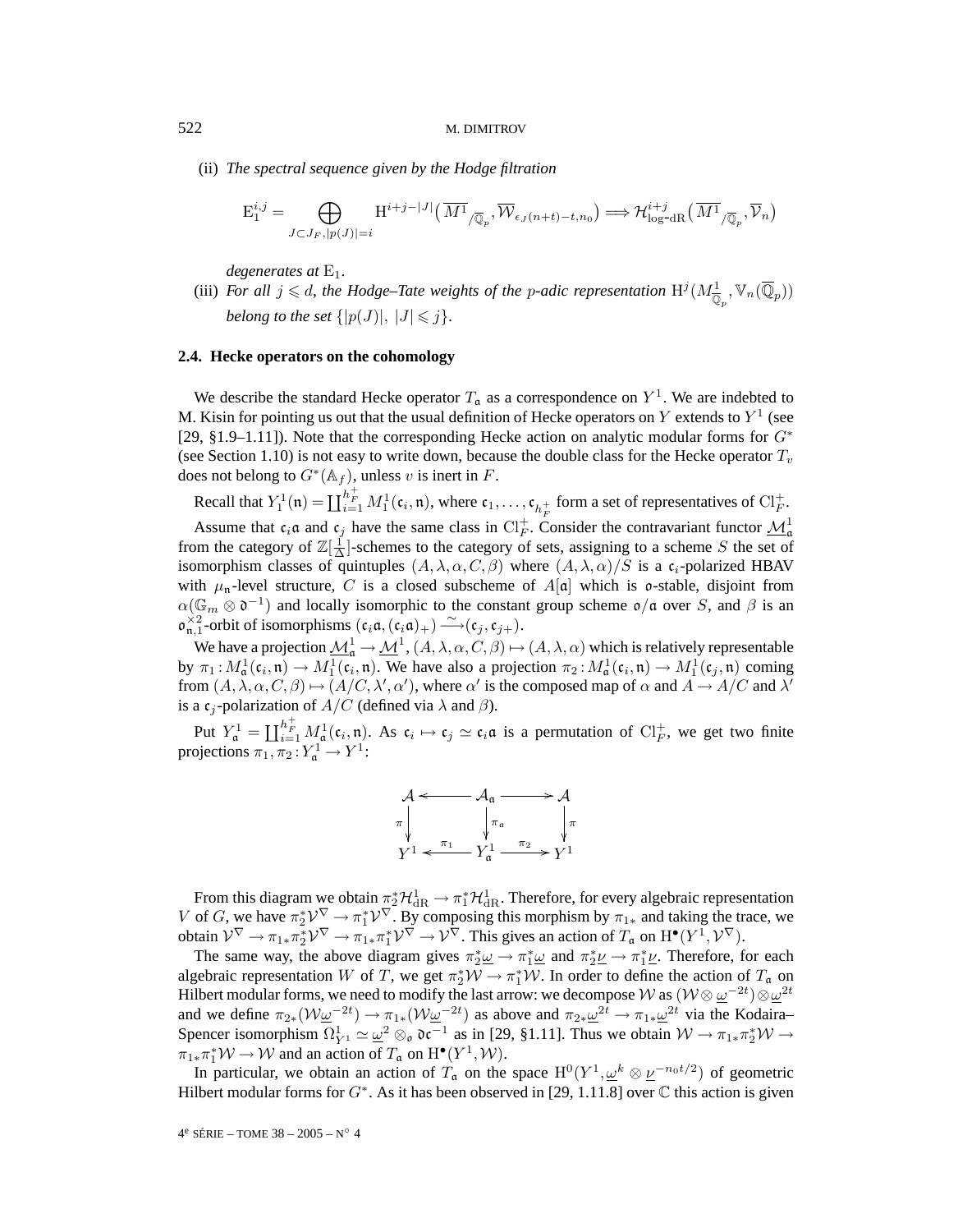by the projection

$$
\frac{1}{[\mathfrak{o}^{\times}_+ \colon \mathfrak{o}^{\times}_{\mathfrak{n},1}]} \sum_{[\epsilon] \in \mathfrak{o}^{\times}_+ / \mathfrak{o}^{\times}_{\mathfrak{n},1}} [\epsilon] \cdot H^0\big(Y^1, \underline{\omega}^k \otimes \underline{\nu}^{-n_0 t/2}\big) \to H^0\big(Y, \underline{\omega}^k \otimes \underline{\nu}^{-n_0 t/2}\big),
$$

followed by the usual Hecke operator on the space of Hilbert modular forms (see Section 1.10).

# **2.5.** Hodge–Tate weights of  $\otimes \operatorname{Ind}_F^{\mathbb Q} \rho$  in the crystalline case

We first recall the notion of induced representation. Let  $V_0$  be a vector space over a field  $L$ , and let  $\rho_0: \mathcal{G}_F \to GL(V_0)$  be a linear representation. The induced representation  $\text{Ind}_F^{\mathbb{Q}} \rho_0$  of  $\rho_0$ from  $F$  to  $\mathbb Q$  is by definition the L-vector space

$$
\mathrm{Hom}_{\mathcal{G}_F}(\mathcal{G}_\mathbb{Q}, V_0) := \big\{\phi_0 : \mathcal{G}_\mathbb{Q} \to V_0 \mid \forall x \in \mathcal{G}_F, \ y \in \mathcal{G}_\mathbb{Q}, \phi_0(yx) = \rho_0(x^{-1})\big(\phi_0(y)\big)\big\},\
$$

where  $y \in \mathcal{G}_{\mathbb{Q}}$  acts on  $\phi_0 \in \text{Hom}_{\mathcal{G}_F}(\mathcal{G}_{\mathbb{Q}}, V_0)$  by  $y \cdot \phi_0(\cdot) = \phi_0(y^{-1} \cdot)$ .

For any fixed decomposition  $\mathcal{G}_{\mathbb{Q}} = \coprod_{\tau \in J_F} \tilde{\tau} \mathcal{G}_F$ , the map  $\phi_0 \mapsto (\phi_0(\tilde{\tau}))_{\tau}$  gives an isomorphism between  $\text{Hom}_{\mathcal{G}_F}(\mathcal{G}_\mathbb{Q}, V_0)$  and the direct sum  $\bigoplus_{\tau} V_{\tau}$  (where each  $V_{\tau}$  is isomorphic to  $V_0$ ). Via this identification, the action of  $\mathcal{G}_{\mathbb{Q}}$  on  $\bigoplus_{\tau} V_{\tau}$  is given by:

$$
\left(\,\mathrm{Ind}_{F}^{\mathbb{Q}}\,\rho_{0}\right)(y)\big((v_{\tau})_{\tau}\big)=\left(\rho_{0}\big(\tilde{\tau}^{-1}y\tilde{\tau}_{y}\big)(v_{\tau_{y}})\right)_{\tau},
$$

where  $y^{-1}\tilde{\tau} \in \tilde{\tau}_y \mathcal{G}_F$ . In fact  $(\phi_0(\tilde{\tau}))_{\tau} \mapsto (\phi_0(y^{-1}\tilde{\tau}))_{\tau} = (\rho_0(\tilde{\tau}^{-1}y\tilde{\tau}_y)(\phi_0(\tilde{\tau}_y)))_{\tau}$ .

Keeping the same notations we define, following Yoshida [44], the tensor induced representation  $\bigotimes \text{Ind}_F^{\mathbb{Q}} \rho_0 \colon \mathcal{G}_{\mathbb{Q}} \to \text{GL}(\otimes_\tau V_\tau)$  as:

$$
\Big(\bigotimes\text{Ind}_F^{\mathbb{Q}}\rho_0\Big)(y)\bigg(\bigotimes_\tau v_\tau\bigg)=\bigotimes_\tau\rho_0\big(\tilde\tau^{-1}y\tilde\tau_y\big)(v_{\tau_y}).
$$

*Remark* 2.4. – For each  $y \in \mathcal{G}_{\mathbb{Q}}$  the map  $\tau \mapsto \tau_y$  is a permutation of  $J_F$  and it is trivial if, and only if,  $y \in \mathcal{G}_{\widetilde{F}}$ . Therefore, for each  $y \in \mathcal{G}_{\widetilde{F}}$ , we have  $(\mathcal{D} \operatorname{Ind}_F^{\mathbb{Q}} \rho_0)(y) = \mathcal{D}_{\tau} \rho_0(\tilde{\tau}^{-1} y \tilde{\tau})$ .<br>Moreover for all  $y, y' \in \mathcal{G}_{\mathbb{Q}}$  we have  $(\tau_w)_{w'} = \tau_{ww'}$ . Moreover for all  $y, y' \in \mathcal{G}_{\mathbb{Q}}$  we have  $(\tau_y)_{y'} = \tau_{yy'}^{\mathcal{G}}$ .

DEFINITION 2.5. – The *internal conjugate*  $g_{\tau}$  of  $g \in S_{k,J}(\mathfrak{n}, \psi)$  by  $\tau \in J_F$  is defined as the unique element  $g_{\tau} \in S_{k^{\tau},J^{\tau}}(\tau(\mathfrak{n}),\psi_{\tau})$  satisfying  $c(g_{\tau},\mathfrak{a}) = c(g,\tau(\mathfrak{a}))$  for each ideal  $\mathfrak{a}$  of  $\mathfrak{o}$ , where  $k^{\tau} = \sum_{\tau'} k_{\tau \tau'} \tau'$  and  $\psi_{\tau}(\mathfrak{a}) = \psi(\tau(\mathfrak{a}))$ . It is a Hilbert modular form on  $\tau(F)$ .

If  $\rho = \rho_{f,p}$  by the previous remark we have  $(\bigotimes \text{Ind}_F^{\mathbb{Q}} \rho)(y) = \bigotimes_{\tau} \rho_{f_{\tau}}(y)$  for all  $y \in \mathcal{G}_{\widetilde{F}}$ .<br>Brylinski and Labesse [3] have shown (see [40] for this formulation): Brylinski and Labesse [3] have shown (see [40] for this formulation):

THEOREM 2.6 (Brylinski–Labesse). – *The restrictions to*  $\mathcal{G}_{\widetilde{F}}$  *of the two*  $\mathcal{G}_{\mathbb{Q}}$ -representations  $W_f$  and  $\bigotimes \text{Ind}_F^{\mathbb Q} \rho$  have the same characteristic polynomial.

COROLLARY 2.7 [11, Corollary 7.9]. –

(i) *The spectral sequence given by the Hodge filtration*

$$
\mathrm{E}_{1}^{i,j}=\bigoplus_{J\subset J_{F}, |p(J)|=i}\mathrm{H}^{i+j-|J|}\left(\overline{M}_{/\overline{\mathbb{Q}}_{p}}, \overline{\mathcal{W}}_{\epsilon_{J}(n+t)-t, n_{0}}\right)\Longrightarrow \mathcal{H}_{\mathrm{log-dR}}^{i+j}(\overline{M}_{/\overline{\mathbb{Q}}_{p}}, \overline{\mathcal{V}}_{n})
$$

*degenerates at* E<sup>1</sup> *and is Hecke equivariant.*

(ii) *The Hodge–Tate weights of*  $W_f$  *are given by the multiset*  $\{|p(J)|, J \subset J_F\}$ *.*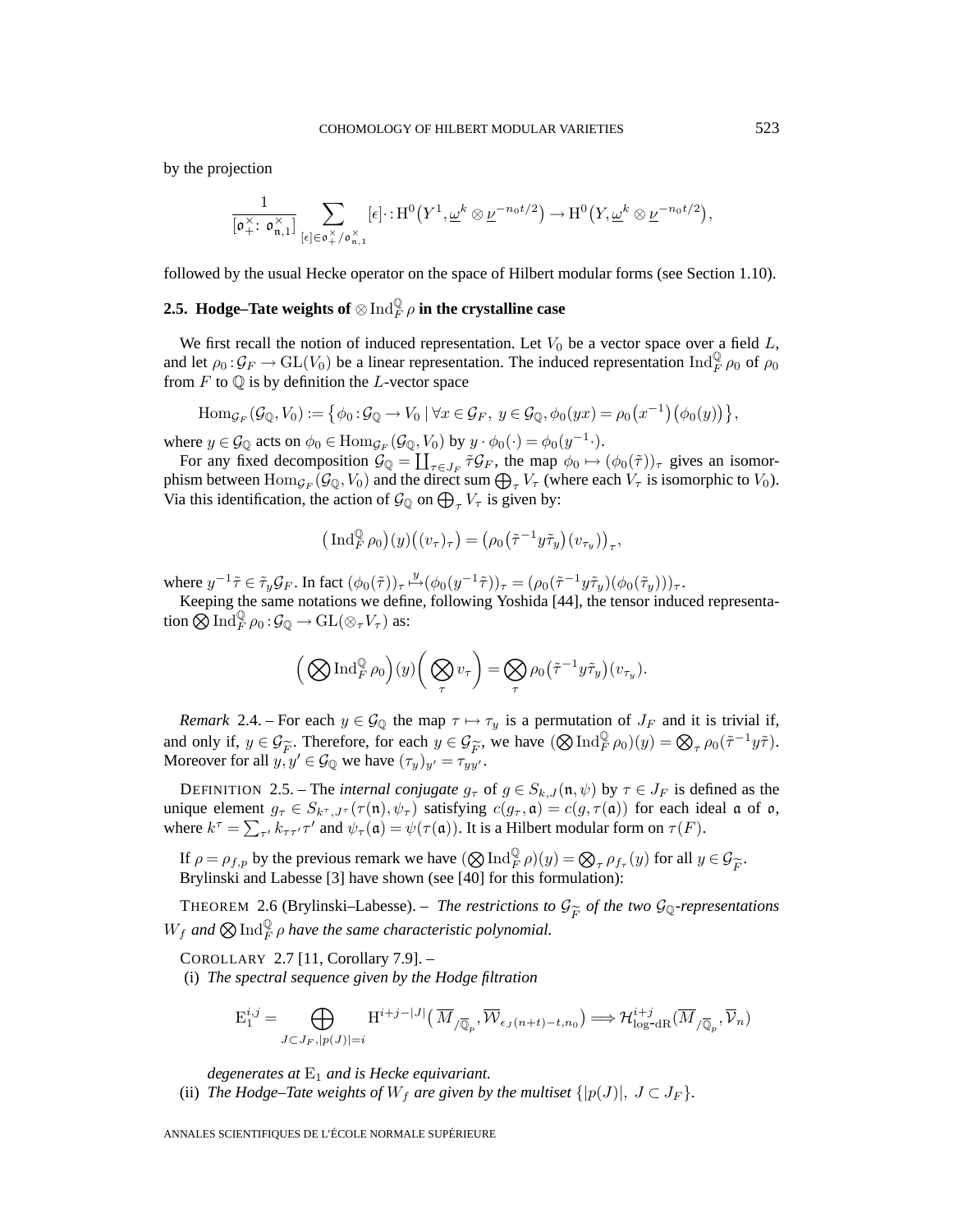*Proof.* – (i) By taking the invariants of the Hodge filtration of  $\overline{V}_n \otimes \Omega_{\overline{M}^1}^{\bullet}(\text{dlog }\infty)$  by the Galois group of the étale covering  $\overline{M^1} \to \overline{M}$  we obtain a filtration of the complex  $\overline{V}_n \otimes$  $\Omega^\bullet_{\overline{M}}(\mathrm{dlog}\propto)$  on  $\overline{M}',$  still called the Hodge filtration. The same way, we define the BGG complex over  $\overline{M}'$  by taking the invariants of the BGG complex over  $\overline{M^1}$  . The associated spectral sequence is given by the invariants of the spectral sequence of Theorem 2.3(ii). We have now to see that it is Hecke equivariant.

The Hecke operator  $T_a$  extends to a correspondence on  $Y^1$ . One way to define it is to take the schematic closure of  $T_a \subset Y^1 \times Y^1$  in  $\overline{Y^1} \times \overline{Y^1}$ . Another way is to take a toroidal compactification  $\overline{Y_a^1}$  of  $Y_a^1$  over the toroidal compactification  $\overline{Y^1}$  of  $Y^1$ .

Hence  $T_a$  acts on  $H^{\bullet}(\overline{Y^1}, \overline{W})$  and on  $H^{\bullet}(\overline{Y^1}, \overline{V^V})$ . Moreover, the  $T_a$ 's commute. In fact they commute on the right-hand side of Theorem 2.3(ii), because this side is independent of the toroidal compactification by Faltings' Comparison Theorem. Since the spectral sequence of Theorem 2.3(ii) degenerates at  $E_1$ , they also commute on the left-hand side.

(ii) We have  $\overline{\mathcal{W}}_{\epsilon_J(n+t)-t,n_0} = \underline{\omega}^{-\epsilon_J(n+t)+t} \otimes \underline{\nu}^{p(J)}$ . It follows from Theorem 2.3 (as in [15, Theorem 5.5] and [31, Section 2.3]) that the jumps of the Hodge filtration are among  $|p(J)|$ ,  $J\subset J_F$ .

Moreover  $\mathrm{gr}^{|p(J)|} \mathrm{H}^d(\overline{M}_{/\overline{\mathbb{Q}}_p}, \overline{\mathcal{V}}_n \otimes \Omega^{\bullet}_{\overline{M}}(\mathrm{dlog} \infty)) = \mathrm{H}^{d-|J|}(\overline{M}_{/\overline{\mathbb{Q}}_p}, \underline{\omega}^{-\epsilon_J (n+t)+t} \otimes \underline{\nu}^{p(J)}).$ 

It is enough to see that the  $\overline{\mathbb{Q}}_p$ -vector space  $H^{d-|J|}(\overline{Y}_{\overline{\mathbb{Q}}_p}, \underline{\omega}^{-\epsilon_J(n+t)+t} \otimes \underline{\nu}^{p(J)})[f]$  is of dimension 1 for all  $J \subset J_F$ .

By the existence of a BGG complex over  $\overline{Q}$  giving by base change the BGG complexes over  $\mathbb{Q}_p$  and  $\mathbb{C}$ , we have a Hecke-equivariant isomorphism

$$
\mathrm{H}^{d-|J|}(\overline{Y}_{\overline{\mathbb{Q}}_p}, \underline{\omega}^{-\epsilon_J(n+t)+t} \otimes \underline{\nu}^{p(J)}) \otimes_{\overline{\mathbb{Q}}_p} \mathbb{C} = \mathrm{H}^d(\overline{Y}^{\mathrm{an}}, \mathbb{V}_n(\mathbb{C}))[\widehat{\epsilon_J \otimes c}].
$$

For all  $J \subset J_F$ , the f-part of  $\mathrm{H}^d(Y^{\mathrm{an}}, \mathbb{V}_n(\mathbb{C}))$   $\widehat{[\epsilon_J \otimes c]}$  is equal to  $\mathrm{H}^d_!(Y^{\mathrm{an}}, \mathbb{V}_n(\mathbb{C}))$   $\widehat{[\epsilon_J \otimes c}, f]$ and is therefore one dimensional by  $(8)$ .  $\Box$ 

*Remark* 2.8. –

- (1) We proved that  $W_f$  is pure of weight  $d(k_0 1)$ . The set of its Hodge–Tate weights is stable by the symmetry  $h \mapsto d(k_0 - 1) - h$ , since  $|p(J_F \backslash J)| = d(k_0 - 1) - |p(J)|$ . This symmetry is induced by the Poincaré duality  $W_f \times W_f \rightarrow \overline{\mathbb{Q}}_p(-d(k_0 - 1)).$
- (2) If F is a real quadratic field and  $\tau$  denotes the non-trivial automorphism of F, then the Hodge–Tate weights of  $W_f$  are given by  $m_\tau$ ,  $k_0 - m_\tau - 1$ ,  $k_0 + m_\tau - 1$ ,  $2k_0 - m_\tau - 2$ .

# **2.6. Hodge–Tate weights of**  $\rho$  **in the crystalline case**

The embedding  $\iota_p : \overline{\mathbb{Q}} \hookrightarrow \overline{\mathbb{Q}}_p$  allows us to identify  $J_F$  with  $\text{Hom}_{\mathbb{Q}-\text{alg.}}(F, \overline{\mathbb{Q}}_p)$ . For each prime p of F dividing p, we put  $J_{F,\mathfrak{p}} = \text{Hom}_{\mathbb{Q}_p-\text{alg.}}(F_{\mathfrak{p}}, \overline{\mathbb{Q}}_p)$ . Thus we get a partition  $J_F = \coprod_{\mathfrak{p}} J_{F,\mathfrak{p}}$ . Let  $D_p$  (respectively  $I_p$ ) be a decomposition (respectively inertia) subgroup of  $\mathcal{G}_F$  at p. The following result is due to Wiles if  $k$  is parallel, and to Hida in the general case.

THEOREM 2.9 (Wiles [43], Hida [23]). – *Assume that* f *is ordinary at* p (*see Definition* 1.13)*. Then*  $\rho_{|D_n}$  *is reducible and:* 

(ORD) 
$$
\rho_{|I_{\mathfrak{p}}} \sim \begin{pmatrix} \tilde{\varepsilon}_{\mathfrak{p}} & * \\ 0 & \tilde{\delta}_{\mathfrak{p}} \end{pmatrix},
$$

where  $\tilde{\delta}_{\frak{p}}$  (respectively  $\tilde{\varepsilon}_{\frak{p}}$ ) is obtained by composing the class field theory map  $I_{\frak{p}}\to\frak{o}_{\frak{p}}^\times$  with the  $map \ \mathfrak{o}_\mathfrak{p}^\times \to \overline{\mathbb{Q}}_p^\times$ ,  $x \mapsto \prod_{\tau \in J_{F, \mathfrak{p}}} \tau(x)^{-m_\tau}$  (*respectively*  $x \mapsto \prod_{\tau \in J_{F, \mathfrak{p}}} \tau(x)^{-(k_0 - m_\tau - 1)}$ ).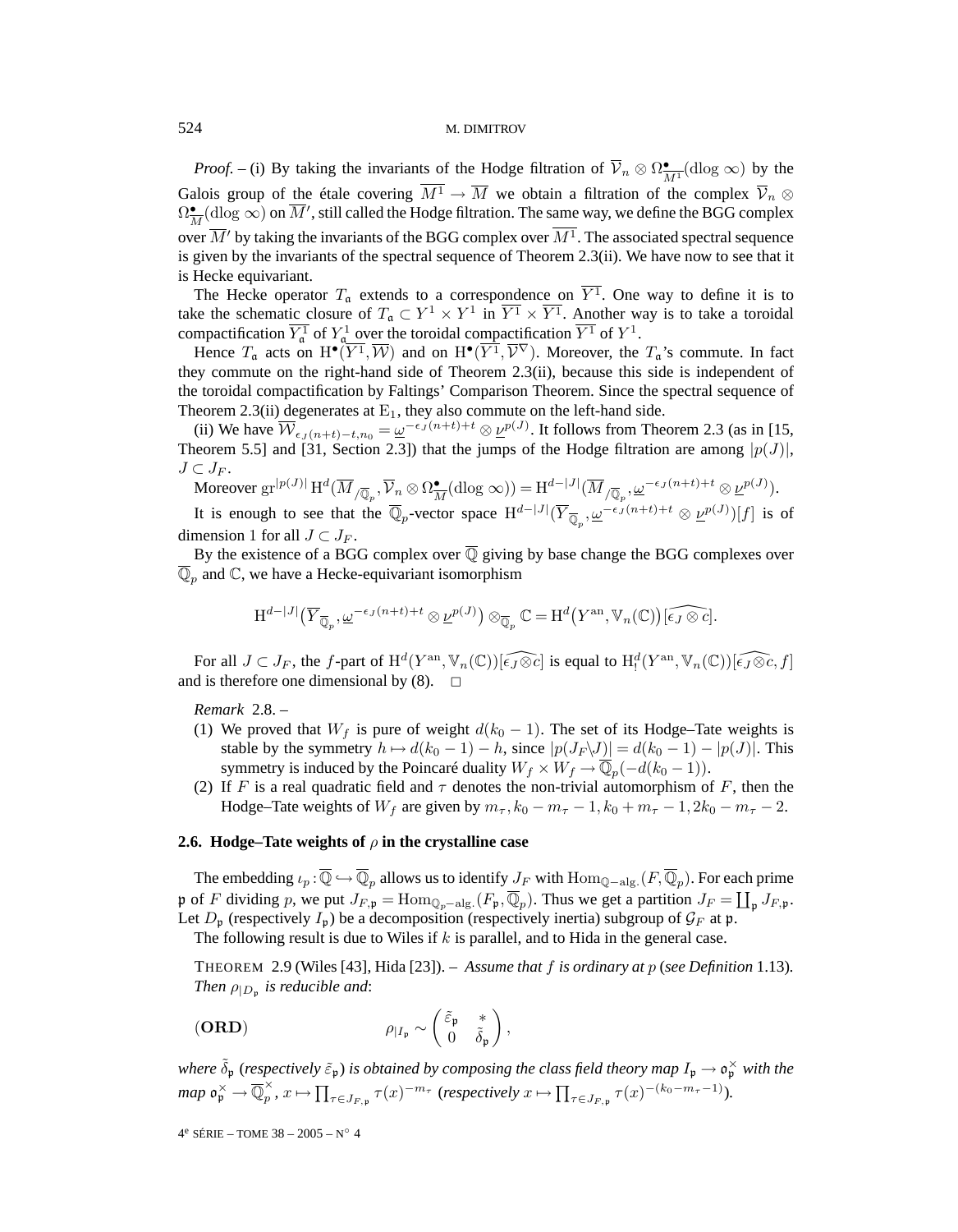Breuil [2] has shown that if  $p > k_0$  and p does not divide  $\Delta$ , then  $\rho$  is crystalline at each prime p of F dividing p, with Hodge–Tate weights between 0 and  $k_0 - 1$ .

COROLLARY 2.10. – *Assume*  $p > k_0$  *and that* p *does not divide*  $\Delta$ *. Then for each prime* p *of* F dividing p,  $\rho_{|D_p}$  is crystalline with Hodge–Tate weights the  $2|F_p : \mathbb{Q}_p|$  integers  $(m_\tau,$  $k_0 - m_\tau - 1)_{\tau \in J_{F,\mathfrak{n}}}.$ 

*Proof.* – Assume first that  $n \neq 0$ . Let K be a CM quadratic extension of F, splitting all the primes  $\mathfrak p$  of F dividing p. Blasius and Rogawski [1] have constructed a pure motive over K with Hodge weights  $(m_{\tau}, k_0 - m_{\tau} - 1)_{\tau \in J_F}$ , whose p-adic realization is isomorphic to the restriction of  $\rho$  to  $\mathcal{G}_K$ . This shows that  $\rho_{|D_p}$  is de Rham for all p, and crystalline for p big enough.

By Faltings' Comparison Theorem the Hodge weights of this motive correspond via  $\iota_p: \overline{\mathbb{Q}} \hookrightarrow \overline{\mathbb{Q}}_p$  to the Hodge–Tate weights of its *p*-adic realization, which are the same as the Hodge–Tate weights of  $\rho$  at primes p dividing p. This proves the corollary for  $n \neq 0$ .

If  $n = 0$  (or more generally if k is parallel) we can complete the proof using the following

LEMMA 2.11. – *Let* a and *b be two positive integers and let*  $(a_{\tau})_{\tau \in J_F}$  (*respectively*  $(b_{\tau})_{\tau \in J_F}$ ) *be integers satisfying*  $0 \leqslant 2a_\tau < a$  (*respectively*  $0 \leqslant 2b_\tau < b$ ). Assume that the following two *multisets are equal*

$$
\bigg\{\sum_{\tau\in J}a_\tau+\sum_{\tau\in J_F\backslash J}(a-a_\tau),\ J\subset J_F\bigg\}=\bigg\{\sum_{\tau\in J}b_\tau+\sum_{\tau\in J_F\backslash J}(b-b_\tau),\ J\subset J_F\bigg\}.
$$

*Then*  $a = b$  *and we have equality of multisets*  $\{a_{\tau}, \tau \in J_F\} = \{b_{\tau}, \tau \in J_F\}.$ 

Using this lemma together with Theorem 2.6 and Corollary 2.7(ii) we obtain, up to permutation, the Hodge–Tate weights of  $\rho$  at primes p dividing p. In particular, we know exactly the Hodge–Tate weights of  $\rho$  when k is parallel.  $\Box$ 

## **2.7. Fontaine–Laffaille weights of**  $\bar{\rho}$  **in the crystalline case**

Our aim is to find the weights of  $\bar{\rho}_{|I_p}$  for p dividing p. If f is ordinary at p we know by Theorem 2.9 that  $\rho_{|D_p}$  is reducible and by a simple reduction modulo P we obtain the weights of  $\bar{\rho}_{|I_{p}}$ .

**PROPOSITION** 2.12. – *Assume*  $p > k_0$  *and that* p *does not divide*  $\Delta$ *. Then*  $\bar{\rho}$  *is crystalline at each* **p** *dividing p with Fontaine–Laffaille weights*  $(m_\tau, k_0 - m_\tau - 1)_{\tau \in J_{F,p}}$ .

*Proof. –* It follows from Fontaine–Laffaille's theory [17] and from the computation of Hodge– Tate weights of  $\rho_{|D_n}$  from Section 2.6.

Consider a Galois stable lattice  $\mathcal{O}^2$  in the crystalline representation  $\rho$ , as well as the sublattice  $\mathcal{P}^2$ . The representation  $\bar{\rho}$  is equal to the quotient of these two lattices. It is crystalline, as a sub-quotient of a crystalline representation. Its weights are determined by the associated filtered Fontaine–Laffaille module. Since the Fontaine–Laffaille functor is exact, this module is given by the quotient of Fontaine–Laffaille's filtered modules associated to the two lattices. By compatibility of the filtrations on these two lattices, and by the condition  $p > k_0$ , the graded of the quotient have the right dimension.  $\Box$ 

COROLLARY 2.13. – *Let* p *be a prime of* F *above* p*. Then*

$$
\bar{\rho}_{|I_{\mathfrak{p}}} \sim \begin{pmatrix} \varepsilon_{\mathfrak{p}} & * \\ 0 & \delta_{\mathfrak{p}} \end{pmatrix},
$$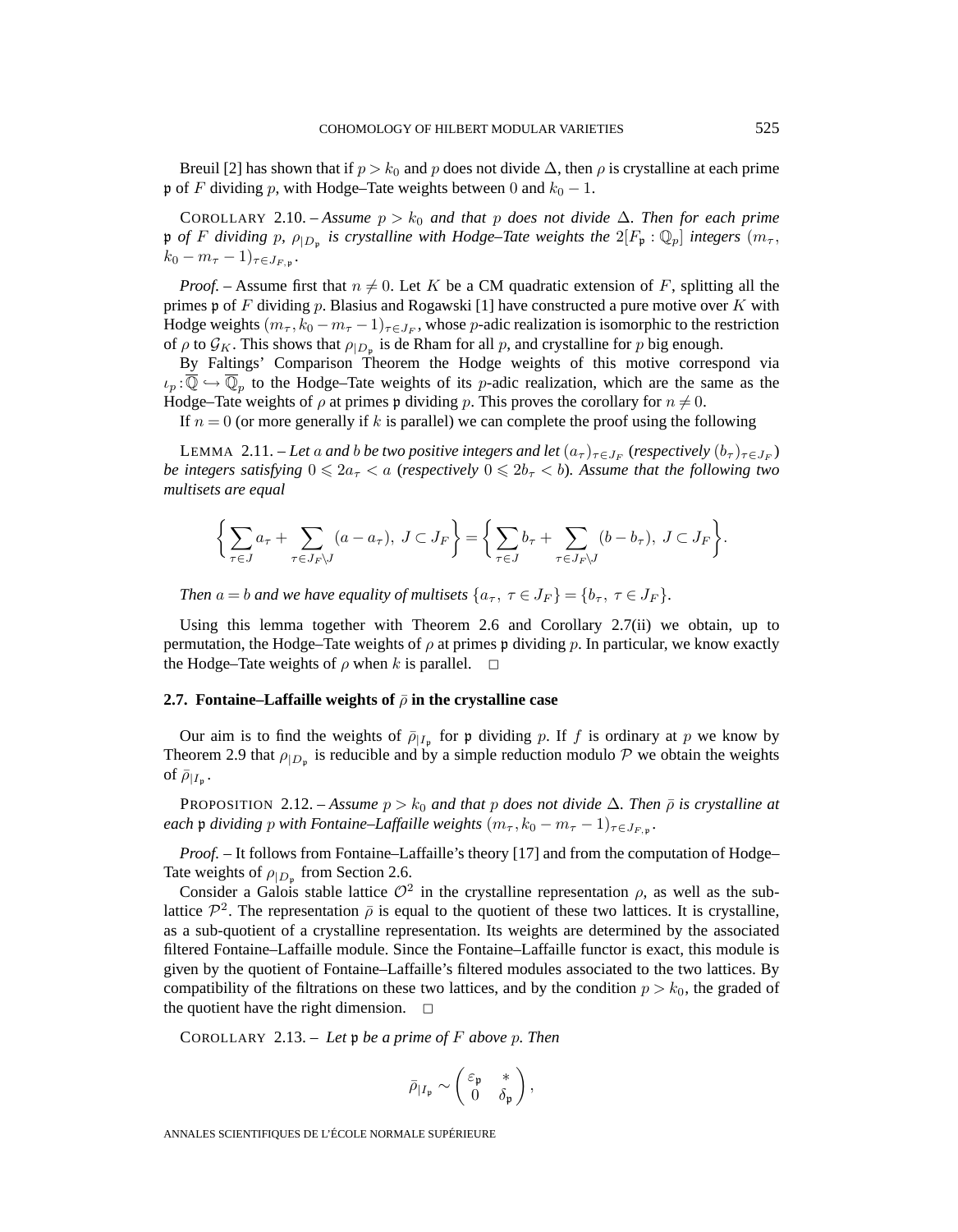where  $\varepsilon_p$  ,  $\delta_p$  :  $I_p \to \overline{\mathbb{F}}_p^\times$  are two tame characters of level  $|J_{F,\mathfrak{p}}|$  or  $2|J_{F,\mathfrak{p}}|$ , whose product equals *the* (1−k<sub>0</sub>)*th power of the modulo p cyclotomic character and whose sum has Fontaine–Laffaille weights*  $(m_{\tau}, k_0 - m_{\tau} - 1)_{\tau \in J_{F,n}}$ .

# **3.** Study of the images of  $\bar{\rho}$  and  $\mathrm{Ind}_F^\mathbb{Q} \bar{\rho}$

In all this section we assume that  $p > k_0$  and p does not divide 6∆.

Let  $\omega: \mathcal{G}_{\mathbb{Q}} \to \mathbb{F}_p^{\times}$  be the modulo p cyclotomic character and let  $\text{pr}: GL_2(\kappa) \to \text{PGL}_2(\kappa)$  be the canonical projection. We recall that  $\bar{\rho} = \bar{\rho}_{f,p}$ .

# **3.1. Lifting of characters and irreducibility criterion for**  $\bar{\rho}$

PROPOSITION 3.1. -

- (i) *For all but finitely many primes*  $p(\mathbf{Irr}_{\overline{\theta}})$  *holds, that is*  $\overline{\rho}$  *is absolutely irreducible.*
- (ii) Assume that *k* is non-parallel. If for all  $J \subset J_F$  there exists  $\epsilon \in \mathfrak{o}_+^{\times}$ ,  $\epsilon 1 \in \mathfrak{n}$ , such that p *does not divide the non-zero integer*  $N_{F/\mathbb{Q}}(e^{p(J)} - 1)$ *, then*  $(\mathbf{Irr}_{\overline{p}})$  *holds.*

*Remark* 3.2. – Assume that  $k = k_0 t$  is parallel and that for all  $\emptyset \subsetneq J \subsetneq J_F$ , there exists  $\epsilon \in \mathfrak{o}_+^{\times}$ ,  $\epsilon - 1 \in \mathfrak{n}$  such that p does not divide the non-zero integer  $N_{F/\mathbb{Q}}(\epsilon^{p(J)} - 1)$ . Then we expect  $\bar{\rho}$ to be absolutely irreducible, unless  $p$  divides the constant term of an Eisenstein series of weight k and level dividing n, that is the numerator of the value at  $1 - k_0$  of the L-function of a finite order Hecke character of F of conductor dividing n (see [16, §3.2] for the case  $F = \mathbb{Q}$ ).

*Proof.* – Since  $\bar{\rho}$  is totally odd, if it is irreducible, then it is absolutely irreducible. Assume that  $\bar{\rho}$  is reducible:  $\bar{\rho}^{\text{s.s.}} = \varphi_{\text{gal}} \oplus \varphi_{\text{gal}}'$ . The characters  $\varphi_{\text{gal}}$ ,  $\varphi_{\text{gal}}'$ :  $\mathcal{G}_F \to \kappa^\times$  are unramified outside np and  $\varphi_{\rm gal}\varphi_{\rm gal}' = \det(\bar{\rho}) = \bar{\psi}_{\rm gal}\omega^{-1}$  (recall that  $\psi$  is a Hecke character of infinity type  $-n_0t$ ). Denote by  $\hat{\mathfrak{o}}_{\mathfrak{n},1}^{\times}$  the subgroup of  $\hat{\mathfrak{o}}^{\times}$  of elements  $\equiv 1 \pmod{\mathfrak{n}}$ . Then  $\hat{\mathfrak{o}}_{\mathfrak{n},1}^{\times}$  is a product of its *p*-part  $\prod_{\mathfrak{p}|p} \mathfrak{o}_{\mathfrak{p}}^{\times}$  and its part outside p, denoted by  $\hat{\mathfrak{o}}_{\mathfrak{n},1}^{\times(p)}$ .

By the global class field theory, the Galois group of the maximal n-ramified (respectively  $np^{\infty}$ ramified) Abelian extension of F is isomorphic to  $\mathrm{Cl}_{F,\mathfrak{n}}^+ = \mathbb{A}_F^\times/F^\times \hat{\mathfrak{o}}_{\mathfrak{n},1}^\times D(\mathbb{R})_+$  (respectively  $\mathrm{Cl}_{F,\mathfrak{n}p^{\infty}}^{+} := \lim_{\leftarrow} \mathrm{Cl}_{F,\mathfrak{n}p^{r}}^{+} = \mathbb{A}_{F}^{\times}/F^{\times} \hat{\mathfrak{o}}_{\mathfrak{n},1}^{\times(p)} D(\mathbb{R})_{+}$ ). We choose the convention in which an uniformizer corresponds to a geometric Frobenius. We have the following exact sequence

(13) 
$$
1 \to \left(\prod_{\mathfrak{p}|p} \mathfrak{o}_{\mathfrak{p}}^{\times}\right) / \overline{\{\epsilon \in \mathfrak{o}_{+}^{\times} | \epsilon - 1 \in \mathfrak{n}\}} \to \mathrm{Cl}_{F,\mathfrak{n}p^{\infty}}^{+} \to \mathrm{Cl}_{F,\mathfrak{n}}^{+} \to 1.
$$

By Corollary 2.13, for each

$$
\mathfrak{p} \ | \ p, \varphi_{\rm gal} \oplus \varphi'_{\rm gal}
$$

is crystalline at p of weights  $(m_\tau, k_0 - m_\tau - 1)_{\tau \in J_{F, \mathfrak{p}}}$ .

By (13) for every  $\epsilon \in \mathfrak{o}_+^{\times}$ ,  $\epsilon - 1 \in \mathfrak{n}$  we have the following equality in  $\kappa$ :

$$
1 = \varphi_{\rm gal}(\epsilon) = \prod_{\mathfrak{p} \mid p} \varphi_{\rm gal, \mathfrak{p}}(\epsilon) = \prod_{\mathfrak{p} \mid p} \prod_{\tau \in J_{F, \mathfrak{p}}} \tau(\epsilon)^{m_{\tau}} \text{ or } (k_0 - m_{\tau} - 1) = \epsilon^{p(J)},
$$

for some subset  $J \subset J_F$ . By the assumption  $p > k_0$ , if k is non-parallel, then  $e^{p(J)} \neq 1$  for all  $J \subset J_F$ . Thus we obtain (ii) and (i) when k is non-parallel.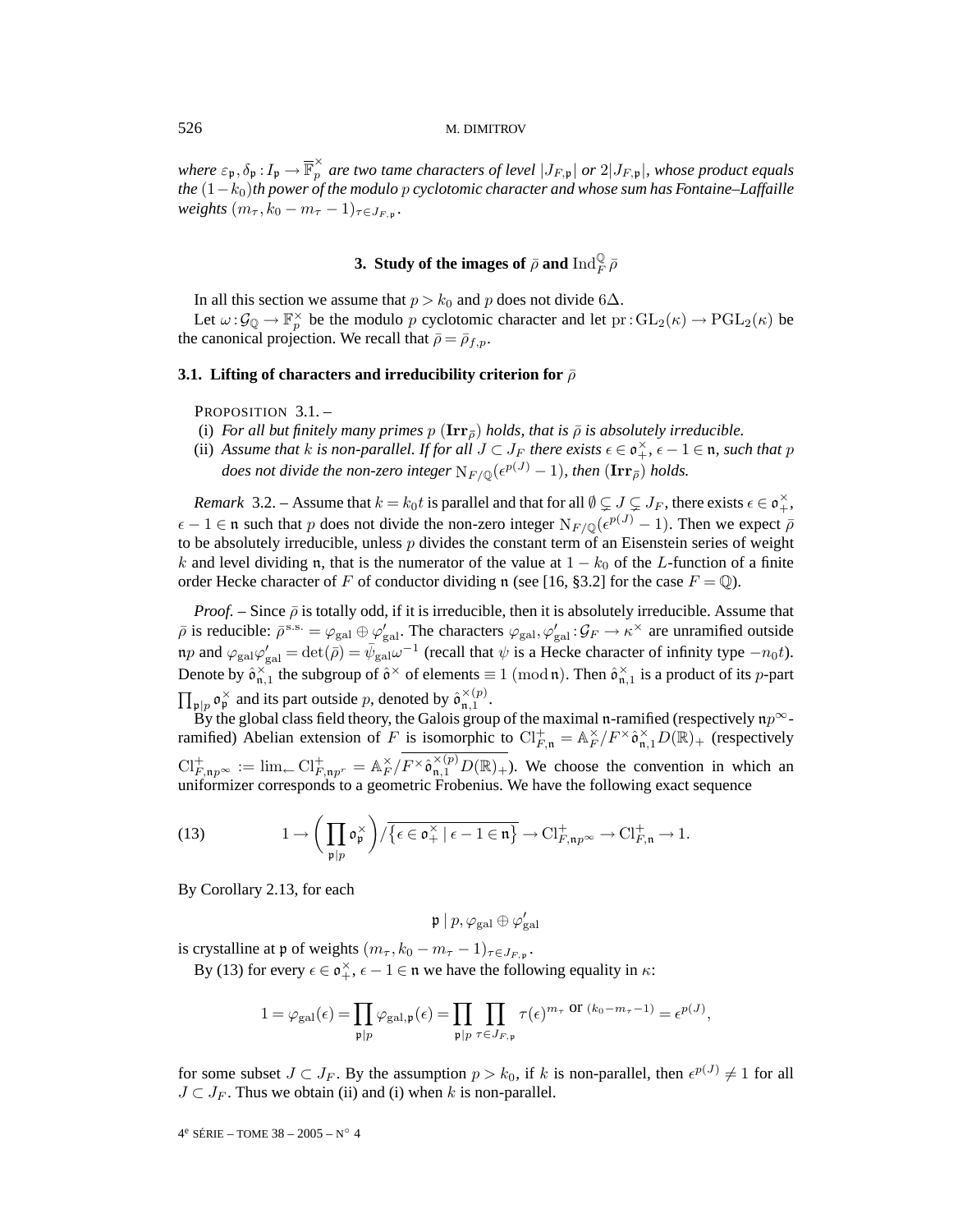Assume now that  $k = k_0 t$  is parallel and that for all  $\emptyset \subsetneq J \subsetneq J_F$ , there exists  $\epsilon \in \mathfrak{o}_+^{\times}, \epsilon - 1 \in \mathfrak{n}$ , such that p does not divide the non-zero integer  $N_{F/\mathbb{O}}(\epsilon^{p(J)} - 1)$ . The same arguments as above show that the restriction to  $\prod_{\mathfrak{p} \mid p} \mathfrak{o}_{\mathfrak{p}}^{\times}$  of the character  $\varphi_{\text{gal}}$  (respectively  $\varphi_{\text{gal}}'$ )  $\text{Cl}_{F,\mathfrak{n}p^{\infty}}^{+} \to \kappa^{\times}$  is trivial (respectively given by the  $(1-k_0)$ th power of the norm). By the following lemma (applied to  $P = \mathrm{Cl}_{F,\mathfrak{n}p^{\infty}}^+$  and  $Q = (\prod_{\mathfrak{p} \mid p} \mathfrak{o}_{\mathfrak{p}}^{\times}) / \overline{\{\epsilon \in \mathfrak{o}_{+}^{\times} \mid \epsilon - 1 \in \mathfrak{n}\}}$  there exists a unique character  $\tilde{\varphi}_{\text{gal}}$ (respectively  $\tilde{\varphi}'_{\rm gal}$ ):  $\text{Cl}_{F,\textbf{n}p^{\infty}}^+ \to \mathcal{O}^{\times}$  lifting  $\varphi_{\rm gal}$  (respectively  $\varphi'_{\rm gal}$ ) and whose restriction to  $\prod_{\mathfrak{p} | p} \mathfrak{o}_{\mathfrak{p}}^{\times}$  is trivial (respectively given by the  $(1 - k_0)$ th power of the norm).

LEMMA 3.3. – *Let* P *be an Abelian group and* Q *be a subgroup, such that the factor group*  $P/Q$  *is finite. Let*  $\varphi_P : P \to \kappa^\times$  *and*  $\tilde{\varphi}_Q : Q \to \mathcal{O}^\times$  *be two characters such that we have*  $\varphi_P|_Q = \tilde{\varphi}_Q \bmod p$ . Then, there exists a unique character  $\tilde{\varphi}_P : P \to \mathcal{O}^\times$ , whose restriction to Q *is*  $\tilde{\varphi}_Q$  *and such that*  $\tilde{\varphi}_P$  mod  $p = \varphi_P$ *.* 

For  $x \in A_F^{\times}$ , we put  $\varphi(x) := \tilde{\varphi}_{gal}(x)$  and  $\varphi'(x) := \tilde{\varphi}_{gal}'(x) x_p^{-k} x_{\infty}^k$ . Then  $\varphi$  (respectively  $\varphi'$ ) is a Hecke character of F, of conductor dividing n and infinity type 0 (respectively  $(1 - k_0)t$ ). It is crucial to observe that there are only finitely many such  $\varphi$  and  $\varphi'$ .

Assume now that for infinitely many primes  $p, \bar{\rho}$  is reducible. Then there exist Hecke characters  $\varphi$  and  $\varphi'$  as above, such that for infinitely many primes p we have  $\bar{\rho}^{s.s.} \equiv \varphi_{gal} \oplus \varphi'_{gal}$ (mod P). Hence for each prime v of F not dividing n we have  $c(f, v) \equiv \varphi(\varpi_v) + \varphi'(\varpi_v)$ (mod P) for infinitely many P's and hence  $c(f, v) = \varphi(\varpi_v) + \varphi'(\varpi_v)$ . By the Cebotarev Density Theorem we obtain  $\rho^{s.s.} = \varphi \oplus \varphi'$ . This contradicts the irreducibility of  $\rho$ .  $\Box$ 

#### **3.2. The exceptional case**

The aim of this paragraph is to find a bound for the primes p such that  $pr(\bar{\rho}(G_F))$  is isomorphic to one of the groups  $A_4$ ,  $S_4$  or  $A_5$ . We will only use the fact that the elements of these groups are of order at most 5.

Assume that  $pr(\bar{\rho}(\mathcal{G}_F)) \cong A_4$ ,  $S_4$  or  $A_5$ . By Corollary 2.13 there exist  $\epsilon_{\tau} \in \{\pm 1\}$ ,  $\tau \in J_F$ , such that for all  $\mathfrak{p} \mid p$  and for any generator x of  $\mathbb{F}_{p^h}^{\times}$ , where  $h = |J_{F,\mathfrak{p}}|$ , the element

$$
\prod_{\tau \in \text{Gal}(\mathbb{F}_{p^h}/\mathbb{F}_p)} \tau(x)^{\epsilon_{\tau}(k_{\tau}-1)} \in \mathbb{F}_{p^h}^{\times}
$$

belongs to  $pr(\bar{\rho}(I_n))$  and is therefore of order at most 5 (if **(ORD)** holds we may assume that  $\epsilon_{\tau} = 1$  for all  $\tau$ ). Denote by  $\tau_1, \ldots, \tau_h$  the elements of  $J_{F,\mathfrak{p}}$ . Then

$$
\epsilon_{\tau_1}(k_{\tau_1}-1)+\epsilon_{\tau_2}p(k_{\tau_2}-1)+\cdots+\epsilon_{\tau_h}p^{h-1}(k_{\tau_h}-1)\in\mathbb{Z}/(p^h-1)
$$

is of order  $\leq 5$ , hence  $5((k_{\tau_1}-1) + p(k_{\tau_2}-1) + \cdots + p^{h-1}(k_{\tau_h}-1)) \geq p^h - 1$ .

If we replace the generator x by  $x^p, x^{p^2}, \ldots, x^{p^{h-1}}$  and then sum these inequalities we find  $5\sum_{\tau \in J_F, p} (k_{\tau} - 1) \geqslant |J_{F, \mathfrak{p}}|(p-1)$ . Hence  $5\sum_{\tau \in J_F} (k_{\tau} - 1) \geqslant d(p-1)$ . We conclude that  $pr(\bar{\rho}(\mathcal{G}_F))$  cannot be isomorphic to  $A_4$ ,  $S_4$  or  $A_5$  if

$$
d(p-1) > 5 \sum_{\tau \in J_F} (k_{\tau} - 1).
$$

Note that this assumption follows from **(II)** if  $d \ge 5$ .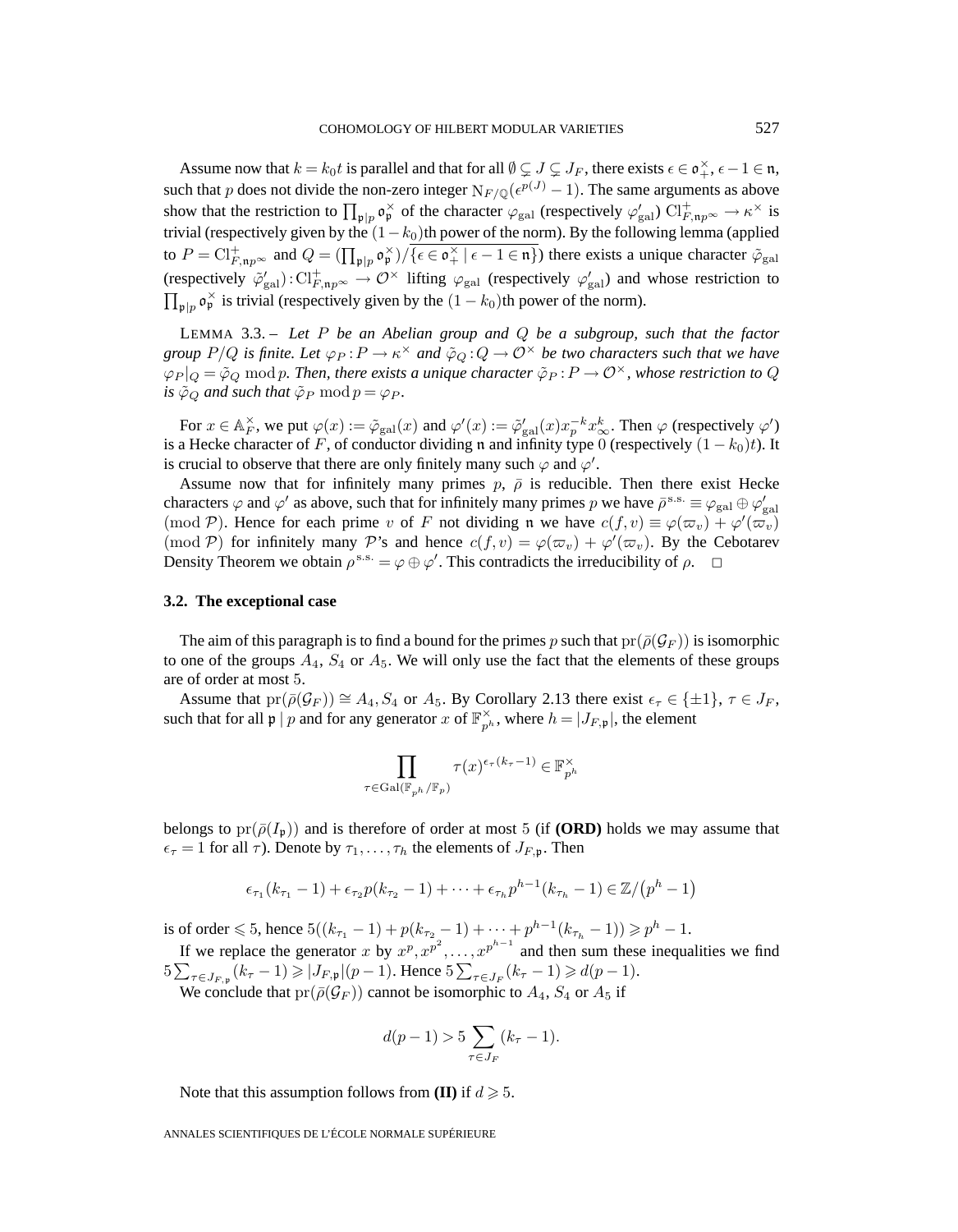# **3.3. The dihedral case**

In this paragraph we study the case when  $pr(\bar{\rho}(\mathcal{G}_F))$  is isomorphic to the dihedral group  $D_{2r}$ , where  $r \geq 3$  is an integer prime to p. Let  $C_r$  be the cyclic subgroup of order r of  $D_{2r}$ . Since  $pr^{-1}(C_r)$  is a commutative group containing only semi-simple elements (p does not divide r), it is diagonalizable. Since  $pr^{-1}(D_{2r}\setminus C_r)$  is contained in the normalizer of  $pr^{-1}(C_r)$ , it is contained in the set of anti-diagonal matrices.

Let  $\varepsilon: D_{2r} \to {\pm 1}$  be the sign map and let K be the fixed field of ker( $\varepsilon \circ pr \circ \overline{\rho}$ ). The extension  $K/F$  is quadratic and unramified outside np.

Let c be the non-trivial element of the Galois group  $Gal(K/F)$ . Since  $\bar{\rho}$  is absolutely irreducible, but  $\bar{\rho}_{|\mathcal{G}_K}$  is not, there exists a character  $\varphi_{\text{gal}} : \mathcal{G}_K \to \kappa^\times$  distinct from its Galois conjugate  $\varphi_{gal}^c$  and such that  $\bar{\rho}_{\vert \mathcal{G}_K} = \varphi_{gal} \oplus \varphi_{gal}^c$ .

LEMMA 3.4. – Let p be a prime of F dividing p. Assume that there exists  $\tau \in J_{F,\mathfrak{p}}$  such that  $p \neq 2k_{\tau} - 1$ . Then the field K is unramified at  $\mathfrak{p}$ , and  $\varphi_{\text{gal}}$  *is crystalline at primes*  $\mathfrak{P}$  of K above  $\mathfrak{p}$  *of weights*  $(m_{\tau}, k_0 - m_{\tau} - 1)_{\tau \in J_{F, \mathfrak{p}}}.$ 

*Proof.* – If  $K/F$  ramifies at p then  $\bar{\rho}(I_p)$  would contain at least one anti-diagonal matrix and the basis vectors would not be eigen for  $\bar{\rho}(I_p)$ . But the group  $\bar{\rho}(I_p)$  has a common eigenvector. Hence, the elements of  $pr(\bar{\rho}(I_p))$  would be of order  $\leq 2$ . Using the computations of Section 3.2 and  $p > k_0$ , we find that for all  $\tau \in J_{F,\mathfrak{p}}$  we have  $2(k_{\tau} - 1) = p - 1$ .

By Corollary 2.13,  $\varphi_{gal} \oplus \varphi_{gal}^c$  is crystalline at  $\mathfrak P$  of weights  $(m_\tau, k_0 - m_\tau - 1)_{\tau \in J_{F, \mathfrak p}}$  and  $(\varphi_{\rm gal}\varphi_{\rm gal}^c)_{|I_{\mathfrak{P}}}=\omega_{|I_{\mathfrak{P}}}^{1-k_0}$ .  $\Box$ 

Let  $\mathfrak D$  be the ring of integers of K, and  $\widehat{\mathfrak D}$  its profinite completion. Denote by  $\widehat{\mathfrak O}_{\mathfrak n,1}^\times$  the subgroup of  $\widehat{\mathfrak{O}}^{\times}$  of elements  $\equiv 1\ ({\rm mod}\,\mathfrak{n}).$  Then  $\widehat{\mathfrak{O}}_{\mathfrak{n},1}^{\times}$  is a product of its  $p$ -part  $\prod_{\mathfrak{P} \mid p} \mathfrak{O}_{\mathfrak{P}}^{\times}$  and its part outside p, denoted by  $\widehat{\mathfrak{O}}_{\mathfrak{n},1}^{\times (p)}$ .

By the global class field theory, the Galois group of the maximal n-ramified (respectively  $np^{\infty}$ ramified) Abelian extension of K is isomorphic to  $\text{Cl}_{K,\mathfrak{n}} := \mathbb{A}_K^{\times}/K^{\times} \widehat{\mathfrak{O}}_{\mathfrak{n},1}^{\times} K_{\infty}^{\times}$  (respectively to  $\mathrm{Cl}_{K,\mathfrak{n}p^{\infty}} := \mathbb{A}_K^{\times}/K^{\times}\widehat{\mathfrak{O}}_{\mathfrak{n},1}^{\times(p)}K_{\infty}^{\times}$ . We have the following exact sequence:

(14) 
$$
1 \to \left(\prod_{\mathfrak{P} \mid p} \mathfrak{O}_{\mathfrak{P}}^{\times}\right) / \overline{\{\epsilon \in \mathfrak{O}^{\times} \mid \epsilon - 1 \in \mathfrak{n}\}} \to \mathrm{Cl}_{K, \mathfrak{n}p^{\infty}} \to \mathrm{Cl}_{K, \mathfrak{n}} \to 1.
$$

PROPOSITION 3.5. -

- (i) *Assume that for all*  $\tau \in J_F$ ,  $p \neq 2k_{\tau} 1$  *and that*  $pr(\bar{\rho}(\mathcal{G}_F))$  *is dihedral. Let*  $K/F$  *be the quadratic extension defined above. Then one of the following holds*:
	- K *is CM and there exists a Hecke character*  $\varphi$  *of* K *of conductor of norm dividing*  $\mathfrak{m}\Delta_{K/F}^{-1}$  *and infinity type*  $(m_\tau, k_0 - 1 - m_\tau)_{\tau \in J_F}$  *such that*  $\rho \equiv \text{Ind}_K^F \varphi \pmod{\mathcal{P}}$ *,*
	- K *is* not CM and we can choose places  $\tilde{\tau}$  of K above each  $\tau \in J_F$  such that for all  $\epsilon \in \mathfrak{O}^\times$ ,  $\epsilon - 1 \in \mathfrak{n}$  *the prime p divides*  $N_{K/\mathbb{Q}}(\prod_{\tau \in J_F} \tilde{\tau}(\epsilon)^{m_{\tau}} \tilde{\tau}(c(\epsilon))^{k_0 - m_{\tau} - 1} - 1)$ .
- (ii) *Assume that* f *is not a theta series. Then for all but finitely many primes* p *the group*  $pr(\bar{\rho}(\mathcal{G}_F))$  *is not dihedral.*

*Remark* 3.6. –

(i) The primes p for which the congruence  $\rho \equiv \text{Ind}_K^F \varphi \pmod{P}$  may occur should be controlled by the value at 1 of the L-function associated to the CM character  $\varphi/\varphi^c$  (in the elliptic case it is proved by Hida [22] and Ribet [36]; see also Theorems A and B).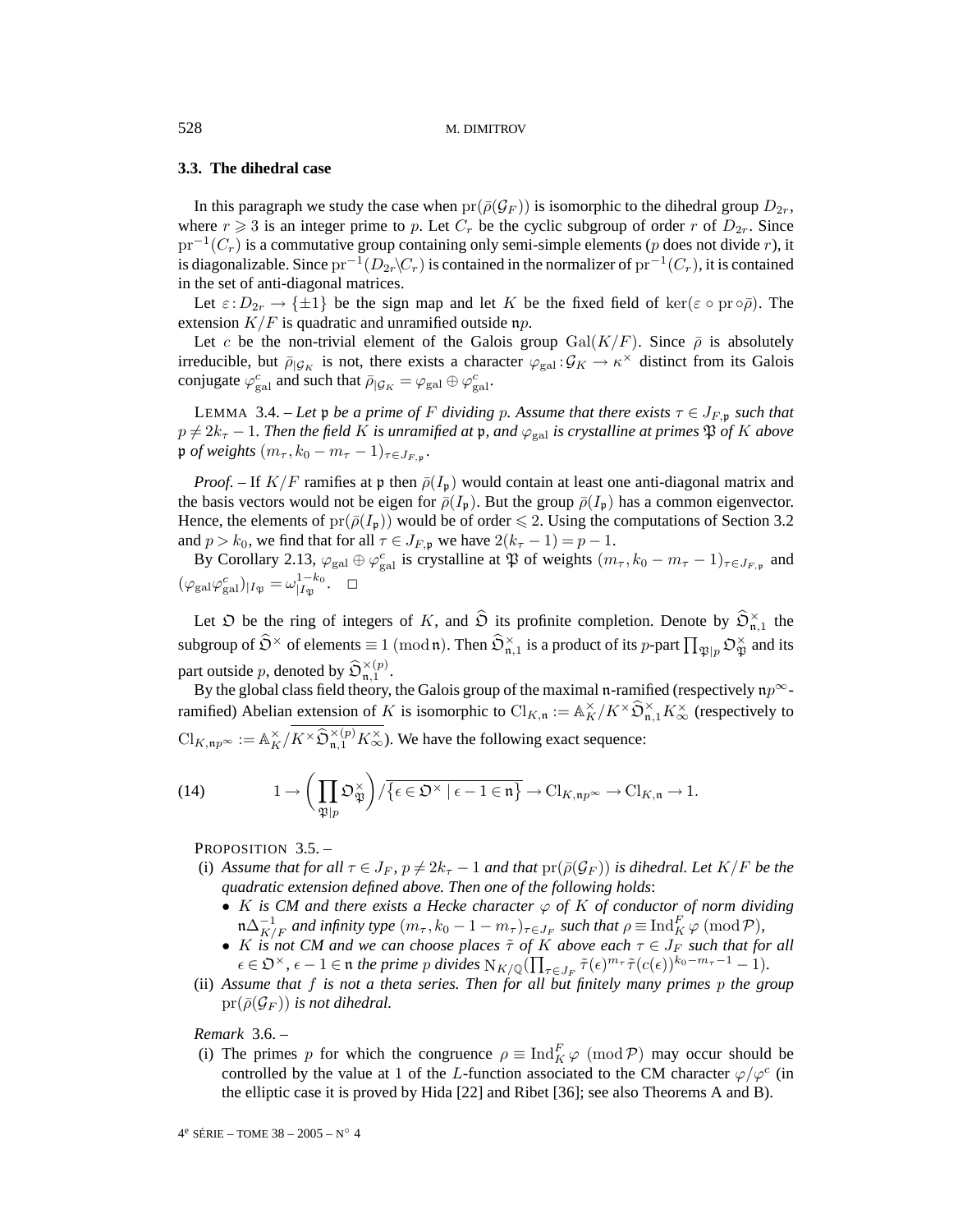(ii) We would like to thank E. Ghate for having pointed us out the possible existence of dihedral primes for non-CM fields  $K$ . It would be interesting to explore the converse statement, that is to say to try to construct for a given prime  $p$  dividing the above norms, a newform f such that  $pr(\bar{\rho}(\mathcal{G}_F))$  is dihedral.

*Proof.* – (i) By (14) and the above lemma, we have  $\varphi_{gal}:Cl_{K,np^{\infty}} \to \kappa^{\times}$  whose restriction to  $\prod_{\mathfrak{P}\mid p} \mathfrak{O}_{\mathfrak{P}}^{\times}$  is given by the reduction modulo p of an algebraic character  $x \mapsto x^{\tilde{k}}$ , where  $\tilde{k} = \sum_{\tau \in J_F} m_{\tau} \tilde{\tau} + (k_0 - m_{\tau} - 1) \tilde{\tau} \circ c$ , for some choice of places  $\tilde{\tau}$  of K above  $\tau \in J_F$ .

We observe that the character  $x \mapsto x^{\tilde{k}}$  is trivial on  $\mathfrak{o}_+^{\times}$ , whereas it is only trivial modulo p on  $\{\epsilon \in \mathfrak{O}^\times \mid \epsilon - 1 \in \mathfrak{n}\}.$  The case when K is not CM follows immediately.

Assume now that K is CM. In this case  $\{\epsilon \in \mathfrak{o}_+^{\times} \mid \epsilon - 1 \in \mathfrak{n}\}\)$  is a finite index subgroup of  $\{\epsilon \in \mathcal{D}^{\times} \mid \epsilon - 1 \in \mathfrak{n}\}\$ . Since  $\ker(\mathcal{O}^{\times} \to \kappa^{\times})$  does not contain elements of finite order, the above character is trivial on  $\{\epsilon \in \mathfrak{O}^\times \mid \epsilon - 1 \in \mathfrak{n}\}.$ 

By Lemma 3.3 (applied to  $P = \text{Cl}_{K,np^{\infty}}$  and  $Q = (\prod_{\mathfrak{P} \mid p} \mathfrak{O}_{\mathfrak{P}}^{\times}) / \sqrt{\{\epsilon \in \mathfrak{O}^{\times} \mid \epsilon - 1 \in \mathfrak{n} \}}$ ) there exists a lift  $\tilde{\varphi}_{\rm gal}$  :  $\mathrm{Cl}_{K,\mathfrak{n}p^\infty}\to \mathcal{O}^\times$  whose restriction to  $\prod_{\mathfrak{P}\mid p} \mathfrak{O}_\mathfrak{P}^\times$  is given by  $x\mapsto x^{\tilde{k}}.$ 

We put  $\varphi(x) := \tilde{\varphi}_{gal}(x) x_p^{-\tilde{k}} x_\infty^{\tilde{k}}$ . Then  $\varphi$  is a Hecke character of K as desired.

(ii) There are finitely many fields  $K$  as above. For those  $K$  that are not CM it is enough to choose  $\epsilon \in \mathfrak{D}^{\times}$ ,  $\epsilon - 1 \in \mathfrak{n}$ , of infinite order in  $\mathfrak{D}^{\times}/\mathfrak{o}^{\times}$ .

For each of the CM fields K that are only finitely many characters  $\varphi$  as above. Therefore, if  $pr(\bar{\rho}(\mathcal{G}_F))$  is dihedral for infinitely many primes p, then there would exist K and  $\varphi$  as above, such that the congruence  $\rho \equiv \text{Ind}_K^F \varphi \pmod{\mathcal{P}}$  happens for infinitely many  $\mathcal{P}$ 's. Hence f would be equal to the theta series associated to  $\varphi$ .  $\Box$ 

# **3.4.** The image of  $\bar{\rho}$  is "large"

THEOREM 3.7 (Dickson). –

- (i) *An irreducible subgroup of*  $PSL_2(\kappa)$  *of order divisible by p is conjugated inside*  $PGL_2(\kappa)$ *to*  $PSL_2(\mathbb{F}_q)$  *or to*  $PGL_2(\mathbb{F}_q)$ *, for some power q of p*.
- (ii) An irreducible subgroup of  $\widehat{PSL}_2(\kappa)$  of order prime to p is either dihedral, or isomorphic *to one of the groups*  $A_4$ ,  $S_4$  *or*  $A_5$ .

As an application of this theorem, Propositions 3.1, 3.5 and Section 3.2 we obtain the following

**PROPOSITION** 3.8. – *Assume that*  $f \in S_k(\mathfrak{n}, \psi)$  *is a newform, which is not a theta series. Then for all but finitely many primes p, the image of*  $\bar{\rho}$  *is large in the following sense*:

 $(\mathbf{LI}_{\overline{\rho}})$  *there exists a power q of p such that*  $\mathrm{SL}_2(\mathbb{F}_q) \subset \mathrm{im}(\overline{\rho}) \subset \kappa^{\times} \mathrm{GL}_2(\mathbb{F}_q)$ *.* 

Let  $\hat{F}$  be the compositum of  $\tilde{F}$  and of the subfield of  $\overline{\mathbb{Q}}$  fixed by the Galois group ker( $\bar{\psi}\omega^{n_0}$ ). The extension  $\hat{F}/F$  is Galois and unramified at p, since F is unramified at p and  $\psi$  is of conductor prime to p. Therefore  $\mathcal{G}_{\widehat{F}}$  is a normal subgroup of  $\mathcal{G}_F$  containing the inertia subgroups  $I_p$ , for all p dividing p.

We put  $\mathcal{D} = \det(\bar{\rho}(\mathcal{G}_{\widehat{F}})) = (\mathbb{F}_p^{\times})^{1-k_0}$ .

**PROPOSITION** 3.9. – *Assume* ( $LI_{\overline{p}}$ )*. Then there exists a power q of p such that, either* 

$$
\bar{\rho}(\mathcal{G}_{\widehat{F}}) = \mathrm{GL}_2(\mathbb{F}_q)^{\mathcal{D}} := \left\{ x \in \mathrm{GL}_2(\mathbb{F}_q) \mid \det(x) \in \mathcal{D} \right\}, \text{ or}
$$
  

$$
UU\bar{\rho}(\mathcal{G}_{\widehat{F}}) = \left( \mathbb{F}_{q^2}^{\times} \mathrm{GL}_2(\mathbb{F}_q) \right)^{\mathcal{D}} := \left\{ x \in \mathbb{F}_{q^2}^{\times} \mathrm{GL}_2(\mathbb{F}_q) \mid \det(x) \in \mathcal{D} \right\}.
$$

*Proof.* – We first show that  $pr(\bar{\rho}(\mathcal{G}_{\widehat{\mathcal{F}}}))$  is still irreducible of order divisible by p. By  $(\mathbf{LI}_{\overline{\rho}})$  the group  $pr(\bar{\rho}(\mathcal{G}_F))$  is isomorphic to  $PSL_2(\mathbb{F}_q)$  or  $PGL_2(\mathbb{F}_q)$ . The group  $pr(\bar{\rho}(\mathcal{G}_{\widehat{F}}))$  is a non-trivial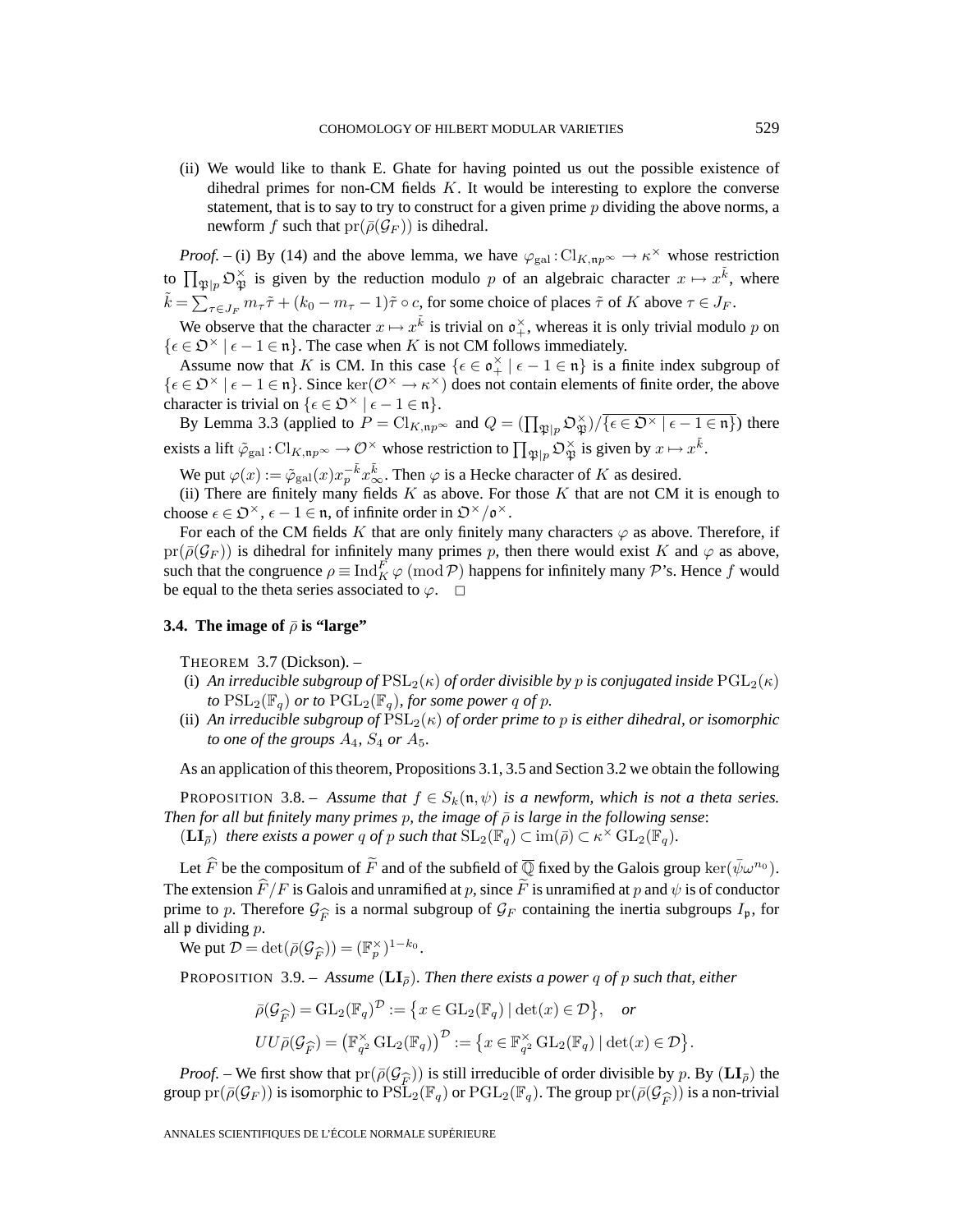normal subgroup of  $pr(\text{im}(\bar{\rho}))$  (because it contains  $pr(\bar{\rho}(I_p))$  and  $p > k_0$ ; see Corollary 2.13). Since  $PSL_2(\mathbb{F}_q)$  is a simple group of index 2 in the group  $PGL_2(\mathbb{F}_q)$ , we deduce

$$
\mathrm{PSL}_2(\mathbb{F}_q) \subset \mathrm{pr}\left(\bar{\rho}(\mathcal{G}_{\widehat{F}})\right) \subset \mathrm{pr}\left(\bar{\rho}(\mathcal{G}_F)\right) \subset \mathrm{PGL}_2(\mathbb{F}_q).
$$

LEMMA 3.10. – Let H be a group of center Z and let  $pr:H \to H/Z$  the canonical *projection. Let* P *and* Q *be two subgroups of* H *such that*  $pr(P) \supset pr(Q)$ *. Assume moreover that*  $Q$  *does not have non-trivial Abelian quotients. Then*  $P \supset Q$ .

It follows from this lemma that  $\bar{\rho}(\mathcal{G}_{\widehat{F}}) \supset \text{SL}_2(\mathbb{F}_q)$ , hence

$$
(\kappa^{\times} \operatorname{GL}_2(\mathbb{F}_q))^{D} \supset \bar{\rho}(\mathcal{G}_{\widehat{F}}) \supset \operatorname{GL}_2(\mathbb{F}_q)^{D}.
$$

Since  $[(\kappa^{\times} GL_2(\mathbb{F}_q))^{\mathcal{D}} : GL_2(\mathbb{F}_q)^{\mathcal{D}}] \leq 2$  we are done.  $\Box$ 

Let  $\theta \in \mathbb{F}_{q^2} \backslash \mathbb{F}_q$  be such that  $\theta^2 \in \mathbb{F}_q$ . Then  $(\mathbb{F}_q^{\times} \text{GL}_2(\mathbb{F}_q))^{\mathcal{D}} = \text{GL}_2(\mathbb{F}_q)^{\mathcal{D}}$  II  $(\theta \text{GL}_2(\mathbb{F}_q))^{\mathcal{D}}$ and hence  $\text{tr}((\mathbb{F}_{q^2}^{\times}\text{GL}_2(\mathbb{F}_q))^{\mathcal{D}})=\mathbb{F}_q\cup\theta\mathbb{F}_q.$  Therefore, the  $\mathbb{F}_p$ -algebra generated by the traces of the elements of  $(\mathbb{F}_{q^2}^{\times} GL_2(\mathbb{F}_q))^{\mathcal{D}}$  is  $\mathbb{F}_{q^2}$ , while  $\text{pr}((\mathbb{F}_{q^2}^{\times} GL_2(\mathbb{F}_q))^{\mathcal{D}}) \subset \text{PGL}_2(\mathbb{F}_q)$ . This reflects the existence of a congruence with a form having inner twists.

# **3.5.** The image of  $\operatorname{Ind}_F^\mathbb{Q} \bar{\rho}$  is "large"

We assume in this paragraph that  $(LI_{\overline{\rho}})$  holds.

By Proposition 3.9 there exists a power q of p such that  $pr(\bar{\rho}(\mathcal{G}_{\widehat{F}})) = PSL_2(\mathbb{F}_q)$  or  $PGL_2(\mathbb{F}_q)$ . Consider the representation  $pr(\text{Ind}_{F}^{\mathbb{Q}} \bar{\rho}) : \mathcal{G}_{\widehat{F}} \to \text{PGL}_{2}(\mathbb{F}_{q})^{J_{F}}$ . An automorphism of the simple group  $PSL_{2}(\mathbb{F}_{q})$  is a composition of a conjugation by an element of  $PGL_{2}(\mathbb{F}_{q})$  with an group  $PSL_2(\mathbb{F}_q)$  is a composition of a conjugation by an element of  $PGL_2(\mathbb{F}_q)$  with an automorphism of  $\mathbb{F}_q$ . By a lemma of Serre (see [35]), there exist a partition  $J_F = \coprod_{i \in I} J_F^i$ and for all  $i \in I, \tau \in J_F^i$ , an element  $\sigma_{i,\tau} \in \mathrm{Gal}(\mathbb{F}_q/\mathbb{F}_p)$  such that

$$
\mathrm{pr}(\phi\big(\mathrm{SL}_2(\mathbb{F}_q)^I\big)\big)\subset\mathrm{pr}\big(\mathrm{Ind}_F^{\mathbb{Q}}\bar{\rho}(\mathcal{G}_{\widehat{F}})\big)\subset\mathrm{pr}\big(\phi\big(\mathrm{GL}_2(\mathbb{F}_q)^I\big)\big),
$$

where  $\phi = (\phi^i)_{i \in I} : \text{GL}_2(\mathbb{F}_q)^I \hookrightarrow \text{GL}_2(\mathbb{F}_q)^{J_F}$  is given by  $\phi^i(M_i) = (M_i^{\sigma_{i,\tau}})_{\tau \in J_F^i}$ .

Keeping these notations, we introduce the following assumption on the image of  $\text{Ind}_F^{\mathbb{Q}} \bar{\rho}$ :  $(\mathbf{LI}_{\text{Ind}\bar{\rho}})$  the condition  $(\mathbf{LI}_{\bar{\rho}})$  holds and  $\forall i \in I, \forall \tau, \tau' \in J_F^i$   $(\tau \neq \tau' \Longrightarrow \sigma_{i,\tau} \neq \sigma_{i,\tau'}).$ We now introduce a genericity assumption on the weight  $k$ .

DEFINITION 3.11. – We say that the weight  $k \in \mathbb{Z}[J_F]$  is non-induced, if there do not exist a strict subfield  $F'$  of  $F$  and a weight  $k' \in \mathbb{Z}[J_{F'}]$  such that for each  $\tau \in J_F$ ,  $k_{\tau} = k'_{\tau|_{F'}}$ .

*Remark* 3.12. – Define  $\tilde{k} = \sum_{\tilde{r} \in J_{\tilde{F}}} k_{\tilde{r}} \tilde{r} \in \mathbb{Z}[J_{\tilde{F}}]$  by putting  $k_{\tilde{r}} = k_{\tilde{r}|F}$ , for all  $\tilde{r} \in J_{\tilde{F}}$ . The group  $\mathcal{G}_{\mathbb{Q}}$  acts on  $\mathbb{Z}[J_{\widetilde{F}}]$  by  $\tilde{k} = \sum_{\tilde{\tau} \in J_{\widetilde{F}}} k_{\tilde{\tau}} \tilde{\tau} \mapsto \tilde{k}^{\tilde{\tau}'} = \sum_{\tilde{\tau} \in J_{\widetilde{F}}} k_{\tilde{\tau}} \tilde{\tau}$ . It is easy to see that  $k \in \mathbb{Z}[J_F]$  is non-induced if, and only if,  $\{\tilde{\tau}' \in \mathcal{G}_{\mathbb{Q}} \mid \tilde{k} = \tilde{k}^{\tilde{\tau}'}\}$  equals  $\mathcal{G}_F$ .

**PROPOSITION** 3.13. – *Assume that*  $(LI_{\overline{\rho}})$  *holds and k is non-induced. Assume moreover that for all*  $\tau \neq \tau' \in J_F$ ,  $p \neq k_{\tau} + k_{\tau'} - 1$ . *Then*  $(\mathbf{LI}_{\text{Ind}_{\overline{\rho}}})$  *holds.* 

*Proof.* – Let  $\tilde{\tau}_1, \tilde{\tau}_2 \in \mathcal{G}_{\mathbb{Q}}$  be such that for all  $y \in \mathcal{G}_{\widehat{F}}$  we have  $\text{pr}(\bar{\rho}(\tilde{\tau}_1^{-1}y\tilde{\tau}_1)) = \text{pr}(\bar{\rho}(\tilde{\tau}_2^{-1}y\tilde{\tau}_2)).$ <br>a have to prove that  $\tilde{\tau}_1^{-1}\tilde{\tau}_2 \in \mathcal{G}_{\mathbb{Q}}$ . For  $i = 1,$ We have to prove that  $\tilde{\tau}_1^{-1} \tilde{\tau}_2 \in \mathcal{G}_F$ . For  $i = 1, 2$ , let  $\bar{\rho}_i(y) = \bar{\rho}(\tilde{\tau}_i^{-1} y \tilde{\tau}_i)$ .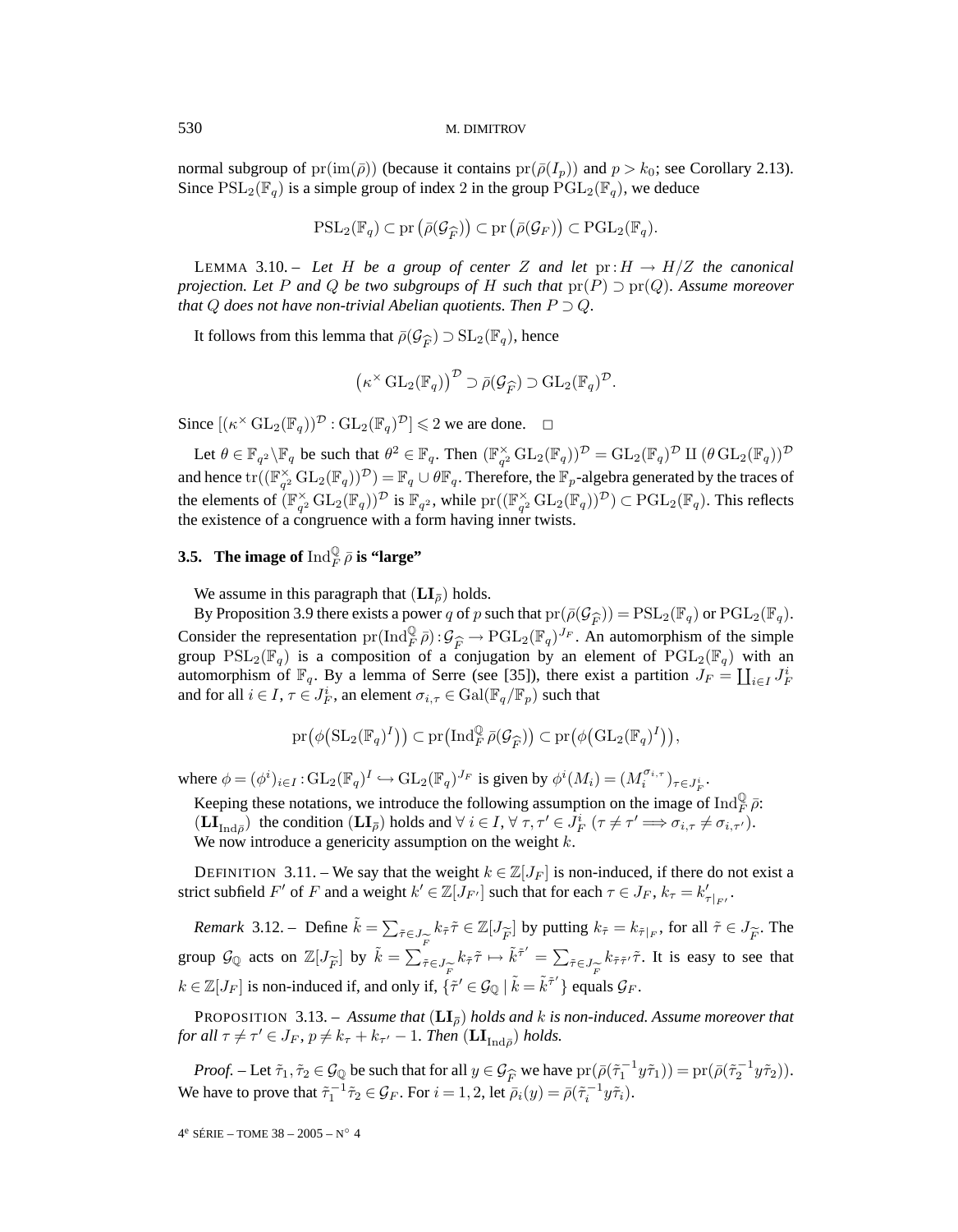Let  $\mathfrak P$  be a prime ideal of  $\hat F$  above a prime ideal  $\mathfrak p$  of  $F$  dividing  $p$ . By Corollary 2.13 we have  $\bar{\rho}_i|_{I_{\mathfrak{R}}}^{s.s.} = \varepsilon_i \oplus \delta_i$ , where  $\varepsilon_i$  and  $\delta_i$  are two tame characters whose product equals  $\omega^{1-k_0}$  and whose sum has Fontaine–Laffaille weights  $(m_\tau, k_0 - m_\tau - 1)_{\tau \in J_{F, \mathfrak{p}^{\tau_i}}}$ .

Since  $I_{\mathfrak{P}} \subset \mathcal{G}_{\widehat{F}}$  and  $\text{pr} \circ \overline{\rho}_1 = \text{pr} \circ \overline{\rho}_2$  on  $\mathcal{G}_{\widehat{F}}$ , we have  $\varepsilon_1/\delta_1 = \varepsilon_2/\delta_2$ . By varying  $\mathfrak{P}$  we deduce that for all  $\tilde{\tau} \in J_{\tilde{F}}, \tilde{k}_{\tilde{\tau}} = \tilde{k}_{\tilde{\tau}\tilde{\tau}_1^{-1}\tilde{\tau}_2}$  (here we use that  $p > k_0$  and  $p \neq k_{\tau} + k_{\tau'} - 1$ ). Since k is noninduced, it follows from Remark 3.12 that  $\tilde{\tau}_1^{-1} \tilde{\tau}_2 \in \mathcal{G}_F$ .  $\Box$ 

The following corollary generalizes a result of Ribet [35] on the image of a Galois representation associated to a family of classical modular forms, to the case of the family of internal conjugates of a Hilbert modular form.

COROLLARY 3.14. – *Assume that*  $(LI<sub>z</sub>)$  *holds and* k *is non-induced. Assume moreover that*  $p > 2k_0$  *is totally split in F. Then,* 

$$
\left(\mathrm{GL}_2(\mathbb{F}_q)^{J_F}\right)^{\mathcal{D}} \subset \mathrm{Ind}_{F}^{\mathbb{Q}}\bar{\rho}(\mathcal{G}_{\widehat{F}}) \subset (\bar{\rho}(\mathcal{G}_{\widehat{F}})^{J_F})^{\mathcal{D}}, \quad \text{where } \mathcal{D} = \left(\mathbb{F}_p^{\times}\right)^{1-k_0}.
$$

Put

$$
H(\mathbb{F}_q) = \bigg(\prod_{i \in I} \mathrm{GL}_2(\mathbb{F}_q)\bigg)^{\mathcal{D}} := \bigg\{(M_i)_{i \in I} \in \prod_{i \in I} \mathrm{GL}_2(\mathbb{F}_q) \mid \exists \delta \in \mathcal{D}, \ \forall i, \ \det(M_i) = \delta\bigg\}.
$$

**LEMMA** 3.15. – *Assume that*  $(LI_{\overline{p}})$  *holds and*  $p > 2k_0$ *. Then,* 

(i) *for all*  $\upphi$  *dividing*  $p$ *,*  $\bar{\rho}(I_p)$  *is contained* (*possibly after conjugation by an element of*  $GL_2(\mathbb{F}_q)$ ) *either in the Borel subgroup of*  $GL_2(\mathbb{F}_q)$ *, or in the non-split torus of*  $GL_2(\mathbb{F}_q)$ *.* 

*The second case cannot occur if* f *is ordinary at* p*.*

(ii)  $\text{Ind}_F^{\mathbb{Q}} \overline{\rho}(I_p) \subset \phi(H(\mathbb{F}_q)).$ 

*Proof.* – (i) By Corollary 2.13  $\bar{\rho}|_{I_{\mathfrak{p}}}^{s.s.} = \varepsilon_{\mathfrak{p}} \oplus \delta_{\mathfrak{p}}$ , where  $\varepsilon_{\mathfrak{p}}, \delta_{\mathfrak{p}} : I_{\mathfrak{p}} \to \overline{\mathbb{F}}_p^{\times}$  are two tame characters of level  $h := |J_{F,\mathfrak{p}}|$  or  $2|J_{F,\mathfrak{p}}|$  whose product equals  $\omega^{1-k_0}$  and whose sum has Fontaine– Laffaille weights  $(m_{\tau}, k_0 - m_{\tau} - 1)_{\tau \in J_{F, \mathfrak{p}}}$ .

Let  $x_h$  be a generator of  $\mathbb{F}_{p^h}^{\times}$ , and let  $\varepsilon$  and  $\delta$  be the characters of  $\mathbb{F}_{p^h}^{\times}$  deduced from  $\varepsilon_{\mathfrak{p}}$  and  $\delta_{\mathfrak{p}}$ . Since by  $(\mathbf{LI}_{\overline{\rho}})$  the traces of the elements of  $\overline{\rho}(\mathcal{G}_{\widehat{F}})$  are in  $F_q \coprod \theta \mathbb{F}_q$  (see Section 3.4), we deduce that  $(\varepsilon(r_1) + \delta(r_1))^2 \in \mathbb{F}$  and hence  $\varepsilon(r_1)^2 + \delta(r_1)^2 \in \mathbb{F}$ that  $(\varepsilon(x_h) + \delta(x_h))^2 \in \mathbb{F}_q$  and hence  $\varepsilon(x_h)^2 + \delta(x_h)^2 \in \mathbb{F}_q$ .

If  $\varepsilon(x_h)^2, \delta(x_h)^2 \in \mathbb{F}_q^{\times}$ , then it is easy to see that  $\varepsilon(x_h), \delta(x_h) \in \mathbb{F}_q^{\times}$  (we use  $p > k_0$  and  $p \neq 2k_{\tau}-1$ ). In this case  $I_p$  fixes a  $\mathbb{F}_q$ -rational line and therefore  $\bar{\rho}(I_p)$  is contained in a Borel subgroup of  $\mathrm{GL}_2(\mathbb{F}_q)$ .

Otherwise  $\varepsilon(x_h)^2$  and  $\delta(x_h)^2$  are conjugated by the non-trivial element of  $Gal(\mathbb{F}_{q^2}/\mathbb{F}_q)$ , hence  $\varepsilon(x_h)^2 = \delta(x_h)^{2q}$ . Since  $p > 2k_0$ , we have  $\varepsilon(x_h) = \delta(x_h)^q$  and so  $\varepsilon(x_h) + \delta(x_h)^{\hat{q}} \in \mathbb{F}_q^{\times}$ . Hence  $\text{tr}(\bar{\rho}(I_p)) \subset \mathbb{F}_q$  and  $\bar{\rho}(I_p) \subset \text{GL}_2(\mathbb{F}_q)$ . In this case  $\bar{\rho}(I_p)$  is contained in a non-split torus of  $GL_2(\mathbb{F}_q)$ . If f is ordinary at p, then the Fontaine–Laffaille weights of  $\delta_p$  are strictly smaller than those of  $\varepsilon_p$ , and therefore the second case cannot occur.

(ii) The determinant condition  $<sup>D</sup>$  being satisfied, all we have to check is the following: for all</sup>  $i \in I$  and  $\tau, \tau' \in J_F^i$  the character

$$
I_p \to \{\pm 1\}, \qquad y \mapsto (\bar{\rho}(\tilde{\sigma}_{i,\tau}^{-1} y \tilde{\sigma}_{i,\tau}))^{-1} (\bar{\rho}(\tilde{\sigma}_{i,\tau'}^{-1} y \tilde{\sigma}_{i,\tau'}))
$$

is trivial. This follows, as in the proof of Proposition 3.13, from the fact that  $p > 2k_0$ .  $\Box$ 

LEMMA 3.16. – *Assume that*  $(\mathbf{LI}_{\overline{\rho}})$  *holds. Then*  $\phi(H(\mathbb{F}_q)) \subset \text{Ind}_{F}^{\mathbb{Q}} \overline{\rho}(\mathcal{G}_{\widehat{F}})$ *.*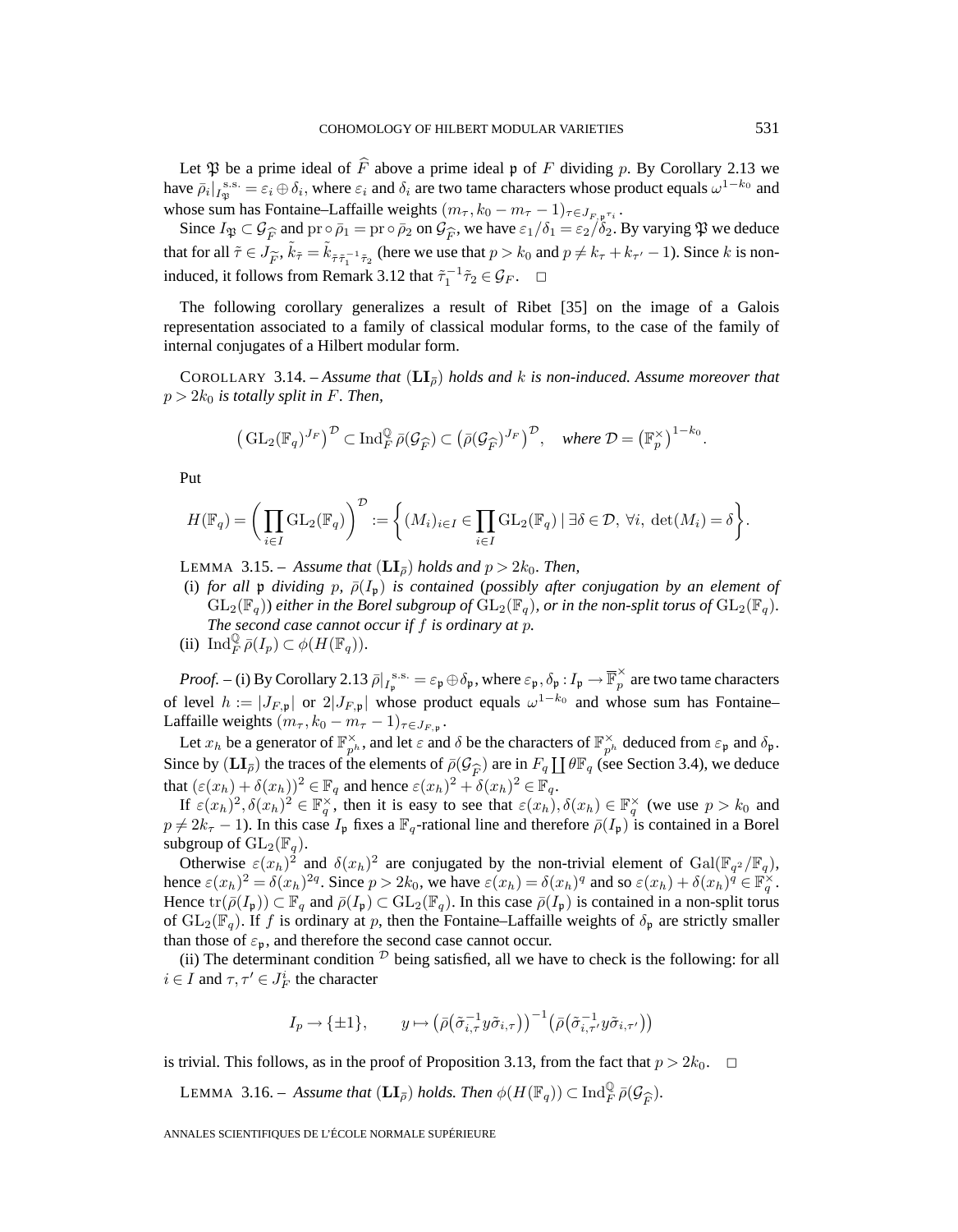*Proof. –* We have seen in the beginning of this paragraph that

$$
\mathrm{pr}\left(\phi\big(\operatorname{SL}_2(\mathbb{F}_q)^I\big)\right) \subset \mathrm{pr}\left(\operatorname{Ind}_F^{\mathbb{Q}} \overline{\rho}(\mathcal{G}_{\widehat{F}})\right).
$$

By Lemma 3.10, we deduce that  $\phi(\text{PSL}_2(\mathbb{F}_q)^I) \subset \text{Ind}_{\mathbb{F}}^{\mathbb{Q}} \bar{\rho}(\mathcal{G}_{\widehat{F}})$ .<br>Since  $\phi(H(\mathbb{F})) = \phi(\text{SL}_2(\mathbb{F}_q)^I) \text{Ind}_{\mathbb{Z}}^{\mathbb{Q}} \bar{\rho}(I)$ , we are done Since  $\phi(H(\mathbb{F}_q)) = \phi(\mathrm{SL}_2(\mathbb{F}_q)^I) \operatorname{Ind}_F^{\mathbb{Q}} \overline{\rho}(I_p)$ , we are done.  $\Box$ 

**PROPOSITION** 3.17. – *Assume that*  $(LI_{\bar{\rho}})$  *holds but*  $(LI_{\text{Ind}_{\bar{\rho}}})$  *fails for some*  $p > 2k_0$ (*respectively for infinitely many primes p*). Then, there exist  $\tau \in J_F$ ,  $\tau \neq id_F$  and a finite *order Hecke character*  $\varepsilon$  *of*  $\widetilde{F}$  *of conductor dividing*  $N_{F/\mathbb{Q}}(\mathfrak{n})$  *such that for all primes* v *of* F not dividing  $N_{F/\mathbb{Q}}(\mathfrak{n})p$  *we have*  $c(f_\tau,v) \equiv \varepsilon(v)c(f,v) \pmod{\mathcal{P}}$  (*respectively*  $c(f_\tau,v)$ )  $\varepsilon(v)c(f,v)$ *)*.

*Proof.* – Since  $(LI_{\bar{\rho}})$  holds but  $(LI_{\text{Ind}\bar{\rho}})$  fails, there exist  $\tilde{\tau}_1, \tilde{\tau}_2 \in \mathcal{G}_{\mathbb{Q}}$  such that

$$
\tau := \tilde{\tau}_2^{-1} \tilde{\tau}_1|_F \neq \mathrm{id}_F
$$

and such that  $pr \bar{\rho}(\tilde{\tau}_2^{-1} y \tilde{\tau}_1) = pr \bar{\rho}(\tilde{\tau}_2^{-1} y \tilde{\tau}_2)$ , for all  $y \in \mathcal{G}_{\widehat{F}}$ . Since  $\mathcal{G}_{\widehat{F}}$  is a normal subgroup of  $\mathcal{G}_{\widetilde{\infty}}$ , the above relation holds for every  $y \in \mathcal{G}_{\widetilde{\infty}}$ . Theref of  $\mathcal{G}_{\widetilde{F}}$ , the above relation holds for every  $y \in \mathcal{G}_{\widetilde{F}}$ . Therefore, there exists a character  $\varepsilon_{\text{gal}}: \mathcal{G}_{\widetilde{F}} \to \kappa^\times$  such that for all  $y \in \mathcal{G}_{\widetilde{F}}$ ,  $\overline{\rho}_{f_\tau}(y) = \varepsilon_{\text{gal}}(y)\overline{\rho}_f(y)$ . Since  $p > 2k_0$ , the same argument as in the proof of Proposition 3.13 shows that  $\varepsilon_{\text{gal}}$  is unramified at p By Lemma 3.3,  $\varepsilon_{\text{gal}}$  can then be lifted to a finite order Hecke character  $\varepsilon$  of  $\tilde{F}$  of conductor dividing  $N_{F/\mathbb{Q}}(\mathfrak{n})$ . By evaluating at  $Frob_v$ , for every prime  $v \nmid N_{F/\mathbb{Q}}(\mathfrak{n})p$  of  $\widetilde{F}$ , we obtain

$$
c(f_{\tau}, v) \equiv \varepsilon(v)c(f, v) \; (\text{mod } \mathcal{P}).
$$

By the determinant relation  $\overline{\psi_{\tau}} = \varepsilon_{\text{gal}}^2 \overline{\psi}$ , there are finitely many such characters  $\varepsilon$ . Therefore, if  $(LI<sub>Ind<sub>o</sub></sub>)$  fails for infinitely many primes p, then the above congruence will be an equality.  $\Box$ 

COROLLARY 3.18. – *Assume that* F *is a Galois field of odd degree and the central character*  $\psi$  *of* f *is trivial* ( $F = \hat{F}$ ). Assume moreover that f *is not a theta series and that* ( $\text{LI}_{\text{Ind}\bar{\rho}}$ ) *does not hold for infinitely many primes* p*. Then, there exist a subfield* F- F *and a Hilbert modular form*  $f'$  *on*  $F'$ , such that the base change of  $f'$  to  $F$  is a twist of  $f$  by a quadratic character of *conductor dividing*  $N_{F/\mathbb{Q}}(\mathfrak{n})$ *.* 

*Proof.* – As in the proof of Proposition 3.17 there exist a quadratic character  $\varepsilon$  of F of conductor dividing  $N_{F/\mathbb{Q}}(\mathfrak{n})$  and  $\mathrm{id}_F \neq \tau \in \mathrm{Gal}(F/\mathbb{Q})$  such that  $\rho_{f_\tau} = \varepsilon_{\mathrm{gal}} \otimes \rho = \rho_{f \otimes \varepsilon}$ . Let  $F' \subset F$  (respectively  $F_i \supset F$ ) be the fixed field of  $\tau$  (respectively of ker $(\varepsilon_{\tau}^i)$ ). We know that  $F/F'$  is a cyclic extension of *odd* degree h. Let  $F'' = \prod_{i=1}^{h} F_i$ . Then we have

$$
\mathrm{Gal}(F''/F') = \left\{ (u_1, \ldots, u_h) \in \{\pm 1\}^h \mid \prod_{i=1}^h u_i = 1 \right\} \rtimes \left\{ \tau^i \mid 0 \leq i \leq h-1 \right\},\
$$

where  $\tau$  acts on  $(u_1, \ldots, u_h)$  by cyclic permutation. When  $h = 3$  the group  $Gal(F''/F')$  is isomorphic to  $A_4$ .

The representation  $\rho|_{\mathcal{G}_{F''}}$  is invariant by  $Gal(F''/F')$ , but Langlands Cyclic Descent does not apply directly because the order of  $Gal(F''/F')$  is even. Consider the quadratic character  $\delta = \varepsilon \cdot \varepsilon_{\tau^2} \cdots \varepsilon_{\tau^{h-1}}$ . Then the  $\mathcal{G}_F$ -representation  $\delta_{\text{gal}} \otimes \rho$  is invariant by the group  $\text{Gal}(F/F')$ , so extends to a representation of  $\mathcal{G}_{F'}$ . By applying Langlands Cyclic Descent to  $\delta\otimes f$  we obtain  $f'$  as desired.  $\square$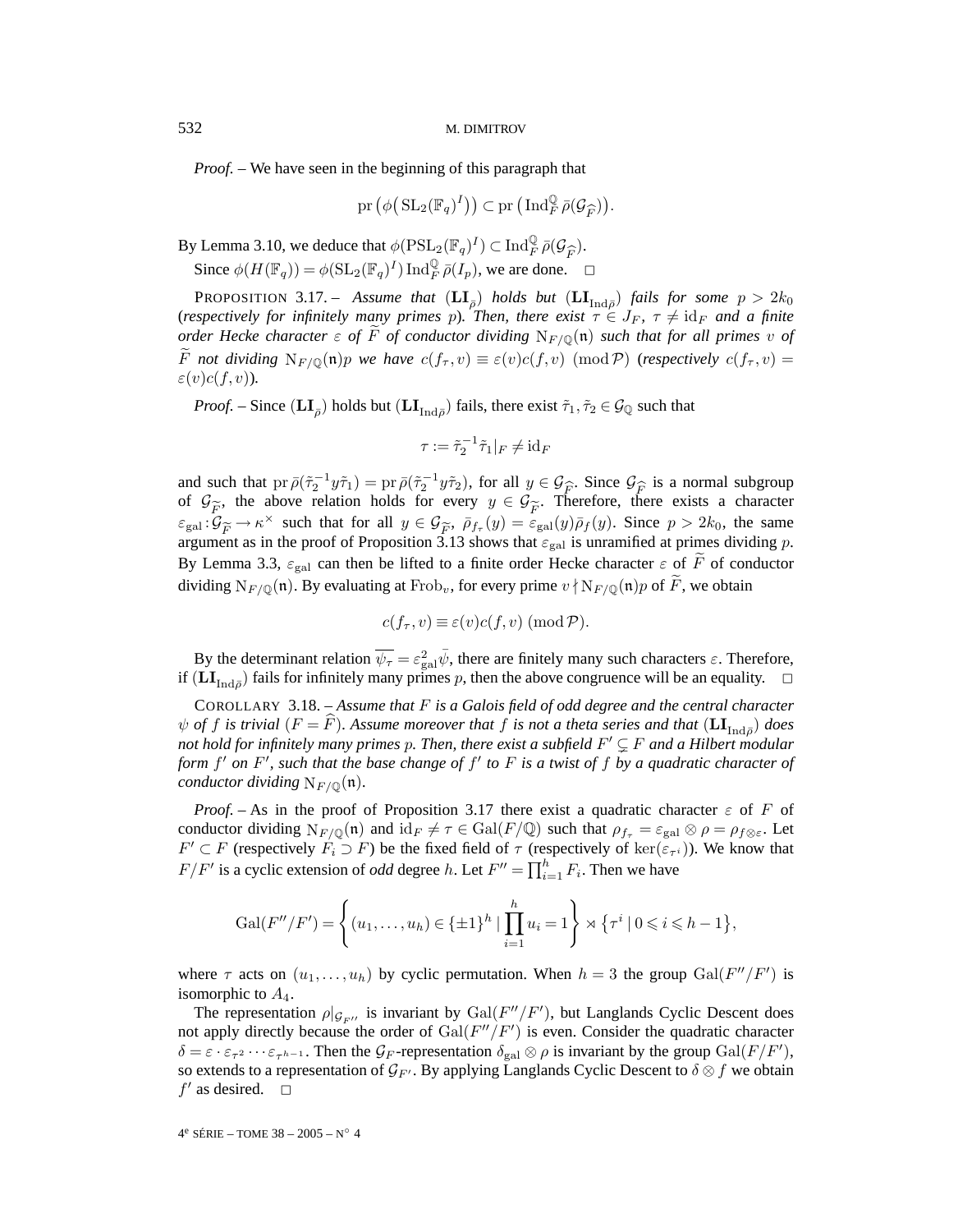#### **4. Boundary cohomology and congruence criterion**

We recall that  $f \in S_k(\mathfrak{n}, \psi)$  is supposed to be a Hilbert modular newform.

DEFINITION 4.1. – We say that a normalized eigenform  $g \in S_k(\mathfrak{n}, \psi)$  is *congruent* to f modulo  $\mathcal P$  if their respective eigenvalues for the Hecke operators (that is their Fourier coefficients) are congruent modulo P.

We say that a prime  $P$  is a *congruence prime* for f if there exists a normalized eigenform  $g \in S_k(\mathfrak{n}, \psi)$  distinct from f and congruent to f modulo  $\mathcal{P}$ .

One expects that, as in the elliptic modular case (carried out by Hida [21,22] and Ribet [36]), the congruence primes for f are controlled by the value at 1 of the adjoint  $L$ -function of f. Such results have been obtained by Ghate  $[18]$  when k is parallel.

Following [21,18] and using a vanishing result of the boundary cohomology of a Hilbert modular variety we obtain a new result in this direction (see Theorems 4.11 and 6.7(ii)).

#### **4.1. Vanishing of certain local components of the boundary cohomology**

We introduce the following condition:

**(MW)** the middle weight  $\frac{|p(J_F)|+|p(\emptyset)|}{2} = \frac{d(k_0-1)}{2}$  does not belong to  $\{|p(J)|, J \subset J_F\}$ .

This condition is automatically satisfied when the motivic weight  $d(k_0 - 1)$  is odd, or when  $d = 2$  and k is non-parallel.

LEMMA 4.2. – Let  $\rho_0$  be a representation of  $\mathcal{G}_{\widetilde{F}}$  on a finite-dimensional  $\kappa$ -vector space W. *Assume that for every*  $y \in \mathcal{G}_{\widetilde{F}}$ , the characteristic polynomial of  $(\bigotimes \text{Ind}_{\widetilde{F}}^{\mathbb{Q}} \overline{\rho})(y)$  annihilates  $\rho_0(y)$ .<br>
(i) If (**I**), (**II**) and (**LI**<sub> $\overline{a}$ </sub>) hold, then for all  $h \in \mathbb{Z}$  the weights h

- (i) *If* **(I)**, **(II)** and  $(L\mathbf{I}_{\bar{\rho}})^{\dagger}$  *hold, then for all*  $h \in \mathbb{Z}$  *the weights* h and  $d(k_0 1) h$  *occur with the same multiplicity in each*  $\mathcal{G}_{\widetilde{F}}$ -irreducible subquotient of  $\rho_0$ .
- (ii) *If* **(I)**,  $(\mathbf{Irr_{\bar{\rho}}})$  *and* **(MW)** *hold and*  $p 1 > \max(1, \frac{5}{d}) \sum_{\tau \in J_F} (k_{\tau} 1)$ *, then each*  $\mathcal{G}_{\widetilde{F}}$ -<br>*irreducible subauctient* of  $\rho_0$  contains at least two different weights for the action of *irreducible subquotient of*  $\rho_0$  *contains at least two different weights for the action of the tame inertia at* p*.*

*Proof.* – We may assume that  $\rho_0$  is irreducible.

(i) By Lemmas 3.15(ii) and 3.16 we have  $\text{Ind}_{\overline{F}}^{\mathbb{Q}} \overline{\rho}(I_p) \subset \phi(H(\mathbb{F}_q)) \subset \text{Ind}_{\overline{F}}^{\mathbb{Q}} \overline{\rho}(\mathcal{G}_{\widehat{F}})$ . Let T' be torus of  $H(\mathbb{F}_q)$  containing the image of the tame inertia, and N' be the normalizer the torus of  $H(\mathbb{F}_q)$  containing the image of the tame inertia, and  $N'$  be the normalizer of  $T'$  in  $H(\mathbb{F}_q)$ . The image of  $N'/T' \cong {\pm 1}^T$  by  $\phi$  is the subgroup of the Weyl group  $N/T = {\pm 1}^{\int_F}$ of G containing the elements which are constant on the partition  $J_F = \coprod_{i \in I} J_F^i$ . In particular, the longest Weyl element  $\epsilon_{J_F}$  belongs to the image of  $N'/T'$ .

Let  $x \in W$  be an eigenvector for the action of T'. By the annihilation condition, there exists a subset  $J_x \subset J_F$ , such that  $I_p$  acts on x by the weight  $|p(J_x)|$ .

Let  $y_{J_F} \in \mathcal{G}_{\widetilde{F}}$  be such that  $\text{Ind}_{F}^{\mathbb{Q}} \overline{\rho}(y_{J_F}) = \epsilon_{J_F} \text{ mod } T'$ . Then  $\rho_0(y_{J_F})(x)$  is of weight  $(J_{\alpha} \Delta J_F)| = d(k_0 - 1) - |\eta(J_{\alpha})|$ . Therefore, for each  $h \in \mathbb{Z}$ ,  $\rho_0(y_{J_F})$  gives a bijection between  $|p(J_x \Delta J_F)| = d(k_0 - 1) - |p(J_x)|$ . Therefore, for each  $h \in \mathbb{Z}$ ,  $\rho_0(y_{J_F})$  gives a bijection between the eigenspaces for the tame inertia of weight h and  $d(k_0 - 1) - h$ .

(ii) If  $(LI_{\overline{\rho}})$  holds, then the statement follows from (i) and **(MW)**. Otherwise, by Proposition 3.8 the group  $pr(\bar{\rho}(\mathcal{G}_F))$  is dihedral. Since F is totally real,  $pr(\bar{\rho}(\mathcal{G}_{\widetilde{F}}))$  is also dihedral (see Section 3.3).

Denote by N the normalizer of the standard torus T in G. Put  $N' = \text{Ind}_{\overline{F}}^{\mathbb{Q}} \overline{\rho}(\mathcal{G}_{\widetilde{F}}) \subset N(\kappa)$  and  $- N' \cap T(\kappa)$ . Then  $N'/T'$  is a subgroup of the Weyl group  $\{\pm 1\}^{J_F} - N/T$  of G.  $T' = N' \cap T(\kappa)$ . Then  $N'/T'$  is a subgroup of the Weyl group  $\{\pm 1\}^{J_F} = N/T$  of G.

As we have seen in Section 3.3, the representation  $\text{Ind}_F^{\mathbb{Q}} \bar{\rho}$  is tamely ramified at p and the image of the inertia group  $I_p$  is contained in  $T'$ .

Let  $x \in W$  be an eigenvector for the action of T'. By the annihilation condition, there exists a subset  $J_x \subset J_F$ , such that  $I_p$  acts on x by the weight  $|p(J_x)|$ . For every element  $\epsilon_J \in N'/T'$ ,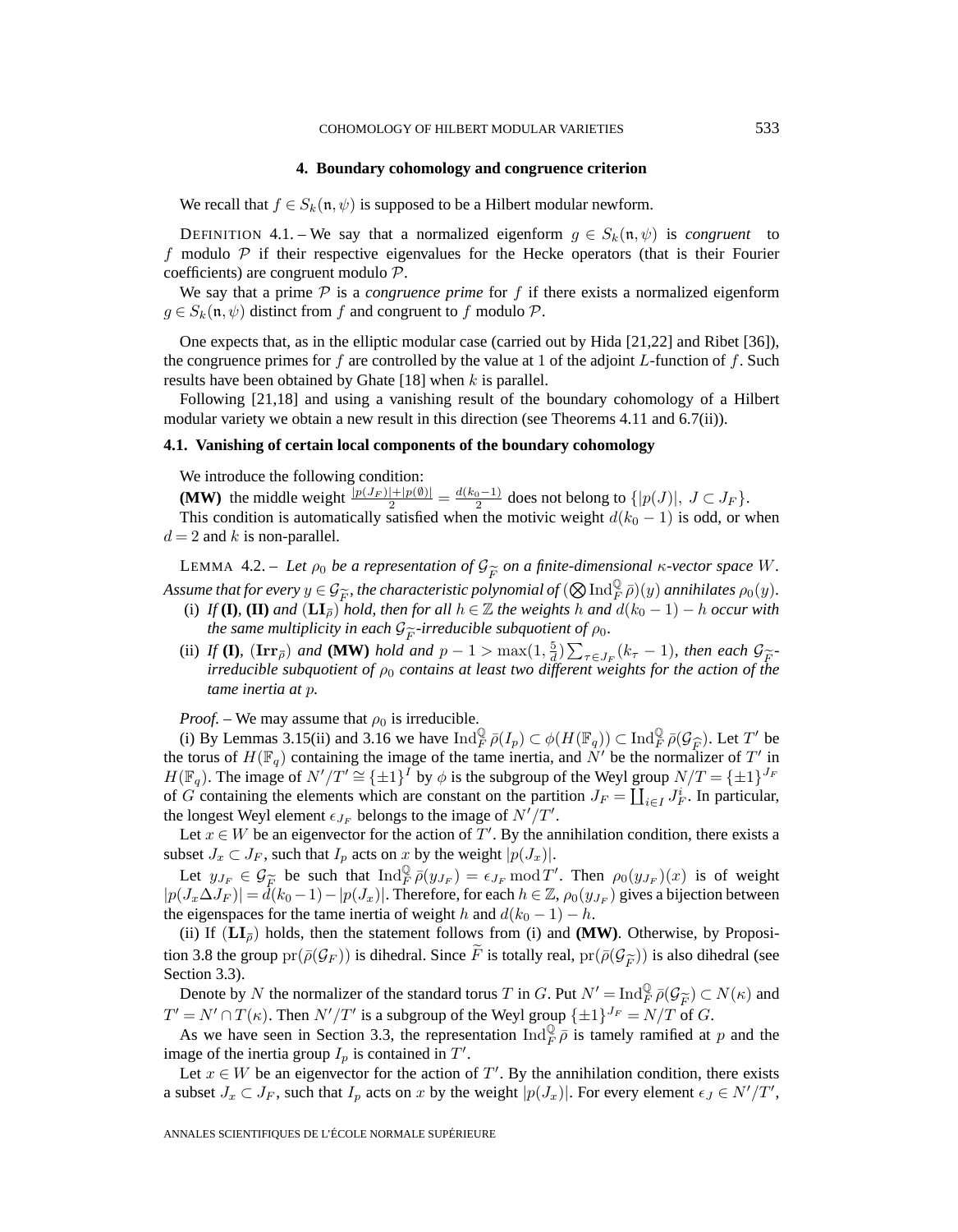$(J \subset J_F)$ , let  $y_J \in \mathcal{G}_{\widetilde{F}}$  be such that  $\text{Ind}_F^{\mathbb{Q}} \overline{\rho}(y_J) = \epsilon_J \mod T'$ . Then  $\rho_0(y_J)(x)$  is of weight  $|p(J \cap \Lambda J)|$ . It remains to show that the  $|p(J \cap \Lambda J)|$  are not all equal when  $\epsilon_J$  runs over the  $|p(J_x\Delta J)|$ . It remains to show that the  $|p(J_x\Delta J)|$  are not all equal when  $\epsilon_J$  runs over the elements of  $N'/T'$ . Note that, for all  $\tau \in J_F$ , the  $\tau$ -projection  $N'/T' \to {\pm 1}$  is a surjective homomorphism (because the group  $pr(\bar{\rho}_{f_{\tau}}(\mathcal{G}_{\widetilde{F}}))$  is also dihedral). Therefore, we have:

$$
\sum_{\epsilon_J \in N'/T'} \left| p(J_x \Delta J) \right| = |N'/T'| \frac{d(k_0 - 1)}{2}.
$$

The statement now follows from the  $(MW)$  assumption.  $\Box$ 

*Remark* 4.3. – The first part of the previous lemma is a generalization from the quadratic to the arbitrary degree case of the key lemma in [8]. This lemma is false in general under the only assumptions **(I), <b>(II)** and  $(\text{Irr}_{\bar{\rho}})$  when  $d \geq 3$ . In fact, consider the following construction in the cubic case: let L be a Galois extension of  $\mathbb Q$  of group  $A_4$ , such that the cubic subfield F fixed by the Klein group is totally real; let K be a quadratic extension of F in L and consider a theta series f of weight  $(2, 2, 2)$  attached to a Hecke character of K; then the tensor induced representation  $\otimes$ Ind $_{F}^{\mathbb{Q}}$  *p* has two irreducible four-dimensional subquotients of Hodge–Tate weights  $(0, 2, 2, 2)$ and  $(1, 1, 1, 3)$ .

As in the introduction, let  $\mathbb{T}' \subset \mathbb{T}$  denote the subalgebra generated by the Hecke operators outside a finite set of places containing those dividing  $\mathfrak n p$ .

**THEOREM** 4.4. – *Assume that* **(I)***,*  $(\text{Irr}_{\overline{p}})$  *and* **(MW)** *hold, and* 

$$
p-1 > \max\left(1, \frac{5}{d}\right) \sum_{\tau \in J_F} (k_{\tau} - 1).
$$

*Denote by*  $\mathfrak m$  *the maximal ideal of*  $\mathbb T$  *corresponding to*  $f$  *and*  $\iota_p$  *and*  $p$ *ut*  $\mathfrak m' = \mathfrak m \cap \mathbb T'$ *. Then* 

- (i) *the*  $\mathfrak{m}'$ -torsion of the boundary cohomology  $H^{\bullet}_{\partial}(Y, \mathbb{V}_n(\kappa))[\mathfrak{m}']$  *vanishes,*
- (ii) the Poincaré pairing  $H_!^d(Y, \mathbb{V}_n(\mathcal{O}))'_{\mathfrak{m}'} \times H_!^d(Y, \mathbb{V}_n(\mathcal{O}))'_{\mathfrak{m}'} \to \mathcal{O}$  is a perfect duality of *free* O*-modules of finite rank,*
- (iii)  $H^{\bullet}(Y, \mathbb{V}_n(\mathcal{O}))_{\mathfrak{m}'} = H^{\bullet}_{c}(Y, \mathbb{V}_n(\mathcal{O}))_{\mathfrak{m}'} = H^{\bullet}_{f}(Y, \mathbb{V}_n(\mathcal{O}))_{\mathfrak{m}'}$ .

*Proof.* – (i) Consider the minimal compactification  $Y_{\overline{\mathbb{Q}}} \stackrel{j}{\hookrightarrow} Y_{\overline{\mathbb{Q}}}^* \stackrel{i}{\hookleftarrow} \partial Y_{\overline{\mathbb{Q}}}^*$ . The Hecke correspondences extend to  $Y_{\overline{Q}}^*$ . By the Betti-étale comparison isomorphism, we identify (in a Heckeequivariant way) the following two long exact cohomology sequences:

$$
\cdots \longrightarrow H_c^r(Y, \mathbb{V}_n(\kappa)) \longrightarrow H^r(Y, \mathbb{V}_n(\kappa)) \longrightarrow H_c^r(Y, \mathbb{V}_n(\kappa)) \longrightarrow H_c^r(Y, \mathbb{V}_n(\kappa)) \longrightarrow \cdots
$$
  
\n
$$
\parallel \qquad \qquad \parallel \qquad \qquad \parallel
$$
  
\n
$$
\cdots \longrightarrow H^r(Y_{\overline{\mathbb{Q}}}^*, j_! \mathbb{V}_n(\kappa)) \longrightarrow H^r(Y_{\overline{\mathbb{Q}}}^*, j_* \mathbb{V}_n(\kappa)) \longrightarrow H^r(\partial Y_{\overline{\mathbb{Q}}}^*, i^* R j_* \mathbb{V}_n(\kappa)) \longrightarrow \cdots
$$

Consider the  $\mathcal{G}_{\mathbb{Q}}$ -module  $W^r_{\partial} = \mathrm{H}^r(\partial Y^*_{\overline{\mathbb{Q}}}, i^*Rj_*\mathbb{V}_n(\kappa)).$  We have to show that  $W^r_{\partial}[\mathfrak{m}'] = 0$ .

By the Cebotarev Density Theorem and the congruence relations at totally split primes of  $F$ , we can apply Lemma 4.2 to  $W_0^r[m']$ . Therefore each  $\mathcal{G}_{\widehat{F}}$ -irreducible subquotient of  $W_0^r[m']$  has at least two different weights for the action of the tame inertia at *n*. So it is enough to show that at least two different weights for the action of the tame inertia at  $p$ . So it is enough to show that each  $\mathcal{G}_{\mathbb{Q}}$ -irreducible subquotient of  $W^r_{\partial}$  is pure (= contains a single weight for the action of the

4e SÉRIE – TOME 38 – 2005 – N◦ 4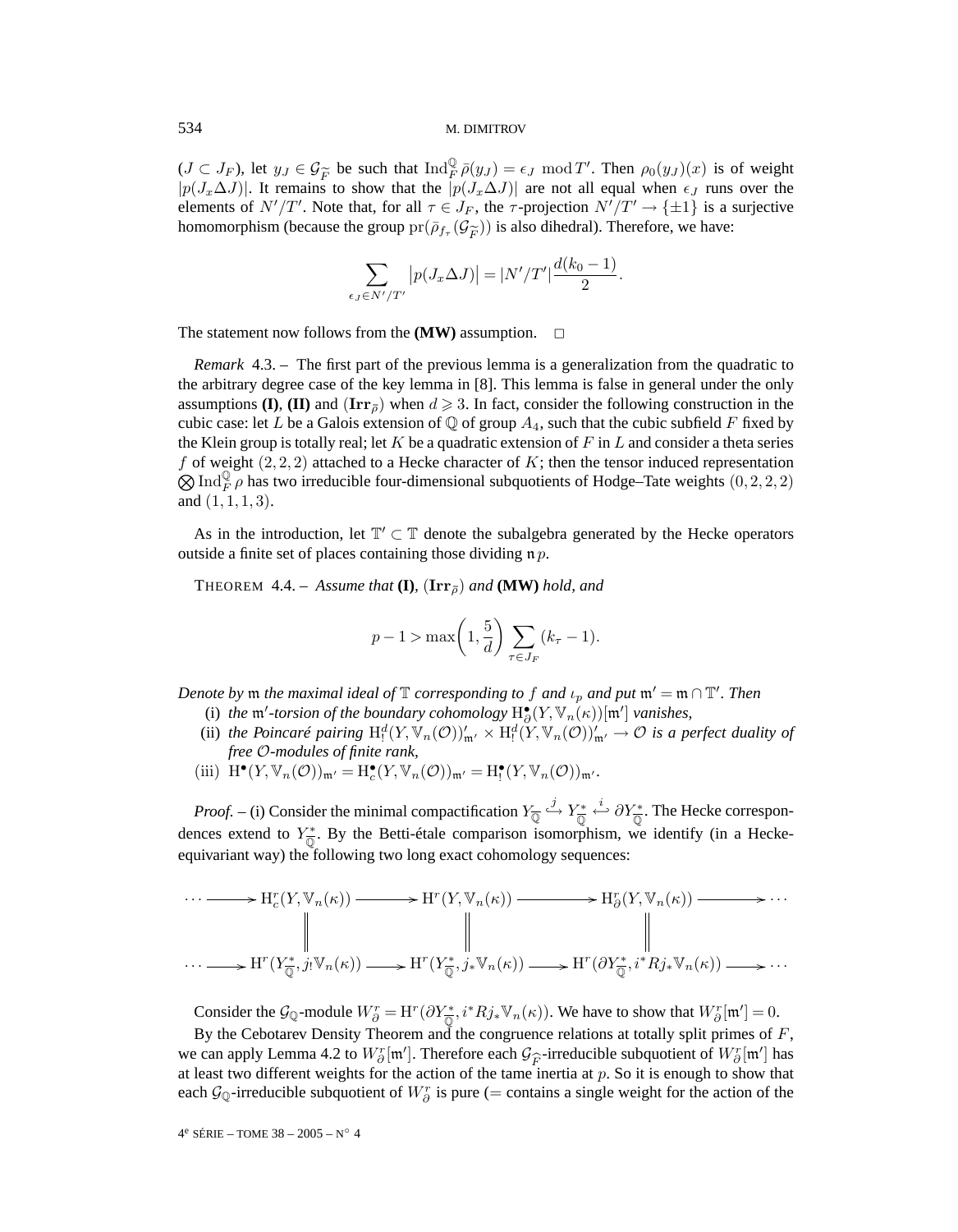tame inertia at *p*). Since  $\partial Y^*_{\overline{Q}}$  is zero-dimensional, the spectral sequence

$$
\mathrm{H}^{\bullet}\big(\partial Y^*_{\overline{\mathbb{Q}}}, i^*R^{\bullet}j_*\mathbb{V}_n(\kappa)\big) \Longrightarrow \mathrm{H}^{\bullet}\big(\partial Y^*_{\overline{\mathbb{Q}}}, i^*Rj_*\mathbb{V}_n(\kappa)\big)
$$

shows that  $W_{\partial}^r = \mathrm{H}^0(\partial Y_{\overline{\mathbb{Q}}}^*, i^*R^r j_* \mathbb{V}_n(\kappa)).$ 

Since  $\mathrm{H}^{0}(\partial Y_{\overline{\mathbb{Q}}}^{*}, i^{*}R^{r}j_{*}\mathbb{V}_{n}(\kappa))$  is a subquotient of  $\mathrm{H}^{0}(\partial Y_{\overline{\mathbb{Q}}}^{1,*}, i^{*}R^{r}j_{*}\mathbb{V}_{n}(\kappa))$  it is enough to show that each  $\check{\mathcal{G}}_{\mathbb{Q}}$ -irreducible subquotient of this last is pure.

This will be done using a result of Pink [32]. We replaced Y by  $Y^1$ , since the group G does not satisfy the conditions of this reference, while  $G^*$  satisfies them.

Consider the decomposition  $T = D_l \times D_h$ , according to

$$
\begin{pmatrix} u\epsilon & 0 \\ 0 & u^{-1} \end{pmatrix} = \begin{pmatrix} u & 0 \\ 0 & u^{-1} \end{pmatrix} \begin{pmatrix} \epsilon & 0 \\ 0 & 1 \end{pmatrix}.
$$

Put  $\Gamma^1 = \Gamma_1^1(\mathfrak{c}, \mathfrak{n})$ . By [32, Theorem 5.3.1], the restriction of the étale sheaf  $i^* R^r j_* \mathbb{V}_n(\mathbb{F}_p)$  to a cusp  $C = \gamma \infty$  of  $Y_{\overline{Q}}^{1,*}$  is the image by the functor of Pink of the  $\gamma^{-1} \Gamma^1 \gamma \cap B/\gamma^{-1} \Gamma^1 \gamma \cap D_l U$ module

$$
\bigoplus_{a+b=r} H^a(\gamma^{-1}\Gamma^1\gamma \cap D_l, H^b(\gamma^{-1}\Gamma^1\gamma \cap U, \mathbb{V}_n(\mathbb{F}_p))).
$$

Under the assumption  $(II)$ , a modulo p version of a theorem of Kostant (see [33]) gives an isomorphism of T-module  $H^b(\gamma^{-1}\Gamma^1\gamma \cap U, \mathbb{V}_n(\mathbb{F}_p)) = \bigoplus_{|J|=b} W_{\epsilon_J(n+t)-t,n_0}$ . By decomposing  $W_{\epsilon}$ <sub>J</sub>(n+t)−t =  $W_{\epsilon}$ <sub>J</sub>(n+t)−t,n<sub>0</sub>  $\otimes W_{\epsilon}$ <sub>J</sub>(n+t)−t,n<sub>0</sub> according to  $T = D_l \times D_h$ , we get

$$
H^{a}(\gamma^{-1}\Gamma^{1}\gamma \cap D_{l}, H^{b}(\gamma^{-1}\Gamma^{1}\gamma \cap U, \mathbb{V}_{n}(\mathbb{F}_{p})))
$$
  
= 
$$
\bigoplus_{|J|=b} H^{a}(\gamma^{-1}\Gamma^{1}\gamma \cap D_{l}, W^{l}_{\epsilon_{J}(n+t)-t,n_{0}}) \otimes W^{h}_{\epsilon_{J}(n+t)-t,n_{0}},
$$

where Galois acts only on the second factors of the right-hand side.

Therefore  $\mathrm{H}^{0}(\partial Y_{\overline{\mathbb{Q}}}^{*}, i^{*}R^{r}j_{*}\mathbb{V}_{n}(\mathbb{F}_{p}))$  is a direct sum of subspaces  $\mathrm{H}^{0}(\mathcal{C}, W_{\epsilon_{J}(n+t)-t,n_{0}}^{h}(\mathbb{F}_{p})),$  $|J| \le r$ , each containing a single Fontaine–Laffaille weight, namely the weight  $|p(J)|$ .

(ii) Since the Poincaré duality is perfect over  $E$ , it is enough to show that the m'-localization of natural map  $H^d(\mathcal{O})/H_!^d(\mathcal{O}) \to H^d(E)/H_!^d(E)$  is injective. For this, it is sufficient to show that  $H^d_{\partial}(\mathcal{O})_{\mathfrak{m}'} := H^d(\partial M, \mathbb{V}_n(\mathcal{O}))_{\mathfrak{m}'}$  is torsion free, which would follow from the vanishing of  $H_{\partial}^{d-1}(E/\mathcal{O})_{\mathfrak{m}'}$ . We have a surjection  $H_{\partial}^{d-1}(\kappa)_{\mathfrak{m}'} \to H_{\partial}^{d-1}(E/\mathcal{O})_{\mathfrak{m}'}[\varpi]$ , where  $\varpi$  is an uniformizer of  $\mathcal O$ . Finally, by (i) and Nakayama's lemma,  $\mathrm H^{d-1}_{\partial}(\kappa)_{\mathfrak m'}=0$ .

(iii) The vanishing of  $H^{\bullet}_{\partial}(\kappa)_{\mathfrak{m}'}$  gives the vanishing of  $H^{\bullet}_{\partial}(\mathcal{O})_{\mathfrak{m}'}=0$ .  $\Box$ 

# **4.2. Definition of periods**

By taking the subspace  $\bigcap_{\mathfrak{a}\subset\mathfrak{o}} \ker(T_{\mathfrak{a}} - c(f, \mathfrak{a}))$  of (8) we obtain

$$
\delta_J:\mathbb{C}f_J\stackrel{\sim}{\longrightarrow} \mathrm{H}^d_!(Y^\mathrm{an},\mathbb{V}_n(\mathbb{C}))[\hat{\epsilon}_J,f].
$$

Fix an isomorphism  $\mathbb{C} \cong \overline{\mathbb{Q}}_p$  compatible with  $\iota_p$ . We recall that  $H_!^d(Y^{\text{an}}, \mathbb{V}_n(\mathcal{O}))'$  denotes the image of the natural map  $H_c^d(Y^{\text{an}}, \mathbb{V}_n(\mathcal{O})) \to H^d(Y^{\text{an}}, \mathbb{V}_n(\mathbb{C}))$ . Since  $\mathcal O$  is principal, the O-module  $L_{f,J} := H^d_!(Y^{\text{an}}, \mathbb{V}_n(\mathcal{O}))'[\hat{\epsilon}_J, f]$  is free of rank 1. We fix a basis  $\eta(f, J)$  of  $L_{f,J}$ .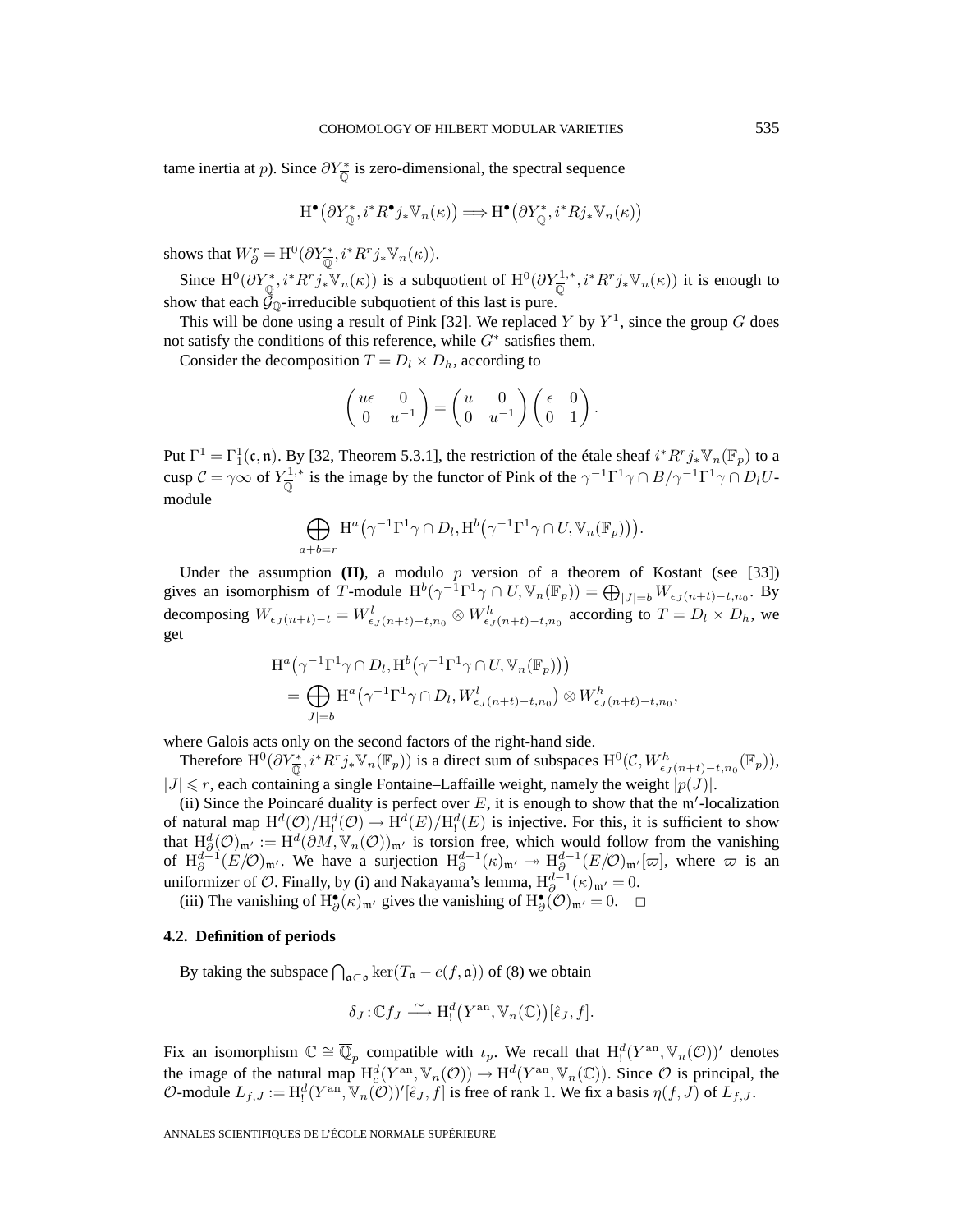DEFINITION 4.5. – For each  $J \subset J_F$  we define the period  $\Omega(f, J) = \frac{\delta_J(f, J)}{\eta(f, J)} \in \mathbb{C}^\times/\mathcal{O}^\times$ . We fix  $J_0 \subset J_F$  and put  $\Omega_f^+ = \Omega(f, J_0)$  and  $\Omega_f^- = \Omega(f, J_F \backslash J_0)$ .

*Remark* 4.6. – The periods  $\Omega_f^{\pm}$  differ from the ones originally introduced by Hida in [21]. Hida's periods put together all the external conjugates of f. Our slightly different definition is motivated by the congruence criterion that we want to show (Theorem 4.11). Since we can prove the perfectness of the twisted Poincaré pairing only for certain local components of the middle degree cohomology  $\mathrm{H}^d_!(Y^\mathrm{an},\mathbb{V}_n(\mathcal{O}))'$  and in general  $f$  and its external conjugates do not belong to the same local component, we have to separate them in the definition of the period.

# **4.3. Computation of a discriminant**

The aim of this paragraph is to compute the discriminant  $\text{disc}(L_f)$  of the O-lattice  $L_f := H_!^d(Y^{\text{an}}, \mathbb{V}_n(\mathcal{O}))'[f] = \bigoplus_{J \subset J_F} L_{f,J}$ , with respect to the twisted Poincaré pairing [,] defined in (6). We follow [18, Section 6].

We have  $\text{disc}(L_f) = \text{det}(([\eta(f, J), \eta(f, J')])_{J, J' \subset J_F}).$ 

By [18, (41)], for every  $\tau \in J_F$  and  $x, y \in H^d_!(Y^{\text{an}}, \mathbb{V}_n(\mathbb{C}))$  we have  $[\epsilon_\tau \cdot x, y] = -[x, \epsilon_\tau \cdot y]$ . The embedding  $\mathcal{O} \hookrightarrow \mathbb{C}$  that we have fixed gives an embedding  $\tau_0 : F \hookrightarrow \mathbb{C}$ .

$$
\begin{split} \text{disc}(L_f) &= \prod_{\tau_0 \in J \subset J_F} \left| \begin{matrix} 0 & [\eta(f,J), \eta(f,J_F \backslash J)] \\ [\eta(f,J_F \backslash J), \eta(f,J)] & 0 \end{matrix} \right| \\ &= \prod_{\tau_0 \in J \subset J_F} -\left( \frac{[\delta_J(f), \delta_{J_F \backslash J}(f)]}{\Omega(f,J)\Omega(f,J_F \backslash J)} \right)^2, \end{split}
$$

and  $[\delta_J(f), \delta_{J_F\setminus J}(f)] = 2^d \langle \epsilon_{J_F} \delta(f), \iota \cdot \delta(f) \rangle = 2^d W(f) \langle \epsilon_{J_F} \delta(f), \delta(f^c) \rangle = 2^d W(f)(f, f)_{K_1(\mathfrak{n})},$ where  $f^c$  is the complex conjugate of f and  $W(f)$  is the complex constant of the functional equation of the standard L-function of f. By [9, Lemma 2.13]  $W(f) \in \mathcal{O}^{\times}$ . Therefore the following equality holds in  $E^{\times}/\mathcal{O}^{\times}$ :

(15) 
$$
\operatorname{disc}(L_{f,J_0} \oplus L_{f,J_F\setminus J_0}) = \left(\frac{(f,f)_{K_1(\mathfrak{n})}}{\Omega_f^+ \Omega_f^-}\right)^2.
$$

**4.4. Shimura's formula for**  $L(\text{Ad}^0(f), 1)$ 

For a prime v of F we define  $\alpha_v$  and  $\beta_v$  by:

$$
\alpha_v + \beta_v = c(f, v), \qquad \alpha_v \beta_v = \begin{cases} \psi(v) \, \text{N}_{F/\mathbb{Q}}(v), & \text{if } v \nmid \mathfrak{n}, \\ 0, & \text{if } v \mid \mathfrak{n}. \end{cases}
$$

The naive adjoint  $L$ -function of  $f$  is defined by the Euler product:

(16) 
$$
L^{(n)}(Ad^{0}(f), s) = \prod_{v \nmid n} \left[ \left( 1 - \alpha_{v} \beta_{v}^{-1} N_{F/\mathbb{Q}}(v)^{-s} \right) \left( 1 - N_{F/\mathbb{Q}}(v)^{-s} \right) \right] \times \left( 1 - \beta_{v} \alpha_{v}^{-1} N_{F/\mathbb{Q}}(v)^{-s} \right) \right]^{-1}.
$$

In [38] Shimura studies the series  $D(f, f^c, s) = \sum_{\mathfrak{a} \subset \mathfrak{o}} c(f, \mathfrak{a}) \overline{c(f, \mathfrak{a})} N_{F/\mathbb{Q}}(\mathfrak{a})^{-s}$  and shows that it has the following Euler product (see [26, Lemma 7.2]):

4e SÉRIE – TOME 38 – 2005 – N◦ 4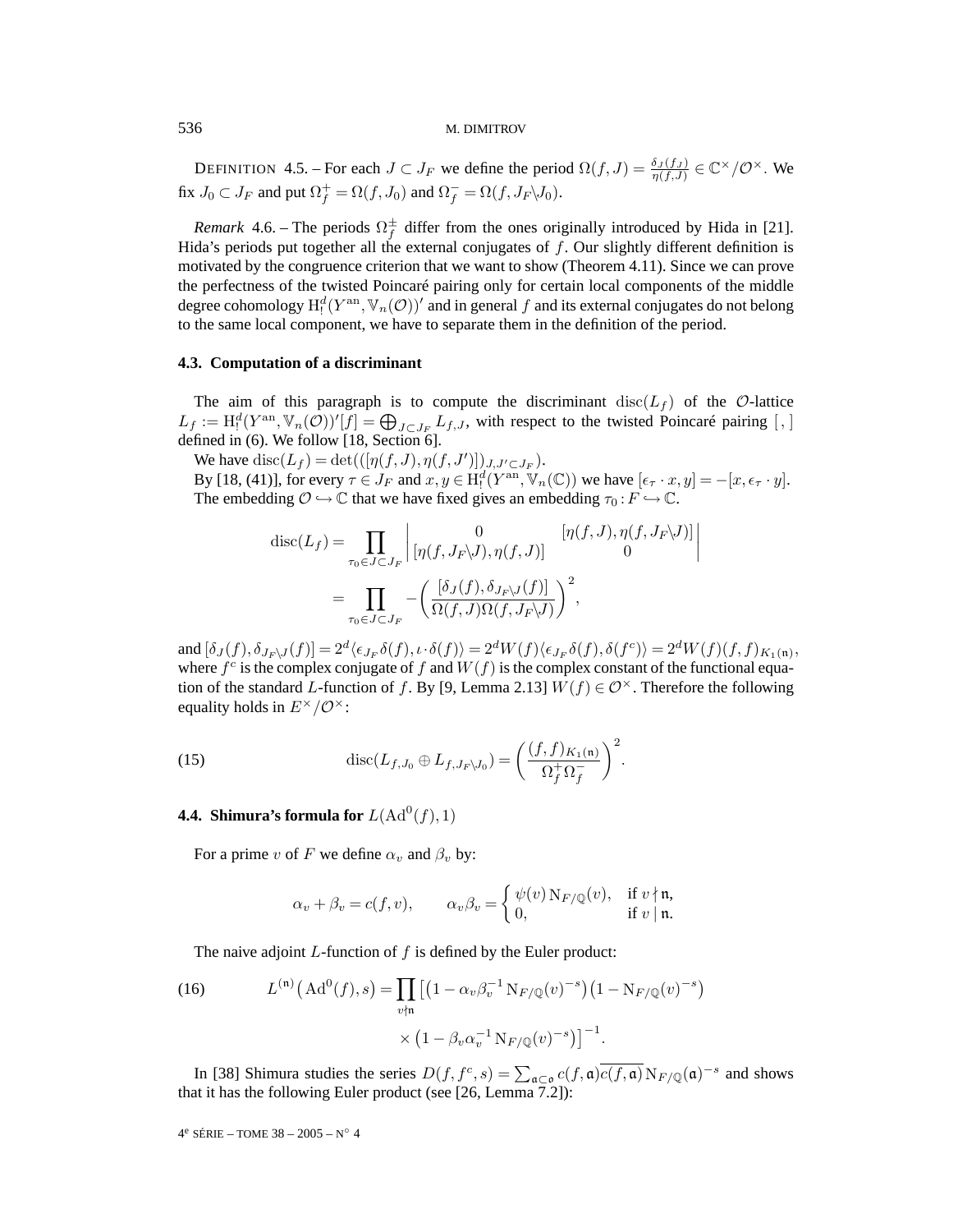$$
D(f, f^c, s) = \prod_v \left(1 - \alpha_v \beta_v \overline{\alpha_v \beta_v} N_{F/\mathbb{Q}}(v)^{-2s}\right) \left(1 - \alpha_v \overline{\alpha_v} N_{F/\mathbb{Q}}(v)^{-s}\right)^{-1}
$$

$$
\times \left(1 - \alpha_v \overline{\beta_v} N_{F/\mathbb{Q}}(v)^{-s}\right)^{-1} \left(1 - \beta_v \overline{\alpha_v} N_{F/\mathbb{Q}}(v)^{-s}\right)^{-1}
$$

$$
\times \left(1 - \beta_v \overline{\beta_v} N_{F/\mathbb{Q}}(v)^{-s}\right)^{-1}.
$$

Using the fact that for all  $v \nmid \mathfrak{n}$   $\overline{c(f,v)} = \overline{\psi(v)}c(f,v)$  a direct computation gives:

(17) 
$$
\zeta_F^{(\mathfrak{n})}(2s)D^{(\mathfrak{n})}(f,f^c,s+k_0-1)=\zeta_F^{(\mathfrak{n})}(s)L^{(\mathfrak{n})}(\mathrm{Ad}^0(f),s),
$$

where  $D^{(n)}(f, f^c, s)$  is obtained from  $D(f, f^c, s)$  by removing the Euler factors for  $v|\mathfrak{n}$ .

THEOREM 4.7 (Shimura [38, (2.31), Proposition 4.13]). – Let  $f \in S_k(\mathfrak{n}, \psi)$  be a newform. *Then*

$$
\operatorname{Res}_{s=1} D(f, f^c, s+k_0-1) = 2^{d-1} (4\pi)^{|k|} \prod_{\tau \in J_F} \Gamma(k_\tau)^{-1} R_F [\mathfrak{o}_+^{\times} : \mathfrak{o}^{\times 2}] \mu^{-1}(f, f)_{K_1(\mathfrak{n})},
$$
  
where  $\mu = \mu(\Gamma_1(\mathfrak{c}, \mathfrak{n}) \setminus \mathfrak{H}_F) = \frac{2N_{F/\mathbb{Q}}(\mathfrak{d})^{3/2} \zeta_F(2)}{\pi^d [\mathfrak{o}_+^{\times} : \mathfrak{o}^{\times 2}]} \cdot \frac{N_{F/\mathbb{Q}}(\mathfrak{n})^2 \prod_{v \mid \mathfrak{n}} (1 - N_{F/\mathbb{Q}}(v)^{-2})}{[\mathfrak{o}^{\times} : \mathfrak{o}_{\mathfrak{n},1}^{\times}]}.$ 

By a direct computation:

(18) 
$$
\zeta_F^{(\mathfrak{n})}(2) \operatorname{Res}_{s=1} D(f, f^c, s+k_0-1)
$$

$$
= \frac{\operatorname{Res}_{s=1} \zeta_F^{(\mathfrak{n})}(s) (4\pi)^{|k|} \pi^d [\mathfrak{o}^{\times}_+ : \mathfrak{o}^{\times 2}] [\mathfrak{o}^{\times} : \mathfrak{o}^{\times}_{\mathfrak{n},1}](f, f)_{K_1(\mathfrak{n})}}{2\Delta h_F^+ \operatorname{N}_{F/\mathbb{Q}}(\mathfrak{n}) \prod_{\tau \in J_F} \Gamma(k_{\tau}) \prod_{v | \mathfrak{n}} (1 - \operatorname{N}_{F/\mathbb{Q}}(v)^{-1})}.
$$

We define the imprimitive adjoint L-function  $L^*(\text{Ad}^0(f), s)$  by completing the naive adjoint L-function  $L^{(n)}(A\bar{d}^0(f), s)$  defined in (16), in order to have the relation:

$$
L^{\ast}(\mathrm{Ad}^0(f), s)D^{(\mathfrak{n})}(f, f^c, s + k_0 - 1) = L^{(\mathfrak{n})}(\mathrm{Ad}^0(f), s)D(f, f^c, s + k_0 - 1).
$$

By [26, (7.7)] we have  $L^*(\text{Ad}^0(f), s) = L^{(\mathfrak{n})}(\text{Ad}^0(f), s) \prod_{v| \mathfrak{n}} L_v^*(\text{Ad}^0(f), s)$ , where for  $v | \mathfrak{n}$ 

$$
L_v^*\left(\text{Ad}^0(f),s\right) = \begin{cases} (1 - \mathcal{N}_{F/\mathbb{Q}}(v)^{-s})^{-1}, & \text{if } f \text{ is a principal series and minimal at } v, \\ (1 - \mathcal{N}_{F/\mathbb{Q}}(v)^{-s-1})^{-1}, & \text{if } f \text{ is special and minimal at } v, \\ 1, & \text{otherwise.} \end{cases}
$$

Following Deligne [6] we associate to  $L^*(\text{Ad}^0(f), s)$  an Euler factor:

$$
\Gamma\big(\operatorname{Ad}^0(f),s\big) = \prod_{\tau \in J_F} \pi^{-(s+1)/2} \Gamma\big((s+1)/2\big)(2\pi)^{1-k_{\tau}-s} \Gamma(s+k_{\tau}-1).
$$

Finally, by (17) and (18), there exists  $a \in \mathbb{Z}$  such that:

(19) 
$$
\Gamma\left(\mathrm{Ad}^0(f),1\right)L^*\left(\mathrm{Ad}^0(f),1\right)=\frac{2^a}{\Delta}(f,f)_\mathfrak{n}.
$$

*Remark* 4.8. – Consider the adjoint L-function  $L(\text{Ad}^0(\rho), s)$  attached to the three-dimensional  $\mathcal{G}_F$ -representation Ad<sup>0</sup>( $\rho$ ) on trace zero 2 × 2 matrices. By compatibility between local and global Langlands correspondence  $L(\text{Ad}^0(\rho), s)$  is equal to the adjoint L-function  $L(\text{Ad}^0(f), s)$ associated to the automorphic representation attached to f. Nevertheless  $L(\text{Ad}^0(f), s)$  may differ from  $L^*(\text{Ad}^0(f), s)$  at some places v dividing n (see [26, (7.3c)]).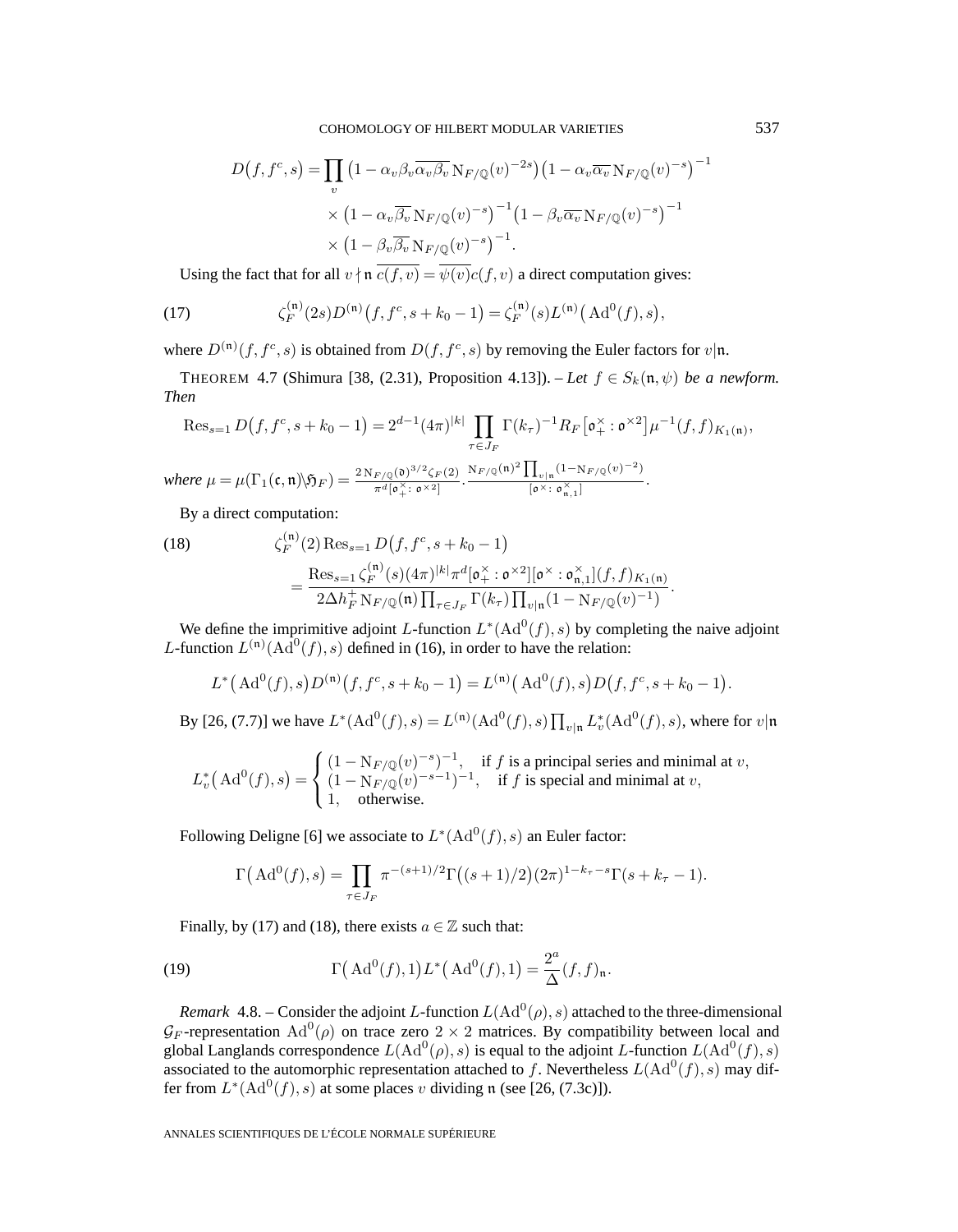# **4.5. Construction of congruences**

LEMMA 4.9. – Let  $V_1$  and  $V_2$  be two finite-dimensional E-vector spaces and let L be a O-lattice in  $V = V_1 \oplus V_2$ *. For*  $j = 1, 2$ *, put*  $L_j = L \cap V_j$  *and denote*  $L^j$  *the projection of* L *in*  $V_i$  *following the above direct sum decomposition. Then:* 

- (i)  $L_j \subset L^j$  are two lattices of  $V_j$ , and  $L_j$  is a direct factor in L.
- (ii) *we have isomorphisms of finite* O*-modules*:

$$
L^1/L_1 \xleftarrow{\sim} L/L_1 \oplus L_2 \xrightarrow{\sim} L^2/L_2.
$$

*This finite*  $\mathcal{O}\text{-}$ *module is called the congruence module, and is denoted by*  $C_0(L;V_1,V_2)$ *.* 

The following proposition follows from Deligne–Serre [7, Lemma 6.11] and will be used to construct congruences:

PROPOSITION 4.10. – *Keep the notations of Lemma* 4.9*. Let* T *be a commutative* O*-algebra consisting of endomorphisms of* V *, preserving the lattice* L *and the direct sum decomposition*  $V_1 \oplus V_2$ *. For*  $j = 1, 2$ *, denote by*  $\mathcal{T}_i$  *the image of*  $\mathcal{T}$  *in* End $(V_i)$ *.* 

*Assume that*  $C_0(L;V_1,V_2)$  *is non-zero and that its support contains*  $\mathcal{P}$ *.* 

*Let*  $\mathfrak{m}_1$  *be maximal ideal*  $\mathcal{T}_1$  *of residue field*  $\kappa_1$ *, such that*  $L^1/L_1 \otimes_{\mathcal{T}_1} \kappa_1$  *is non zero, and denote by*  $\bar{\theta}_1 : T_1 \rightarrow \kappa_1$  *the corresponding character.* 

*Then there exists a discrete valuation ring*  $O'$  *of maximal ideal*  $P'$  (*with*  $P' \cap O = P$ *), residue* field  $\kappa' \supset \kappa_1$  and whose fraction field  $E'$  is a finite extension of E, and there exists a character  $\theta_2: \mathcal{T}_2 \to \mathcal{O}'$  such that for each  $T \in \mathcal{T}$ ,  $\overline{\theta}_1(T) \equiv \theta_2(T) \; (\text{mod } \mathcal{P}').$ 

*Proof.* – For  $j = 1, 2$ , denote by  $\pi_j$  the projection of T onto  $\mathcal{T}_j$ . Then  $\mathfrak{m} = \pi_1^{-1}(\mathfrak{m}_1)$  is a maximal ideal of T of residue field  $\kappa_1$ . Put  $m_2 = \pi_2(m)$ . Since the isomorphism of Lemma 4.9(ii) is  $T$ -equivariant, we have

$$
\left( L^1/L_1 \right) \otimes_{\mathcal{T}_1} \left( \mathcal{T}_1/\mathfrak{m}_1 \right) \cong \left( L/(L_1 \oplus L_2) \right) \otimes_{\mathcal{T}} \left( \mathcal{T}/\mathfrak{m} \right) \cong \left( L^2/L_2 \right) \otimes_{\mathcal{T}_2} \left( \mathcal{T}_2/\mathfrak{m}_2 \right).
$$

By assumption  $(L^1/L_1) \otimes_{\mathcal{T}_1} (\mathcal{T}_1/\mathfrak{m}_1)$  is non-zero. Therefore  $\mathfrak{m}_2$  is a maximal ideal of  $\mathcal{T}_2$  of residue field  $\kappa_1$  and the corresponding character  $\hat{\theta}_2 : \mathcal{T}_2 \to \kappa_1$  fits in the following commutative diagram:



Since  $T_2$  is a (finite) flat O-algebra, there exists a prime ideal  $P_2$ , contained in  $m_2$  and such that  $P_2 \cap O = 0$ . The reduction modulo  $P_2$  gives a character  $\theta_2$  of  $T_2$  as in the statement.  $\Box$ 

THEOREM 4.11 (Theorem A). – Let f and p be such that  $(I)$ ,  $(Irr_{\overline{\rho}})$  and  $(MW)$  hold, and  $p-1 > \max(1, \frac{5}{d}) \sum_{\tau \in J_F} (k_{\tau} - 1)$ . If  $\iota_p(\frac{\Gamma(\mathrm{Ad}^0(f), 1)L^*(\mathrm{Ad}^0(f), 1)}{\Omega_f^+\Omega_f^-}) \in \mathcal{P}$ , then  $\mathcal P$  is a congruence *prime for* f*.*

 $Proof.$  – Let  $L = H_!^d(Y^{\text{an}}, \mathbb{V}_n(\mathcal{O}))'_{\mathfrak{m}'}[\pm \hat{\epsilon}_{J_0}, \psi] \subset V = H_!^d(Y^{\text{an}}, \mathbb{V}_n(E))_{\mathfrak{m}'}[\pm \hat{\epsilon}_{J_0}, \psi]$  and  $V_1 = H_1^d(Y^{\text{an}}, \mathbb{V}_n(E))[\pm \hat{\epsilon}_{J_0}, f]$ . Then  $L_1 = L \cap V_1 = L_{f, J_0} \oplus L_{f, J_F \setminus J_0}$  (see Section 4.2). By (15) the twisted Poincaré pairing  $\lceil$ , is non-degenerate on  $V_1$ . Let  $V_2$  be the orthogonal subspace of  $V_1$  in  $V$ .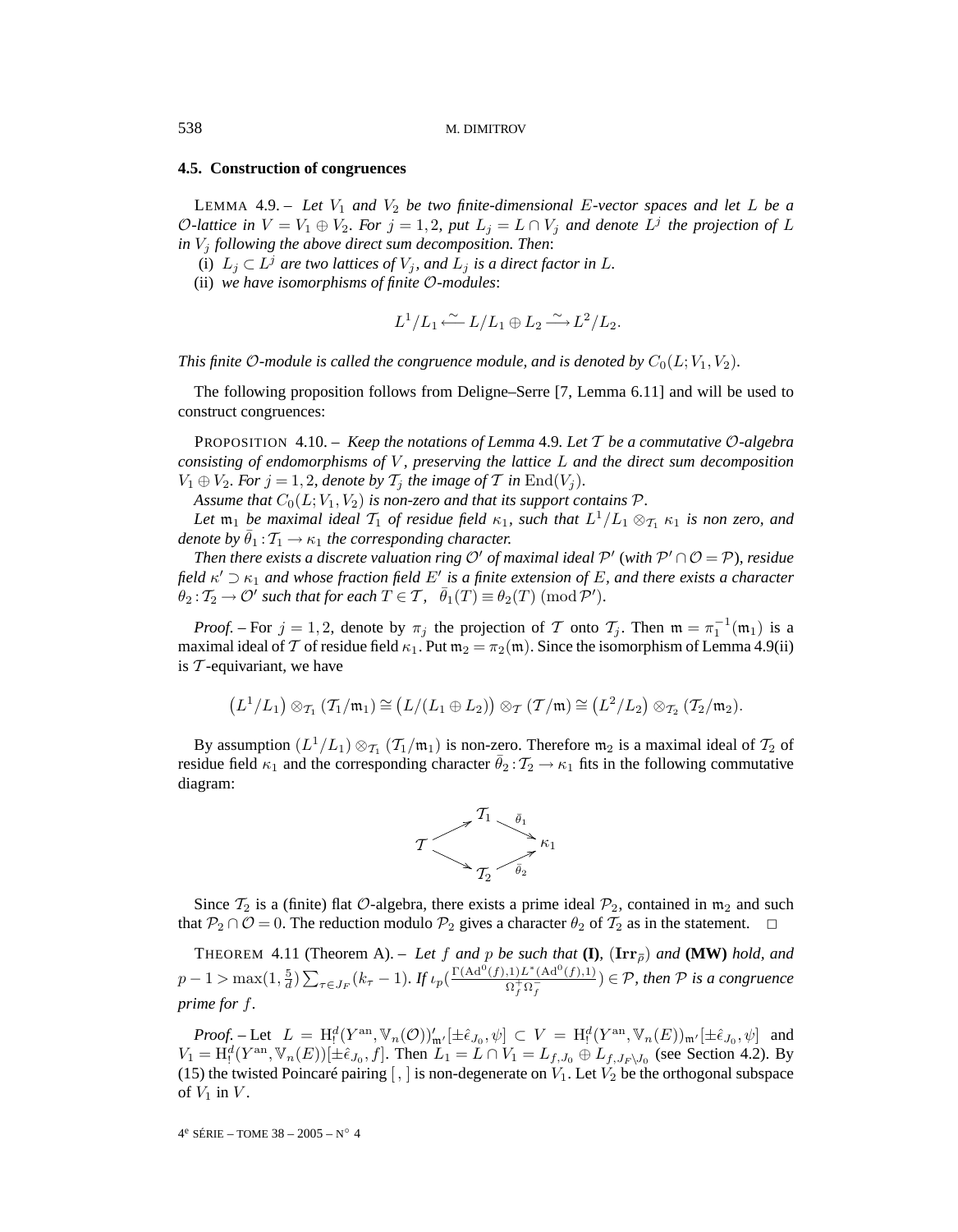By Theorem 4.4(ii) the twisted Poincaré pairing is perfect on  $H^d_!(Y^{\rm an}, \mathbb{V}_n(\mathcal{O}))'_{\mathfrak{m}'}[\pm \hat{\epsilon}_{J_0}]$ . After rescaling by the factor  $\frac{(f,f)_n}{(f,f)_{K_1(n)}}$  (coming from congruences obtained by varying the central character) it restricts to a perfect pairing on  $L$ . Then, by [21, (4.6)] we have

$$
[L1 : L1] = \left(\frac{(f, f)n}{(f, f)K1(n)}\right)^{2} \operatorname{disc}(L1).
$$

Using now (15), (19), and the assumption on P we obtain that the O-module  $L^1/L_1$  is nonzero and  $P$  belongs to its support. By Lemma 4.9 the same holds for the congruence module  $C_0(L;V_1,V_2)$ . By Proposition 4.10 and the duality between  $\mathbb{T}(\mathbb{C})$  and  $S_k(\mathfrak{n}, \psi)$  there exists another normalized eigenform  $g \in S_k(\mathfrak{n}, \psi)$  congruent to f. Hence  $P$  is a congruence prime for  $f. \square$ 

#### **5. Fontaine–Laffaille weights of Hilbert modular varieties**

In this section all the objects are over  $\mathcal{O}$ . The aim is to establish a modulo p version of Theorem 2.3 under the assumptions that p does not divide  $\Delta$  and  $p - 1 > |n| + d$ .

# **5.1. The BGG complex over**  $\mathcal{O}$

**Koszul's complex.** The Koszul's complex of the trivial  $G$ -module  $\mathcal O$  is given by

$$
\cdots \longrightarrow U_{\mathcal{O}}(\mathfrak{g}) \otimes \bigwedge^2_{\mathcal{O}} \mathfrak{g} \longrightarrow U_{\mathcal{O}}(\mathfrak{g}) \otimes \mathfrak{g} \longrightarrow U_{\mathcal{O}}(\mathfrak{g}) \longrightarrow \mathcal{O} \longrightarrow 0.
$$

Since  $\mathfrak{g} = \mathfrak{b} \oplus \mathfrak{u}^-$ , the  $\mathcal{O}[\mathfrak{b}]$ -module  $\mathfrak{g}/\mathfrak{b}$  is a direct factor in g and we have a homomorphism of B-modules  $U_{\mathcal{O}}(\mathfrak{g}) \otimes \bigwedge_{\mathcal{O}}^{\bullet} \mathfrak{g} \to U_{\mathcal{O}}(\mathfrak{g}) \otimes_{U_{\mathcal{O}}(\mathfrak{b})} \bigwedge_{\mathcal{O}}^{\bullet}(\mathfrak{g}/\mathfrak{b})$ . Thus, we deduce another complex

$$
U_{\mathcal{O}}(\mathfrak{g})\otimes_{U_{\mathcal{O}}(\mathfrak{b})}\bigwedge_{\mathcal{O}}^{\bullet}(\mathfrak{g}/\mathfrak{b})\rightarrow \mathcal{O}\rightarrow 0,
$$

denoted by  $S_{\mathcal{O}}^{\bullet}(\mathfrak{g}, \mathfrak{b}).$ 

More generally, for a free  $\mathcal{O}\text{-module } V$  endowed with an action of  $U_{\mathcal{O}}(\mathfrak{g})$ , we consider the complex  $S^{\bullet}_{\mathcal{O}}(\mathfrak{g}, \mathfrak{b}) \otimes V$  endowed with the diagonal action of  $U_{\mathcal{O}}(\mathfrak{g})$ . For every  $U_{\mathcal{O}}(\mathfrak{b})$ -module W which is free over  $\mathcal{O}$ , there is a canonical isomorphism of  $U_{\mathcal{O}}(\mathfrak{g})$ -modules

$$
\big(U_{\mathcal{O}}(\mathfrak{g})\otimes_{U_{\mathcal{O}}(\mathfrak{b})}W\big)\otimes V\cong U_{\mathcal{O}}(\mathfrak{g})\otimes_{U_{\mathcal{O}}(\mathfrak{b})}(W\otimes V|_{\mathfrak{b}}).
$$

Therefore we obtain another complex

$$
U_{\mathcal{O}}(\mathfrak{g}) \otimes_{U_{\mathcal{O}}(\mathfrak{b})} \left( \bigwedge_{\mathcal{O}}^{\bullet} (\mathfrak{g}/\mathfrak{b}) \otimes V|_{\mathfrak{b}} \right) \to V \to 0,
$$

denoted by  $S^{\bullet}_{\mathcal{O}}(\mathfrak{g}, \mathfrak{b}, V)$ . In the case where  $V = V_n$  we denote it by  $S^{\bullet}_{\mathcal{O}}(\mathfrak{g}, \mathfrak{b}, n)$ .

**Verma modules.** For each weight  $\mu \in \mathbb{Z}[J_F]$ , we define a  $U_{\mathcal{O}}(\mathfrak{g})$ -module  $V_{\mathcal{O}}(\mu)$  :=  $U_{\mathcal{O}}(\mathfrak{g}) \otimes_{U_{\mathcal{O}}(\mathfrak{b})} W_{\mu}(\mathcal{O})$ , called the *Verma module* of weight  $\mu$ .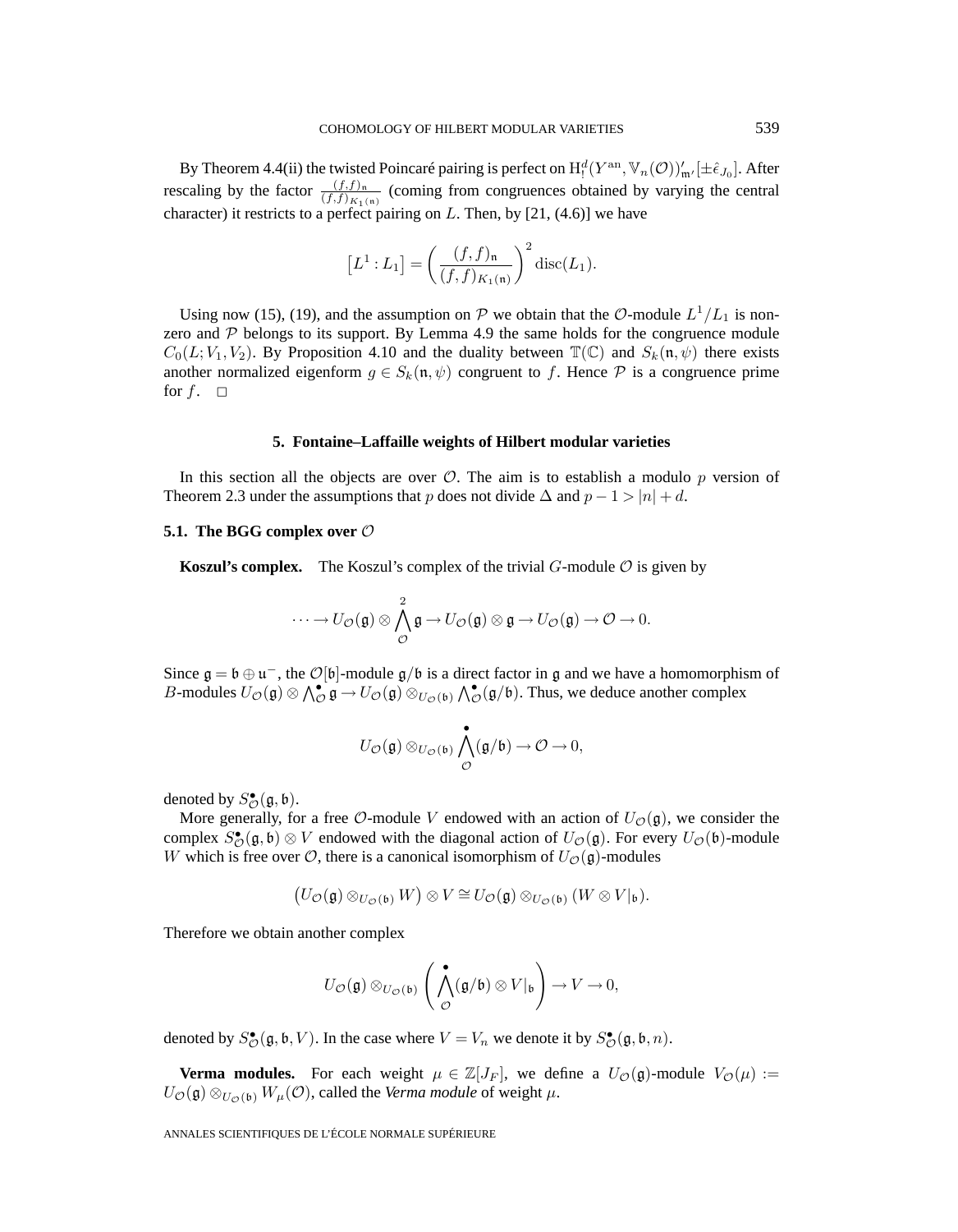LEMMA 5.1. – *Let* W *be a* B*-module, free of finite rank over* O*, whose weights are smaller than*  $(p-1)t$ *. Then, there exists a filtration of B-modules*  $0 = W_0 \subset W_1 \subset \cdots \subset W_r = W$  *such* that for every  $1 \leqslant i \leqslant r$  there exists  $\mu_i \in \mathbb{Z}[J_F]$  such that  $W_i/W_{i+1} \cong W_{\mu_i}(\mathcal{O})$ . Moreover the  $W_{\mu_i}(\mathcal{O}),\,1\leqslant i\leqslant r,$  are the irreducible factors of the  $T$  -module  $W.$ 

*In particular, if* U *acts trivially on* W, then  $W \cong \bigoplus_{i=1}^r W_{\mu_i}(\mathcal{O})$ .

*Proof.* – Let  $\mu_1$  be a maximal weight of W (for the partial order given by the positive roots of G) and let  $v \in W$  be a O-primitive vector of weight  $\mu_1$ . Let W' be the  $U_{\mathcal{O}}(\mathfrak{b})$ -submodule generated by v. Then  $W' \cong W_{\mu_1}(\mathcal{O})$  and  $W' \otimes \kappa$  is irreducible, because  $\mu_1$  is smaller than  $(p-1)t$  (and W' is free of rank 1). Since W is free over  $\mathcal O$  we have an exact sequence of B-modules

$$
0 \to \operatorname{Tor}_1^{\mathcal{O}}(W/W', \kappa) \to W' \otimes \kappa \to W \otimes \kappa.
$$

Since  $W' \otimes \kappa$  is irreducible and v is primitive, the last arrow is injective. Therefore

$$
\operatorname{Tor}_1^{\mathcal{O}}(W/W', \kappa) = 0,
$$

that is  $W/W'$  is free over  $O$ . The lemma follows then by induction.  $\Box$ 

LEMMA 5.2. – The module  $S^i_{\mathcal{O}}(\mathfrak{g}, \mathfrak{b}, n)$  has a finite filtration by  $U_{\mathcal{O}}(\mathfrak{g})$ -submodules whose graded pieces are of the form  $V_{\mathcal{O}}(\mu)$ ,  $\mu \in \Omega^i(n)$ , where  $\Omega^i(n)$  is the set of weights of the t-module  $\bigwedge^i_{\mathcal{O}}(\mathfrak{g}/\mathfrak{b}) \otimes V_n(\mathcal{O})|_{\mathfrak{b}}.$ 

*Proof.* – Since  $p-1 > |n| + d$  the previous lemma applies to  $\bigwedge^{\bullet}(\mathfrak{g}/\mathfrak{b}) \otimes V_n(\mathcal{O})|_{\mathfrak{b}}$ . This gives a filtration  $0 = W_0 \subset W_1 \subset \cdots \subset W_r = \bigwedge^i_{\mathcal{O}}(\mathfrak{g}/\mathfrak{b}) \otimes V_n(\mathcal{O})|_{\mathfrak{b}}$  whose graded pieces are  $W_\mu(\mathcal{O})$ ,  $\mu \in \Omega^i(n)$ . Since  $U_{\mathcal{O}}(\mathfrak{g})$  is  $U_{\mathcal{O}}(\mathfrak{b})$ -free, the functor  $U_{\mathcal{O}}(\mathfrak{g}) \otimes_{U_{\mathcal{O}}(\mathfrak{b})} \bullet$  is exact.  $\Box$ 

**Central characters.** Let  $U_{\mathcal{O}}(\mathfrak{g}) \to U_{\mathcal{O}}(\mathfrak{t})$  be the projection coming from the Poincaré– Birkhoff–Witt decomposition  $U_{\mathcal{O}}(\mathfrak{g}) = U_{\mathcal{O}}(\mathfrak{t}) \oplus (\mathfrak{u}^- U_{\mathcal{O}}(\mathfrak{g}) + U_{\mathcal{O}}(\mathfrak{g})\mathfrak{u})$ . We take its restriction to the invariants for the adjoint action  $\theta:U_{\mathcal{O}}(\mathfrak{g})^G\to U_{\mathcal{O}}(\mathfrak{t})$ . Note that  $U_{\overline{\mathbb{F}}_p}(\mathfrak{t})$  identifies with the algebra of regular functions on  $\text{Hom}_{\mathcal{O}}(\mathfrak{t}, \overline{\mathbb{F}}_p) \cong \overline{\mathbb{F}}_p[J_F]$  (a Laurent polynomial algebra). The Weyl group  $\{\pm 1\}^{J_F}$  of G acts on it by  $(\epsilon_J \cdot P)(\mu) = P(\epsilon_J (\mu + t) - t)$ . The following result is analogous to the theorem of Harish–Chandra:

THEOREM 5.3 (Jantzen [28]). –  $\theta_{\overline{\mathbb{F}}_p}$  *induces an algebra isomorphism* 

$$
U_{\overline{\mathbb{F}}_p}(\mathfrak{g})^G \to U_{\overline{\mathbb{F}}_p}(\mathfrak{t})^{\{\pm 1\}^{J_F}}.
$$

For every  $\mu \in \mathbb{Z}[J_F]$  and every  $\mathcal{O}$ -algebra R, we denote by  $d\mu_R : t_R \to R$  the corresponding character and by  $\chi_{\mu,R} = d\mu_R \circ \theta_R$  the composed map  $U_R(\mathfrak{g})^G \to U_R(\mathfrak{t}) \to R$ . This definition is compatible with the  $\mathcal{O}$ -algebra homomorphisms.

If V is a  $U_R(\mathfrak{g})$ -module generated by a vector v of weight  $\mu$  and annihilated by u, then  $U_R(\mathfrak{g})^G$ acts over V by  $\chi_{\mu,R}$ . Put  $\chi_{\mu,p} = \chi_{\mu,O}$  and  $\overline{\chi}_{\mu,p} = \chi_{\mu,\overline{\mathbb{F}}_n}$ .

COROLLARY 5.4. – If  $\overline{\chi}_{n,p} = \overline{\chi}_{\mu,p}$ , then there exists  $J \subset J_F$  such that  $\mu - (\epsilon_J (n + t) - t) \in$  $p\mathbb{Z}[J_F]$ *. In particular, if*  $\mu$  *is smaller than*  $(p-1)t$ *, then we have*  $\mu = \epsilon_J (n+t) - t$ *.* 

PROPOSITION 5.5. – Let  $\mu \in \Omega^i(n)$  (see Lemma 5.2). Then  $\overline{\chi}_{n,p} = \overline{\chi}_{\mu,p}$  if, and only if, there *exists a subset*  $J \subset J_F$  *containing i elements and such that*  $\mu = \epsilon_J (n + t) - t$ *.* 

*Proof.* – By the corollary, it remains to show that for  $J \subset J_F$ , we have  $\epsilon_J(n + t) - t \in$  $\Omega^{i}(n)$  if, and only if,  $|J| = i$ . By Lemma 5.2, we have to show that  $W_{\epsilon}$ <sub> $(j(n+t)-t,n_0(E))$ </sub>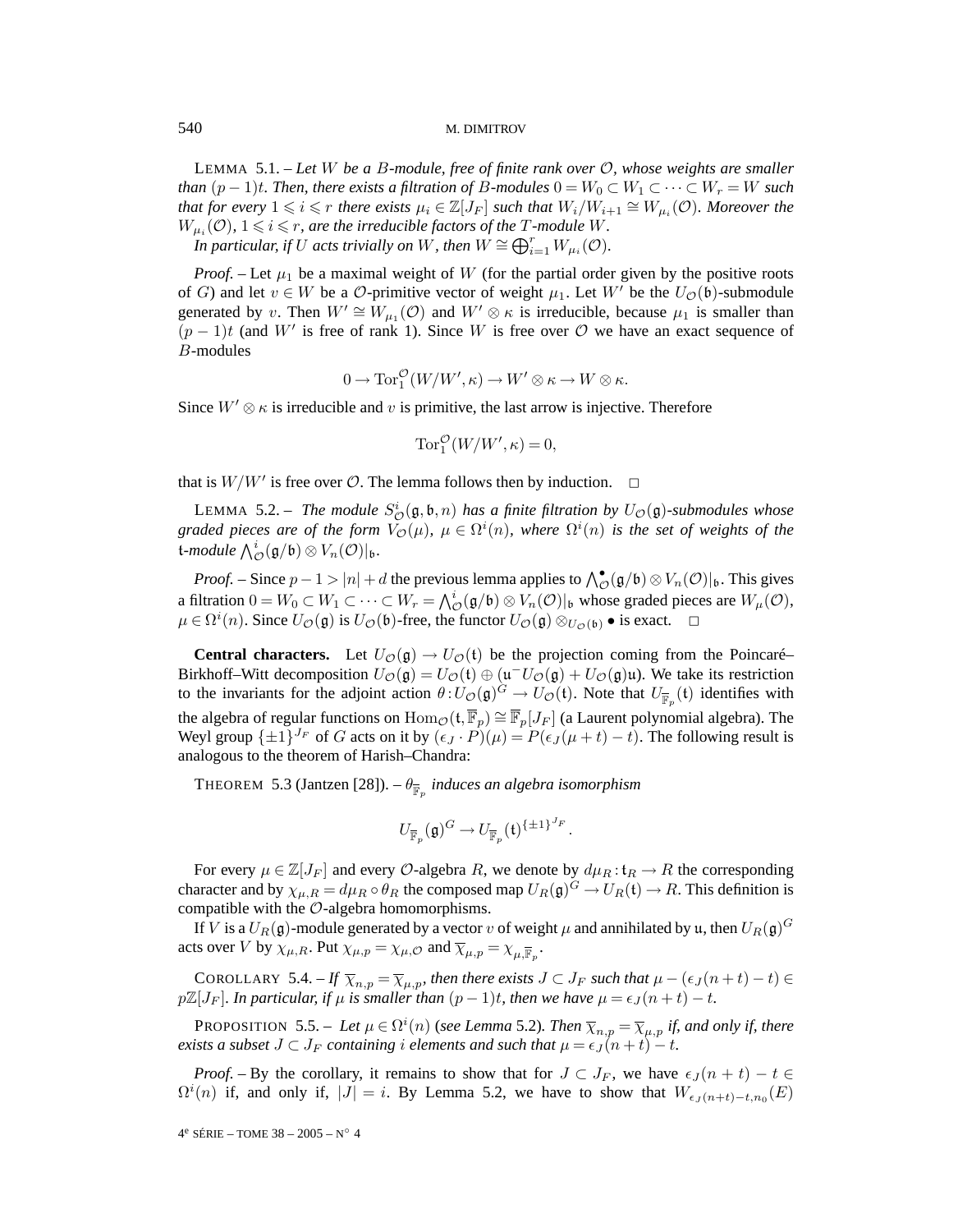occurs in  $\bigwedge_E^i(\mathfrak{g}/\mathfrak{b}) \otimes V_n(E)|_t$  (with multiplicity one) if and only if  $|J| = i$ . The weights of  $\bigwedge^i_{E}(\mathfrak{g}/\mathfrak{b}) \otimes V_n(E)|_{\mathfrak{t}}$  are of the form  $\epsilon_{J'}(n+t) - t + \nu$ , where  $J' \subset J_F$  is a subset containing *i* elements and  $\nu$  is a weight of  $V_n(E)$ . Therefore  $\epsilon_J (n + t) - t = \epsilon_{J'} (n + t) - t + \nu$  and so  $n = \epsilon_J (\nu) + \epsilon_J (\epsilon_{J'}(t)) - t$ . Since *n* is a maximal weight of  $V_n(E)$ , we deduce that  $J = J'$ .  $\Box$ 

**Decomposition with respect to central characters.** By Lemma 5.2,  $S^i_{\mathcal{O}}(\mathfrak{g}, \mathfrak{b}, n)$  admits a finite filtration by  $U_{\mathcal{O}}(\mathfrak{g})$ -submodules with graded of the form  $V_{\mathcal{O}}(\mu)$ ,  $\mu \in \Omega^{i}(n)$ . Therefore  $S_{\mathcal{O}}^{\bullet}(\mathfrak{g}, \mathfrak{b}, n)$  is annihilated by a power of the ideal  $I := \prod_{\mu \in \Omega^{\bullet}(n)} \ker(\chi_{\mu, p})$  of the commutative ring  $U_{\mathcal{O}}(\mathfrak{g})^G$ . In fact, it would follow from Proposition 5.5 that  $S_{\mathcal{O}}^{\bullet}(\mathfrak{g}, \mathfrak{b}, n)$  is annihilated by I itself. We have the following commutative algebra result:

LEMMA 5.6. – Let  $P_1, \ldots, P_r$  be ideals of a commutative ring R such that  $P_1 \ldots P_r = 0$ *and for all*  $i \neq j$ ,  $P_i + P_j = R$ . Then each R-module W admits a direct sum decomposition  $W = \bigoplus_{1 \leq i \leq r} W^{P_i}$ , with  $W^{P_i} = \{m \in W \mid P_i m = 0\}.$ 

Consider the maximal ideals  $(p, \ker(\chi_{\mu,p})) = \ker(\overline{\chi}_{\mu,p})$  of  $U_{\mathcal{O}}(\mathfrak{g})^G$ , where  $\mu \in \Omega^{\bullet}(n)$ . Let  $\overline{\chi}_1 = \overline{\chi}_{n,p}, \ \overline{\chi}_2, \ldots, \overline{\chi}_r$  be the set of distinct characters among  $\overline{\chi}_{\mu,p}, \ \mu \in \Omega^{\bullet}(n)$ . Put  $P_i =$  $\prod_{\overline{\chi}_{\mu,p}=\overline{\chi}_i} \ker(\chi_{\mu,p})$ . By the above lemma we get a decomposition

$$
S_{\mathcal{O}}^{\bullet}(\mathfrak{g},\mathfrak{b},n)=\bigoplus_{i=1}^rS_{\mathcal{O}}^{\bullet}(\mathfrak{g},\mathfrak{b},n)^{P_i}
$$

which is a direct sum, because the differentials are  $U_{\mathcal{O}}(\mathfrak{g})$ -equivariant. Moreover,  $V_{\mathcal{O}}(\mu)_{\overline{X}_{n,p}} =$  $V_{\mathcal{O}}(\mu)$  if  $\overline{\chi}_{\mu,p} = \overline{\chi}_{n,p}$ , and  $V_{\mathcal{O}}(\mu)_{\overline{\chi}_{n,p}} = 0$  otherwise. From here and from Proposition 5.5 we get:

**THEOREM** 5.7. – *The complex*  $S^{\bullet}_{\mathcal{O}}(\mathfrak{g}, \mathfrak{b}, n)_{\overline{\chi}_{n,p}}$  *is a direct factor in*  $S^{\bullet}_{\mathcal{O}}(\mathfrak{g}, \mathfrak{b}, n)$  *and we have*  $S^0_{\mathcal{O}}(\mathfrak{g}, \mathfrak{b}, n)_{\overline{\chi}_{n,p}} = V_n(\mathcal{O})$ . For each  $i \geq 1$ ,  $S^i_{\mathcal{O}}(\mathfrak{g}, \mathfrak{b}, n)_{\overline{\chi}_{n,p}}$  has a filtration whose graded are *given by the*  $V_{\mathcal{O}}(\epsilon_J (n + t) - t)$  *where*  $J \subset J_F$ *,*  $|J| = i$  *(with multiplicity one).* 

#### **5.2. The BGG complex for distributions algebras**

Let  $\mathcal{U}_{\mathcal{O}}(G)$  be the distribution  $\mathcal{O}$ -algebra over G. For each G-module V, free over  $\mathcal{O}$ , we define the complex

$$
0 \leftarrow V \leftarrow \mathcal{U}_{\mathcal{O}}(G) \otimes_{\mathcal{U}_{\mathcal{O}}(B)} \left( \bigwedge_{\mathcal{O}}^{\bullet}(\mathfrak{g}/\mathfrak{b}) \otimes V|_{\mathfrak{b}} \right),
$$

and denote it by  $S^{\bullet}_{\mathcal{O}}(G, B, V)$ . In the case where  $V = V_n(\mathcal{O})$  we denote this complex by  $\mathcal{S}_{\mathcal{O}}^{\bullet}(G,B,n).$ 

*Remark* 5.8. – The complex  $S_{\mathcal{O}}^{\bullet}(G, B, V)$  is not exact. It will become exact after applying the Grothendieck linearization functor to the associated complex of vector bundles over the Hilbert modular variety.

For all  $\mu \in \mathbb{Z}[J_F]$ , we define the Verma module  $\mathcal{V}_{\mathcal{O}}(\mu) = \mathcal{U}_{\mathcal{O}}(G) \otimes_{\mathcal{U}_{\mathcal{O}}(B)} W_{\mu}(\mathcal{O})$  (see Section 5.1). We recall that, since  $p-1 > |n| + d$ ,  $\Omega^{i}(n)$  is the set of  $\mu \in \mathbb{Z}[J_F]$  such that  $W_\mu(\mathcal{O})$  is an irreducible subquotient of  $\bigwedge^i_{\mathcal{O}}(\mathfrak{g}/\mathfrak{b}) \otimes V_n(\mathcal{O})|_{\mathfrak{b}}$ . Lemma 5.2 translates as:

LEMMA 5.9. – *The module*  $S_{\mathcal{O}}^{\bullet}(G, B, n)$  *has a finite filtration by*  $\mathcal{U}_{\mathcal{O}}(G)$ -submodules whose *successive quotients are given by*  $\mathcal{V}_{\mathcal{O}}(\mu)$ *, with*  $\mu \in \Omega^i(n)$ *.*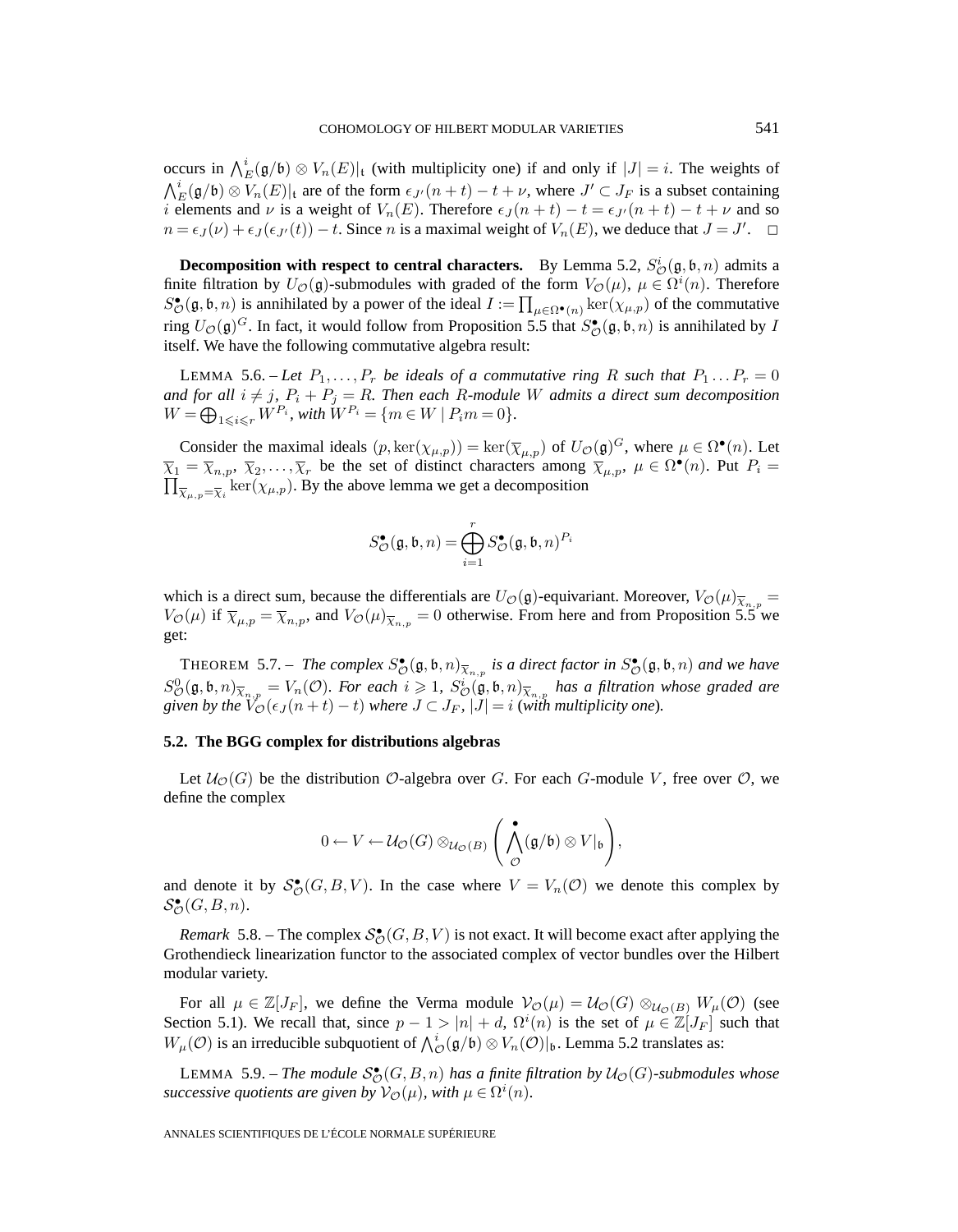Since  $U_{\mathcal{O}}(\mathfrak{g}) \subset \mathcal{U}_{\mathcal{O}}(G) \subset U_E(\mathfrak{g})$ , the center  $U_{\mathcal{O}}(\mathfrak{g})^G$  of  $U_{\mathcal{O}}(\mathfrak{g})$  is contained in the center of  $U_{\mathcal{O}}(G)$ . Consider the central characters  $\chi_{\mu,p} = \chi_{\mu,0}$  and  $\overline{\chi}_{\mu,p} = \chi_{\mu,\overline{\mathbb{F}}_p}$  (see Section 5.1).

If W is a  $U_{\mathcal{O}}(G)$ -module generated by a vector v of weight  $\mu$  and annihilated by u, then  $U_{\mathcal{O}}(\mathfrak{g})^G$  acts on W by the character  $\chi_{\mu,p}$ . Put  $I = \prod_{\mu \in \Omega^{\bullet}(n)} \ker(\chi_{\mu,p})$ . By the last lemma the finite O-module  $S^{\bullet}_{\mathcal{O}}(G, B, n)$  is a  $R := U_{\mathcal{O}}(\mathfrak{g})^G / I$ -module. Let  $\overline{\chi}_1 = \overline{\chi}_{n,p}, \overline{\chi}_2, \ldots, \overline{\chi}_r$  be the distinct algebra homomorphisms from  $R$  in  $\mathbb{F}_p$ . For  $1 \leqslant j \leqslant r$ , we put

$$
\mathcal{S}_{\mathcal{O}}^{\bullet}(G,B,n)_{\overline{\chi}_j} = \bigg\{ x \in \mathcal{S}_{\mathcal{O}}^{\bullet}(G,B,n) \, \Big| \, \bigg( \prod_{\mu \in \Omega^{\bullet}(n), \overline{\chi}_{\mu, p} = \overline{\chi}_j} \ker(\chi_{\mu, p}) \bigg) x = 0 \bigg\}.
$$

The same way as in Theorem 5.7 we obtain a decomposition:

(20) 
$$
\mathcal{S}_{\mathcal{O}}^{\bullet}(G, B, n) = \bigoplus_{j=1}^{r} \mathcal{S}_{\mathcal{O}}^{\bullet}(G, B, n)_{\overline{\chi}_{j}}.
$$

THEOREM 5.10.  $-\mathcal{S}_{\mathcal{O}}^i(G, B, n)_{\overline{\chi}_{n,p}} \cong \bigoplus_{J \subset J_F, |J|=i} \mathcal{V}_{\mathcal{O}}(\epsilon_J(n+t)-t)$ .

*Proof.* – Assume first  $n = 0$ . Since u is Abelian, U acts trivially on  $\bigwedge^i_{\mathcal{O}}(\mathfrak{g}/\mathfrak{b})$  and Lemma 5.2 gives  $\bigwedge^i_{\mathcal{O}}(\mathfrak{g}/\mathfrak{b}) \cong \bigoplus_{J \subset J_F, |J|=i} W_{\epsilon_J(t)-t}(\mathcal{O}).$  Since  $\mathcal{U}_{\mathcal{O}}(G)$  is free over  $\mathcal{U}_{\mathcal{O}}(B)$  we obtain:

$$
\mathcal{S}_{\mathcal{O}}^{i}(G, B, 0) = \mathcal{S}_{\mathcal{O}}^{i}(G, B, 0)_{\overline{\chi}_{0,p}} \cong \bigoplus_{J \subset J_F, |J| = i} \mathcal{V}_{\mathcal{O}}(\epsilon_J(t) - t).
$$

For  $n \geq 0$ , using the  $n = 0$  case, we already have a decomposition:

$$
\mathcal{S}_{\mathcal{O}}^{i}(G, B, n) \cong \bigoplus_{J \subset J_{F}, |J|=i} \mathcal{U}_{\mathcal{O}}(G) \otimes_{\mathcal{U}_{\mathcal{O}}(B)} \big(W_{\epsilon_{J}(t)-t}(\mathcal{O})\otimes V_{n}(\mathcal{O})\big).
$$

By (20), the theorem is a consequence of the following lemma, whose proof follows directly from the one of Proposition 5.5.

LEMMA 5.11. –  $(\mathcal{U}_{\mathcal{O}}(G) \otimes_{\mathcal{U}_{\mathcal{O}}(B)} (W_{\epsilon_J(t)-t}(\mathcal{O}) \otimes V_n(\mathcal{O})))_{\overline{\chi}_{n,p}} \cong \mathcal{V}_{\mathcal{O}}(\epsilon_J(n+t)-t)$ .

# **5.3. BGG complex for crystals**

Our reference is [31, Section 4]. For every integer  $r \ge 0$  we put  $S_r = \text{Spec}(\mathbb{Z}/p^{r+1})$ . For a  $\mathbb{Z}[\frac{1}{\Delta}]$ -scheme X, we put  $X_r = X \times S_r$ .

We have an equivalence of categories between the category of crystals over  $(\overline{X}_0/S_r)_{log}^{crys}$  and the category of  $\mathcal{O}_{\overline{X}_r}$ -modules M which are locally free and endowed with integrable, quasiunipotent connection with logarithmic poles  $\nabla : \mathcal{M} \to \mathcal{M} \otimes_{\mathcal{O}_{\overline{X}_r}} \Omega^1_{\overline{X}_r/S_r}(\text{dlog}(\infty_X)).$ 

We have a functor L, called the *linearization functor*, from the category of sheaves of  $\mathcal{O}_{\overline{X}_r}$ -modules to the category of crystals on  $(\overline{X}_0/S_r)^{\text{crys}}_{\log}$ .

 $\overline{B}y$  the log-crystalline Poincaré lemma, we have a resolution:

$$
0\rightarrow \mathcal{M}\rightarrow \mathrm{L}\left(\mathcal{M}\otimes_{\mathcal{O}_{\overline{X}_r}}\Omega^{\bullet}_{\overline{X}_r/S_r}(\mathrm{dlog}\,\infty)\right).
$$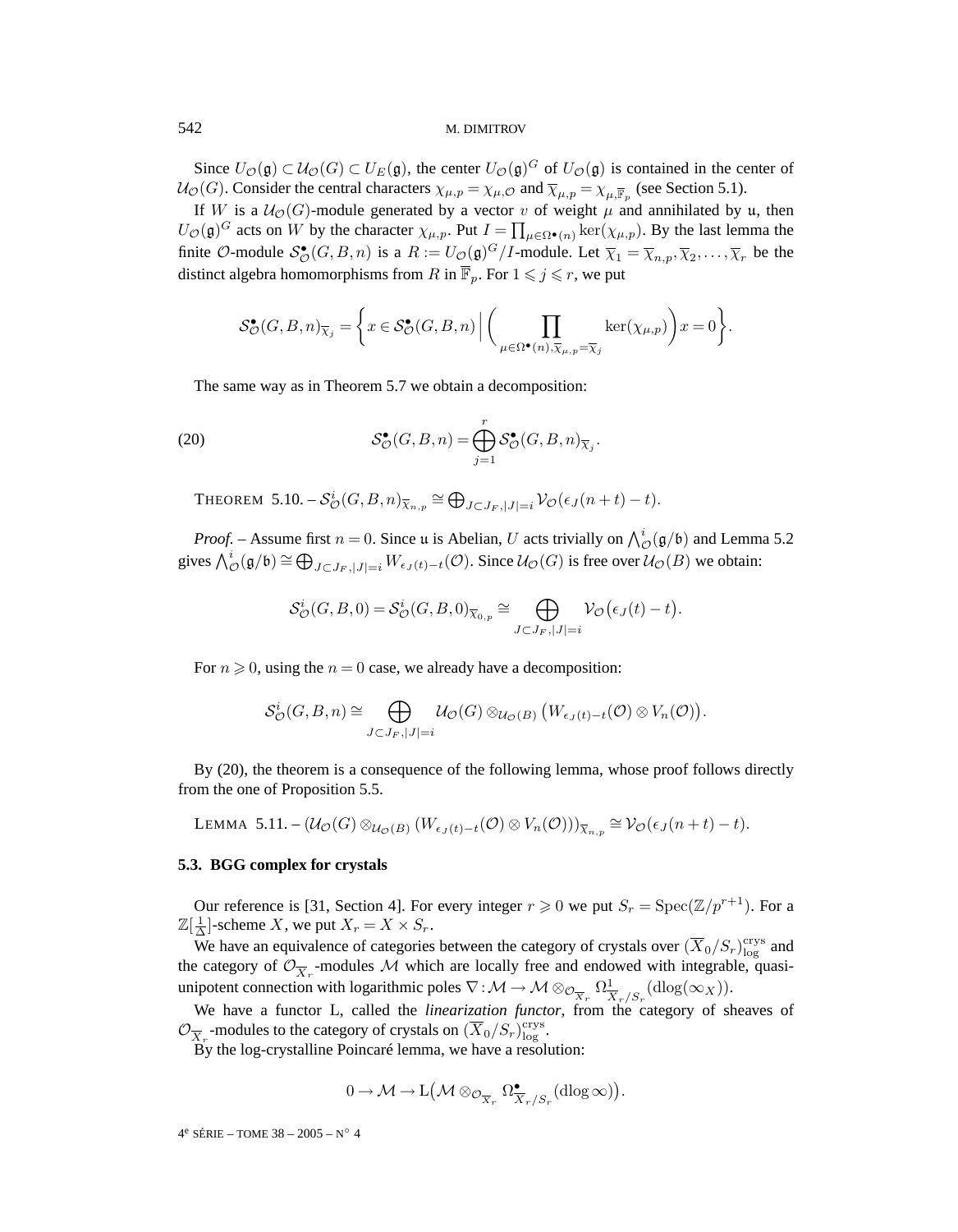Let  $W_1$  and  $W_2$  be two B-modules with weights smaller than  $(p-1)t$ . Put  $\overline{W}_i = \mathcal{F}_B(W_i)$ ,  $i = 1, 2$  (see Section 2.3). By [31, §5.2.4] we have a homomorphism

$$
\text{Hom}_{\mathcal{U}_{\mathcal{O}}(G)}(\mathcal{U}_{\mathcal{O}}(G)\otimes_{\mathcal{U}_{\mathcal{O}}(B)} W_1), (\mathcal{U}_{\mathcal{O}}(G)\otimes_{\mathcal{U}_{\mathcal{O}}(B)} W_2) \to \text{Diff.Op.}(\overline{\mathcal{W}}_{2,r}, \overline{\mathcal{W}}_{1,r}),
$$

which becomes an isomorphism after tensoring with  $E$  (see (12)).

We apply now the above construction to the toroidal compactification of the Hilbert modular variety  $\overline{M}'$  and the vector bundle  $\overline{V}_n$ . For every  $r \geqslant 0$  we have an injective homomorphism of complexes of vector bundles over  $\overline{M}'_r$ 

(21) 
$$
\mathcal{K}_n^{\bullet} := \bigoplus_{J \subset J_F} \overline{\mathcal{W}}_{\epsilon_J(n+t)-t,n_0} \hookrightarrow \overline{\mathcal{V}}_n \otimes_{\mathcal{O}_{\overline{\mathcal{M}}_r}'} \Omega_{\overline{\mathcal{M}}_r'/S_r}^{\bullet}(\text{dlog}\infty).
$$

PROPOSITION 5.12. – *The map* (21) *is a strict injective homomorphism of filtered complexes.*

By the last proposition  $L(\mathcal{K}_n^{\bullet})$  is a direct factor in  $L(\overline{\mathcal{V}}_n \otimes_{\mathcal{O}_{\overline{M}'_r}} \Omega_{\overline{M}'_r/S_r}^{\bullet}(\text{dlog}\infty))$ , which is exact by the Poincaré's crystalline lemma. Therefore  $L(\mathcal{K}_n^{\bullet})$  is also exact. Since the functor L is exact, we deduce filtered isomorphisms  $\mathcal{H}^j_{\log^{-dR}}(\overline{M}'_r/S_r, \overline{\mathcal{V}}_n) \cong \mathcal{H}^j(\overline{M}'_r/S_r, \mathcal{K}^{\bullet}_n)$ .

Recall that p does not divide  $\Delta$  and  $p-1 > |n| + d$ . Under this assumption we have

THEOREM 5.13. – *The spectral sequence given by the Hodge filtration*

$$
\mathcal{E}^{i,j}_1 = \bigoplus_{J \subset J_F, |p(J)| = i} \mathcal{H}^{i+j-|J|}(\overline{M}'_r, \overline{\mathcal{W}}_{\epsilon_J(n+t)-t, n_0}) \Longrightarrow \mathcal{H}^{i+j}_{\log^{-dR}}(\overline{M}'_r, \overline{\mathcal{V}}_n)
$$

*degenerates at*  $E_1$  *for*  $r = 0$ :

$$
\mathrm{gr}^i \, \mathcal{H}^j_{\log^{-dR}}(\overline{M}_{/\overline{\mathbb{F}}_p}, \overline{\mathcal{V}}_n) = \bigoplus_{J \subset J_F, |J| \leqslant j, |p(J)| = i} \mathrm{H}^{j - |J|}(\overline{M}_{/\overline{\mathbb{F}}_p}, \overline{\mathcal{W}}_{\epsilon_J(n+t)-t, n_0}).
$$

*Proof.* – The proof is formally the same as the one of Theorem 2.3(ii), once we have Proposition 5.12. The degeneration of the spectral sequence follows from a result of Illusie [27, Proposition 4.13.] applied to the semi-stable morphism  $\overline{\pi}_s : \overline{A^s} \to M^1$  of smooth  $\mathbb{Z}_p$ -schemes.  $\Box$ 

*Remark* 5.14. –

(i) It follows from the same arguments as in Corollary 2.7(i), that the above decomposition is Hecke equivariant, except for the  $T_p$  operators, when p divides p. When p is totally split in F, we could use Wedhorn's results [42] to write  $T_p$  as a sum of correspondences and try to adapt to this case the method of [16]. Unfortunately, this approach is not available when  $p$  is not totally split in  $F$ .

In the proof of Theorem 6.7, we will use a different method to prove the  $T_p$ -equivariance of the above decomposition after a localization outside  $p$ .

(ii) The commutativity of the Hecke operators outside  $p$  follows from the degeneration at  $E_1$ as in the proof of Corollary 2.7(i). The last graded piece  $H^0(\overline{Y}, \overline{W}_{\epsilon_{J_{\nu}}(n+t)-t,n_0})$  of the filtration is independent of the toroidal compactification by the Koecher Principle (3).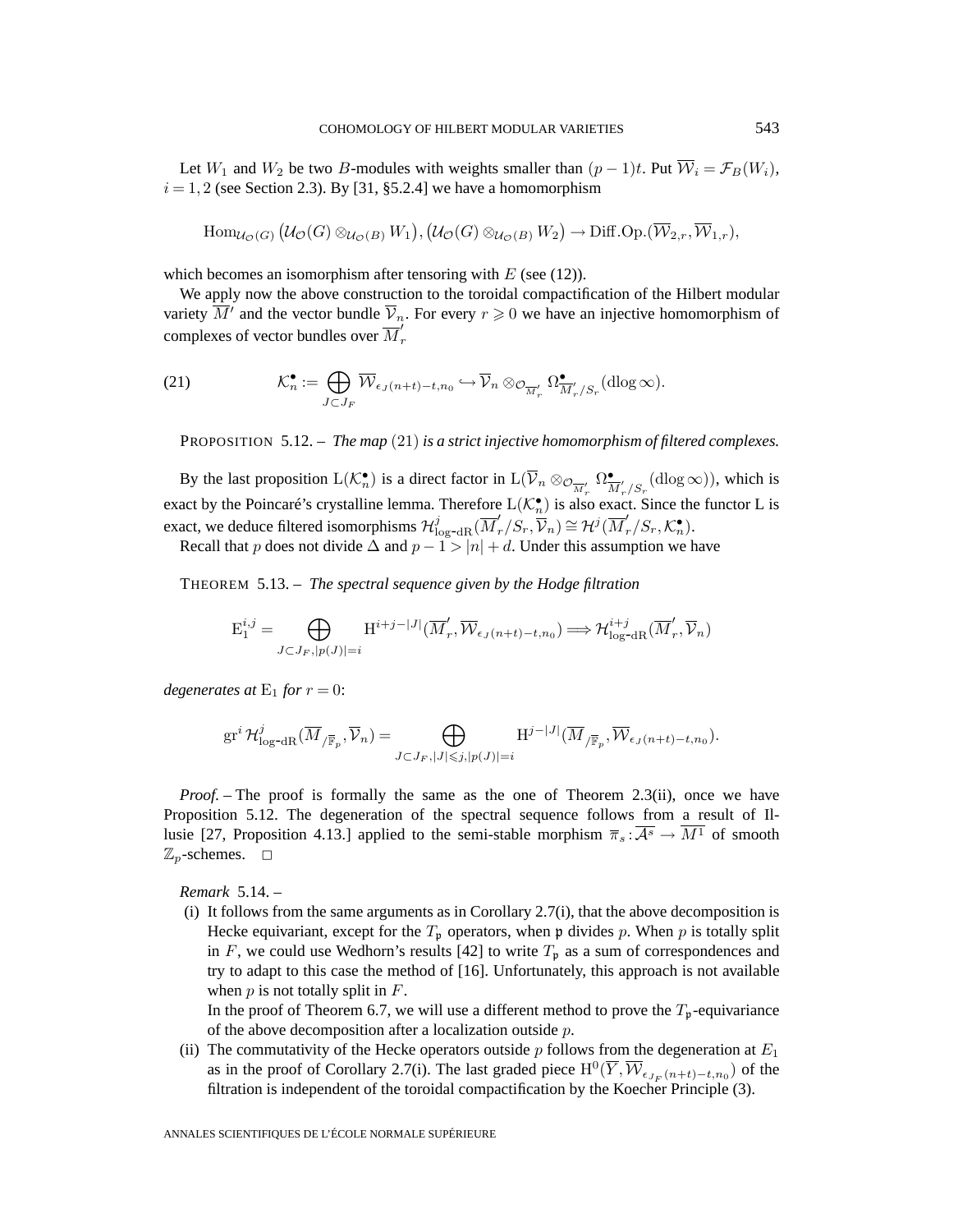#### **6. Integral cohomology over certain local components of the Hecke algebra**

# **6.1. The key lemma**

Let  $q = p^r$  and denote by  $\sigma_1, \ldots, \sigma_r$  the elements of  $Gal(\mathbb{F}_q/\mathbb{F}_p)$ .

THEOREM 6.1 (Brauer–Nesbitt, Steinberg [39]). – *The group*  $SL_2(\mathbb{F}_q)$  *has exactly q irreducible representations on finite-dimensional*  $\mathbb{F}_q$ -vector spaces, namely the  $\bigotimes_{j=1}^r (\text{Sym}^{a_j})^{\sigma_j}$ ,  $for 0 \leqslant a_j \leqslant p-1.$ 

COROLLARY 6.2. – For every finite set I, the group  $\prod_{i\in I} SL_2(\mathbb{F}_q)$  has exactly  $q^{|I|}$ *irreducible representations on finite-dimensional*  $\mathbb{F}_q$ -vector spaces, namely the

$$
\bigotimes_{i\in I}\left(\bigotimes_{j=1}^r(\text{Sym}_i^{a_{i,j}})^{\sigma_j}\right), \quad \text{for } 0\leqslant a_{i,j}\leqslant p-1.
$$

In [30] Mazur states the following:

LEMMA 6.3. – Let  $\Phi$  be a group and let  $\rho_0$  be a representation of  $\Phi$  on a finite-dimensional  $\mathbb{F}_q$ -vector space W. Let  $\rho : \Phi \to GL_2(\mathbb{F}_q)$  be an absolutely irreducible representation such that *for all*  $y \in \Phi$ *, the characteristic polynomial of*  $\rho(y)$  *annihilates*  $\rho_0(y)$ *. Then,*  $\rho_0^{s.s.} = \rho \oplus \cdots \oplus \rho$ *and in particular*  $\rho \subset \rho_0$ *.* 

The corresponding statement for another group than  $GL_2$  is false in general. Here is an example for  $GL_3$ : take  $\rho = Sym^2$ :  $GL_2(\mathbb{F}_q) \to GL_3(\mathbb{F}_q)$  and  $\rho_0 = \det$ :  $GL_2(\mathbb{F}_q) \to GL_1(\mathbb{F}_q)$ . Nevertheless, we have a generalization for the special group:

$$
H(\mathbb{F}_q) = \left(\prod_{i \in I} \mathrm{GL}_2(\mathbb{F}_q)\right)^{\mathcal{D}} := \left\{ (M_i)_{i \in I} \in \prod_{i \in I} \mathrm{GL}_2(\mathbb{F}_q) \, \middle| \, \exists \delta \in \mathcal{D}, \, \forall i \in I, \, \det(M_i) = \delta \right\}
$$

and the particular representation

$$
\rho_1=\bigotimes_{i\in I,\tau\in J_F^i}\operatorname{St}_i^{\sigma_{i,\tau}}:H(\mathbb{F}_q)\to \operatorname{GL}_{2^d}(\mathbb{F}_q),\qquad (M_i)_{i\in I}\mapsto \bigotimes_{i\in I,\tau\in J_F^i}M_i^{\sigma_{i,\tau}},
$$

where  $(J_F^i)_{i \in I}$  is a partition of  $J_F$  and for all  $i \in I$ ,  $(\sigma_{i,\tau})_{\tau \in J_F^i}$  are two by two distinct elements of Gal( $\mathbb{F}_q/\mathbb{F}_p$ ) (St = Sym<sup>1</sup> denotes the standard representation of GL<sub>2</sub>).

LEMMA 6.4. – Let  $\rho_0$  be a representation of  $H(\mathbb{F}_q)$  on a finite-dimensional  $\mathbb{F}_q$ -vector *space* W, such that for all  $y \in H(\mathbb{F}_q)$  the characteristic polynomial of  $\rho_1(y)$  annihilates  $\rho_0(y)$ . *Then*  $\rho_0^{\text{s.s.}} = \rho_1 \oplus \cdots \oplus \rho_1$  (*each irreducible subquotient of*  $\rho_0$  *is isomorphic to*  $\rho_1$ *).* 

*Proof.* – We can assume that  $\rho_0$  is absolutely irreducible. Consider the exact sequence  $1 \to H_1(\mathbb{F}_q) = \prod_{i \in I} \mathrm{SL}_2(\mathbb{F}_q) \to H(\mathbb{F}_q) \to \mathcal{D} \to 1$ . By Corollary 6.2, we know that each irreducible subquotient of  $\rho_{0|H_1(\mathbb{F}_q)}$  is of the form  $\bigotimes_{i\in I} (\bigotimes_{j=1}^r (\text{Sym}_i^{a_{i,j}})^{\sigma_j})$ , with  $0 \leq a_{i,j} \leq$  $p-1$ .

The subspace corresponding to the highest weight of the representation  $\rho_{0|H_1(\mathbb{F}_q)}$  is preserved by the standard torus of  $H(\mathbb{F}_q)$  and therefore contains an eigenvector x for the action of this torus. Since  $\rho_0$  is irreducible, it is generated by x, and therefore  $\rho_0$  is isomorphic to a twist of  $\bigotimes_{i\in I} (\bigotimes_{j=1}^r (\text{Sym}_i^{a_{i,j}})^{\sigma_j})$  by some power of the character  $\nu$  (in particular  $\rho_{0|H_1(\mathbb{F}_q)}$  is also irreducible).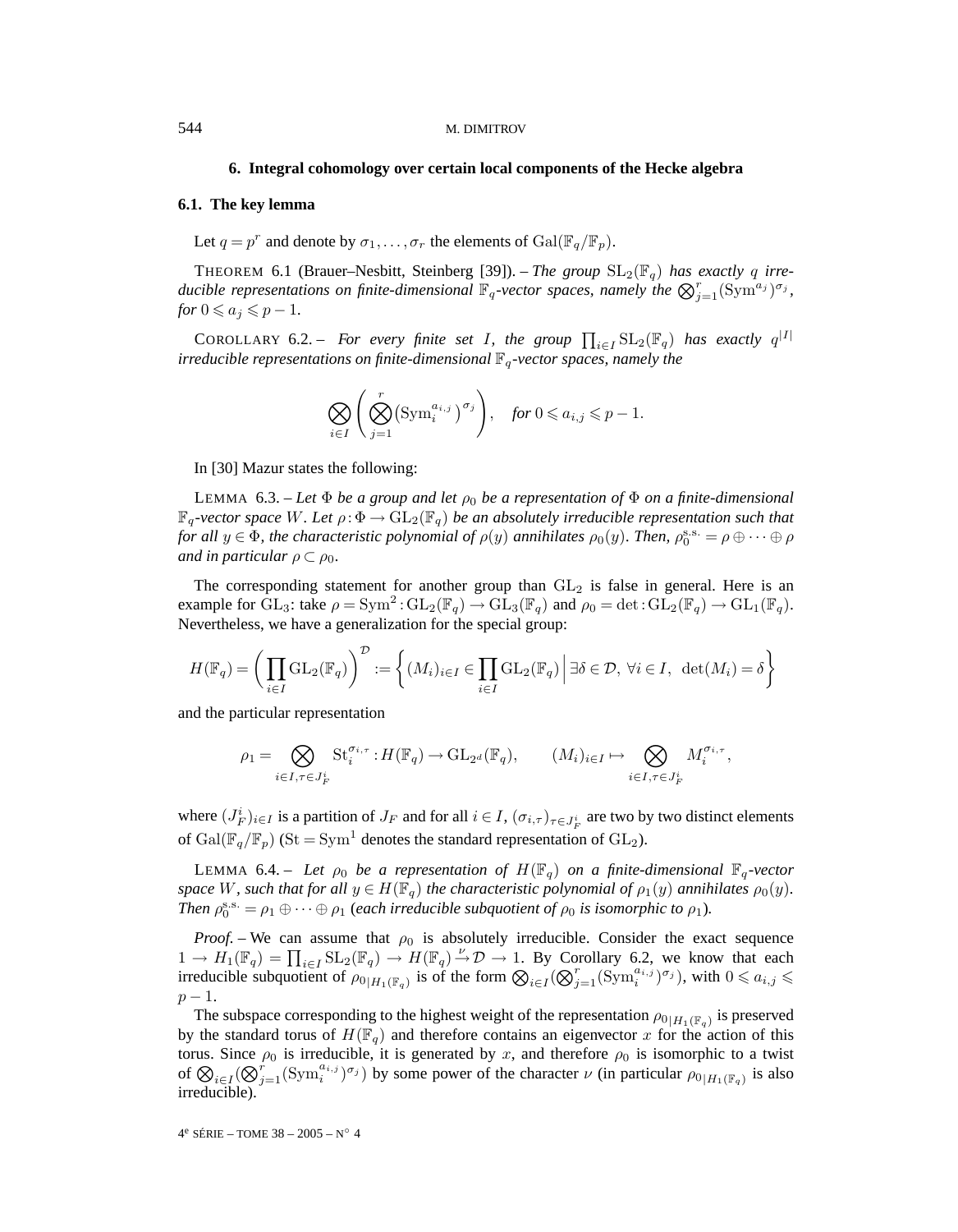Since the characteristic polynomial of  $\rho_1$  annihilates  $\rho_0$ , the set of the weights of  $\rho_0$  is a subset of the set of the weights of  $\rho_1$ , and therefore  $\rho_0 = \rho_1$ .  $\Box$ 

In Section 3.5 we proved under the assumption  $(\mathbf{LI}_{\text{Ind}\bar{\rho}})$  that  $\text{Ind}_{F}^{\mathbb{Q}}\bar{\rho}(\mathcal{G}_{\widehat{F}})$  contains the image the man  $\phi = (\phi^i)_{i\in\mathcal{I}} \colon H(\mathbb{F}) \hookrightarrow \text{GL}_{\mathbb{Q}}(\mathbb{F})^{J_F}$ of the map  $\phi = (\phi^i)_{i \in I} : H(\mathbb{F}_q) \hookrightarrow \mathrm{GL}_2(\mathbb{F}_q)^{J_F}.$ Denote by  $\widehat{F}'$  the fixed field of  $\bar{\rho}^{-1}(\phi(H(\mathbb{F}_q)))$ .

LEMMA 6.5 (Key lemma). – Let  $\rho_0$  be a representation of  $\mathcal{G}_{\widehat{F}_t}$  on a finite-dimensional vector space W. Assume (LI<sub>kpd  $\overline{z}$ </sub>) and assume that, for every  $y \in \mathcal{G}_{\widehat{F}_t}$ , the characteristic  $\kappa$ -vector space W. Assume  $(\mathbf{LI}_{\text{Ind}\bar{\rho}})$  and assume that, for every  $y \in \mathcal{G}_{\widehat{F}}$ , the characteristic nobvoomial of  $(\mathcal{D}, \text{Ind}^{\mathbb{Q}} \bar{\rho})$  *(v)* annihilates  $\varrho_1(x)$ . Then each  $G_2$  irreducible subquatient *polynomial of*  $(Q\operatorname{Ind}_F^Q \bar{\rho})(y)$  *annihilates*  $\rho_0(y)$ *. Then each*  $\mathcal{G}_{\widehat{F}'}$ -irreducible subquotient of  $\rho_0$  is isomorphic to  $Q\operatorname{Ind}_F^Q \bar{\rho}$ isomorphic to  $\bigotimes \operatorname{Ind}_F^{\mathbb Q} \bar{\rho}.$ 

*Proof.* – It is enough to treat the case where  $\rho_0$  is irreducible. The idea is show that the action of  $\mathcal{G}_{\widehat{F}'}$  on W is through the algebraic group  $H(\mathbb{F}_q)$  and use Lemma 6.4.<br>But  $\bar{g}' = (\text{Ind}_{\mathbb{F}}^{\mathbb{Q}} \bar{g})$ . By the enrihilation assumption the group  $g_{\mathbb{F}}(g)$ .

Put  $\bar{\rho}' = (\text{Ind}_{\bar{F}}^{\mathbb{Q}} \bar{\rho})_{|\mathcal{G}_{\widehat{F}'}}$ . By the annihilation assumption, the group  $\rho_0(\ker(\bar{\rho}'))$  is an unipotent aroun and therefore  $W^{\ker(\bar{\rho}')}$  is non-zero. Moreover the subspace  $W^{\ker(\bar{\rho}')}$  is preserved by p-group and therefore  $W^{\text{ker}(\bar{\rho}')}$  is non-zero. Moreover the subspace  $W^{\text{ker}(\bar{\rho}')}$  is preserved by  $\mathcal{G}_{\widehat{F}}$ .<br>Since  $W$  is irreducible  $W$  as  $W^{\text{ker}(\bar{\rho}')} = W$  and therefore the estion of  $\mathcal{G}_{\lambda}$  on  $W$  is Since W is irreducible we get  $W^{\ker(\bar{\rho}')}=W$  and therefore the action of  $\mathcal{G}_{\widehat{F}}$ , on W is through  $H(\mathbb{F}_q)$ . Hence there exists a homomorphism  $\rho'_0$  fitting in the following commutative diagram:  $H(\mathbb{F}_q)$ . Hence there exists a homomorphism  $\rho'_0$  fitting in the following commutative diagram:



The characteristic polynomial of  $\rho_1$  annihilates the representation  $\rho'_0$ . By Lemma 6.4 each Hirreducible subquotient of W is isomorphic to  $\rho_1$ , that is to say  $W^{s.s.} = \bigoplus \rho_1$  as  $H(\mathbb{F}_q)$ -modules. Since the action of  $\mathcal{G}_{\widehat{F}}$ , on both sides is through  $H(\mathbb{F}_q)$ , we are done.  $\Box$ 

# **6.2. Localized cohomology of the Hilbert modular variety**

Let  $\mathbb{T}' \subset \mathbb{T}$  be the subalgebra generated by the Hecke operators outside a finite set of places containing those dividing  $np$ . Put  $m' = m \cap T'$ .

THEOREM 6.6. – *Assume* f and p *satisfy* (**I**), (**II**) and ( $LI_{Ind\overline{\rho}}$ )*. Then* 

(i)  $\mathrm{H}^{\bullet}(Y, \mathbb{V}_n(\kappa))_{\mathfrak{m}'} = \mathrm{H}^d(Y, \mathbb{V}_n(\kappa))_{\mathfrak{m}'},$ 

- (ii)  $H^{\bullet}(Y, \mathbb{V}_n(\mathcal{O}))_{\mathfrak{m}'} = H^d(Y, \mathbb{V}_n(\mathcal{O}))_{\mathfrak{m}'}$  is a free  $\mathcal{O}\text{-module}$  of finite rank and the  $\mathcal{O}\text{-module}$  $H^{\bullet}(Y, \mathbb{V}_n(E/O))_{\mathfrak{m}'} = H^d(Y, \mathbb{V}_n(E/O))_{\mathfrak{m}'}$  is divisible of finite corank.
- (iii)  $H^d(Y, \mathbb{V}_n(\mathcal{O}))_{\mathfrak{m}'} \times H^d(Y, \mathbb{V}_n(E/\mathcal{O}))_{\mathfrak{m}'} \to \mathcal{O}$  *is a perfect Pontryagin pairing.*

*Proof.* – (i) By Faltings' Comparison Theorem [14] and Theorem 5.13(i) the integer  $|p(J)|$ is not a Fontaine–Laffaille weight of  $H^r(\kappa)$  when  $r < d$ . Wedhorn [42] has established the congruence relations for all totally split primes of F. By the Cebotarev Density Theorem the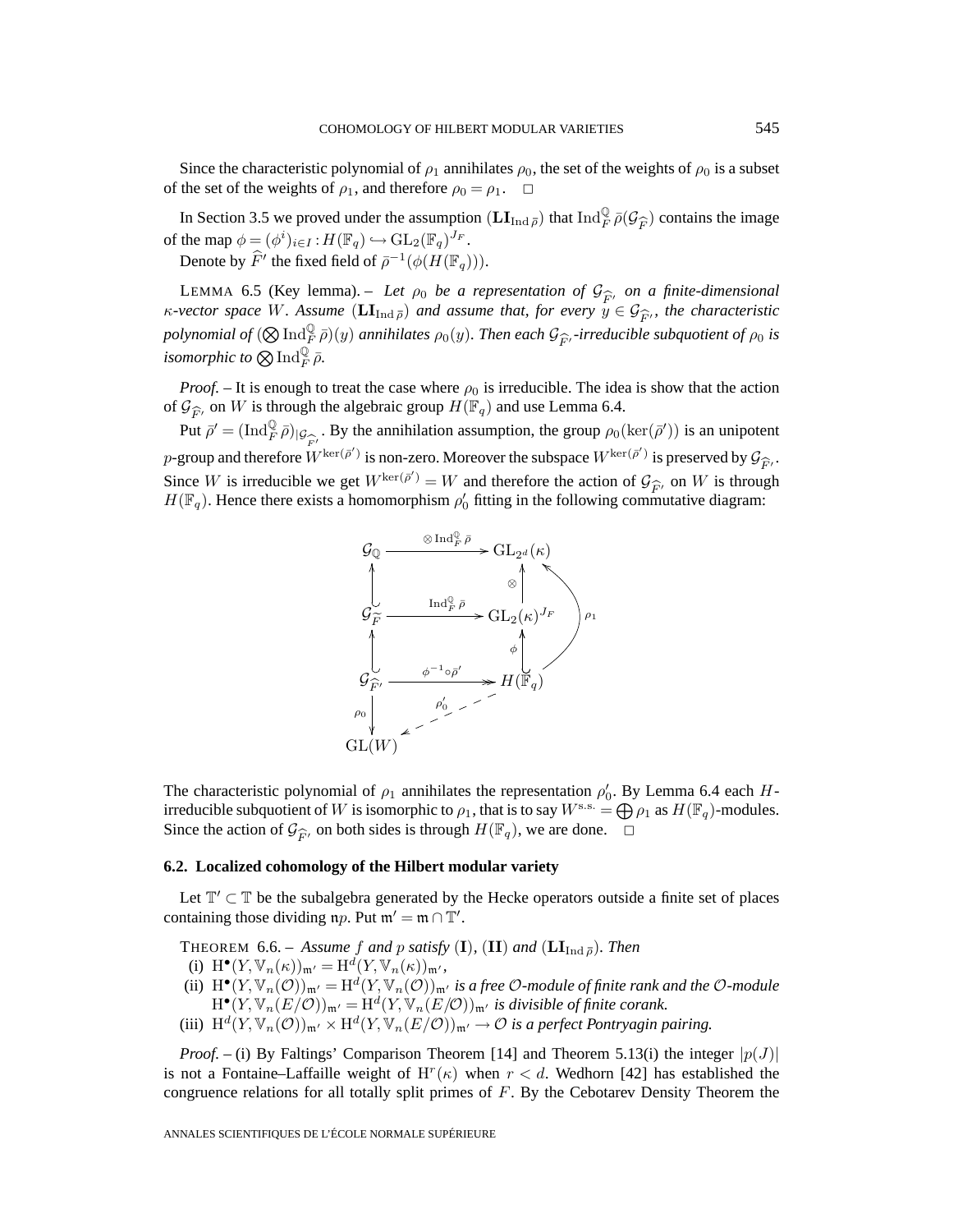assumptions of the key Lemma 6.5 are fulfilled. We deduce that  $H^r(\kappa)[m'] = 0$  and therefore by Nakayama's lemma  $H^r(\kappa)_{\mathfrak{m}'} = 0$ . The case  $n > d$  follows by Poincaré duality.

(ii), (iii) By the long exact cohomology sequence

$$
\cdots \to H^{r-1}(\kappa) \to H^r(\mathcal{O}) \stackrel{\varpi}{\longrightarrow} H^r(\mathcal{O}) \to H^r(\kappa) \to \cdots,
$$

and by the vanishing of  $H^r(\kappa)_{m'}$  for  $r \neq d$ , we deduce that (for  $r \neq d$ ) the multiplication by an uniformizer  $\varpi$  is a surjective endomorphism of  $H^r(\mathcal{O})_{\mathfrak{m}'}$ , so this last vanishes.

The same way, by the long exact sequence

$$
\cdots \to \mathrm{H}^r(\varpi^{-1}\mathcal{O}/\mathcal{O}) \to \mathrm{H}^r(E/\mathcal{O}) \xrightarrow{\varpi} \mathrm{H}^r(E/\mathcal{O}) \to \mathrm{H}^{r+1}(\varpi^{-1}\mathcal{O}/\mathcal{O}) \to \cdots,
$$

we deduce a surjection  $H^r(\kappa)_{\mathfrak{m}'} \to H^r(E/\mathcal{O})_{\mathfrak{m}'}[\varpi]$  for  $r \neq d$ . Since  $H^r(E/\mathcal{O})_{\mathfrak{m}'}$  is a torsion  $\mathcal{O}$ -module, it vanishes (for  $r \neq d$ ).

The localization at  $m'$  of the long exact sequence of  $\mathcal{O}$ -modules:

$$
\cdots \to \mathrm{H}^{r-1}(E/\mathcal{O}) \to \mathrm{H}^r(\mathcal{O}) \to \mathrm{H}^r(E) \to \mathrm{H}^r(E/\mathcal{O}) \to \cdots,
$$

is concentrated at the three terms of degree  $r = d$ . From this we deduce the freeness.  $\Box$ 

#### **6.3. On the Gorenstein property of the Hecke algebra**

THEOREM 6.7 (Theorem B). – Let f and p be such that  $(I)$ ,  $(II)$  and  $(LI_{Ind\bar{p}})$  hold. Then (i)  $H^{\bullet}(Y, \mathbb{V}_n(\kappa))[\mathfrak{m}]=H^d(Y, \mathbb{V}_n(\kappa))[\mathfrak{m}]$  *is a*  $\kappa$ *-vector space of dimension*  $2^d$ *.* 

- (ii)  $H^{\bullet}(Y, \mathbb{V}_n(\mathcal{O}))_{\mathfrak{m}} = H^d(Y, \mathbb{V}_n(\mathcal{O}))_{\mathfrak{m}}$  *is free of rank*  $2^d$  *over*  $\mathbb{T}_\mathfrak{m}$ *.*
- (iii)  $\mathbb{T}_m$  *is Gorenstein.*

*Proof.* – In this proof we put  $W = H^d(Y_{\overline{0}}, \mathbb{V}_n(\kappa))_{\mathfrak{m}}$ . By using an auxiliary level structure as in [8], we can assume that the condition **(NT)** of Section 1.4 is fulfilled.

(i) As in the proof of Theorem 6.6(i), by Lemma 6.5 we have an isomorphism of  $\mathcal{G}_{\widehat{F}}$ , -modules

$$
W[\mathfrak{m}]^{\text{s.s.}}=\left(\bigotimes\operatorname{Ind}_F^{\mathbb{Q}}\bar{\rho}\right)^{\oplus r}.
$$

It is crucial to observe that  $I_p \,\subset \,\mathcal{G}_{\widehat{F}'}$ . By Theorem 2.6 we have  $r \geq 1$ . In order to show that  $r = 1$  we consider the restriction of these representations to  $I_p$ . The multiplicity of the maximal  $r = 1$  we consider the restriction of these representations to  $I_p$ . The multiplicity of the maximal Fontaine–Laffaille weight  $|p(J_F)|$  in the right-hand side is r by Theorem 2.6, Corollary 2.7(ii) and Fontaine–Laffaille's theory.

On the other hand, the multiplicity of  $|p(J_F)|$  in the left-hand side is equal, by Theorem 5.13, to the dimension of  $\mathrm{H}^0(\overline{Y}\otimes\kappa,\overline{\mathcal{W}}_{\epsilon_{J_F}(n+t)-t,n_0})[\mathfrak{m}]$ : In fact, by Remark 5.14 all we have to check is the  $T_p$ -linearity of the Fontaine–Laffaille functor  $gr^{|p(J_F)|}$  on  $H^d(Y_{\overline{\mathbb{Q}}}, \mathbb{V}_n(\kappa))_{\mathfrak{m}'}$ . By Theorem 6.6(ii) the module  $H^d(Y_{\overline{\mathbb{Q}}}, \mathbb{V}_n(\mathcal{O}))_{\mathfrak{m}'}$  is torsion free. Therefore  $T_p$ -linearity may be checked after extending the scalars to  $\mathbb C$ , where it follows from the Strong Multiplicity One Theorem (since  $p$  is prime to the level n). We owe this idea to Diamond (see [8, Proposition 1]).

We will now see that  $\dim_{\kappa} H^0(\overline{Y} \otimes \kappa, \overline{\mathcal{W}}_{\epsilon_{J_F}(n+t)-t,n_0})[m]=1$ . We have  $\overline{\mathcal{W}}_{\epsilon_{J_F}(n+t)-t,n_0}$  $\underline{\omega}^k \otimes \underline{\nu}^{n_0 t/2}$ . So we are led to show that two normalized Hilbert modular forms of weight k, level n and coefficients in  $\kappa = \mathbb{T}_{m}/m$  having the same eigenvalues for all the Hecke operators are equal. One should be careful to observe that the Hecke operators permute the connected components  $M_1(\mathfrak{c}, \mathfrak{n})$  of the Shimura variety  $Y = Y_1(\mathfrak{n})$  (here the ideal c runs over a set of representatives of  $\text{Cl}_F^+$ ). We use Hecke relations between Fourier coefficients and eigenvalues for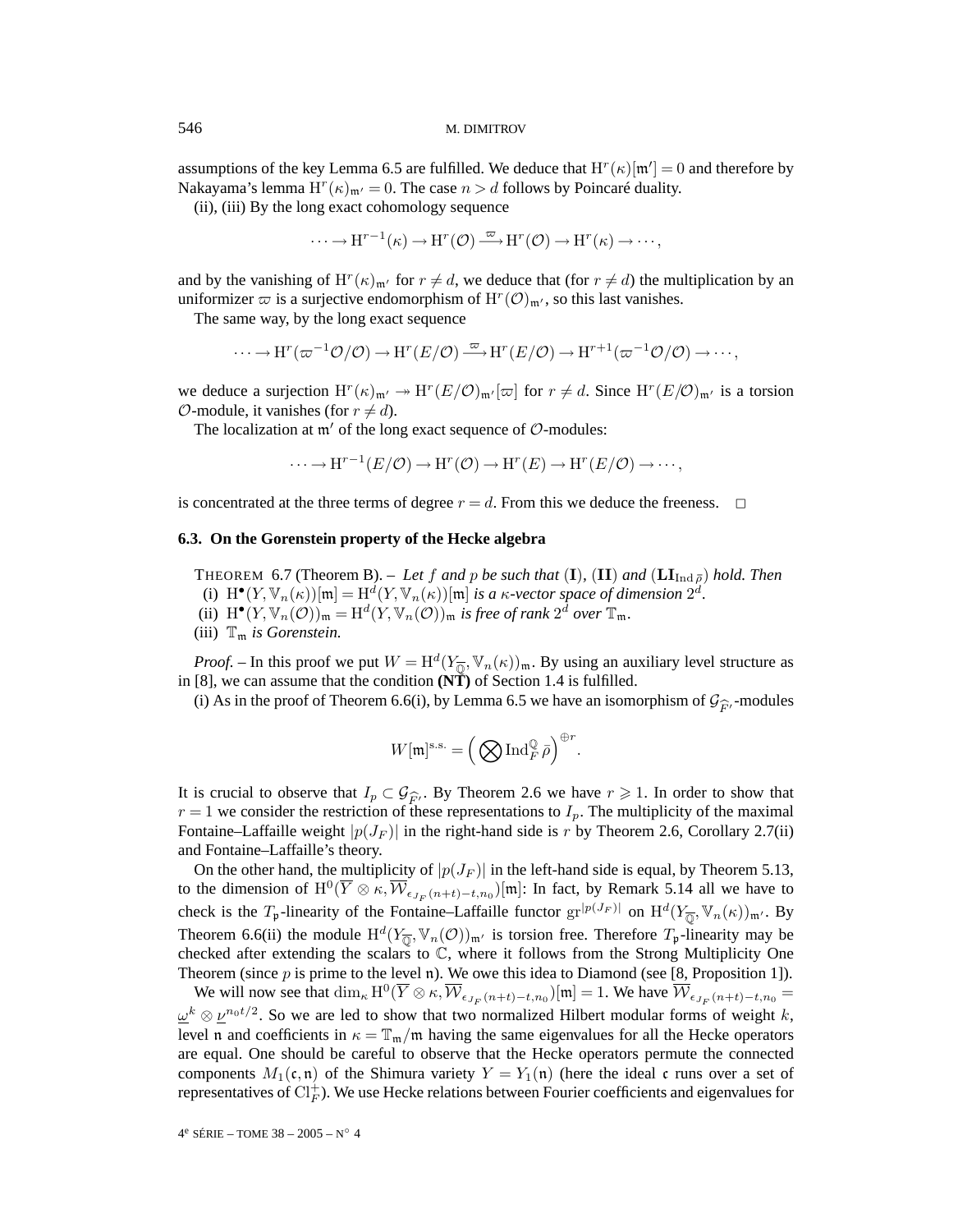the Hecke operators and the q-expansion Principle at the  $\infty$  cusp of each connected component  $M_1(\mathfrak{c}, \mathfrak{n})$  (see Section 1.7).

(ii), (iii) Mazur's argument in the elliptic modular case remains valid. By Theorem A, the twisted Poincaré pairing (6) on  $H^d(Y, \mathbb{V}_n(\mathcal{O}))_{\mathfrak{m}} = H^d_c(Y, \mathbb{V}_n(\mathcal{O}))_{\mathfrak{m}}$  is a perfect duality of  $\mathbb{T}_m$ -modules, so it would be enough to show (ii).  $\Box$ 

Again using the perfectness of the twisted Poincaré pairing  $W \times W \rightarrow \kappa$  we obtain  $W \cong$  $\operatorname{Hom}_{\mathbb{T}_{\mathfrak{m}}}(W,\kappa)$ , and so  $W \otimes_{\mathbb{T}_{\mathfrak{m}}} \kappa = W/\mathfrak{m}W \cong \operatorname{Hom}(W[\mathfrak{m}],\kappa)$ , and therefore

$$
\dim_{\kappa}(W \otimes_{\mathbb{T}_{\mathfrak{m}}} k) = \dim_{\kappa}(W[\mathfrak{m}]),
$$

which equals  $2^d$ , by (i). Then (ii) follows from the following:

LEMMA 6.8. – Let T be a torsion free local  $O$ -algebra ( $T \hookrightarrow T \otimes_{\mathcal{O}} E$ ) of maximal ideal m *and residue field*  $\kappa = T/m$ *.* 

*Let* M *be a finitely generated*  $\mathcal{T}$ *-module such that*  $\mathcal{M} \otimes_{\mathcal{O}} E$  *is free of rank* r *over*  $\mathcal{T} \otimes_{\mathcal{O}} E$ *. If*  ${\cal M} \otimes_{\cal T} \kappa$  is a  $\kappa$ -vector space of dimension  $\leqslant r$ , then  ${\cal M}$  is free of rank  $r$  over  ${\cal T}.$ 

*Proof.* – Since  $M \otimes_T k$  is of dimension  $\leq r$ , the Nakayama's lemma gives a surjective homomorphism of T-modules  $T^r \rightarrow M$ . Denote by I its kernel. We have an exact sequence of O-modules

$$
0 \to I \to T^r \to \mathcal{M} \to 0.
$$

By tensoring it by  $\otimes_{\mathcal{O}} E$  (or equivalently by  $\otimes_{\mathcal{T}} (\mathcal{T} \otimes_{\mathcal{O}} E)$ ) we obtain another exact sequence

$$
0 \to I \otimes_{\mathcal{O}} E \to (\mathcal{T} \otimes_{\mathcal{O}} E)^r \to \mathcal{M} \otimes_{\mathcal{O}} E \to 0.
$$

By comparing the dimensions over E we get  $I \otimes_{\mathcal{O}} E = 0$ . Since I is torsion free,  $I = 0$ .  $\Box$ 

#### **6.4. An application to** p**-adic ordinary families**

For  $r \geq 1$ , consider the following open compact subgroups of  $G(\mathbb{A}_f)$ 

$$
K_0(p^r) = \left\{ u \in K_1(\mathfrak{n}) \mid u \equiv \begin{pmatrix} * & * \\ 0 & * \end{pmatrix} (\text{mod } p^r) \right\},\newline K_{11}(p^r) = \left\{ u \in K_1(\mathfrak{n}) \mid u \equiv \begin{pmatrix} 1 & * \\ 0 & 1 \end{pmatrix} (\text{mod } p^r) \right\}.
$$

Let  $Y_0(p^r)$  (respectively  $Y_{11}(p^r)$ ) be the Hilbert modular variety of level  $K_0(p^r)$  (respectively  $K_{11}(p^r)$ ).

The cohomology group  $H^{\bullet}(Y_{11}(p^r), \mathbb{V}_n(E/O))^*$  has a natural action of  $K_0(p^r)/K_{11}(p^r) \simeq$  $({\mathfrak o}/p^r)^\times \times ({\mathfrak o}/p^r)^\times$  (we denote by \* the Pontryagin dual). Therefore the group  $T(\mathbb{Z}_p)/\overline{\mathfrak{o}^\times}$  acts on the inductive limit  $H^{\bullet}(Y_{11}(p^{\infty}), \mathbb{V}_n(E/\mathcal{O}))^* := \lim H^{\bullet}(Y_{11}(p^r), \mathbb{V}_n(E/\mathcal{O}))^*$ .

By Hida's stabilization lemma, the ordinary part of  $H^{\bullet}(Y_{11}(p^{\infty}), \mathbb{V}_n(E/\mathcal{O}))^*$  (that is the part where the Hecke operators  $T_{0,p}$  of Definition 1.13 are invertible for all p dividing p) is independent on *n*. We denote it by  $\mathcal{H}_{\text{ord}}^{\bullet} := H_{\text{ord}}^{\bullet}(Y_{11}(p^{\infty}), E/\mathcal{O})^*$ .

By the above discussion  $\mathcal{H}_{\text{ord}}^{\bullet}$  has a structure of a  $\Lambda := \mathcal{O}[[T(\mathbb{Z}_p)/\overline{\mathfrak{o}^{\times}}]]$ -module. It is of finite type, by a theorem of Hida.

We also define the *p*-adic ordinary Hecke Λ-algebra  $\mathbb{T}^\infty_{k,\text{ord}} := \lim_{\leftarrow} \mathbb{T}_{k,\text{ord}}(Y_{11}(p^r))$ . As  $\mathbb{T}^\infty_{k,\text{ord}}$ is independent of k, we denote it by  $\mathbb{T}^{\infty}_{\text{ord}}$ . Then  $\mathcal{H}^{\bullet}_{\text{ord}}$  is a  $\mathbb{T}^{\infty}_{\text{ord}}$ -module.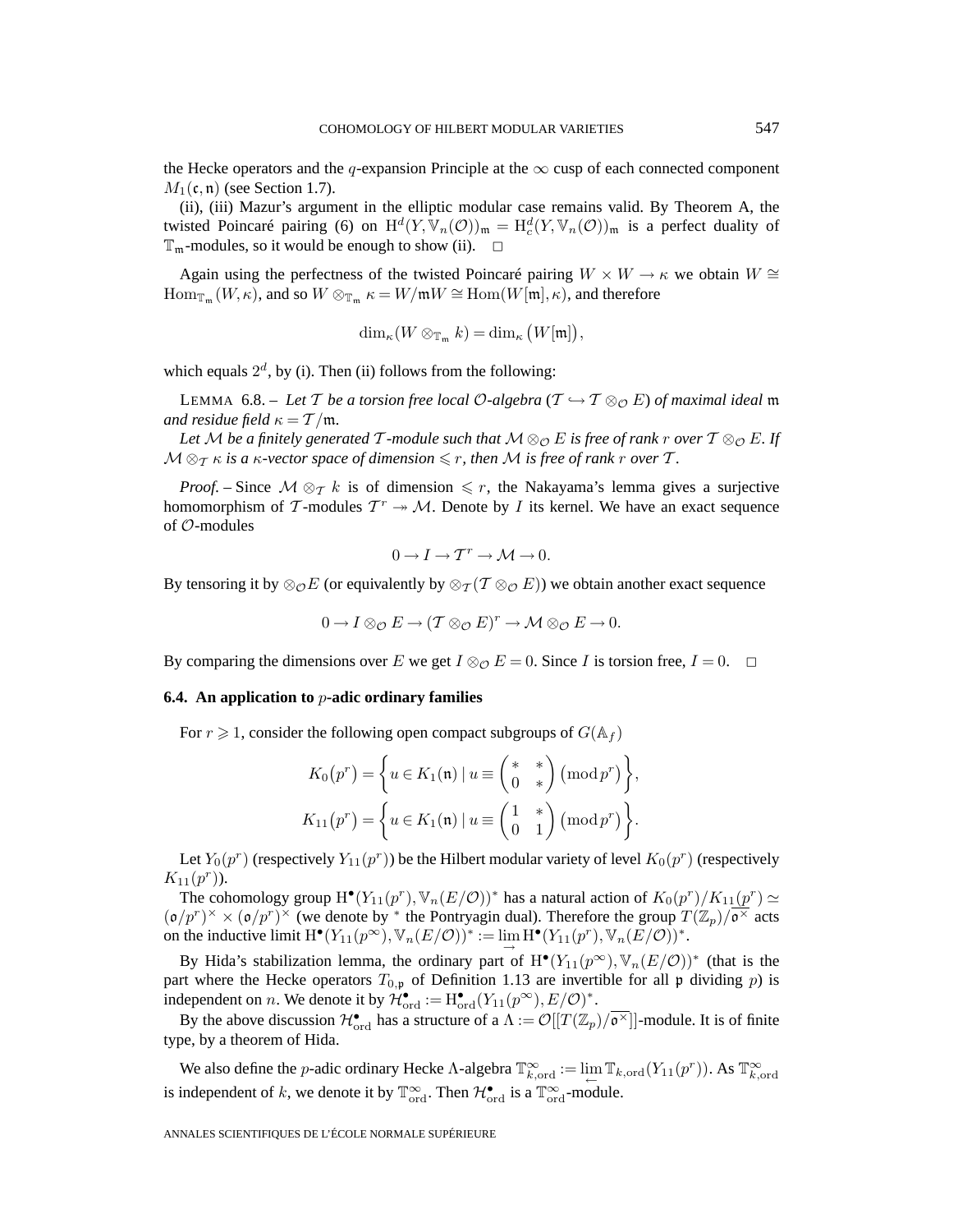An arithmetic character of  $T(\mathbb{Z}_p)/\sigma^{\times}$  is by definition a character whose restriction to an open subgroup is given by an algebraic character. It is immediate that such a character is a product of an algebraic character and a finite order character. An algebraic character of  $T(\mathbb{Z}_p) \simeq D(\mathbb{Z}_p) \times D(\mathbb{Z}_p)$  trivial on  $\mathfrak{o}^{\times}$  is necessarily of the form  $(u, \epsilon) \mapsto u^n \epsilon^{-m}$ , where  $m, n \in \mathbb{Z}[J_F]$  and  $m + 2n \in \mathbb{Z}t$ . Hence, the general form of an arithmetic character  $\psi$  of  $T(\mathbb{Z}_p)/\overline{\mathfrak{O}^\times}$  is  $(u,\epsilon) \mapsto u^n \epsilon^{-m} \psi_1(u)\psi_2(\epsilon)$ , where  $\psi_1, \psi_2$  are finite order characters. Every such  $\psi$  induces an O-algebra homomorphism  $\Lambda \to \mathcal{O}$ , whose kernel is denoted by  $P_{\psi}$ .

Let m be a maximal ordinary ideal of  $\mathbb T$  and let  $\mathfrak{m}_{\infty}$  be a maximal ideal of  $\mathbb{T}_{\text{ord}}^{\infty}$  above m. We denote by  $\mathbb{T}_{\mathfrak{m}_{\infty}}^{\infty}$  (respectively  $\mathcal{H}_{\mathfrak{m}_{\infty}}^{\bullet}$ ) the localization of  $\mathbb{T}_{\mathrm{ord}}^{\infty}$  (respectively of  $\mathcal{H}_{\mathrm{ord}}^{\bullet}$ ) at  $\mathfrak{m}_{\infty}$ .

**PROPOSITION** 6.9. – *Let*  $\mathfrak{m}$  *be such that* (**I**)*,* (**II**) *and* ( $\mathbf{LI}_{\text{Ind } \overline{\rho}}$ ) *hold. Then* 

(i)  $\mathcal{H}_{\mathfrak{m}_{\infty}}^d$  is free of finite rank over  $\Lambda$  and we have an exact control:

$$
\mathcal{H}^d_{\mathfrak{m}_\infty}/P_\psi\mathcal{H}^d_{\mathfrak{m}_\infty}\simeq \mathrm{H}^\bullet\big(Y_{11}\big(p^r\big),\mathbb{V}_\psi(E/\mathcal{O})\big)_{\mathfrak{m}_r}^*,
$$

- (ii)  $\mathcal{H}_{\mathfrak{m}_{\infty}}^d$  is free of rank  $2^d$  over  $\mathbb{T}_{\mathfrak{m}_{\infty}}^{\infty}$ , and
- (iii) *Hida's control theorem for the Hecke algebra holds, that is*  $\mathbb{T}^{\infty}_{m_{\infty}}$  *is a free* Λ-*algebra of finite rank and for every*  $\psi$  *we have*  $\mathbb{T}^{\infty}_{\mathfrak{m}_{\infty}}/P_{\psi}\mathbb{T}^{\infty}_{\mathfrak{m}_{\infty}} \simeq \mathbb{T}_{\psi}(Y_{11}(p^r))_{\mathfrak{m}_r}$ .

*Proof.* – (i) The proof is very similar to the one of [31, Theorem 9]. It uses that a Λ-module is free, if it is free of constant rank over  $\mathcal O$  for infinitely many specializations. In our case, it is enough to specialize at weights of the form  $k + (p - 1)k'$  and verify the exact control criterion using Theorem 6.6. We omit the details, because (i) follows from (ii) and (iii).

(ii) Consider  $\Lambda \to \mathbb{T}_{\mathfrak{m}_{\infty}}^{\infty} \to \text{End}_{\mathcal{O}}(\mathcal{H}_{\mathfrak{m}_{\infty}}^d)$ . The specialization at  $\psi = \psi_k$  gives

$$
\mathcal{O}\to{\mathbb{T}}^\infty_{{\mathfrak{m}}_\infty}/P_k{\mathbb{T}}^\infty_{{\mathfrak{m}}_\infty}\to \operatorname{End}_{\mathcal{O}}\big(\mathcal{H}^d_{{\mathfrak{m}}_\infty}/P_k\mathcal{H}^d_{{\mathfrak{m}}_\infty}\big).
$$

By Theorem 6.6 we have  $H^d(Y_0(p), \mathbb{V}_n(E/O))^*_{\mathfrak{m}} \simeq H^d(Y, \mathbb{V}_n(E/O))^*_{\mathfrak{m}} \simeq H^d(Y, \mathbb{V}_n(O))^*_{\mathfrak{m}}$ and an exact control:  $\mathcal{H}^d_{\mathfrak{m}_{\infty}}/P_k\mathcal{H}^d_{\mathfrak{m}_{\infty}} \simeq \mathrm{H}^d(Y, \mathbb{V}_n(\mathcal{O}))_{\mathfrak{m}}.$ 

From here and from Theorem B we obtain that  $\mathcal{H}_{\mathfrak{m}_{\infty}}^d \otimes_{\mathbb{T}_{\mathfrak{m}_{\infty}}^{\infty}} (\mathbb{T}_{\mathfrak{m}_{\infty}}^{\infty}/P_{\psi} \mathbb{T}_{\mathfrak{m}_{\infty}}^{\infty}) \simeq \mathcal{H}_{\mathfrak{m}_{\infty}}^d \otimes_{\Lambda}$  $\Lambda/P_k$  is free of rank  $2^d$  over  $\mathbb{T}_m$ . Hence  $\mathcal{H}_{\mathfrak{m}_{\infty}}^d \otimes_{\mathbb{T}_{\mathfrak{m}_{\infty}}^{\infty}} \kappa$  is free of rank  $2^d$  over  $\mathbb{T}_{\mathfrak{m}} \otimes_{\mathbb{T}_{\mathfrak{m}_{\infty}}^{\infty}} / P_{\psi} \mathbb{T}_{\mathfrak{m}_{\infty}}^{\infty}$  $\kappa = \kappa$ . Then Lemma 6.8 applies to the  $\mathbb{T}_{\mathfrak{m}_{\infty}}^{\infty}$ -module  $\mathcal{H}_{\mathfrak{m}_{\infty}}^d$  which is finitely generated over the local algebra Λ.

(iii) Since  $\mathcal{H}_{m_{\infty}}^d$  is a free  $\Lambda$ -module, it admits a direct sum decomposition with respect to the Weyl group action on the Betti cohomology:

$$
\mathcal{H}^d_{\mathfrak{m}_{\infty}} = \bigoplus_{J \subset J_F} \mathcal{H}^d_{\mathfrak{m}_{\infty}}[\widehat{\epsilon_J}].
$$

Every  $\mathcal{H}_{\mathfrak{m}_{\infty}}^d[\hat{\epsilon}_J]$  is free of rank 1 over  $\mathbb{T}_{\mathfrak{m}_{\infty}}^{\infty}$  and free over  $\Lambda$ . Therefore  $\mathbb{T}_{\mathfrak{m}_{\infty}}^{\infty}$  is free over  $\Lambda$ and exact control holds.  $\square$ 

COROLLARY 6.10. – Let  $f \in S_{k+(p-1)k'}(Y_0(p^r))$  be a newform and let p be a prime not  $dividing\ N_{F/{\mathbb Q}}(\mathfrak{d})$ *, such that*  $p-1>\sum(k_{\tau}-1)$  *and*  $(\mathbf{LI}_{\mathrm{Ind\ }\bar{\rho}})$  *holds. Then Theorems* A *and* B *hold.*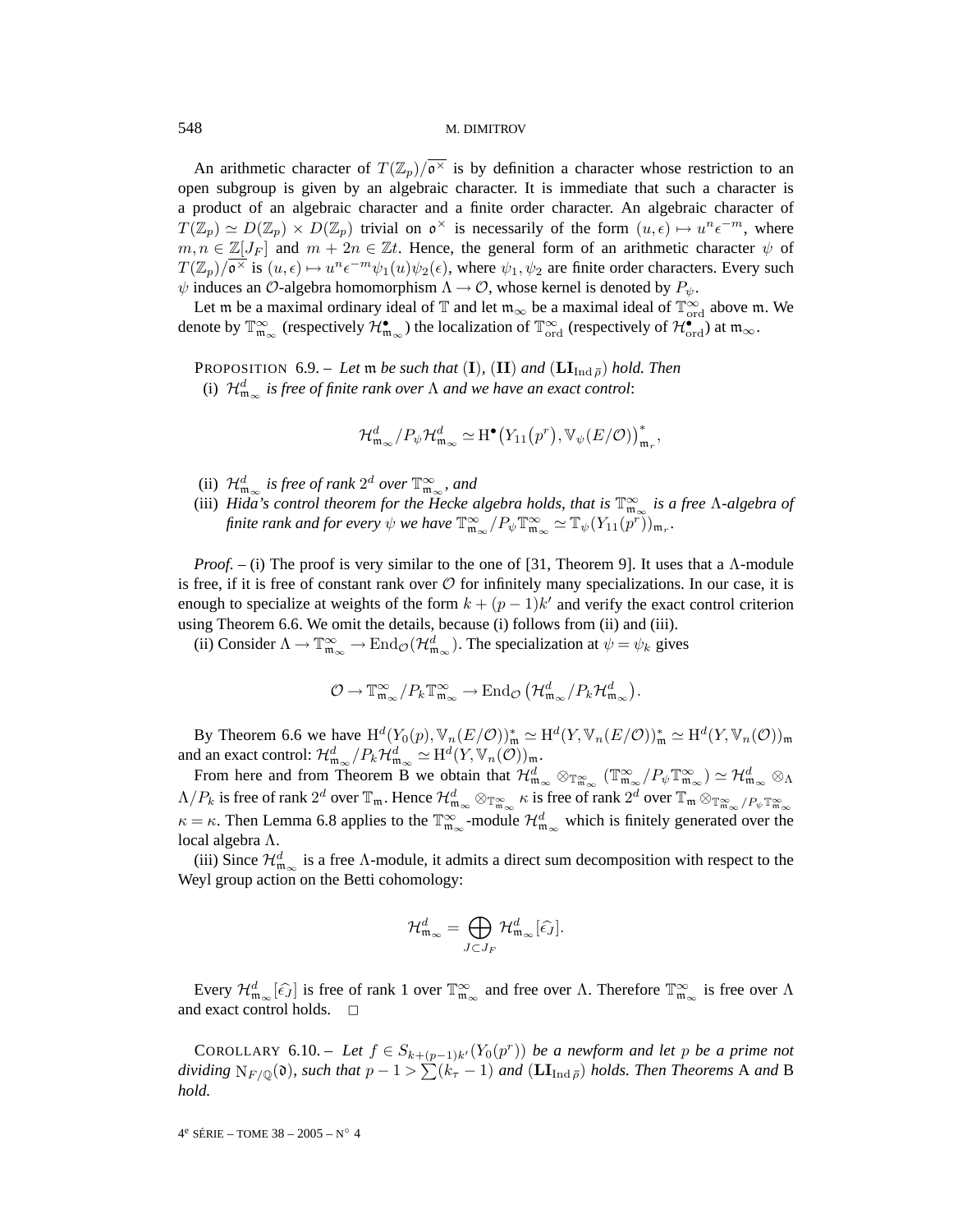# **List of symbols**

| $A$ HBAV, Definition 1.6                                                        | $K_1(\mathfrak{n}), K_1^1(\mathfrak{n}) \dots \dots$ . Section 1.1              | $\alpha$ . $\mu$ <sub>n</sub> -level structure, Definition 1.8              |
|---------------------------------------------------------------------------------|---------------------------------------------------------------------------------|-----------------------------------------------------------------------------|
| $A^t$ dual HBAV                                                                 | $K_n^{\bullet}$ Section 2.2                                                     |                                                                             |
| $A$ universal HBAV Section 1.4                                                  | $\mathcal{K}_n^{\bullet}$ Section 2.3                                           | $\gamma$ element of $G(\mathbb{R})$                                         |
|                                                                                 |                                                                                 | $\Gamma_1(\mathfrak{c},\mathfrak{n})$ Section 1.1                           |
| $B$ standard Borel of $G$                                                       | $m = (k_0 t - k)/2$ Definition 1.1                                              | $\Gamma_1^1(\mathfrak{c},\mathfrak{n})$ Section 1.1                         |
|                                                                                 | $M, M1$ connected HMV Section 1.4                                               | $\delta, \delta$ <sub>J</sub> Section 1.14                                  |
|                                                                                 | $M'$ Section 1.4                                                                |                                                                             |
| $c(f, \mathfrak{a})$ Section 1.10                                               | $\overline{M}, \overline{M^1}, \ldots, \ldots, \ldots$ . Section 1.6            | $\delta_p$ , $\varepsilon_p$ tame characters of $I_p$                       |
| $Cl_F$ class group Section 1.2                                                  | $M^*, M^{1*}$ Section 1.8                                                       | $\varepsilon$ finite order character                                        |
| $\mathrm{Cl}_{F}^+$ . narrow class group Section 1.1                            | $m$ maximal ideal of $T$ Section 0.3                                            |                                                                             |
| $d$ degree of F                                                                 | $m'$ . maximal ideal of $T'$ Section 6.2                                        |                                                                             |
| $D$ Res <sub>o</sub> <sup>F</sup> $\mathbb{G}_m$                                | $n \ldots \ldots \ldots \ldots \ldots$ weight of $G$                            | $\hat{\epsilon}_J$ Section 1.14                                             |
| $D_{\mathfrak{p}}$ decomposition group Section 2.6                              |                                                                                 |                                                                             |
|                                                                                 | $\mathfrak{n}$ level ideal                                                      | $\iota$ involution Section 1.14                                             |
| $\mathcal{D}$ Section 3.4                                                       |                                                                                 | $\iota_p$ embedding of $\overline{\mathbb{Q}}$ in $\overline{\mathbb{Q}}_p$ |
| $E$ large $p$ -adic field                                                       |                                                                                 |                                                                             |
| $f$ Hilbert modular newform                                                     | $\mathfrak{o}'$ Section 1.4                                                     | $\lambda$ c-polarization, Definition 1.7                                    |
| $F$ totally real number field                                                   | $\mathfrak{o}^{\times}_{+}, \mathfrak{o}^{\times}_{\mathfrak{n},1}$ Section 0.4 | $\bar{\lambda}$ . c-polarization class, Definition 1.7                      |
| $F_1$ Galois closure of $F$                                                     |                                                                                 |                                                                             |
| F'<br>$\ldots$ before Lemma 6.5                                                 | $p(J)$ Section 2                                                                | $\nu$ reduced norm $G \to D$ Section 1                                      |
| $F$ Section 3.4                                                                 | $P$ maximal ideal of $O$                                                        |                                                                             |
| $\mathcal{F}_D, \mathcal{F}_B, \mathcal{F}_G$ functors Section 2.3              |                                                                                 |                                                                             |
|                                                                                 |                                                                                 |                                                                             |
| $g_J$ Section 1.13                                                              |                                                                                 |                                                                             |
| $g_{\tau}$ internal conjugate Section 2.5                                       | $s$ Sections 1.9, 2.1                                                           | $\pi_s$ , $(\bar{\pi})_s$ , $\bar{\pi}_s$ Section 1.9                       |
|                                                                                 | $S$ base scheme                                                                 |                                                                             |
|                                                                                 | $S_k(\mathfrak{n}, \psi)$ Definition 1.3                                        | $\rho = \rho_{f,p} \dots p$ -adic repr. Section 0.1                         |
| $\mathcal{G}_L$ Galois group of L                                               | $S_{\mathfrak{a}}$ , $T_{\mathfrak{a}}$ Hecke operators Section 1.10            | $\bar{\rho} = \bar{\rho}_{f,p} \dots$ mod p repr. Section 0.1               |
|                                                                                 | $t = \sum_{\tau \in J_F} \tau \dots \dots$ . Definition 1.1                     |                                                                             |
| $\&$ Section 1.6                                                                | $T \dots \dots \dots \dots$ standard torus of $G$                               | $\Sigma$ , $\widetilde{\Sigma}$ Sections 1.6, 1.9                           |
| $H$ above Lemma 3.15                                                            |                                                                                 | $\sigma_{i,\tau}$ Section 3.5                                               |
| $h_F^+$ Section 1.1                                                             | T  Hecke algebra Section 0.3                                                    |                                                                             |
| $\mathcal{H}_{\text{dR}}^1$ , $\mathcal{H}_{\text{log-dR}}^1$ Sections 1.4, 1.9 | $T'$ reduced Hecke algebra                                                      |                                                                             |
| $\mathfrak{H}_F, \mathfrak{H}$ Section 1.1                                      | $U$ standard unipotent of $G$                                                   | $\varphi$ Hecke character                                                   |
| $I_p$ inertia group at p Section 2.6                                            | $U(\mathfrak{b}), U(\mathfrak{g})$ Section 2.2                                  | $\chi_n$ Section 2.2                                                        |
|                                                                                 |                                                                                 | $\psi$ Hecke character, Definition 1.3                                      |
| $J_F$ set of infinite places of $F$                                             |                                                                                 |                                                                             |
| $J_F^i$ Section 3.5                                                             | $V_n$ G-modules Section 1.14                                                    | $\underline{\omega}$ Section 1.4                                            |
|                                                                                 | $\mathbb{V}_n$ . local systems Sections 1.14, 2.1                               | $\underline{\omega}^k$ Section 1.5                                          |
| $k = n + 2t$ Definition 1.1                                                     | $\overline{\mathcal{V}}, \overline{\mathcal{W}}$ Section 2.3                    | $\Omega$ <sub>f</sub> periods, Definition 4.5                               |
| $k_0, n_0, \ldots, \ldots, k_0$ . Definition 1.1                                | $W_{\mu}$ B-modules Section 2.2                                                 | $\left(\frac{1}{2}\right)_{K_1(\mathfrak{n})}$ Definition 1.5               |
| $K$ CM field                                                                    | $W_f$ Section 2.1                                                               | $(, )$ <sub>n</sub> Definition 1.5                                          |
| $K_{\infty}, K_{\infty}^+ \dots \dots \dots \dots$ Section 1.1                  | $Y, Y^1, \ldots, Y^N$ . HMV Section 1.4                                         | $[,]$ Section 1.14                                                          |

# **Acknowledgements**

I would like to thank J. Bellaïche, D. Blasius, G. Chenevier, L. Dieulefait, E. Ghate, M. Kisin, V. Lafforgue, A. Mokrane, E. Urban, J. Wildeshaus and J.-P. Wintenberger for helpful conversations. This article was completed during my visit at UCLA on an invitation by H. Hida. I would like to thank him heartily for his hospitality and for many inspiring discussions. I am grateful to G. Kings and R. Taylor for their interesting comments on an earlier version of this paper that have much improved it. Finally, I would like to thank J. Tilouine who suggested that I study this problem and supported me during the preparation of this article.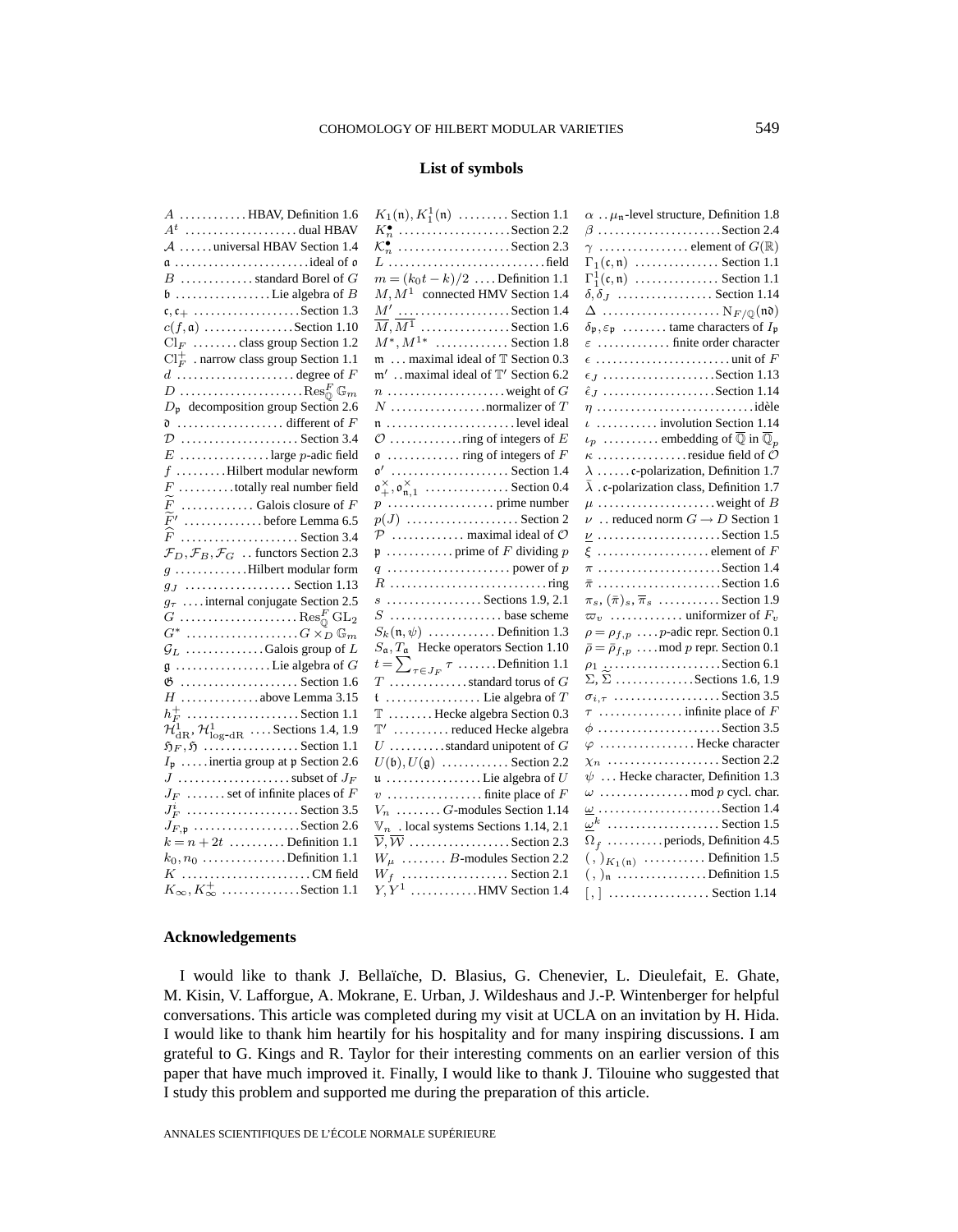#### REFERENCES

- [1] BLASIUS D., ROGAWSKI J., Motives for Hilbert modular forms, *Invent. Math.* **114** (1993) 55–87.
- [2] BREUIL C., Une remarque sur les représentations locales p-adiques et les congruences entre formes modulaires de Hilbert, *Bull. Soc. Math. France* **127** (1999) 459–472.
- [3] BRYLINSKI J.-L., LABESSE J.-P., Cohomologie d'intersection et fonctions L de certaines variétés de Shimura, *Ann. Sci. École Norm. Sup.* **17** (1984) 361–412.
- [4] DELIGNE P., Formes modulaires et représentations l-adiques, in: *Séminaire Bourbaki, 355*, in: Lecture Notes in Math., vol. **179**, Springer, Berlin, 1971.
- [5] DELIGNE P., La conjecture de Weil. I, *Publ. Math. IHÉS* **43** (1974) 273–307.
- [6] DELIGNE P., Valeurs de fonctions L et périodes d'intégrales, in: Proceedings of Symposia of Pure Mathematics, vol. **33**, American Mathematical Society, Providence, RI, 1979, pp. 313–346.
- [7] DELIGNE P., SERRE J.-P., Formes modulaires de poids 1, *Ann. Sci. École Norm. Sup.* **7** (1974) 507– 530.
- [8] DIAMOND F., On the Hecke action on the cohomology of Hilbert–Blumenthal surfaces, *Contemp. Math.* **210** (1998) 71–83.
- [9] DIAMOND F., FLACH M., GUO L., The Tamagawa number conjecture of adjoint motives of modular forms, *Ann. Sci. École Norm. Sup.* **37** (2004) 663–727.
- [10] DIMITROV M., Compactifications arithmétiques des variétés de Hilbert et formes modulaires de Hilbert pour  $\Gamma_1(\mathfrak{c}, \mathfrak{n})$ , in: Adolphson A., Baldassarri F., Berthelot P., Katz N., Loeser F. (Eds.), *Geometric Aspects of Dwork Theory*, Walter de Gruyter, Berlin, 2004, pp. 527–554.
- [11] DIMITROV M., TILOUINE J., Variétés et formes modulaires de Hilbert arithmétiques pour  $\Gamma_1(\mathfrak{c}, \mathfrak{n})$ , in: Adolphson A., Baldassarri F., Berthelot P., Katz N., Loeser F. (Eds.), *Geometric Aspects of Dwork Theory*, Walter de Gruyter, Berlin, 2004, pp. 555–614.
- [12] DIMITROV M., On Ihara's lemma for Hilbert modular varieties, math.NT/0503134.
- [13] FALTINGS G., On the cohomology of locally symmetric Hermitian spaces, in: *Séminaire d'algèbre*, in: Lecture Notes in Math., vol. **1029**, Springer, Berlin, 1983, pp. 349–366.
- [14] FALTINGS G., Crystalline cohomology and p-adic Galois representations, in: Press J.H.U. (Ed.), *Algebraic Analysis, Geometry, and Number Theory*, 1989, pp. 25–80.
- [15] FALTINGS G., CHAI C.-L., Degeneration of Abelian Varieties, Springer, Berlin, 1990.
- [16] FALTINGS G., JORDAN B., Crystalline cohomology and GL(2,Q), *Israel J. Math.* **90** (1995) 1–66.
- [17] FONTAINE J.-M., LAFFAILLE G., Construction de représentations p-adiques, *Ann. Sci. École Norm. Sup.* **15** (1982) 547–608.
- [18] GHATE E., Adjoint L-values and primes of congruence for Hilbert modular forms, *Compositio Math.* **132** (2002) 243–281.
- [19] HARDER G., Eisenstein cohomology of arithmetic groups. The case GL2, *Invent. Math.* **89** (1987) 37–118.
- [20] HIDA H., p-adic Automorphic Forms on Shimura Varieties, Springer, Berlin, 2004.
- [21] HIDA H., Congruences of cusp forms and special values of their zeta functions, *Invent. Math.* **63** (1981) 225–261.
- [22] HIDA H., On congruence divisors of cuspforms as factors of the special values of their zeta functions, *Invent. Math.* **64** (1981) 221–262.
- [23] HIDA H., Nearly ordinary Hecke algebras and Galois representations of several variables, in: *Algebraic Analysis, Geometry and Number Theory, Proceedings of the JAMI Inaugural Conference*, 1988, pp. 115–134.
- [24] HIDA H., On *p*-adic Hecke algebras for  $GL_2$  over totally real fields, *Ann. of Math.* **128** (1988) 295– 384.
- [25] HIDA H., On the critical values of L-functions of  $GL_2$  and  $GL_2 \times GL_2$ , *Duke Math. J.* **74** (1994) 431–529.
- [26] HIDA H., TILOUINE J., Anti-cyclotomic Katz p-adic L-functions and congruence modules, *Ann. Sci. École Norm. Sup.* **26** (1993) 189–259.
- [27] ILLUSIE L., Réduction semi-stable et décomposition de complexes de de Rham à coefficients, *Duke Math. J.* **60** (1990) 139–185.